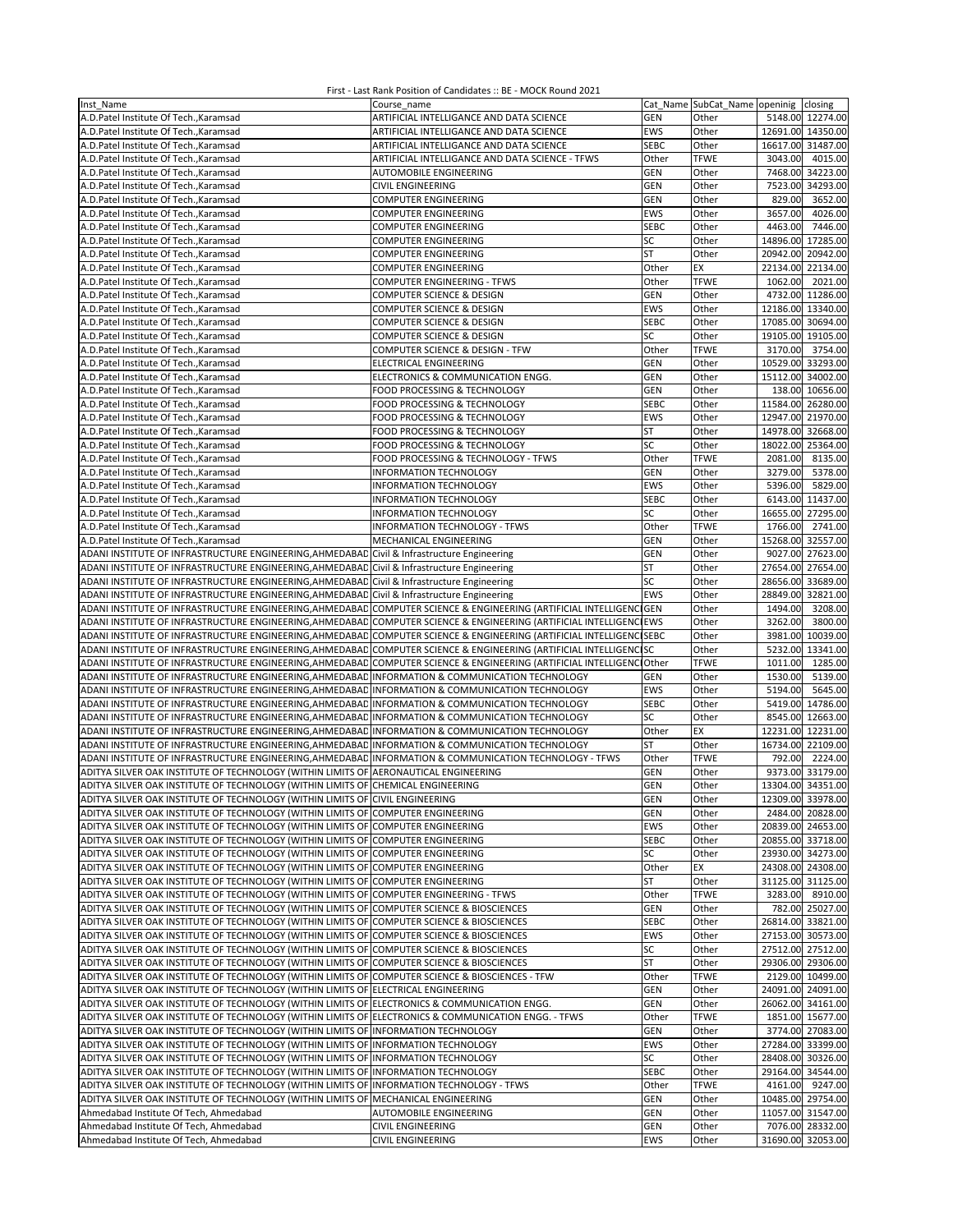| Inst Name                                                                                       | Course name                                                |             | Cat Name SubCat_Name openinig closing |                   |          |
|-------------------------------------------------------------------------------------------------|------------------------------------------------------------|-------------|---------------------------------------|-------------------|----------|
| Ahmedabad Institute Of Tech, Ahmedabad                                                          | <b>COMPUTER ENGINEERING</b>                                | <b>GEN</b>  | Other                                 | 517.00            | 4898.00  |
| Ahmedabad Institute Of Tech, Ahmedabad                                                          | <b>COMPUTER ENGINEERING</b>                                | EWS         | Other                                 | 4927.00           | 6207.00  |
| Ahmedabad Institute Of Tech, Ahmedabad                                                          | <b>COMPUTER ENGINEERING</b>                                | <b>SEBC</b> | Other                                 | 5273.00 15336.00  |          |
| Ahmedabad Institute Of Tech, Ahmedabad                                                          | <b>COMPUTER ENGINEERING</b>                                | SC          | Other                                 | 8452.00 12365.00  |          |
|                                                                                                 |                                                            |             |                                       |                   |          |
| Ahmedabad Institute Of Tech, Ahmedabad                                                          | COMPUTER ENGINEERING                                       | Other       | EX                                    | 8901.00           | 8901.00  |
| Ahmedabad Institute Of Tech, Ahmedabad                                                          | <b>COMPUTER ENGINEERING</b>                                | ST          | Other                                 | 31397.00 32564.00 |          |
| Ahmedabad Institute Of Tech, Ahmedabad                                                          | <b>COMPUTER ENGINEERING</b>                                | <b>GEN</b>  | PH                                    | 31797.00 31797.00 |          |
| Ahmedabad Institute Of Tech, Ahmedabad                                                          | COMPUTER ENGINEERING - TFWS                                | Other       | <b>TFWE</b>                           | 648.00            | 2181.00  |
| Ahmedabad Institute Of Tech, Ahmedabad                                                          | ELECTRICAL ENGINEERING                                     | <b>GEN</b>  | Other                                 | 13595.00 32000.00 |          |
| Ahmedabad Institute Of Tech, Ahmedabad                                                          | ELECTRONICS & COMMUNICATION ENGG.                          | <b>GEN</b>  | Other                                 | 10105.00          | 22597.00 |
| Ahmedabad Institute Of Tech, Ahmedabad                                                          | ELECTRONICS & COMMUNICATION ENGG.                          | EWS         | Other                                 | 25774.00          | 25774.00 |
| Ahmedabad Institute Of Tech, Ahmedabad                                                          | ELECTRONICS & COMMUNICATION ENGG.                          | SC          | Other                                 | 27807.00 27807.00 |          |
| Ahmedabad Institute Of Tech, Ahmedabad                                                          | INFORMATION TECHNOLOGY                                     | GEN         | Other                                 | 3502.00           | 8390.00  |
| Ahmedabad Institute Of Tech, Ahmedabad                                                          | INFORMATION TECHNOLOGY                                     | EWS         | Other                                 | 8654.00           | 9819.00  |
| Ahmedabad Institute Of Tech, Ahmedabad                                                          | INFORMATION TECHNOLOGY                                     | Other       | EX                                    | 9757.00           | 9757.00  |
| Ahmedabad Institute Of Tech, Ahmedabad                                                          | INFORMATION TECHNOLOGY                                     | <b>SEBC</b> | Other                                 | 11742.00 19496.00 |          |
| Ahmedabad Institute Of Tech, Ahmedabad                                                          | INFORMATION TECHNOLOGY                                     | SC          | Other                                 | 13587.00 24520.00 |          |
|                                                                                                 |                                                            |             |                                       |                   |          |
| Ahmedabad Institute Of Tech, Ahmedabad                                                          | INFORMATION TECHNOLOGY                                     | ST          | Other                                 | 32098.00 32846.00 |          |
| Ahmedabad Institute Of Tech, Ahmedabad                                                          | INFORMATION TECHNOLOGY - TFWS                              | Other       | <b>TFWE</b>                           | 1208.00           | 2809.00  |
| Ahmedabad Institute Of Tech, Ahmedabad                                                          | MECHANICAL ENGINEERING                                     | <b>GEN</b>  | Other                                 | 9503.00 33480.00  |          |
| Alpha College Of Engg. & Tech., Khatraj, Kalol                                                  | COMPUTER ENGINEERING                                       | <b>GEN</b>  | Other                                 | 10533.00 34229.00 |          |
| Alpha College Of Engg. & Tech., Khatraj, Kalol                                                  | ELECTRICAL ENGINEERING                                     | GEN         | Other                                 | 31375.00 31375.00 |          |
| Alpha College Of Engg. & Tech., Khatraj, Kalol                                                  | ELECTRONICS & COMMUNICATION ENGG.                          | GEN         | Other                                 | 27743.00 27743.00 |          |
| Alpha College Of Engg. & Tech., Khatraj, Kalol                                                  | <b>INFORMATION TECHNOLOGY</b>                              | GEN         | Other                                 | 13841.00 34515.00 |          |
| Alpha College Of Engg. & Tech., Khatraj, Kalol                                                  | MECHANICAL ENGINEERING                                     | GEN         | Other                                 | 20438.00 31333.00 |          |
| Amiraj College Of Engg & Tech., Sanand, Ahmedabad                                               | CIVIL ENGINEERING                                          | GEN         | Other                                 | 29146.00 29146.00 |          |
| Amiraj College Of Engg & Tech., Sanand, Ahmedabad                                               | COMPUTER SCIENCE & ENGG                                    | <b>GEN</b>  | Other                                 | 10013.00 21212.00 |          |
|                                                                                                 | COMPUTER SCIENCE & ENGG                                    |             |                                       | 24083.00 30846.00 |          |
| Amiraj College Of Engg & Tech., Sanand, Ahmedabad                                               |                                                            | <b>SEBC</b> | Other                                 |                   |          |
| Amiraj College Of Engg & Tech., Sanand, Ahmedabad                                               | COMPUTER SCIENCE & ENGG                                    | <b>EWS</b>  | Other                                 | 25267.00 29686.00 |          |
| Amiraj College Of Engg & Tech., Sanand, Ahmedabad                                               | COMPUTER SCIENCE & ENGG                                    | <b>ST</b>   | Other                                 | 28806.00 28806.00 |          |
| Amiraj College Of Engg & Tech., Sanand, Ahmedabad                                               | COMPUTER SCIENCE & ENGG - TFWS                             | Other       | <b>TFWE</b>                           | 6690.00           | 9183.00  |
| APOLLO INSTITUTE OF ENGINEERING & TECHNOLOGY AHMEDABAD ARTIFICIAL INTELLIGANCE AND DATA SCIENCE |                                                            | <b>GEN</b>  | Other                                 | 6701.00 32526.00  |          |
| APOLLO INSTITUTE OF ENGINEERING & TECHNOLOGY AHMEDABAD COMPUTER ENGINEERING                     |                                                            | <b>GEN</b>  | Other                                 | 1656.00 16847.00  |          |
| APOLLO INSTITUTE OF ENGINEERING & TECHNOLOGY AHMEDABAD COMPUTER ENGINEERING                     |                                                            | <b>EWS</b>  | Other                                 | 18416.00 21625.00 |          |
| APOLLO INSTITUTE OF ENGINEERING & TECHNOLOGY AHMEDABAD COMPUTER ENGINEERING                     |                                                            | <b>SEBC</b> | Other                                 | 18490.00 33737.00 |          |
| APOLLO INSTITUTE OF ENGINEERING & TECHNOLOGY AHMEDABAD COMPUTER ENGINEERING                     |                                                            | SC          | Other                                 | 21965.00          | 30340.00 |
| APOLLO INSTITUTE OF ENGINEERING & TECHNOLOGY AHMEDABAD COMPUTER ENGINEERING                     |                                                            | ST          | Other                                 | 29629.00 32072.00 |          |
| APOLLO INSTITUTE OF ENGINEERING & TECHNOLOGY AHMEDABAD COMPUTER ENGINEERING - TFWS              |                                                            | Other       | <b>TFWE</b>                           | 3909.00           | 5801.00  |
|                                                                                                 |                                                            | GEN         | Other                                 | 6123.00 28521.00  |          |
| APOLLO INSTITUTE OF ENGINEERING & TECHNOLOGY AHMEDABAD INFORMATION TECHNOLOGY                   |                                                            |             |                                       |                   |          |
| APOLLO INSTITUTE OF ENGINEERING & TECHNOLOGY AHMEDABAD INFORMATION TECHNOLOGY                   |                                                            | <b>EWS</b>  | Other                                 | 30230.00 34131.00 |          |
| APOLLO INSTITUTE OF ENGINEERING & TECHNOLOGY AHMEDABAD INFORMATION TECHNOLOGY                   |                                                            | <b>SEBC</b> | Other                                 | 30516.00 33873.00 |          |
| APOLLO INSTITUTE OF ENGINEERING & TECHNOLOGY AHMEDABAD                                          | <b>INFORMATION TECHNOLOGY</b>                              | SC          | Other                                 | 31956.00 31986.00 |          |
| APOLLO INSTITUTE OF ENGINEERING & TECHNOLOGY AHMEDABAD                                          | MECHANICAL ENGINEERING                                     | <b>GEN</b>  | Other                                 | 24071.00 29205.00 |          |
| Arrdekta Inst. Of Technology, Khedbrahma, Sabarkantha                                           | CIVIL ENGINEERING                                          | GEN         | Other                                 | 17072.00 31842.00 |          |
| Arrdekta Inst. Of Technology, Khedbrahma, Sabarkantha                                           | COMPUTER ENGINEERING                                       | <b>GEN</b>  | Other                                 | 16828.00 30647.00 |          |
| Asha M. Tarsadia Institute of Computer Science & Tech. Bardoli                                  | COMPUTER ENGINEERING (SOFTWARE ENGINEERING)                | <b>GEN</b>  | Other                                 | 11412.00 33632.00 |          |
| Asha M. Tarsadia Institute of Computer Science & Tech. Bardoli                                  | COMPUTER ENGINEERING (SOFTWARE ENGINEERING) - TFW          | Other       | <b>TFWE</b>                           | 7488.00 12089.00  |          |
| Asha M. Tarsadia Institute of Computer Science & Tech. Bardoli                                  | COMPUTER SCIENCE & ENGG                                    | <b>GEN</b>  | Other                                 | 5754.00 34489.00  |          |
| Asha M. Tarsadia Institute of Computer Science & Tech. Bardoli                                  | COMPUTER SCIENCE & ENGG - TFWS                             | Other       | <b>TFWE</b>                           | 7070.00 10343.00  |          |
| Asha M. Tarsadia Institute of Computer Science & Tech. Bardoli                                  |                                                            | <b>GEN</b>  | Other                                 | 10508.00 33194.00 |          |
|                                                                                                 | Computer science & Engineering (Cloud Computing)           |             |                                       |                   |          |
| Asha M. Tarsadia Institute of Computer Science & Tech. Bardoli                                  | COMPUTER SCIENCE & ENGINEERING (CLOUD COMPUTING) - TIOther |             | <b>TFWE</b>                           | 12858.00 18251.00 |          |
| Atmiya University, Faculty of Engineering and Technology, Rajkot                                | ARTIFICIAL INTELLIGANCE AND DATA SCIENCE                   | <b>GEN</b>  | Other                                 | 12262.00 34520.00 |          |
| Atmiya University, Faculty of Engineering and Technology, Rajkot                                | AUTOMATION AND ROBOTICS                                    | <b>GEN</b>  | Other                                 | 22055.00 22299.00 |          |
| Atmiya University, Faculty of Engineering and Technology, Rajkot                                | <b>CIVIL ENGINEERING</b>                                   | <b>GEN</b>  | Other                                 | 13424.00 13424.00 |          |
| Atmiya University, Faculty of Engineering and Technology, Rajkot                                | <b>COMPUTER ENGINEERING</b>                                | <b>GEN</b>  | Other                                 | 6738.00 16735.00  |          |
| Atmiya University, Faculty of Engineering and Technology, Rajkot                                | <b>COMPUTER ENGINEERING</b>                                | EWS         | Other                                 | 16863.00 18921.00 |          |
| Atmiya University, Faculty of Engineering and Technology, Rajkot                                | <b>COMPUTER ENGINEERING</b>                                | <b>SEBC</b> | Other                                 | 18445.00 33734.00 |          |
| Atmiya University, Faculty of Engineering and Technology, Rajkot                                | <b>COMPUTER ENGINEERING</b>                                | SC          | Other                                 | 20776.00 33628.00 |          |
| Atmiya University, Faculty of Engineering and Technology, Rajkot                                | COMPUTER ENGINEERING - TFWS                                | Other       | <b>TFWE</b>                           | 1480.00           | 6583.00  |
| Atmiya University, Faculty of Engineering and Technology, Rajkot                                | ELECTRICAL ENGINEERING                                     | <b>GEN</b>  | Other                                 | 29163.00 32352.00 |          |
| Atmiya University, Faculty of Engineering and Technology, Rajkot                                | INFORMATION TECHNOLOGY                                     | <b>GEN</b>  | Other                                 | 7149.00 24688.00  |          |
| Atmiya University, Faculty of Engineering and Technology, Rajkot                                | INFORMATION TECHNOLOGY                                     | <b>SEBC</b> | Other                                 | 25197.00 32280.00 |          |
|                                                                                                 |                                                            | EWS         |                                       | 26292.00 30195.00 |          |
| Atmiya University, Faculty of Engineering and Technology, Rajkot                                | INFORMATION TECHNOLOGY                                     |             | Other                                 |                   |          |
| Atmiya University, Faculty of Engineering and Technology, Rajkot                                | INFORMATION TECHNOLOGY                                     | SC          | Other                                 | 29458.00 29458.00 |          |
| Atmiya University, Faculty of Engineering and Technology, Rajkot                                | INFORMATION TECHNOLOGY - TFWS                              | Other       | <b>TFWE</b>                           | 5109.00           | 7204.00  |
| Atmiya University, Faculty of Engineering and Technology, Rajkot                                | MECHANICAL ENGINEERING                                     | <b>GEN</b>  | Other                                 | 14740.00 32300.00 |          |
| B.H.Gardi College Of Engg. & Technology, Rajkot                                                 | COMPUTER ENGINEERING                                       | <b>GEN</b>  | Other                                 | 7521.00 32812.00  |          |
| B.H.Gardi College Of Engg. & Technology, Rajkot                                                 | <b>COMPUTER ENGINEERING</b>                                | <b>SEBC</b> | Other                                 | 33232.00 33784.00 |          |
| B.H.Gardi College Of Engg. & Technology, Rajkot                                                 | COMPUTER ENGINEERING - TFWS                                | Other       | <b>TFWE</b>                           | 7858.00           | 9122.00  |
| B.H.Gardi College Of Engg. & Technology, Rajkot                                                 | COMPUTER SCIENCE & ENGG                                    | <b>GEN</b>  | Other                                 | 6917.00 33209.00  |          |
| B.H.Gardi College Of Engg. & Technology, Rajkot                                                 | INFORMATION TECHNOLOGY                                     | <b>GEN</b>  | Other                                 | 15625.00 33683.00 |          |
| B.H.Gardi College Of Engg. & Technology, Rajkot                                                 | MECHANICAL ENGINEERING                                     | GEN         | Other                                 | 30547.00 30547.00 |          |
| Balaji Engineering College, Jnd-Dhoraji Highway, Makhiyala, Junagad COMPUTER ENGINEERING        |                                                            | GEN         | Other                                 | 4853.00 32611.00  |          |
| Balaji Engineering College, Jnd-Dhoraji Highway, Makhiyala, Junagad ELECTRICAL ENGINEERING      |                                                            | <b>GEN</b>  | Other                                 | 22242.00 22242.00 |          |
|                                                                                                 |                                                            |             |                                       |                   |          |
| Bhagwan Arihant Institute of Tech., Surat                                                       | AERONAUTICAL ENGINEERING                                   | GEN         | Other                                 | 3432.00 29901.00  |          |
| Bhagwan Arihant Institute of Tech., Surat                                                       | CHEMICAL ENGINEERING                                       | <b>GEN</b>  | Other                                 | 5618.00 34144.00  |          |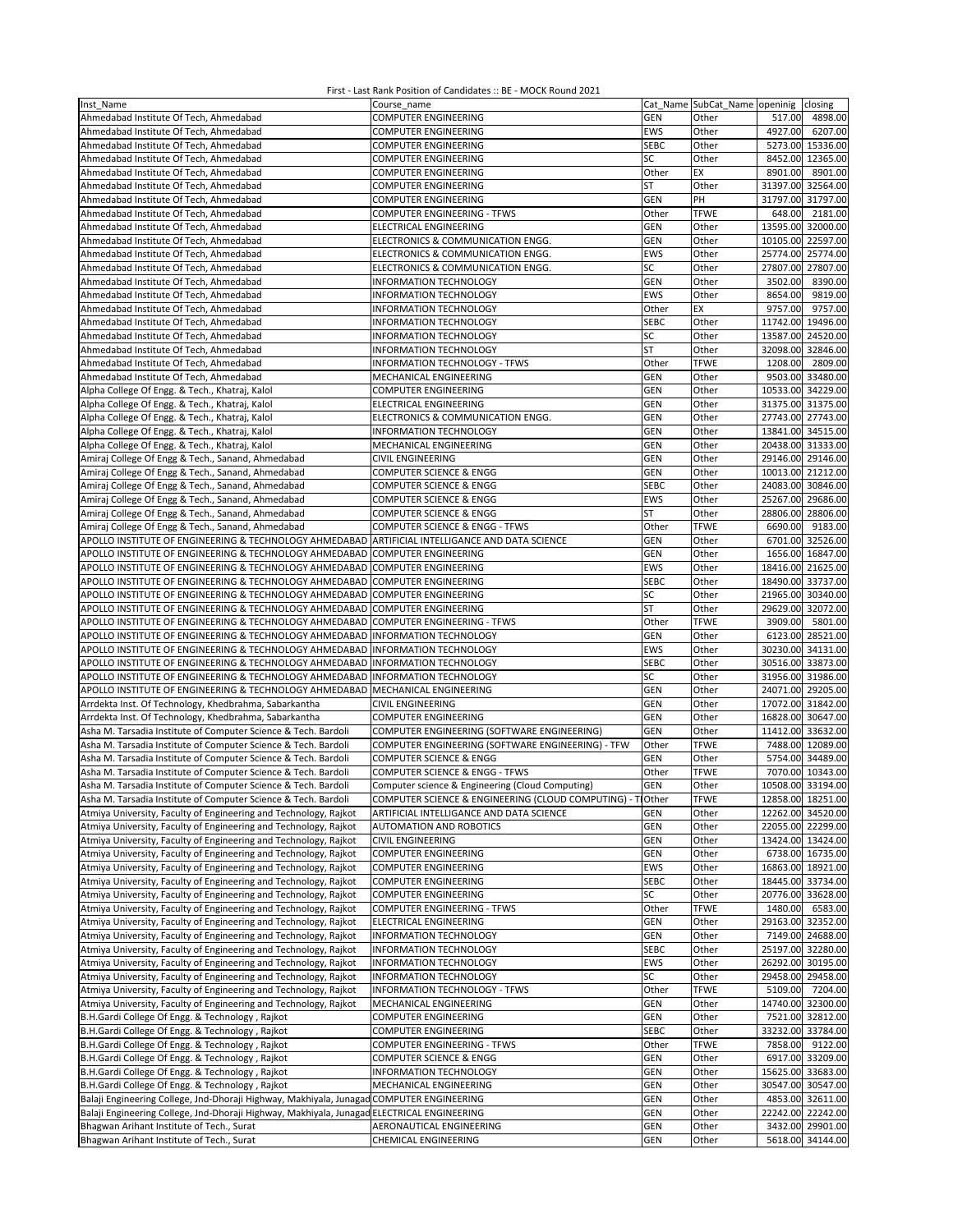| Inst Name                                                                                              | Course name                                                       |                      | Cat Name SubCat_Name openinig closing |                   |                                        |
|--------------------------------------------------------------------------------------------------------|-------------------------------------------------------------------|----------------------|---------------------------------------|-------------------|----------------------------------------|
| Bhagwan Arihant Institute of Tech., Surat                                                              | <b>COMPUTER ENGINEERING</b>                                       | <b>GEN</b>           | Other                                 |                   | 5689.00 24697.00                       |
| Bhagwan Arihant Institute of Tech., Surat                                                              | <b>COMPUTER ENGINEERING</b>                                       | EWS                  | Other                                 |                   | 24754.00 28379.00                      |
| Bhagwan Arihant Institute of Tech., Surat                                                              | <b>COMPUTER ENGINEERING</b>                                       | <b>SEBC</b>          | Other                                 |                   | 25121.00 34305.00                      |
| Bhagwan Arihant Institute of Tech., Surat                                                              | <b>COMPUTER ENGINEERING</b>                                       | ST                   | Other                                 |                   | 26643.00 26643.00                      |
| Bhagwan Arihant Institute of Tech., Surat                                                              | <b>COMPUTER ENGINEERING</b>                                       | SC                   | Other                                 |                   | 30840.00 30840.00                      |
| Bhagwan Arihant Institute of Tech., Surat                                                              | <b>COMPUTER ENGINEERING - TFWS</b>                                | Other                | <b>TFWE</b>                           | 4255.00           | 6904.00                                |
| Bhagwan Arihant Institute of Tech., Surat                                                              | ENVIRONMENTAL ENGINEERING - TFWS                                  | Other                | <b>TFWE</b>                           | 14445.00          | 24437.00                               |
| Bhagwan Arihant Institute of Tech., Surat                                                              | <b>INFORMATION TECHNOLOGY</b>                                     | <b>GEN</b>           | Other                                 | 8714.00           | 33619.00                               |
| Bhagwan Arihant Institute of Tech., Surat                                                              | INFORMATION TECHNOLOGY                                            | EWS                  | Other                                 |                   | 34018.00 34018.00                      |
| Bhagwan Arihant Institute of Tech., Surat                                                              | INFORMATION TECHNOLOGY - TFWS                                     | Other                | <b>TFWE</b>                           | 4816.00           | 7159.00                                |
| Bhagwan Arihant Institute of Tech., Surat                                                              | Nano Technology                                                   | GEN                  | Other                                 | 5371.00           | 33951.00                               |
| Bhagwan Arihant Institute of Tech., Surat                                                              | PHARMACEUTICAL ENGINEERING - TFW<br>Robotics and Automation       | Other                | <b>TFWE</b>                           | 10102.00 25969.00 | 23964.00 23964.00                      |
| Bhagwan Arihant Institute of Tech., Surat                                                              | AUTOMOBILE ENGINEERING                                            | GEN<br>GEN           | Other<br>Other                        | 17476.00          | 32862.00                               |
| Bhagwan Mahavir College Of Engg. And Tech., Surat<br>Bhagwan Mahavir College Of Engg. And Tech., Surat | <b>CIVIL ENGINEERING</b>                                          | GEN                  | Other                                 |                   | 16470.00 32894.00                      |
| Bhagwan Mahavir College Of Engg. And Tech., Surat                                                      | <b>COMPUTER ENGINEERING</b>                                       | <b>GEN</b>           | Other                                 |                   | 9016.00 22082.00                       |
| Bhagwan Mahavir College Of Engg. And Tech., Surat                                                      | <b>COMPUTER ENGINEERING</b>                                       | EWS                  | Other                                 |                   | 22183.00 25208.00                      |
| Bhagwan Mahavir College Of Engg. And Tech., Surat                                                      | <b>COMPUTER ENGINEERING</b>                                       | <b>SEBC</b>          | Other                                 |                   | 23376.00 34034.00                      |
| Bhagwan Mahavir College Of Engg. And Tech., Surat                                                      | <b>COMPUTER ENGINEERING</b>                                       | SC                   | Other                                 | 25382.00          | 25382.00                               |
| Bhagwan Mahavir College Of Engg. And Tech., Surat                                                      | COMPUTER ENGINEERING                                              | ST                   | Other                                 | 33546.00          | 33579.00                               |
| Bhagwan Mahavir College Of Engg. And Tech., Surat                                                      | COMPUTER ENGINEERING - TFWS                                       | Other                | <b>TFWE</b>                           | 2439.00           | 6521.00                                |
| Bhagwan Mahavir College Of Engg. And Tech., Surat                                                      | MECHANICAL ENGINEERING                                            | GEN                  | Other                                 | 9553.00           | 32641.00                               |
| Birla Vishvakarma Maha Vidhyalaya(Gia), V.V.Nagar                                                      | CIVIL ENGINEERING                                                 | GEN                  | Other                                 |                   | 1154.00 12932.00                       |
| Birla Vishvakarma Maha Vidhyalaya(Gia), V.V.Nagar                                                      | CIVIL ENGINEERING                                                 | <b>SEBC</b>          | Other                                 | 12963.00 17839.00 |                                        |
| Birla Vishvakarma Maha Vidhyalaya(Gia), V.V.Nagar                                                      | CIVIL ENGINEERING                                                 | <b>EWS</b>           | Other                                 | 12993.00          | 14257.00                               |
| Birla Vishvakarma Maha Vidhyalaya(Gia), V.V.Nagar                                                      | CIVIL ENGINEERING                                                 | ST                   | Other                                 | 14927.00          | 24928.00                               |
| Birla Vishvakarma Maha Vidhyalaya(Gia), V.V.Nagar                                                      | <b>CIVIL ENGINEERING</b>                                          | SC                   | Other                                 | 16091.00          | 22054.00                               |
| Birla Vishvakarma Maha Vidhyalaya(Gia), V.V.Nagar                                                      | CIVIL ENGINEERING - TFWS                                          | Other                | <b>TFWE</b>                           | 5091.00           | 9104.00                                |
| Birla Vishvakarma Maha Vidhyalaya(Gia), V.V.Nagar                                                      | <b>COMPUTER ENGINEERING</b>                                       | <b>GEN</b>           | Other                                 | 177.00            | 664.00                                 |
| Birla Vishvakarma Maha Vidhyalaya(Gia), V.V.Nagar                                                      | <b>COMPUTER ENGINEERING</b>                                       | EWS                  | Other                                 | 670.00            | 716.00                                 |
| Birla Vishvakarma Maha Vidhyalaya(Gia), V.V.Nagar                                                      | <b>COMPUTER ENGINEERING</b>                                       | <b>SEBC</b>          | Other                                 | 764.00            | 1559.00                                |
| Birla Vishvakarma Maha Vidhyalaya(Gia), V.V.Nagar                                                      | COMPUTER ENGINEERING                                              | Other                | EX                                    | 1685.00           | 1685.00                                |
| Birla Vishvakarma Maha Vidhyalaya(Gia), V.V.Nagar                                                      | COMPUTER ENGINEERING                                              | SC                   | Other                                 | 3388.00           | 4526.00                                |
| Birla Vishvakarma Maha Vidhyalaya(Gia), V.V.Nagar                                                      | COMPUTER ENGINEERING                                              | <b>ST</b>            | Other                                 | 13985.00          | 18850.00                               |
| Birla Vishvakarma Maha Vidhyalaya(Gia), V.V.Nagar                                                      | <b>COMPUTER ENGINEERING</b>                                       | GEN                  | PH                                    | 22398.00 22398.00 |                                        |
| Birla Vishvakarma Maha Vidhyalaya(Gia), V.V.Nagar                                                      | <b>COMPUTER ENGINEERING</b><br><b>COMPUTER ENGINEERING - TFWS</b> | <b>SEBC</b><br>Other | PH<br><b>TFWE</b>                     | 60.00             | 33203.00 33203.00<br>372.00            |
| Birla Vishvakarma Maha Vidhyalaya(Gia), V.V.Nagar<br>Birla Vishvakarma Maha Vidhyalaya(Gia), V.V.Nagar | ELECTRICAL ENGINEERING                                            | GEN                  | Other                                 | 4979.00           | 8680.00                                |
| Birla Vishvakarma Maha Vidhyalaya(Gia), V.V.Nagar                                                      | ELECTRICAL ENGINEERING                                            | EWS                  | Other                                 |                   | 8924.00 10054.00                       |
| Birla Vishvakarma Maha Vidhyalaya(Gia), V.V.Nagar                                                      | ELECTRICAL ENGINEERING                                            | ST                   | Other                                 |                   | 9357.00 29233.00                       |
| Birla Vishvakarma Maha Vidhyalaya(Gia), V.V.Nagar                                                      | ELECTRICAL ENGINEERING                                            | <b>SEBC</b>          | Other                                 |                   | 9672.00 14721.00                       |
| Birla Vishvakarma Maha Vidhyalaya(Gia), V.V.Nagar                                                      | ELECTRICAL ENGINEERING                                            | Other                | EX                                    | 9908.00           | 9908.00                                |
| Birla Vishvakarma Maha Vidhyalaya(Gia), V.V.Nagar                                                      | ELECTRICAL ENGINEERING                                            | SC                   | Other                                 | 16201.00          | 20660.00                               |
| Birla Vishvakarma Maha Vidhyalaya(Gia), V.V.Nagar                                                      | ELECTRICAL ENGINEERING - TFWS                                     | Other                | <b>TFWE</b>                           | 1192.00           | 5331.00                                |
| Birla Vishvakarma Maha Vidhyalaya(Gia), V.V.Nagar                                                      | ELECTRONICS ENGINEERING                                           | <b>GEN</b>           | Other                                 | 1554.00           | 11618.00                               |
| Birla Vishvakarma Maha Vidhyalaya(Gia), V.V.Nagar                                                      | <b>ELECTRONICS ENGINEERING</b>                                    | EWS                  | Other                                 |                   | 12050.00 14779.00                      |
| Birla Vishvakarma Maha Vidhyalaya(Gia), V.V.Nagar                                                      | <b>ELECTRONICS ENGINEERING</b>                                    | <b>SEBC</b>          | Other                                 | 12105.00          | 25254.00                               |
| Birla Vishvakarma Maha Vidhyalaya(Gia), V.V.Nagar                                                      | <b>ELECTRONICS ENGINEERING</b>                                    | Other                | EX                                    | 22715.00 22715.00 |                                        |
| Birla Vishvakarma Maha Vidhyalaya(Gia), V.V.Nagar                                                      | ELECTRONICS ENGINEERING                                           | SC                   | Other                                 | 25221.00          | 33265.00                               |
| Birla Vishvakarma Maha Vidhyalaya(Gia), V.V.Nagar                                                      | ELECTRONICS ENGINEERING-TFWS                                      | Other                | <b>TFWE</b>                           | 4601.00           | 8003.00                                |
| Birla Vishvakarma Maha Vidhyalaya(Gia), V.V.Nagar                                                      | MECHANICAL ENGINEERING                                            | GEN                  | Other                                 |                   | 3327.00 6703.00                        |
| Birla Vishvakarma Maha Vidhyalaya(Gia), V.V.Nagar                                                      | MECHANICAL ENGINEERING                                            | EWS                  | Other                                 | 7026.00           | 8505.00                                |
| Birla Vishvakarma Maha Vidhyalaya(Gia), V.V.Nagar                                                      | MECHANICAL ENGINEERING                                            | <b>SEBC</b>          | Other                                 |                   | 7403.00 12512.00                       |
| Birla Vishvakarma Maha Vidhyalaya(Gia), V.V.Nagar                                                      | MECHANICAL ENGINEERING                                            | SC                   | Other                                 |                   | 13877.00 18621.00                      |
| Birla Vishvakarma Maha Vidhyalaya(Gia), V.V.Nagar<br>Birla Vishvakarma Maha Vidhyalaya(Gia), V.V.Nagar | MECHANICAL ENGINEERING<br>MECHANICAL ENGINEERING                  | Other<br>ST          | EX<br>Other                           |                   | 19699.00 19699.00<br>21084.00 34319.00 |
| Birla Vishvakarma Maha Vidhyalaya(Gia), V.V.Nagar                                                      | MECHANICAL ENGINEERING - TFWS                                     | Other                | <b>TFWE</b>                           | 1731.00           | 3820.00                                |
| Birla Vishvakarma Maha Vidhyalaya(Gia), V.V.Nagar                                                      | PRODUCTION ENGINEERING                                            | GEN                  | Other                                 |                   | 4252.00 27021.00                       |
| Birla Vishvakarma Maha Vidhyalaya(Gia), V.V.Nagar                                                      | PRODUCTION ENGINEERING                                            | EWS                  | Other                                 |                   | 28871.00 29546.00                      |
| Birla Vishvakarma Maha Vidhyalaya(Gia), V.V.Nagar                                                      | PRODUCTION ENGINEERING                                            | <b>SEBC</b>          | Other                                 |                   | 29359.00 34257.00                      |
| Birla Vishvakarma Maha Vidhyalaya(Gia), V.V.Nagar                                                      | PRODUCTION ENGINEERING                                            | ST                   | Other                                 |                   | 29587.00 29587.00                      |
| Birla Vishvakarma Maha Vidhyalaya(Gia), V.V.Nagar                                                      | PRODUCTION ENGINEERING - TFWS                                     | Other                | <b>TFWE</b>                           |                   | 11793.00 17215.00                      |
| Birla Vishvakarma Maha Vidhylaya(Sfi), V.V.Nagar                                                       | ELECTRONICS & COMMUNICATION ENGG.                                 | GEN                  | Other                                 |                   | 3362.00 12480.00                       |
| Birla Vishvakarma Maha Vidhylaya(Sfi), V.V.Nagar                                                       | ELECTRONICS & COMMUNICATION ENGG.                                 | EWS                  | Other                                 |                   | 12523.00 14122.00                      |
| Birla Vishvakarma Maha Vidhylaya(Sfi), V.V.Nagar                                                       | ELECTRONICS & COMMUNICATION ENGG.                                 | <b>SEBC</b>          | Other                                 |                   | 13330.00 27258.00                      |
| Birla Vishvakarma Maha Vidhylaya(Sfi), V.V.Nagar                                                       | ELECTRONICS & COMMUNICATION ENGG.                                 | Other                | EX                                    | 20520.00          | 20520.00                               |
| Birla Vishvakarma Maha Vidhylaya(Sfi), V.V.Nagar                                                       | ELECTRONICS & COMMUNICATION ENGG. - TFWS                          | Other                | <b>TFWE</b>                           | 5595.00           | 8905.00                                |
| Birla Vishvakarma Maha Vidhylaya(Sfi), V.V.Nagar                                                       | INFORMATION TECHNOLOGY                                            | GEN                  | Other                                 | 826.00            | 1513.00                                |
| Birla Vishvakarma Maha Vidhylaya(Sfi), V.V.Nagar                                                       | INFORMATION TECHNOLOGY                                            | EWS                  | Other                                 | 1516.00           | 1540.00                                |
| Birla Vishvakarma Maha Vidhylaya(Sfi), V.V.Nagar                                                       | INFORMATION TECHNOLOGY                                            | SEBC                 | Other                                 | 1957.00           | 3064.00                                |
| Birla Vishvakarma Maha Vidhylaya(Sfi), V.V.Nagar                                                       | INFORMATION TECHNOLOGY                                            | SC                   | Other                                 | 6590.00           | 7470.00                                |
| Birla Vishvakarma Maha Vidhylaya(Sfi), V.V.Nagar                                                       | INFORMATION TECHNOLOGY                                            | ST                   | Other                                 | 25231.00          | 29486.00                               |
| Birla Vishvakarma Maha Vidhylaya(Sfi), V.V.Nagar                                                       | INFORMATION TECHNOLOGY - TFWS                                     | Other                | <b>TFWE</b>                           | 781.00            | 965.00                                 |
| Birla Vishvakarma Maha Vidhylaya(Sfi), V.V.Nagar<br>Birla Vishvakarma Maha Vidhylaya(Sfi), V.V.Nagar   | MECHANICAL ENGINEERING<br>MECHANICAL ENGINEERING                  | GEN<br>EWS           | Other<br>Other                        | 6443.00           | 9914.00<br>10435.00 10911.00           |
| Birla Vishvakarma Maha Vidhylaya(Sfi), V.V.Nagar                                                       | MECHANICAL ENGINEERING                                            | SEBC                 | Other                                 |                   | 13163.00 18641.00                      |
|                                                                                                        |                                                                   |                      |                                       |                   |                                        |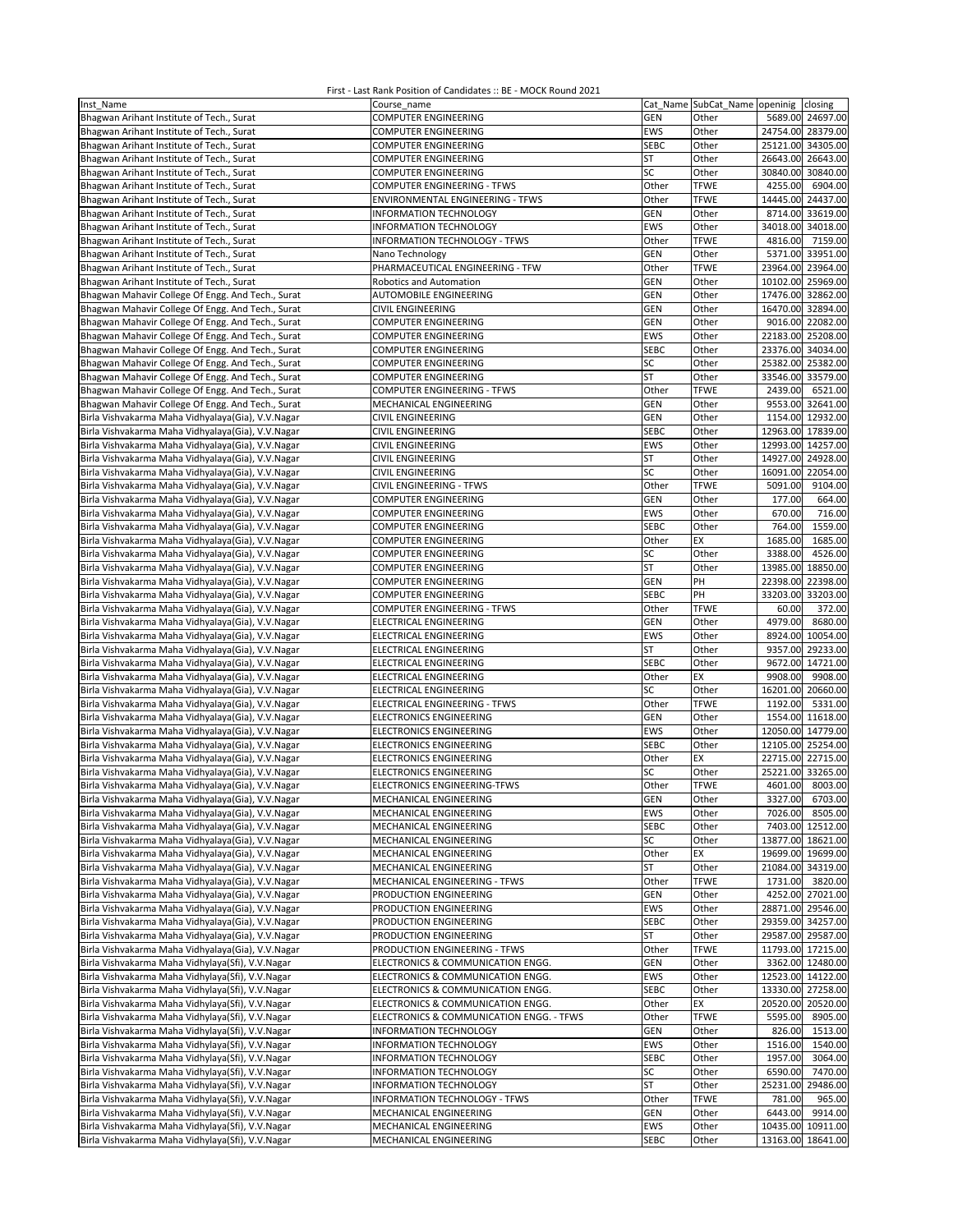| Inst Name                                                                       | Course_name                                     |             |             | Cat_Name SubCat_Name openinig closing |
|---------------------------------------------------------------------------------|-------------------------------------------------|-------------|-------------|---------------------------------------|
| Birla Vishvakarma Maha Vidhylaya(Sfi), V.V.Nagar                                | MECHANICAL ENGINEERING                          | SC          | Other       | 21066.00 24106.00                     |
| Birla Vishvakarma Maha Vidhylaya(Sfi), V.V.Nagar                                | MECHANICAL ENGINEERING - TFWS                   | Other       | <b>TFWE</b> | 4223.00<br>5720.00                    |
| C. K. Pithawala College Of Engg. & Tech., Surat                                 | <b>CIVIL ENGINEERING</b>                        |             |             |                                       |
|                                                                                 |                                                 | GEN         | Other       | 12165.00<br>34190.00                  |
| C. K. Pithawala College Of Engg. & Tech., Surat                                 | <b>COMPUTER ENGINEERING</b>                     | GEN         | Other       | 2927.00<br>9848.00                    |
| C. K. Pithawala College Of Engg. & Tech., Surat                                 | COMPUTER ENGINEERING                            | <b>EWS</b>  | Other       | 10085.00 10990.00                     |
| C. K. Pithawala College Of Engg. & Tech., Surat                                 | <b>COMPUTER ENGINEERING</b>                     | <b>SEBC</b> | Other       | 10496.00 16872.00                     |
| C. K. Pithawala College Of Engg. & Tech., Surat                                 | <b>COMPUTER ENGINEERING</b>                     | SC          | Other       | 14336.00 22639.00                     |
| C. K. Pithawala College Of Engg. & Tech., Surat                                 | COMPUTER ENGINEERING - TFWS                     | Other       | <b>TFWE</b> | 2759.00<br>5286.00                    |
| C. K. Pithawala College Of Engg. & Tech., Surat                                 | ELECTRICAL ENGINEERING                          | GEN         | Other       | 9920.00 34353.00                      |
| C. K. Pithawala College Of Engg. & Tech., Surat                                 |                                                 | <b>GEN</b>  |             | 12076.00 32708.00                     |
|                                                                                 | ELECTRONICS & COMMUNICATION ENGG.               |             | Other       |                                       |
| C. K. Pithawala College Of Engg. & Tech., Surat                                 | MECHANICAL ENGINEERING                          | <b>GEN</b>  | Other       | 9680.00 34283.00                      |
| C.U.Shah College Of Engg.& Tech., Wadhvan                                       | CIVIL ENGINEERING                               | GEN         | Other       | 28302.00 32965.00                     |
| C.U.Shah College Of Engg.& Tech., Wadhvan                                       | COMPUTER ENGINEERING                            | GEN         | Other       | 8476.00 24923.00                      |
| C.U.Shah College Of Engg.& Tech., Wadhvan                                       | <b>COMPUTER ENGINEERING</b>                     | EWS         | Other       | 27231.00 32279.00                     |
| C.U.Shah College Of Engg.& Tech., Wadhvan                                       | <b>COMPUTER ENGINEERING</b>                     | <b>SEBC</b> | Other       | 27250.00 33141.00                     |
| C.U.Shah College Of Engg.& Tech., Wadhvan                                       | <b>COMPUTER ENGINEERING</b>                     | SC          | Other       | 33931.00 33931.00                     |
| Central Institute of Petrochemicals Engineering & Technology                    |                                                 | GEN         | Other       | 20827.00 20827.00                     |
|                                                                                 | Manufacaturing Engineering                      |             |             |                                       |
| Central Institute of Petrochemicals Engineering & Technology                    | PLASTIC ENGINEERING                             | <b>GEN</b>  | Other       | 17284.00 34306.00                     |
| Central Institute of Petrochemicals Engineering & Technology                    | PLASTIC ENGINEERING - TFWS                      | Other       | <b>TFWE</b> | 32355.00 32355.00                     |
| Chandubhai S Patel Institute Of Technology, Changa                              | <b>CIVIL ENGINEERING</b>                        | <b>GEN</b>  | Other       | 8993.00 33969.00                      |
| Chandubhai S Patel Institute Of Technology, Changa                              | <b>COMPUTER ENGINEERING</b>                     | <b>GEN</b>  | Other       | 1181.00<br>2268.00                    |
| Chandubhai S Patel Institute Of Technology, Changa                              | <b>COMPUTER ENGINEERING</b>                     | <b>EWS</b>  | Other       | 2289.00<br>2365.00                    |
| Chandubhai S Patel Institute Of Technology, Changa                              | COMPUTER ENGINEERING                            | <b>SEBC</b> | Other       | 2445.00<br>4653.00                    |
| Chandubhai S Patel Institute Of Technology, Changa                              | COMPUTER ENGINEERING                            | SC          | Other       | 10022.00<br>6438.00                   |
|                                                                                 |                                                 |             |             |                                       |
| Chandubhai S Patel Institute Of Technology, Changa                              | <b>COMPUTER ENGINEERING</b>                     | Other       | EX          | 8848.00<br>8848.00                    |
| Chandubhai S Patel Institute Of Technology, Changa                              | <b>COMPUTER ENGINEERING</b>                     | ST          | Other       | 25429.00<br>25429.00                  |
| Chandubhai S Patel Institute Of Technology, Changa                              | <b>COMPUTER ENGINEERING - TFWS</b>              | Other       | <b>TFWE</b> | 719.00<br>1229.00                     |
| Chandubhai S Patel Institute Of Technology, Changa                              | COMPUTER SCIENCE & ENGG                         | GEN         | Other       | 576.00<br>2151.00                     |
| Chandubhai S Patel Institute Of Technology, Changa                              | COMPUTER SCIENCE & ENGG                         | <b>EWS</b>  | Other       | 2230.00<br>2295.00                    |
| Chandubhai S Patel Institute Of Technology, Changa                              | COMPUTER SCIENCE & ENGG                         | <b>SEBC</b> | Other       | 3765.00<br>4728.00                    |
| Chandubhai S Patel Institute Of Technology, Changa                              | COMPUTER SCIENCE & ENGG                         | SC          | Other       | 4103.00<br>9614.00                    |
|                                                                                 |                                                 | <b>ST</b>   |             |                                       |
| Chandubhai S Patel Institute Of Technology, Changa                              | COMPUTER SCIENCE & ENGG                         |             | Other       | 23775.00 23775.00                     |
| Chandubhai S Patel Institute Of Technology, Changa                              | COMPUTER SCIENCE & ENGG - TFWS                  | Other       | <b>TFWE</b> | 1250.00<br>1288.00                    |
| Chandubhai S Patel Institute Of Technology, Changa                              | ELECTRICAL ENGINEERING                          | <b>GEN</b>  | Other       | 9440.00 34418.00                      |
| Chandubhai S Patel Institute Of Technology, Changa                              | ELECTRONICS & COMMUNICATION ENGG.               | GEN         | Other       | 4090.00 20345.00                      |
| Chandubhai S Patel Institute Of Technology, Changa                              | ELECTRONICS & COMMUNICATION ENGG.               | EWS         | Other       | 27983.00<br>21314.00                  |
| Chandubhai S Patel Institute Of Technology, Changa                              | ELECTRONICS & COMMUNICATION ENGG.               | <b>SEBC</b> | Other       | 21328.00 31492.00                     |
| Chandubhai S Patel Institute Of Technology, Changa                              | ELECTRONICS & COMMUNICATION ENGG.               | SC          | Other       | 24369.00<br>24369.00                  |
|                                                                                 |                                                 |             |             |                                       |
| Chandubhai S Patel Institute Of Technology, Changa                              | INFORMATION TECHNOLOGY                          | GEN         | Other       | 1678.00<br>2805.00                    |
| Chandubhai S Patel Institute Of Technology, Changa                              | INFORMATION TECHNOLOGY                          | <b>EWS</b>  | Other       | 2821.00<br>2923.00                    |
| Chandubhai S Patel Institute Of Technology, Changa                              | INFORMATION TECHNOLOGY                          | <b>SEBC</b> | Other       | 6000.00<br>2827.00                    |
| Chandubhai S Patel Institute Of Technology, Changa                              | <b>INFORMATION TECHNOLOGY</b>                   | SC          | Other       | 9843.00 14106.00                      |
| Chandubhai S Patel Institute Of Technology, Changa                              | INFORMATION TECHNOLOGY                          | Other       | EX          | 12609.00 12609.00                     |
| Chandubhai S Patel Institute Of Technology, Changa                              | INFORMATION TECHNOLOGY - TFWS                   | Other       | <b>TFWE</b> | 1321.00<br>1659.00                    |
| Chandubhai S Patel Institute Of Technology, Changa                              | MECHANICAL ENGINEERING                          | <b>GEN</b>  | Other       | 7085.00 33751.00                      |
| Chhotubhai Gopalbhai Patel Institute Of Tech., Tarsadi, Bardoli                 | ARTIFICIAL INTELLIGANCE AND DATA SCIENCE        | <b>GEN</b>  | Other       | 12992.00 33709.00                     |
|                                                                                 |                                                 |             |             |                                       |
| Chhotubhai Gopalbhai Patel Institute Of Tech., Tarsadi, Bardoli                 | ARTIFICIAL INTELLIGANCE AND DATA SCIENCE - TFWS | Other       | <b>TFWE</b> | 10828.00 12821.00                     |
| Chhotubhai Gopalbhai Patel Institute Of Tech., Tarsadi, Bardoli                 | AUTOMOBILE ENGINEERING                          | GEN         | Other       | 15050.00<br>24211.00                  |
| Chhotubhai Gopalbhai Patel Institute Of Tech., Tarsadi, Bardoli                 | CHEMICAL ENGINEERING                            | GEN         | Other       | 20863.00 33656.00                     |
| Chhotubhai Gopalbhai Patel Institute Of Tech., Tarsadi, Bardoli                 | CIVIL ENGINEERING                               | GEN         | Other       | 22417.00 30590.00                     |
| Chhotubhai Gopalbhai Patel Institute Of Tech., Tarsadi, Bardoli                 | COMPUTER ENGINEERING                            | GEN         | Other       | 7687.00 27370.00                      |
| Chhotubhai Gopalbhai Patel Institute Of Tech., Tarsadi, Bardoli                 | <b>COMPUTER ENGINEERING</b>                     | <b>SEBC</b> | Other       | 27545.00 34554.00                     |
| Chhotubhai Gopalbhai Patel Institute Of Tech., Tarsadi, Bardoli                 | <b>COMPUTER ENGINEERING</b>                     | EWS         | Other       | 27572.00 33259.00                     |
| Chhotubhai Gopalbhai Patel Institute Of Tech., Tarsadi, Bardoli                 | <b>COMPUTER ENGINEERING</b>                     | ST          | Other       | 34335.00 34335.00                     |
|                                                                                 | <b>COMPUTER ENGINEERING - TFWS</b>              |             |             |                                       |
| Chhotubhai Gopalbhai Patel Institute Of Tech., Tarsadi, Bardoli                 |                                                 | Other       | <b>TFWE</b> | 3891.00 5272.00                       |
| Chhotubhai Gopalbhai Patel Institute Of Tech., Tarsadi, Bardoli                 | <b>CYBER SECURITY</b>                           | GEN         | Other       | 8156.00 34371.00                      |
| Chhotubhai Gopalbhai Patel Institute Of Tech., Tarsadi, Bardoli                 | ELECTRICAL ENGINEERING                          | <b>GEN</b>  | Other       | 6665.00 34556.00                      |
| Chhotubhai Gopalbhai Patel Institute Of Tech., Tarsadi, Bardoli                 | ELECTRONICS & COMMUNICATION ENGG.               | <b>GEN</b>  | Other       | 15433.00 33478.00                     |
| Chhotubhai Gopalbhai Patel Institute Of Tech., Tarsadi, Bardoli                 | INFORMATION & COMMUNICATION TECHNOLOGY          | GEN         | Other       | 13755.00 30212.00                     |
| Chhotubhai Gopalbhai Patel Institute Of Tech., Tarsadi, Bardoli                 | INFORMATION TECHNOLOGY                          | <b>GEN</b>  | Other       | 11329.00 34539.00                     |
| Chhotubhai Gopalbhai Patel Institute Of Tech., Tarsadi, Bardoli                 | INFORMATION TECHNOLOGY - TFWS                   | Other       | <b>TFWE</b> | 3646.00<br>7614.00                    |
| Chhotubhai Gopalbhai Patel Institute Of Tech., Tarsadi, Bardoli                 | MECHANICAL ENGINEERING                          | <b>GEN</b>  | Other       | 27023.00 29780.00                     |
|                                                                                 |                                                 |             |             |                                       |
| Chhotubhai Gopalbhai Patel Institute Of Tech., Tarsadi, Bardoli                 | <b>MECHATRONICS</b>                             | GEN         | Other       | 7013.00 18876.00                      |
| D. A. Degree Engineering and Technology, Mahemdabad, Kheda                      | CIVIL ENGINEERING                               | GEN         | Other       | 33001.00 34285.00                     |
| D. A. Degree Engineering and Technology, Mahemdabad, Kheda                      | <b>COMPUTER ENGINEERING</b>                     | GEN         | Other       | 9821.00 34030.00                      |
| D. A. Degree Engineering and Technology, Mahemdabad, Kheda                      | MECHANICAL ENGINEERING                          | GEN         | Other       | 22776.00 32573.00                     |
| Darshan Institute Of Engg. & Tech., Rajkot-Morbi Highway, Hadala                | <b>CIVIL ENGINEERING</b>                        | <b>GEN</b>  | Other       | 347.00 31651.00                       |
| Darshan Institute Of Engg. & Tech., Rajkot-Morbi Highway, Hadala                | <b>COMPUTER ENGINEERING</b>                     | GEN         | Other       | 4945.00 13933.00                      |
| Darshan Institute Of Engg. & Tech., Rajkot-Morbi Highway, Hadala                | COMPUTER ENGINEERING                            | EWS         | Other       | 13938.00 16028.00                     |
| Darshan Institute Of Engg. & Tech., Rajkot-Morbi Highway, Hadala                | <b>COMPUTER ENGINEERING</b>                     | <b>SEBC</b> | Other       | 14527.00 32218.00                     |
|                                                                                 |                                                 |             |             |                                       |
| Darshan Institute Of Engg. & Tech., Rajkot-Morbi Highway, Hadala                | <b>COMPUTER ENGINEERING</b>                     | SC          | Other       | 16729.00 30998.00                     |
| Darshan Institute Of Engg. & Tech., Rajkot-Morbi Highway, Hadala                | <b>COMPUTER ENGINEERING - TFWS</b>              | Other       | <b>TFWE</b> | 1762.00<br>3543.00                    |
| Darshan Institute Of Engg. & Tech., Rajkot-Morbi Highway, Hadala                | ELECTRICAL ENGINEERING                          | <b>GEN</b>  | Other       | 7196.00 32707.00                      |
| Darshan Institute Of Engg. & Tech., Rajkot-Morbi Highway, Hadala                | MECHANICAL ENGINEERING                          | <b>GEN</b>  | Other       | 17504.00 32028.00                     |
| Department of Engineering and Computing, Institute of Advance Re BIO-TECHNOLOGY |                                                 | GEN         | Other       | 143.00<br>2361.00                     |
| Department of Engineering and Computing, Institute of Advance Re BIO-TECHNOLOGY |                                                 | SC          | Other       | 3219.00<br>3219.00                    |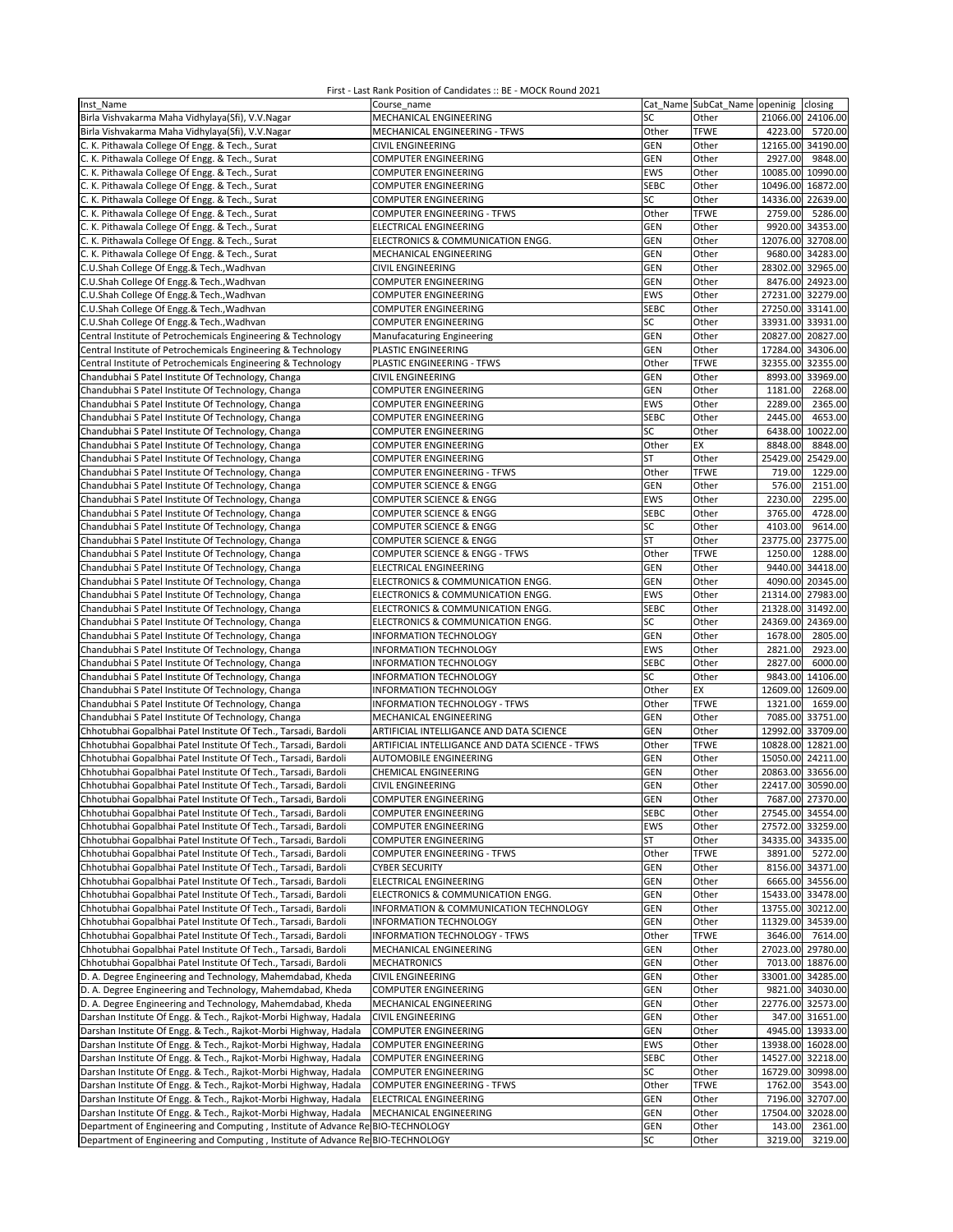| Inst Name                                                                                               | Course name                                                 |             | Cat Name SubCat Name openinig | closing              |
|---------------------------------------------------------------------------------------------------------|-------------------------------------------------------------|-------------|-------------------------------|----------------------|
| Department of Engineering and Computing, Institute of Advance Re BIO-TECHNOLOGY                         |                                                             | <b>EWS</b>  | Other                         | 3752.00<br>5339.00   |
| Department of Engineering and Computing, Institute of Advance Re BIO-TECHNOLOGY                         |                                                             | ST          | Other                         | 5161.00 13818.00     |
| Department of Engineering and Computing, Institute of Advance Re BIO-TECHNOLOGY                         |                                                             | <b>SEBC</b> | Other                         | 5199.00 11535.00     |
|                                                                                                         |                                                             |             |                               |                      |
| Department of Engineering and Computing, Institute of Advance Re CHEMICAL ENGINEERING                   |                                                             | GEN         | Other                         | 9648.00 18124.00     |
| Department of Engineering and Computing, Institute of Advance Re CHEMICAL ENGINEERING                   |                                                             | <b>EWS</b>  | Other                         | 23919.00 27108.00    |
| Department of Engineering and Computing, Institute of Advance ReCHEMICAL ENGINEERING                    |                                                             | ST          | Other                         | 25336.00<br>25336.00 |
| Department of Engineering and Computing, Institute of Advance Re CHEMICAL ENGINEERING                   |                                                             | <b>SEBC</b> | Other                         | 25911.00<br>34339.00 |
| Department of Engineering and Computing, Institute of Advance Re COMPUTER ENGINEERING                   |                                                             | <b>GEN</b>  | Other                         | 2614.00<br>8459.00   |
| Department of Engineering and Computing, Institute of Advance Re COMPUTER ENGINEERING                   |                                                             | <b>EWS</b>  | Other                         | 9897.00 10746.00     |
| Department of Engineering and Computing, Institute of Advance Re COMPUTER ENGINEERING                   |                                                             | <b>SEBC</b> | Other                         | 11272.00<br>20780.00 |
| Department of Engineering and Computing, Institute of Advance Re COMPUTER ENGINEERING                   |                                                             | SC          | Other                         | 13496.00<br>25850.00 |
|                                                                                                         |                                                             |             |                               |                      |
| Department of Engineering and Computing, Institute of Advance ReCOMPUTER ENGINEERING - TFWS             |                                                             | Other       | <b>TFWE</b>                   | 3427.00<br>4563.00   |
| Department of Engineering and Computing, Institute of Advance Re ELECTRICAL & ELECTRONICS               |                                                             | GEN         | Other                         | 7986.00<br>17401.00  |
| Department of Engineering and Computing, Institute of Advance ReINFORMATION & COMMUNICATION TECHNOLOGY  |                                                             | GEN         | Other                         | 2756.00<br>10995.00  |
| Department of Engineering and Computing, Institute of Advance Re INFORMATION & COMMUNICATION TECHNOLOGY |                                                             | <b>SEBC</b> | Other                         | 13039.00<br>32047.00 |
| Department of Engineering and Computing, Institute of Advance Re INFORMATION & COMMUNICATION TECHNOLOGY |                                                             | <b>EWS</b>  | Other                         | 14374.00<br>15105.00 |
| Department of Engineering and Computing, Institute of Advance Re INFORMATION TECHNOLOGY                 |                                                             | <b>GEN</b>  | Other                         | 4569.00<br>8709.00   |
| Department of Engineering and Computing, Institute of Advance RelINFORMATION TECHNOLOGY                 |                                                             | <b>SEBC</b> | Other                         | 9685.00<br>18058.00  |
| Department of Engineering and Computing, Institute of Advance Re INFORMATION TECHNOLOGY                 |                                                             | <b>EWS</b>  | Other                         | 10030.00 10030.00    |
| Department of Engineering and Computing, Institute of Advance RelINFORMATION TECHNOLOGY                 |                                                             | Other       | EX                            | 23274.00 23274.00    |
|                                                                                                         |                                                             |             |                               |                      |
| Department of Engineering and Computing, Institute of Advance RelINFORMATION TECHNOLOGY                 |                                                             | SC          | Other                         | 32773.00<br>32773.00 |
| Department of Engineering and Computing, Institute of Advance Re MECHANICAL ENGINEERING                 |                                                             | <b>GEN</b>  | Other                         | 13055.00<br>28908.00 |
| Devang Patel Institute of Advance Technology And Research, Change COMPUTER ENGINEERING                  |                                                             | <b>GEN</b>  | Other                         | 1427.00<br>3582.00   |
| Devang Patel Institute of Advance Technology And Research, Changa COMPUTER ENGINEERING                  |                                                             | EWS         | Other                         | 3626.00<br>3870.00   |
| Devang Patel Institute of Advance Technology And Research, Change COMPUTER ENGINEERING                  |                                                             | <b>SEBC</b> | Other                         | 4686.00<br>7910.00   |
| Devang Patel Institute of Advance Technology And Research, Changa COMPUTER ENGINEERING                  |                                                             | Other       | EX                            | 13013.00<br>13013.00 |
| Devang Patel Institute of Advance Technology And Research, Changa COMPUTER ENGINEERING                  |                                                             | SC          | Other                         | 16531.00<br>18489.00 |
| Devang Patel Institute of Advance Technology And Research, Change COMPUTER ENGINEERING - TFWS           |                                                             | Other       | <b>TFWE</b>                   | 839.00<br>1936.00    |
| Devang Patel Institute of Advance Technology And Research, Changa COMPUTER SCIENCE & ENGG               |                                                             | GEN         | Other                         | 1483.00<br>3345.00   |
| Devang Patel Institute of Advance Technology And Research, Changa COMPUTER SCIENCE & ENGG               |                                                             | EWS         | Other                         | 3408.00<br>3667.00   |
|                                                                                                         | <b>COMPUTER SCIENCE &amp; ENGG</b>                          | <b>SEBC</b> | Other                         | 4221.00              |
| Devang Patel Institute of Advance Technology And Research, Changa                                       |                                                             |             |                               | 8589.00              |
| Devang Patel Institute of Advance Technology And Research, Changa COMPUTER SCIENCE & ENGG               |                                                             | SC          | Other                         | 7702.00<br>14736.00  |
| Devang Patel Institute of Advance Technology And Research, Changa                                       | <b>COMPUTER SCIENCE &amp; ENGG</b>                          | Other       | EX                            | 14214.00 14214.00    |
| Devang Patel Institute of Advance Technology And Research, Changa COMPUTER SCIENCE & ENGG - TFWS        |                                                             | Other       | <b>TFWE</b>                   | 950.00<br>1966.00    |
| Devang Patel Institute of Advance Technology And Research, Changa INFORMATION TECHNOLOGY                |                                                             | GEN         | Other                         | 1634.00<br>3897.00   |
| Devang Patel Institute of Advance Technology And Research, ChangaINFORMATION TECHNOLOGY                 |                                                             | EWS         | Other                         | 3920.00<br>3987.00   |
| Devang Patel Institute of Advance Technology And Research, ChangeINFORMATION TECHNOLOGY                 |                                                             | <b>SEBC</b> | Other                         | 6488.00<br>8918.00   |
| Devang Patel Institute of Advance Technology And Research, ChangeINFORMATION TECHNOLOGY                 |                                                             | SC          | Other                         | 19585.00<br>21388.00 |
| Devang Patel Institute of Advance Technology And Research, Changa INFORMATION TECHNOLOGY - TFWS         |                                                             | Other       | <b>TFWE</b>                   | 1449.00<br>2012.00   |
| Dhirubhai Ambani Institute of Info. & Comm. Tech., Gandhinagar                                          | Hons. in ICT with Minor in Computational Sciences (CS)      | GEN         | Other                         | 49.00<br>1.00        |
| Dhirubhai Ambani Institute of Info. & Comm. Tech., Gandhinagar                                          | Hons. in ICT with Minor in Computational Sciences (CS)      | <b>EWS</b>  | Other                         | 54.00<br>74.00       |
|                                                                                                         |                                                             | <b>SEBC</b> | Other                         | 65.00<br>172.00      |
| Dhirubhai Ambani Institute of Info. & Comm. Tech., Gandhinagar                                          | Hons. in ICT with Minor in Computational Sciences (CS)      |             |                               |                      |
| Dhirubhai Ambani Institute of Info. & Comm. Tech., Gandhinagar                                          | Hons. in ICT with Minor in Computational Sciences (CS)      | SC          | Other                         | 179.00<br>862.00     |
| Dhirubhai Ambani Institute of Info. & Comm. Tech., Gandhinagar                                          | Hons. in ICT with Minor in Computational Sciences (CS)      | GEN         | PH                            | 1155.00<br>246.00    |
| Dhirubhai Ambani Institute of Info. & Comm. Tech., Gandhinagar                                          | Hons. in ICT with Minor in Computational Sciences (CS)      | Other       | EX                            | 821.00<br>821.00     |
| Dhirubhai Ambani Institute of Info. & Comm. Tech., Gandhinagar                                          | Hons. in ICT with Minor in Computational Sciences (CS)      | ST          | Other                         | 4473.00<br>884.00    |
| Dhirubhai Ambani Institute of Info. & Comm. Tech., Gandhinagar                                          | Hons. in ICT with Minor in Computational Sciences (CS)-TFWS | Other       | <b>TFWE</b>                   | 18.00<br>7.00        |
| Dhirubhai Ambani Institute of Info. & Comm. Tech., Gandhinagar                                          | INFORMATION & COMMUNICATION TECHNOLOGY                      | <b>GEN</b>  | Other                         | 6.00<br>144.00       |
| Dhirubhai Ambani Institute of Info. & Comm. Tech., Gandhinagar                                          | INFORMATION & COMMUNICATION TECHNOLOGY                      | <b>EWS</b>  | Other                         | 145.00<br>173.00     |
| Dhirubhai Ambani Institute of Info. & Comm. Tech., Gandhinagar                                          | INFORMATION & COMMUNICATION TECHNOLOGY                      | <b>SEBC</b> | Other                         | 154.00<br>499.00     |
| Dhirubhai Ambani Institute of Info. & Comm. Tech., Gandhinagar                                          | INFORMATION & COMMUNICATION TECHNOLOGY                      | Other       | EX                            | 337.00<br>337.00     |
|                                                                                                         |                                                             | <b>ST</b>   | Other                         | 403.00 11575.00      |
| Dhirubhai Ambani Institute of Info. & Comm. Tech., Gandhinagar                                          | INFORMATION & COMMUNICATION TECHNOLOGY                      |             |                               |                      |
| Dhirubhai Ambani Institute of Info. & Comm. Tech., Gandhinagar                                          | INFORMATION & COMMUNICATION TECHNOLOGY                      | SC          | Other                         | 1279.00<br>1742.00   |
| Dhirubhai Ambani Institute of Info. & Comm. Tech., Gandhinagar                                          | INFORMATION & COMMUNICATION TECHNOLOGY                      | <b>GEN</b>  | PH                            | 1713.00<br>3984.00   |
| Dhirubhai Ambani Institute of Info. & Comm. Tech., Gandhinagar                                          | INFORMATION & COMMUNICATION TECHNOLOGY - TFWS               | Other       | <b>TFWE</b>                   | 59.00<br>5.00        |
| Dhirubhai Ambani Institute of Info. & Comm. Tech., Gandhinagar                                          | MATHEMATICS AND COMPUTING                                   | <b>GEN</b>  | Other                         | 56.00<br>170.00      |
| Dhirubhai Ambani Institute of Info. & Comm. Tech., Gandhinagar                                          | MATHEMATICS AND COMPUTING                                   | EWS         | Other                         | 188.00<br>190.00     |
| Dhirubhai Ambani Institute of Info. & Comm. Tech., Gandhinagar                                          | MATHEMATICS AND COMPUTING                                   | SEBC        | Other                         | 189.00<br>559.00     |
| Dhirubhai Ambani Institute of Info. & Comm. Tech., Gandhinagar                                          |                                                             |             | Other                         |                      |
| Dhirubhai Ambani Institute of Info. & Comm. Tech., Gandhinagar                                          | MATHEMATICS AND COMPUTING                                   | SC          |                               | 1830.00<br>2208.00   |
|                                                                                                         | MATHEMATICS AND COMPUTING                                   | <b>ST</b>   | Other                         | 10709.00<br>4174.00  |
| Dhirubhai Ambani Institute of Info. & Comm. Tech., Gandhinagar                                          | MATHEMATICS AND COMPUTING - TFWS                            | Other       | <b>TFWE</b>                   | 39.00<br>44.00       |
|                                                                                                         |                                                             | GEN         | Other                         | 19142.00 30822.00    |
| Dr. Jivraj Mehta Institute Of Technology, Anand                                                         | CIVIL ENGINEERING                                           |             |                               | 5663.00 23448.00     |
| Dr. Jivraj Mehta Institute Of Technology, Anand                                                         | <b>COMPUTER ENGINEERING</b>                                 | GEN         | Other                         |                      |
| Dr. Jivraj Mehta Institute Of Technology, Anand                                                         | <b>COMPUTER ENGINEERING</b>                                 | <b>SEBC</b> | Other                         | 23666.00 34509.00    |
| Dr. Jivraj Mehta Institute Of Technology, Anand                                                         | <b>COMPUTER ENGINEERING</b>                                 | SC          | Other                         | 24267.00 24267.00    |
| Dr. Jivraj Mehta Institute Of Technology, Anand                                                         | COMPUTER ENGINEERING                                        | EWS         | Other                         | 24720.00 34360.00    |
| Dr. Jivraj Mehta Institute Of Technology, Anand                                                         | ELECTRICAL ENGINEERING                                      | <b>GEN</b>  | Other                         | 29286.00 32614.00    |
| Dr. Jivraj Mehta Institute Of Technology, Anand                                                         | INFORMATION TECHNOLOGY                                      | GEN         | Other                         | 10224.00 24773.00    |
| Dr. Jivraj Mehta Institute Of Technology, Anand                                                         | INFORMATION TECHNOLOGY                                      | <b>SEBC</b> | Other                         | 25986.00 34176.00    |
| Dr. Jivraj Mehta Institute Of Technology, Anand                                                         | INFORMATION TECHNOLOGY                                      | EWS         | Other                         | 27672.00 30734.00    |
| Dr. Jivraj Mehta Institute Of Technology, Anand                                                         | INFORMATION TECHNOLOGY                                      | SC          | Other                         | 28261.00 28261.00    |
| Dr. Jivraj Mehta Institute Of Technology, Anand                                                         | MECHANICAL ENGINEERING                                      | GEN         | Other                         | 19017.00 34406.00    |
| DR. S & S.S.Ghandhi Government Engineering College Surat                                                | CIVIL ENGINEERING                                           | GEN         | Other                         | 2597.00 13478.00     |
| DR. S & S.S.Ghandhi Government Engineering College Surat                                                | CIVIL ENGINEERING                                           | EWS         | Other                         | 14050.00 16984.00    |
| DR. S & S.S.Ghandhi Government Engineering College Surat                                                | CIVIL ENGINEERING                                           | <b>SEBC</b> | Other                         | 14271.00 20709.00    |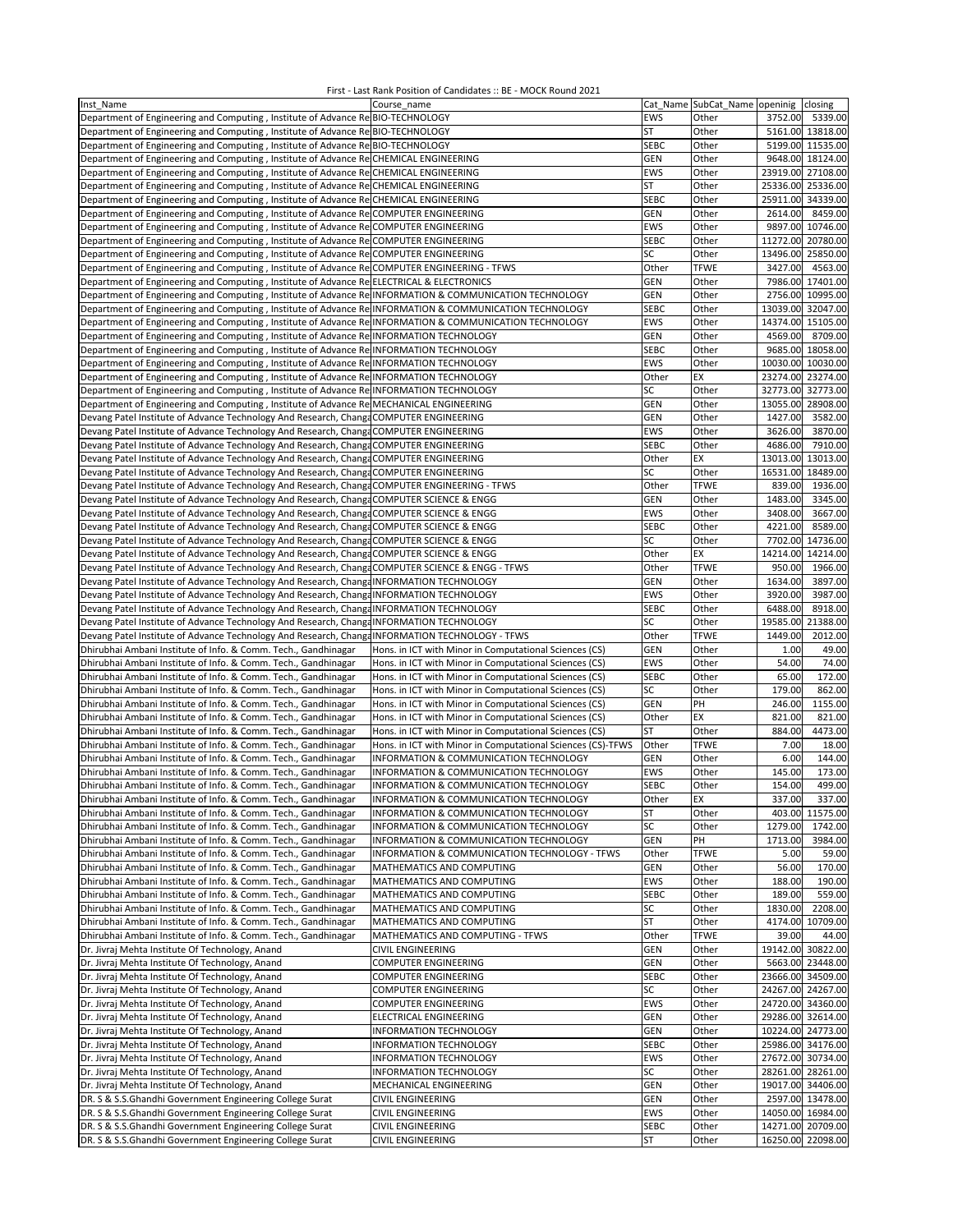| Inst Name                                                | Course name                              |             | Cat Name SubCat Name openinig | closing              |
|----------------------------------------------------------|------------------------------------------|-------------|-------------------------------|----------------------|
| DR. S & S.S.Ghandhi Government Engineering College Surat | CIVIL ENGINEERING                        | SC          | Other                         | 17355.00 27045.00    |
|                                                          |                                          |             |                               |                      |
| DR. S & S.S.Ghandhi Government Engineering College Surat | <b>CIVIL ENGINEERING</b>                 | Other       | EX                            | 33693.00 33693.00    |
| DR. S & S.S.Ghandhi Government Engineering College Surat | CIVIL ENGINEERING - TFWS                 | Other       | <b>TFWE</b>                   | 3016.00<br>8185.00   |
| DR. S & S.S.Ghandhi Government Engineering College Surat | <b>ELECTRICAL ENGINEERING</b>            | <b>GEN</b>  | Other                         | 7613.00 13699.00     |
| DR. S & S.S.Ghandhi Government Engineering College Surat |                                          | <b>EWS</b>  | Other                         | 13918.00 17740.00    |
|                                                          | ELECTRICAL ENGINEERING                   |             |                               |                      |
| DR. S & S.S.Ghandhi Government Engineering College Surat | ELECTRICAL ENGINEERING                   | <b>SEBC</b> | Other                         | 15074.00 22470.00    |
| DR. S & S.S.Ghandhi Government Engineering College Surat | ELECTRICAL ENGINEERING                   | ST          | Other                         | 18591.00 26771.00    |
| DR. S & S.S.Ghandhi Government Engineering College Surat | ELECTRICAL ENGINEERING                   | SC          | Other                         | 20262.00 32320.00    |
|                                                          |                                          |             |                               |                      |
| DR. S & S.S.Ghandhi Government Engineering College Surat | ELECTRICAL ENGINEERING - TFWS            | Other       | <b>TFWE</b>                   | 1292.00<br>7736.00   |
| DR. S & S.S.Ghandhi Government Engineering College Surat | ELECTRONICS & COMMUNICATION ENGG.        | GEN         | Other                         | 14943.00<br>4368.00  |
| DR. S & S.S.Ghandhi Government Engineering College Surat | ELECTRONICS & COMMUNICATION ENGG.        | <b>SEBC</b> | Other                         | 16510.00 28297.00    |
| DR. S & S.S.Ghandhi Government Engineering College Surat | ELECTRONICS & COMMUNICATION ENGG.        | EWS         | Other                         | 16525.00 17662.00    |
|                                                          |                                          |             |                               |                      |
| DR. S & S.S.Ghandhi Government Engineering College Surat | ELECTRONICS & COMMUNICATION ENGG.        | <b>ST</b>   | Other                         | 18120.00 34326.00    |
| DR. S & S.S.Ghandhi Government Engineering College Surat | ELECTRONICS & COMMUNICATION ENGG.        | Other       | EX                            | 21911.00 21911.00    |
| DR. S & S.S.Ghandhi Government Engineering College Surat | ELECTRONICS & COMMUNICATION ENGG. - TFWS | Other       | <b>TFWE</b>                   | 2504.00<br>6412.00   |
|                                                          |                                          |             |                               |                      |
| DR. S & S.S.Ghandhi Government Engineering College Surat | ENVIRONMENTAL ENGINEERING                | <b>GEN</b>  | Other                         | 11294.00 25154.00    |
| DR. S & S.S.Ghandhi Government Engineering College Surat | ENVIRONMENTAL ENGINEERING                | EWS         | Other                         | 26190.00 29726.00    |
| DR. S & S.S.Ghandhi Government Engineering College Surat | ENVIRONMENTAL ENGINEERING                | <b>SEBC</b> | Other                         | 26322.00 34322.00    |
|                                                          |                                          |             |                               |                      |
| DR. S & S.S.Ghandhi Government Engineering College Surat | ENVIRONMENTAL ENGINEERING                | <b>ST</b>   | Other                         | 30125.00 30125.00    |
| DR. S & S.S.Ghandhi Government Engineering College Surat | ENVIRONMENTAL ENGINEERING - TFWS         | Other       | <b>TFWE</b>                   | 11051.00 11698.00    |
| DR. S & S.S.Ghandhi Government Engineering College Surat | MECHANICAL ENGINEERING                   | <b>GEN</b>  | Other                         | 3550.00 12201.00     |
|                                                          |                                          |             |                               | 12698.00 33803.00    |
| DR. S & S.S.Ghandhi Government Engineering College Surat | MECHANICAL ENGINEERING                   | <b>ST</b>   | Other                         |                      |
| DR. S & S.S.Ghandhi Government Engineering College Surat | MECHANICAL ENGINEERING                   | <b>SEBC</b> | Other                         | 12712.00 16151.00    |
| DR. S & S.S.Ghandhi Government Engineering College Surat | MECHANICAL ENGINEERING                   | EWS         | Other                         | 12717.00 15003.00    |
|                                                          |                                          |             |                               |                      |
| DR. S & S.S.Ghandhi Government Engineering College Surat | MECHANICAL ENGINEERING                   | SC          | Other                         | 23520.00 30759.00    |
| DR. S & S.S.Ghandhi Government Engineering College Surat | MECHANICAL ENGINEERING - TFWS            | Other       | <b>TFWE</b>                   | 4147.00<br>6440.00   |
| Dr. Subhahsh Technical Campus, Junagadh                  | CIVIL ENGINEERING                        | GEN         | Other                         | 19328.00 32904.00    |
|                                                          |                                          |             |                               |                      |
| Dr. Subhahsh Technical Campus, Junagadh                  | <b>COMPUTER SCIENCE &amp; ENGG</b>       | GEN         | Other                         | 8031.00 34291.00     |
| Dr. Subhahsh Technical Campus, Junagadh                  | INFORMATION TECHNOLOGY                   | GEN         | Other                         | 9479.00 32329.00     |
| Dr. V.R. Godhania College of Engg. & Tech., Porbandar    | <b>COMPUTER ENGINEERING</b>              | GEN         | Other                         | 17275.00 32003.00    |
|                                                          |                                          | GEN         |                               |                      |
| Engginering College, Tuwa, Godhara                       | CIVIL ENGINEERING                        |             | Other                         | 26894.00 26894.00    |
| Engginering College, Tuwa, Godhara                       | <b>COMPUTER ENGINEERING</b>              | <b>GEN</b>  | Other                         | 9075.00 34192.00     |
| Engginering College, Tuwa, Godhara                       | <b>ELECTRICAL ENGINEERING</b>            | GEN         | Other                         | 34120.00 34120.00    |
| Engginering College, Tuwa, Godhara                       | MECHANICAL ENGINEERING                   | GEN         | Other                         | 7170.00              |
|                                                          |                                          |             |                               | 28484.00             |
| Faculty Of Technology & Engineering(MSU), Vadodara       | CHEMICAL ENGINEERING                     | GEN         | Other                         | 475.00<br>1607.00    |
| Faculty Of Technology & Engineering(MSU), Vadodara       | <b>CHEMICAL ENGINEERING</b>              | EWS         | Other                         | 1899.00<br>1645.00   |
|                                                          |                                          | <b>SEBC</b> | Other                         | 1682.00<br>2848.00   |
| Faculty Of Technology & Engineering(MSU), Vadodara       | CHEMICAL ENGINEERING                     |             |                               |                      |
| Faculty Of Technology & Engineering(MSU), Vadodara       | <b>CHEMICAL ENGINEERING</b>              | ST          | Other                         | 19365.00<br>1839.00  |
| Faculty Of Technology & Engineering(MSU), Vadodara       | <b>CHEMICAL ENGINEERING</b>              | SC          | Other                         | 5987.00<br>6121.00   |
| Faculty Of Technology & Engineering(MSU), Vadodara       | <b>CHEMICAL ENGINEERING - TFWS</b>       | Other       | <b>TFWE</b>                   | 609.00<br>970.00     |
|                                                          |                                          |             |                               |                      |
| Faculty Of Technology & Engineering(MSU), Vadodara       | <b>CIVIL ENGINEERING</b>                 | GEN         | Other                         | 692.00<br>7549.00    |
| Faculty Of Technology & Engineering(MSU), Vadodara       | CIVIL ENGINEERING                        | <b>SEBC</b> | Other                         | 7635.00<br>12607.00  |
| Faculty Of Technology & Engineering(MSU), Vadodara       | CIVIL ENGINEERING                        | EWS         | Other                         | 8023.00<br>9371.00   |
|                                                          |                                          |             |                               |                      |
| Faculty Of Technology & Engineering(MSU), Vadodara       | CIVIL ENGINEERING                        | SC          | Other                         | 10162.00 17538.00    |
| Faculty Of Technology & Engineering(MSU), Vadodara       | <b>CIVIL ENGINEERING</b>                 | <b>ST</b>   | Other                         | 13010.00<br>22883.00 |
| Faculty Of Technology & Engineering(MSU), Vadodara       | CIVIL ENGINEERING                        | Other       | EX                            | 20167.00<br>20167.00 |
|                                                          | CIVIL ENGINEERING - TFWS                 | Other       | <b>TFWE</b>                   | 658.00               |
| Faculty Of Technology & Engineering(MSU), Vadodara       |                                          |             |                               | 5585.00              |
| Faculty Of Technology & Engineering(MSU), Vadodara       | COMPUTER SCIENCE & ENGG                  | GEN         | Other                         | 234.00<br>453.00     |
| Faculty Of Technology & Engineering(MSU), Vadodara       | <b>COMPUTER SCIENCE &amp; ENGG</b>       | EWS         | Other                         | 535.00<br>467.00     |
| Faculty Of Technology & Engineering(MSU), Vadodara       | <b>COMPUTER SCIENCE &amp; ENGG</b>       | <b>SEBC</b> | Other                         | 483.00<br>1106.00    |
|                                                          |                                          |             |                               |                      |
| Faculty Of Technology & Engineering(MSU), Vadodara       | <b>COMPUTER SCIENCE &amp; ENGG</b>       | Other       | EX                            | 1615.00 1615.00      |
| Faculty Of Technology & Engineering(MSU), Vadodara       | COMPUTER SCIENCE & ENGG                  | SC          | Other                         | 2516.00<br>3326.00   |
| Faculty Of Technology & Engineering(MSU), Vadodara       | COMPUTER SCIENCE & ENGG                  | ST          | Other                         | 3251.00<br>10530.00  |
|                                                          |                                          |             |                               |                      |
| Faculty Of Technology & Engineering(MSU), Vadodara       | COMPUTER SCIENCE & ENGG                  | GEN         | PH                            | 26095.00 26095.00    |
| Faculty Of Technology & Engineering(MSU), Vadodara       | COMPUTER SCIENCE & ENGG - TFWS           | Other       | <b>TFWE</b>                   | 106.00<br>260.00     |
| Faculty Of Technology & Engineering(MSU), Vadodara       | ELECTRICAL ENGINEERING                   | <b>GEN</b>  | Other                         | 449.00<br>4675.00    |
|                                                          |                                          |             |                               |                      |
| Faculty Of Technology & Engineering(MSU), Vadodara       | ELECTRICAL ENGINEERING                   | <b>SEBC</b> | Other                         | 4871.00<br>9013.00   |
| Faculty Of Technology & Engineering(MSU), Vadodara       | ELECTRICAL ENGINEERING                   | EWS         | Other                         | 4914.00<br>5600.00   |
| Faculty Of Technology & Engineering(MSU), Vadodara       | ELECTRICAL ENGINEERING                   | SC          | Other                         | 13447.00<br>8506.00  |
|                                                          |                                          |             |                               |                      |
| Faculty Of Technology & Engineering(MSU), Vadodara       | ELECTRICAL ENGINEERING                   | Other       | EX                            | 10286.00<br>10286.00 |
| Faculty Of Technology & Engineering(MSU), Vadodara       | ELECTRICAL ENGINEERING                   | <b>ST</b>   | Other                         | 13701.00 24246.00    |
| Faculty Of Technology & Engineering(MSU), Vadodara       | ELECTRICAL ENGINEERING - TFWS            | Other       | <b>TFWE</b>                   | 1576.00<br>3331.00   |
|                                                          |                                          |             |                               |                      |
| Faculty Of Technology & Engineering(MSU), Vadodara       | <b>ELECTRONICS ENGINEERING</b>           | <b>GEN</b>  | Other                         | 768.00<br>3458.00    |
| Faculty Of Technology & Engineering(MSU), Vadodara       | <b>ELECTRONICS ENGINEERING</b>           | EWS         | Other                         | 4358.00<br>5716.00   |
| Faculty Of Technology & Engineering(MSU), Vadodara       | ELECTRONICS ENGINEERING                  | <b>SEBC</b> | Other                         | 5215.00<br>9615.00   |
| Faculty Of Technology & Engineering(MSU), Vadodara       |                                          |             |                               | 8089.00              |
|                                                          | ELECTRONICS ENGINEERING                  | Other       | EX                            | 8089.00              |
| Faculty Of Technology & Engineering(MSU), Vadodara       | ELECTRONICS ENGINEERING                  | SC          | Other                         | 17354.00 19104.00    |
| Faculty Of Technology & Engineering(MSU), Vadodara       | ELECTRONICS ENGINEERING                  | <b>ST</b>   | Other                         | 26724.00 34005.00    |
|                                                          |                                          |             | <b>TFWE</b>                   | 978.00<br>2902.00    |
| Faculty Of Technology & Engineering(MSU), Vadodara       | ELECTRONICS ENGINEERING-TFWS             | Other       |                               |                      |
| Faculty Of Technology & Engineering(MSU), Vadodara       | MECHANICAL ENGINEERING                   | <b>GEN</b>  | Other                         | 48.00<br>3206.00     |
| Faculty Of Technology & Engineering(MSU), Vadodara       | MECHANICAL ENGINEERING                   | SEBC        | Other                         | 6717.00<br>3614.00   |
| Faculty Of Technology & Engineering(MSU), Vadodara       | MECHANICAL ENGINEERING                   | EWS         | Other                         | 5308.00<br>3742.00   |
|                                                          |                                          |             |                               |                      |
| Faculty Of Technology & Engineering(MSU), Vadodara       | MECHANICAL ENGINEERING                   | SC          | Other                         | 6104.00 13771.00     |
| Faculty Of Technology & Engineering(MSU), Vadodara       | MECHANICAL ENGINEERING                   | <b>ST</b>   | Other                         | 9576.00 26547.00     |
| Faculty Of Technology & Engineering(MSU), Vadodara       | MECHANICAL ENGINEERING                   | Other       | EX                            | 16498.00 16498.00    |
|                                                          |                                          |             |                               |                      |
| Faculty Of Technology & Engineering(MSU), Vadodara       | MECHANICAL ENGINEERING - TFWS            | Other       | <b>TFWE</b>                   | 413.00<br>1565.00    |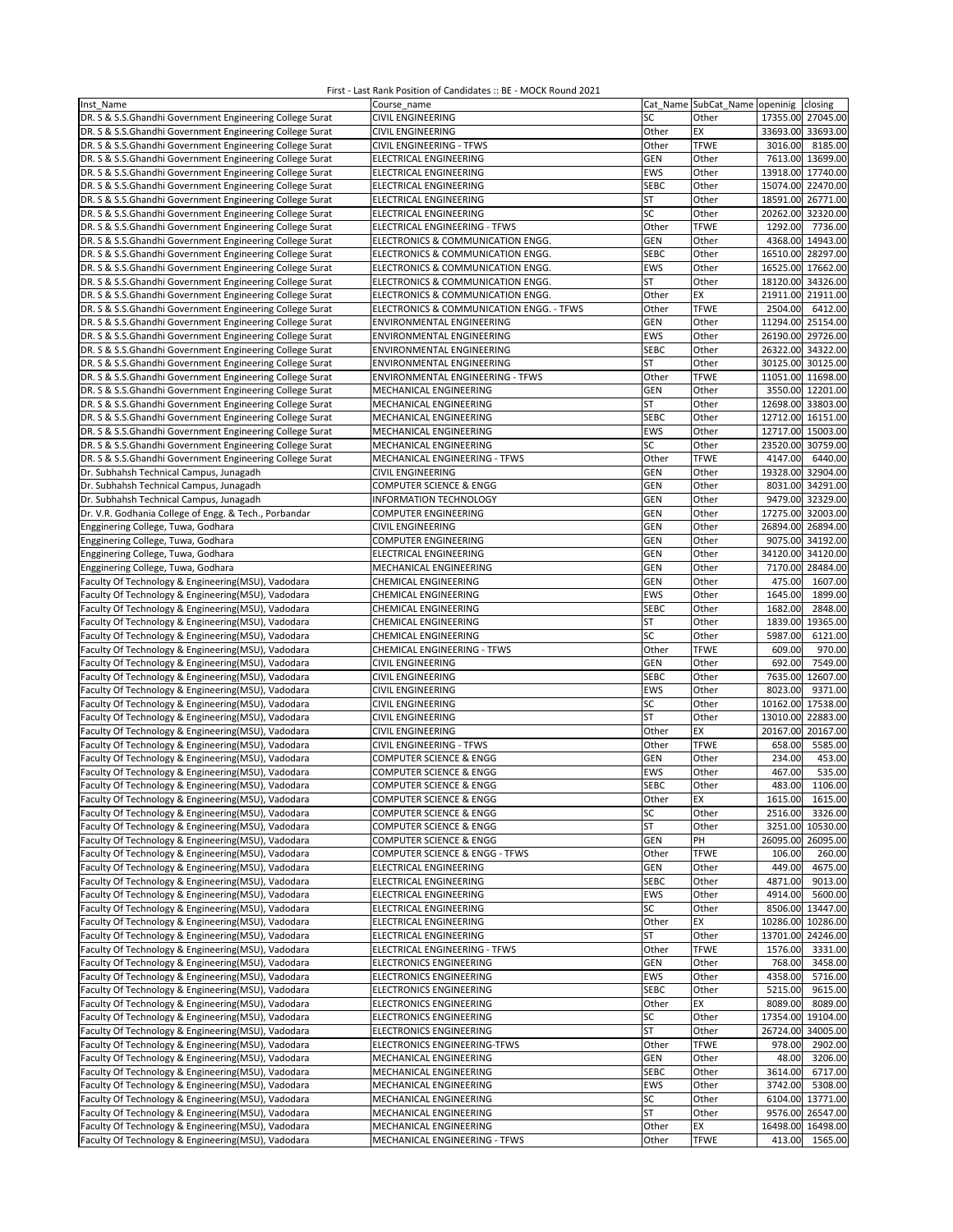| Inst Name                                                                                                  | Course name                                    |             | Cat Name SubCat Name openinig |                   | closing           |
|------------------------------------------------------------------------------------------------------------|------------------------------------------------|-------------|-------------------------------|-------------------|-------------------|
| Faculty Of Technology & Engineering(MSU), Vadodara                                                         | METALLURGICAL AND MATERIALS ENGINEERING        | GEN         | Other                         |                   | 6632.00 15096.00  |
|                                                                                                            |                                                |             |                               |                   |                   |
| Faculty Of Technology & Engineering(MSU), Vadodara                                                         | METALLURGICAL AND MATERIALS ENGINEERING        | <b>EWS</b>  | Other                         | 15148.00 20426.00 |                   |
| Faculty Of Technology & Engineering(MSU), Vadodara                                                         | METALLURGICAL AND MATERIALS ENGINEERING        | <b>SEBC</b> | Other                         | 15493.00 29289.00 |                   |
| Faculty Of Technology & Engineering(MSU), Vadodara                                                         | METALLURGICAL AND MATERIALS ENGINEERING        | SC          | Other                         | 19271.00 29802.00 |                   |
|                                                                                                            |                                                |             |                               |                   |                   |
| Faculty Of Technology & Engineering(MSU), Vadodara                                                         | METALLURGICAL AND MATERIALS ENGINEERING - TFWS | Other       | <b>TFWE</b>                   | 3139.00           | 9668.00           |
| Faculty Of Technology & Engineering(MSU), Vadodara                                                         | TEXTILE ENGINEERING                            | <b>GEN</b>  | Other                         |                   | 2120.00 17154.00  |
| Faculty Of Technology & Engineering(MSU), Vadodara                                                         | TEXTILE ENGINEERING                            | <b>SEBC</b> | Other                         | 17441.00 31831.00 |                   |
|                                                                                                            |                                                |             |                               |                   |                   |
| Faculty Of Technology & Engineering (MSU), Vadodara                                                        | TEXTILE ENGINEERING                            | <b>EWS</b>  | Other                         | 17904.00 21229.00 |                   |
| Faculty Of Technology & Engineering(MSU), Vadodara                                                         | TEXTILE ENGINEERING                            | SC          | Other                         | 21552.00 27511.00 |                   |
| Faculty Of Technology & Engineering(MSU), Vadodara                                                         | TEXTILE ENGINEERING                            | <b>ST</b>   | Other                         |                   | 26177.00 33015.00 |
|                                                                                                            |                                                |             |                               |                   |                   |
| Faculty Of Technology & Engineering(MSU), Vadodara                                                         | TEXTILE ENGINEERING - TFWS                     | Other       | <b>TFWE</b>                   | 380.00            | 2993.00           |
| Faculty Of Technology & Engineering(MSU), Vadodara                                                         | TEXTILE PROCESSING ENGG.                       | <b>GEN</b>  | Other                         | 1464.00           | 34340.00          |
| Faculty Of Technology & Engineering (MSU), Vadodara                                                        | <b>TEXTILE TECHNOLOGY</b>                      | <b>GEN</b>  | Other                         |                   | 9387.00 31614.00  |
|                                                                                                            |                                                |             |                               |                   |                   |
| Faculty Of Technology & Engineering(MSU), Vadodara                                                         | <b>TEXTILE TECHNOLOGY</b>                      | <b>SEBC</b> | Other                         | 32446.00          | 33721.00          |
| Faculty Of Technology & Engineering(MSU), Vadodara                                                         | <b>WATER MANAGEMENT</b>                        | GEN         | Other                         | 12534.00          | 33972.00          |
| Faculty Of Technology & Engineering(MSU), Vadodara                                                         | WATER MANAGEMENT - TFWS                        | Other       | <b>TFWE</b>                   | 5279.00           | 6477.00           |
|                                                                                                            |                                                |             |                               |                   |                   |
| Faculty Of Technology And Engineering(GIA), Dharmsinh Desai Unive CHEMICAL ENGINEERING                     |                                                | GEN         | Other                         | 1244.00           | 2905.00           |
| Faculty Of Technology And Engineering(GIA), Dharmsinh Desai Unive CHEMICAL ENGINEERING                     |                                                | <b>EWS</b>  | Other                         | 3023.00           | 3531.00           |
| Faculty Of Technology And Engineering(GIA), Dharmsinh Desai Unive CHEMICAL ENGINEERING                     |                                                | <b>SEBC</b> | Other                         | 3104.00           | 5274.00           |
|                                                                                                            |                                                |             |                               |                   |                   |
| Faculty Of Technology And Engineering(GIA), Dharmsinh Desai Unive CHEMICAL ENGINEERING                     |                                                | SC          | Other                         | 4998.00           | 9478.00           |
| Faculty Of Technology And Engineering(GIA), Dharmsinh Desai Unive CHEMICAL ENGINEERING                     |                                                | <b>ST</b>   | Other                         | 10067.00 33976.00 |                   |
|                                                                                                            |                                                |             | <b>TFWE</b>                   | 616.00            |                   |
| Faculty Of Technology And Engineering(GIA), Dharmsinh Desai Unive CHEMICAL ENGINEERING - TFWS              |                                                | Other       |                               |                   | 1171.00           |
| Faculty Of Technology And Engineering(GIA), Dharmsinh Desai Unive CIVIL ENGINEERING                        |                                                | <b>GEN</b>  | Other                         |                   | 6270.00 10665.00  |
| Faculty Of Technology And Engineering(GIA), Dharmsinh Desai Unive CIVIL ENGINEERING                        |                                                | <b>EWS</b>  | Other                         | 10977.00 13042.00 |                   |
|                                                                                                            |                                                | <b>SEBC</b> | Other                         | 11270.00          | 15402.00          |
| Faculty Of Technology And Engineering(GIA), Dharmsinh Desai Unive CIVIL ENGINEERING                        |                                                |             |                               |                   |                   |
| Faculty Of Technology And Engineering(GIA), Dharmsinh Desai Unive CIVIL ENGINEERING                        |                                                | ST          | Other                         | 18907.00 26492.00 |                   |
| Faculty Of Technology And Engineering(GIA), Dharmsinh Desai Unive CIVIL ENGINEERING                        |                                                | Other       | EX                            | 21161.00          | 21161.00          |
| Faculty Of Technology And Engineering(GIA), Dharmsinh Desai Unive CIVIL ENGINEERING                        |                                                | SC          | Other                         | 23099.00          | 24891.00          |
|                                                                                                            |                                                |             |                               |                   |                   |
| Faculty Of Technology And Engineering(GIA), Dharmsinh Desai UniveCIVIL ENGINEERING - TFWS                  |                                                | Other       | <b>TFWE</b>                   | 4057.00           | 6176.00           |
| Faculty Of Technology And Engineering(GIA), Dharmsinh Desai Unive COMPUTER ENGINEERING                     |                                                | GEN         | Other                         | 104.00            | 245.00            |
| Faculty Of Technology And Engineering(GIA), Dharmsinh Desai Unive COMPUTER ENGINEERING                     |                                                | <b>SEBC</b> | Other                         | 248.00            | 680.00            |
|                                                                                                            |                                                |             |                               |                   |                   |
| Faculty Of Technology And Engineering(GIA), Dharmsinh Desai Unive COMPUTER ENGINEERING                     |                                                | <b>EWS</b>  | Other                         | 254.00            | 272.00            |
| Faculty Of Technology And Engineering(GIA), Dharmsinh Desai Unive COMPUTER ENGINEERING                     |                                                | SC          | Other                         | 902.00            | 2766.00           |
| Faculty Of Technology And Engineering(GIA), Dharmsinh Desai Unive COMPUTER ENGINEERING                     |                                                | Other       | EX                            | 939.00            | 939.00            |
|                                                                                                            |                                                |             |                               |                   |                   |
| Faculty Of Technology And Engineering(GIA), Dharmsinh Desai Unive COMPUTER ENGINEERING                     |                                                | ST          | Other                         | 1117.00           | 9506.00           |
| Faculty Of Technology And Engineering(GIA), Dharmsinh Desai Unive COMPUTER ENGINEERING                     |                                                | <b>GEN</b>  | PH                            | 22820.00          | 23285.00          |
| Faculty Of Technology And Engineering(GIA), Dharmsinh Desai Unive COMPUTER ENGINEERING - TFWS              |                                                | Other       | <b>TFWE</b>                   | 31.00             | 157.00            |
|                                                                                                            |                                                |             |                               |                   |                   |
| Faculty Of Technology And Engineering(GIA), Dharmsinh Desai Unive ELECTRONICS & COMMUNICATION ENGG.        |                                                | GEN         | Other                         | 734.00            | 2961.00           |
| Faculty Of Technology And Engineering(GIA), Dharmsinh Desai Unive ELECTRONICS & COMMUNICATION ENGG.        |                                                | <b>SEBC</b> | Other                         | 2988.00           | 6736.00           |
| Faculty Of Technology And Engineering(GIA), Dharmsinh Desai Unive ELECTRONICS & COMMUNICATION ENGG.        |                                                | <b>EWS</b>  | Other                         | 3191.00           | 3477.00           |
|                                                                                                            |                                                |             |                               |                   |                   |
| Faculty Of Technology And Engineering(GIA), Dharmsinh Desai Unive ELECTRONICS & COMMUNICATION ENGG.        |                                                | Other       | EX                            | 5741.00           | 5741.00           |
| Faculty Of Technology And Engineering(GIA), Dharmsinh Desai Unive ELECTRONICS & COMMUNICATION ENGG.        |                                                | SC          | Other                         | 16182.00          | 22521.00          |
| Faculty Of Technology And Engineering(GIA), Dharmsinh Desai Unive ELECTRONICS & COMMUNICATION ENGG.        |                                                | <b>ST</b>   | Other                         | 28187.00          | 32208.00          |
|                                                                                                            |                                                |             |                               |                   |                   |
| Faculty Of Technology And Engineering(GIA), Dharmsinh Desai Unive ELECTRONICS & COMMUNICATION ENGG. - TFWS |                                                | Other       | <b>TFWE</b>                   | 868.00            | 904.00            |
| Faculty Of Technology And Engineering(GIA), Dharmsinh Desai Unive INSTRUMENTATION & CONTROL ENGG.          |                                                | GEN         | Other                         | 2282.00           | 8564.00           |
| Faculty Of Technology And Engineering(GIA), Dharmsinh Desai Unive INSTRUMENTATION & CONTROL ENGG.          |                                                | <b>SEBC</b> | Other                         |                   | 9702.00 18215.00  |
|                                                                                                            |                                                |             |                               | 10012.00 15174.00 |                   |
| Faculty Of Technology And Engineering(GIA), Dharmsinh Desai Unive INSTRUMENTATION & CONTROL ENGG.          |                                                | <b>EWS</b>  | Other                         |                   |                   |
| Faculty Of Technology And Engineering(GIA), Dharmsinh Desai Unive INSTRUMENTATION & CONTROL ENGG.          |                                                | SC          | Other                         | 15820.00 27180.00 |                   |
| Faculty Of Technology And Engineering(GIA), Dharmsinh Desai Unive INSTRUMENTATION & CONTROL ENGG. - TFWS   |                                                | Other       | <b>TFWE</b>                   | 423.00            | 1675.00           |
|                                                                                                            |                                                |             |                               |                   |                   |
| Faculty Of Technology(Sfi), Dharmsinh Desai University, Nadiad                                             | <b>CHEMICAL ENGINEERING</b>                    | GEN         | Other                         | 3020.00           | 5629.00           |
| Faculty Of Technology(Sfi), Dharmsinh Desai University, Nadiad                                             | <b>CHEMICAL ENGINEERING</b>                    | EWS         | Other                         | 5701.00           | 6385.00           |
| Faculty Of Technology(Sfi), Dharmsinh Desai University, Nadiad                                             | <b>CHEMICAL ENGINEERING</b>                    | <b>SEBC</b> | Other                         |                   | 10015.00 13609.00 |
| Faculty Of Technology(Sfi), Dharmsinh Desai University, Nadiad                                             | CHEMICAL ENGINEERING                           | SC          | Other                         |                   | 13955.00 24545.00 |
|                                                                                                            |                                                |             |                               |                   |                   |
| Faculty Of Technology(Sfi), Dharmsinh Desai University, Nadiad                                             | CHEMICAL ENGINEERING                           | Other       | EX                            |                   | 22764.00 22764.00 |
| Faculty Of Technology(Sfi), Dharmsinh Desai University, Nadiad                                             | CHEMICAL ENGINEERING - TFWS                    | Other       | <b>TFWE</b>                   | 1778.00           | 3178.00           |
| Faculty Of Technology(Sfi), Dharmsinh Desai University, Nadiad                                             | COMPUTER ENGINEERING                           | <b>GEN</b>  | Other                         | 322.00            | 455.00            |
|                                                                                                            |                                                |             |                               |                   |                   |
| Faculty Of Technology(Sfi), Dharmsinh Desai University, Nadiad                                             | COMPUTER ENGINEERING                           | EWS         | Other                         | 458.00            | 473.00            |
| Faculty Of Technology(Sfi), Dharmsinh Desai University, Nadiad                                             | <b>COMPUTER ENGINEERING</b>                    | <b>SEBC</b> | Other                         | 882.00            | 1330.00           |
| Faculty Of Technology(Sfi), Dharmsinh Desai University, Nadiad                                             | <b>COMPUTER ENGINEERING</b>                    | SC          | Other                         | 3455.00           | 4145.00           |
|                                                                                                            |                                                |             |                               |                   |                   |
| Faculty Of Technology(Sfi), Dharmsinh Desai University, Nadiad                                             | COMPUTER ENGINEERING                           | <b>ST</b>   | Other                         |                   | 12643.00 29864.00 |
| Faculty Of Technology(Sfi), Dharmsinh Desai University, Nadiad                                             | <b>COMPUTER ENGINEERING - TFWS</b>             | Other       | <b>TFWE</b>                   | 167.00            | 214.00            |
| Faculty Of Technology(Sfi), Dharmsinh Desai University, Nadiad                                             | ELECTRONICS & COMMUNICATION ENGG.              | GEN         | Other                         | 3389.00           | 5278.00           |
|                                                                                                            |                                                |             |                               |                   |                   |
| Faculty Of Technology(Sfi), Dharmsinh Desai University, Nadiad                                             | ELECTRONICS & COMMUNICATION ENGG.              | EWS         | Other                         | 5744.00           | 6148.00           |
| Faculty Of Technology(Sfi), Dharmsinh Desai University, Nadiad                                             | ELECTRONICS & COMMUNICATION ENGG.              | <b>SEBC</b> | Other                         | 6409.00           | 19931.00          |
| Faculty Of Technology(Sfi), Dharmsinh Desai University, Nadiad                                             | ELECTRONICS & COMMUNICATION ENGG.              | SC          | Other                         |                   | 13907.00 19885.00 |
|                                                                                                            |                                                |             |                               |                   |                   |
| Faculty Of Technology(Sfi), Dharmsinh Desai University, Nadiad                                             | ELECTRONICS & COMMUNICATION ENGG. - TFWS       | Other       | <b>TFWE</b>                   | 1349.00           | 2396.00           |
| Faculty Of Technology(Sfi), Dharmsinh Desai University, Nadiad                                             | INFORMATION TECHNOLOGY                         | <b>GEN</b>  | Other                         | 508.00            | 981.00            |
| Faculty Of Technology(Sfi), Dharmsinh Desai University, Nadiad                                             | INFORMATION TECHNOLOGY                         | EWS         | Other                         | 989.00            | 1075.00           |
|                                                                                                            |                                                |             |                               |                   |                   |
| Faculty Of Technology(Sfi), Dharmsinh Desai University, Nadiad                                             | INFORMATION TECHNOLOGY                         | <b>SEBC</b> | Other                         | 1121.00           | 2163.00           |
| Faculty Of Technology(Sfi), Dharmsinh Desai University, Nadiad                                             | INFORMATION TECHNOLOGY                         | SC          | Other                         | 2757.00           | 6262.00           |
| Faculty Of Technology(Sfi), Dharmsinh Desai University, Nadiad                                             | INFORMATION TECHNOLOGY                         | Other       | EX                            | 2965.00           | 2965.00           |
|                                                                                                            |                                                |             |                               |                   |                   |
| Faculty Of Technology(Sfi), Dharmsinh Desai University, Nadiad                                             | INFORMATION TECHNOLOGY                         | ST          | Other                         |                   | 23949.00 34290.00 |
| Faculty Of Technology(Sfi), Dharmsinh Desai University, Nadiad                                             | INFORMATION TECHNOLOGY - TFWS                  | Other       | <b>TFWE</b>                   | 216.00            | 461.00            |
| Faculty Of Technology(Sfi), Dharmsinh Desai University, Nadiad                                             | INSTRUMENTATION & CONTROL ENGG.                | GEN         | Other                         | 2235.00           | 8573.00           |
| Faculty Of Technology(Sfi), Dharmsinh Desai University, Nadiad                                             |                                                | EWS         | Other                         | 13735.00          | 13735.00          |
|                                                                                                            | INSTRUMENTATION & CONTROL ENGG.                |             |                               |                   |                   |
| Faculty Of Technology(Sfi), Dharmsinh Desai University, Nadiad                                             | INSTRUMENTATION & CONTROL ENGG.                | <b>SEBC</b> | Other                         |                   | 19276.00 31822.00 |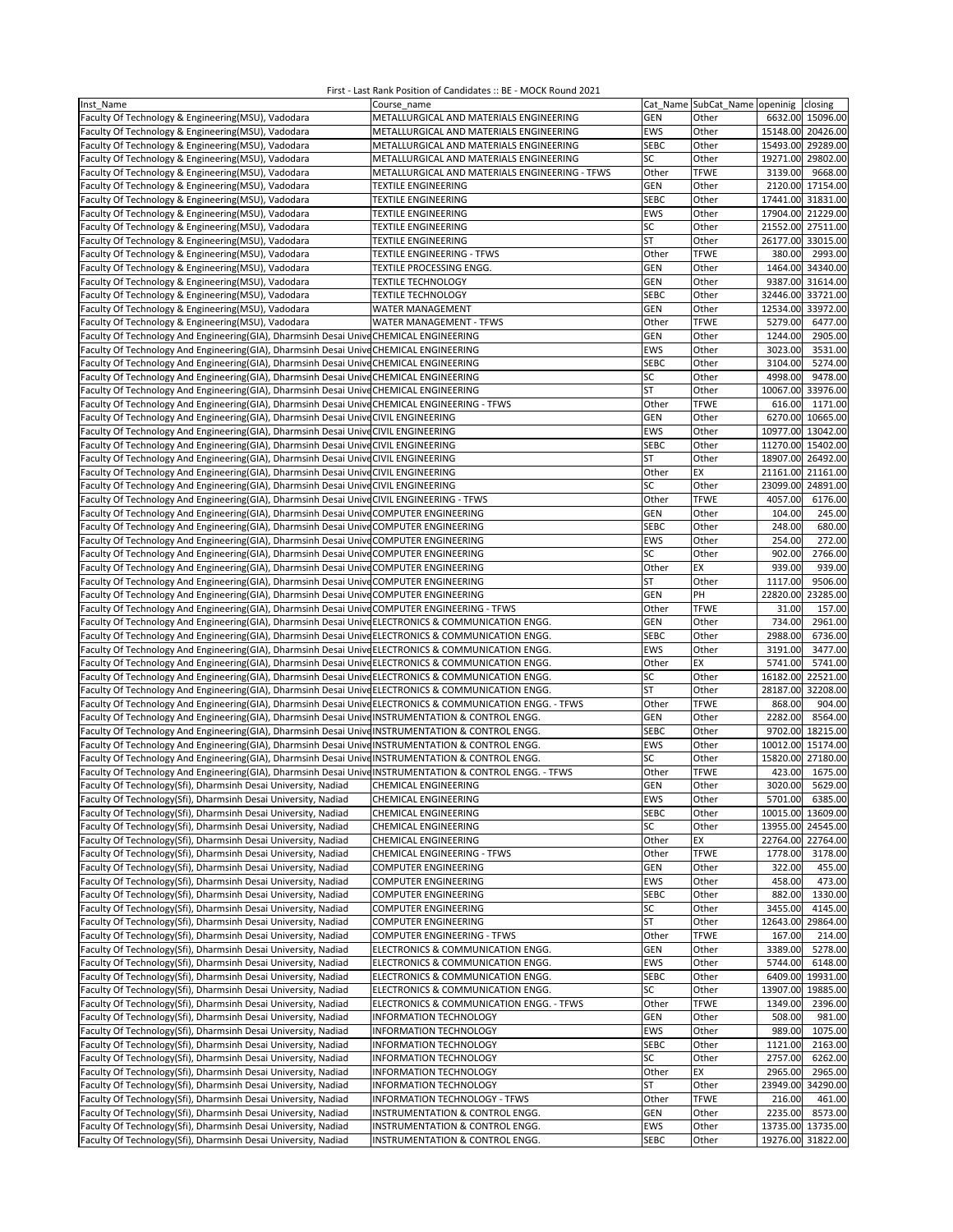| Inst Name                                                                                                   | Course name                                                         |             | Cat Name SubCat Name openinig | closing            |
|-------------------------------------------------------------------------------------------------------------|---------------------------------------------------------------------|-------------|-------------------------------|--------------------|
| Faculty Of Technology(Sfi), Dharmsinh Desai University, Nadiad                                              | INSTRUMENTATION & CONTROL ENGG.                                     | SC          | Other                         | 19730.00 19730.00  |
|                                                                                                             |                                                                     | Other       |                               |                    |
| Faculty Of Technology(Sfi), Dharmsinh Desai University, Nadiad                                              | INSTRUMENTATION & CONTROL ENGG. - TFWS                              |             | <b>TFWE</b>                   | 998.00<br>998.00   |
| Faculty Of Technology(Sfi), Dharmsinh Desai University, Nadiad                                              | MECHANICAL ENGINEERING                                              | <b>GEN</b>  | Other                         | 3457.00 16286.00   |
| Faculty Of Technology(Sfi), Dharmsinh Desai University, Nadiad                                              | MECHANICAL ENGINEERING                                              | <b>SEBC</b> | Other                         | 17014.00 32180.00  |
| Faculty Of Technology(Sfi), Dharmsinh Desai University, Nadiad                                              | MECHANICAL ENGINEERING                                              | EWS         | Other                         | 17477.00 22284.00  |
| Faculty Of Technology(Sfi), Dharmsinh Desai University, Nadiad                                              | MECHANICAL ENGINEERING                                              | SC          | Other                         | 23264.00 23264.00  |
|                                                                                                             | MECHANICAL ENGINEERING                                              |             |                               | 29636.00 29636.00  |
| Faculty Of Technology(Sfi), Dharmsinh Desai University, Nadiad                                              |                                                                     | <b>ST</b>   | Other                         |                    |
| Faculty Of Technology(Sfi), Dharmsinh Desai University, Nadiad                                              | MECHANICAL ENGINEERING                                              | Other       | EX                            | 31998.00 31998.00  |
| Faculty Of Technology(Sfi), Dharmsinh Desai University, Nadiad                                              | MECHANICAL ENGINEERING - TFWS                                       | Other       | <b>TFWE</b>                   | 5220.00<br>503.00  |
| G.H.Patel College Of Engg. & Tech., V.V. Nagar                                                              | <b>CHEMICAL ENGINEERING</b>                                         | <b>GEN</b>  | Other                         | 3405.00 21848.00   |
|                                                                                                             |                                                                     |             |                               |                    |
| G.H.Patel College Of Engg. & Tech., V. V. Nagar                                                             | CHEMICAL ENGINEERING                                                | EWS         | Other                         | 22159.00 25604.00  |
| G.H.Patel College Of Engg. & Tech., V.V. Nagar                                                              | <b>CHEMICAL ENGINEERING</b>                                         | <b>SEBC</b> | Other                         | 23420.00 33933.00  |
| G.H.Patel College Of Engg. & Tech., V. V. Nagar                                                             | CHEMICAL ENGINEERING                                                | <b>ST</b>   | Other                         | 26750.00 26750.00  |
| G.H.Patel College Of Engg. & Tech., V. V. Nagar                                                             | CHEMICAL ENGINEERING                                                | SC          | Other                         | 28613.00 28613.00  |
|                                                                                                             |                                                                     |             |                               |                    |
| G.H.Patel College Of Engg. & Tech., V. V. Nagar                                                             | CHEMICAL ENGINEERING - TFWS                                         | Other       | <b>TFWE</b>                   | 4818.00<br>7169.00 |
| G.H.Patel College Of Engg. & Tech., V. V. Nagar                                                             | <b>CIVIL ENGINEERING</b>                                            | <b>GEN</b>  | Other                         | 13147.00 31977.00  |
| G.H.Patel College Of Engg. & Tech., V.V. Nagar                                                              | <b>COMPUTER ENGINEERING</b>                                         | <b>GEN</b>  | Other                         | 745.00<br>1676.00  |
| G.H.Patel College Of Engg. & Tech., V. V. Nagar                                                             | <b>COMPUTER ENGINEERING</b>                                         | <b>SEBC</b> | Other                         | 1686.00<br>3384.00 |
|                                                                                                             |                                                                     |             |                               |                    |
| G.H.Patel College Of Engg. & Tech., V.V. Nagar                                                              | <b>COMPUTER ENGINEERING</b>                                         | EWS         | Other                         | 1698.00<br>1763.00 |
| G.H.Patel College Of Engg. & Tech., V. V. Nagar                                                             | <b>COMPUTER ENGINEERING</b>                                         | SC          | Other                         | 5822.00<br>8520.00 |
| G.H.Patel College Of Engg. & Tech., V. V. Nagar                                                             | COMPUTER ENGINEERING                                                | <b>ST</b>   | Other                         | 19077.00 32114.00  |
| G.H.Patel College Of Engg. & Tech., V. V. Nagar                                                             | <b>COMPUTER ENGINEERING - TFWS</b>                                  | Other       | <b>TFWE</b>                   | 709.00<br>752.00   |
|                                                                                                             |                                                                     |             |                               |                    |
| G.H.Patel College Of Engg. & Tech., V. V. Nagar                                                             | COMPUTER SCIENCE & DESIGN                                           | <b>GEN</b>  | Other                         | 4657.00<br>1789.00 |
| G.H.Patel College Of Engg. & Tech., V. V. Nagar                                                             | <b>COMPUTER SCIENCE &amp; DESIGN</b>                                | EWS         | Other                         | 4778.00<br>5772.00 |
| G.H.Patel College Of Engg. & Tech., V.V. Nagar                                                              | <b>COMPUTER SCIENCE &amp; DESIGN</b>                                | <b>SEBC</b> | Other                         | 7796.00 12134.00   |
| G.H.Patel College Of Engg. & Tech., V. V. Nagar                                                             | COMPUTER SCIENCE & DESIGN - TFW                                     | Other       | <b>TFWE</b>                   | 2650.00<br>3227.00 |
|                                                                                                             |                                                                     |             |                               |                    |
| G.H.Patel College Of Engg. & Tech., V. V. Nagar                                                             | COMPUTER SCIENCE & ENGINEERING (INTERNET OF THINGS)                 | <b>GEN</b>  | Other                         | 3398.00<br>1637.00 |
| G.H.Patel College Of Engg. & Tech., V. V. Nagar                                                             | COMPUTER SCIENCE & ENGINEERING (INTERNET OF THINGS)                 | EWS         | Other                         | 4362.00<br>3620.00 |
| G.H.Patel College Of Engg. & Tech., V. V. Nagar                                                             | COMPUTER SCIENCE & ENGINEERING (INTERNET OF THINGS)                 | <b>SEBC</b> | Other                         | 8970.00<br>5385.00 |
| G.H.Patel College Of Engg. & Tech., V.V. Nagar                                                              |                                                                     | Other       | EX                            | 16425.00 16425.00  |
|                                                                                                             | COMPUTER SCIENCE & ENGINEERING (INTERNET OF THINGS)                 |             |                               |                    |
| G.H.Patel College Of Engg. & Tech., V. V. Nagar                                                             | COMPUTER SCIENCE & ENGINEERING (INTERNET OF THINGS)                 | Other       | <b>TFWE</b>                   | 2009.00<br>1215.00 |
| G.H.Patel College Of Engg. & Tech., V. V. Nagar                                                             | ELECTRICAL ENGINEERING                                              | <b>GEN</b>  | Other                         | 15626.00 34530.00  |
| G.H.Patel College Of Engg. & Tech., V. V. Nagar                                                             | ELECTRONICS & COMMUNICATION ENGG.                                   | <b>GEN</b>  | Other                         | 5761.00 33754.00   |
|                                                                                                             |                                                                     | GEN         |                               | 2159.00            |
| G.H.Patel College Of Engg. & Tech., V. V. Nagar                                                             | <b>INFORMATION TECHNOLOGY</b>                                       |             | Other                         | 1674.00            |
| G.H.Patel College Of Engg. & Tech., V. V. Nagar                                                             | <b>INFORMATION TECHNOLOGY</b>                                       | <b>EWS</b>  | Other                         | 2205.00<br>2245.00 |
| G.H.Patel College Of Engg. & Tech., V. V. Nagar                                                             | INFORMATION TECHNOLOGY                                              | <b>SEBC</b> | Other                         | 4710.00<br>3156.00 |
| G.H.Patel College Of Engg. & Tech., V. V. Nagar                                                             | INFORMATION TECHNOLOGY                                              | SC          | Other                         | 8638.00<br>9613.00 |
|                                                                                                             |                                                                     |             |                               |                    |
| G.H.Patel College Of Engg. & Tech., V. V. Nagar                                                             | <b>INFORMATION TECHNOLOGY</b>                                       | <b>ST</b>   | Other                         | 31424.00 31424.00  |
| G.H.Patel College Of Engg. & Tech., V. V. Nagar                                                             | INFORMATION TECHNOLOGY - TFWS                                       | Other       | <b>TFWE</b>                   | 1204.00<br>1563.00 |
| G.H.Patel College Of Engg. & Tech., V. V. Nagar                                                             | MECHANICAL ENGINEERING                                              | <b>GEN</b>  | Other                         | 7891.00 33955.00   |
| G.H.Patel College Of Engg. & Tech., V. V. Nagar                                                             | <b>MECHATRONICS</b>                                                 | <b>GEN</b>  | Other                         | 5321.00 33643.00   |
|                                                                                                             |                                                                     |             |                               |                    |
| G.H.Patel College Of Engg. & Tech., V. V. Nagar                                                             | <b>MECHATRONICS - TFWS</b>                                          | Other       | <b>TFWE</b>                   | 1202.00 10231.00   |
| Gandhinagar Institute Of Technology, Moti Bhoyan, Kalol, Gandhina, CIVIL ENGINEERING                        |                                                                     | GEN         | Other                         | 11144.00 33703.00  |
| Gandhinagar Institute Of Technology, Moti Bhoyan, Kalol, Gandhina, COMPUTER ENGINEERING                     |                                                                     | GEN         | Other                         | 2379.00 11043.00   |
| Gandhinagar Institute Of Technology, Moti Bhoyan, Kalol, Gandhina, COMPUTER ENGINEERING                     |                                                                     | EWS         | Other                         | 11132.00 11607.00  |
|                                                                                                             |                                                                     |             |                               |                    |
| Gandhinagar Institute Of Technology, Moti Bhoyan, Kalol, Gandhina COMPUTER ENGINEERING                      |                                                                     | <b>SEBC</b> | Other                         | 11216.00 23885.00  |
| Gandhinagar Institute Of Technology, Moti Bhoyan, Kalol, Gandhina, COMPUTER ENGINEERING                     |                                                                     | SC          | Other                         | 16032.00 23699.00  |
| Gandhinagar Institute Of Technology, Moti Bhoyan, Kalol, Gandhina COMPUTER ENGINEERING                      |                                                                     | Other       | EX                            | 33986.00 33986.00  |
| Gandhinagar Institute Of Technology, Moti Bhoyan, Kalol, Gandhina, COMPUTER ENGINEERING - TFWS              |                                                                     | Other       | <b>TFWE</b>                   | 1280.00<br>4437.00 |
|                                                                                                             |                                                                     | GEN         |                               | 16218.00 31289.00  |
| Gandhinagar Institute Of Technology, Moti Bhoyan, Kalol, Gandhina, ELECTRICAL ENGINEERING                   |                                                                     |             | Other                         |                    |
| Gandhinagar Institute Of Technology, Moti Bhoyan, Kalol, Gandhina ELECTRONICS & COMMUNICATION ENGG.         |                                                                     | GEN         | Other                         | 15390.00 32674.00  |
| Gandhinagar Institute Of Technology, Moti Bhoyan, Kalol, Gandhina, ELECTRONICS & COMMUNICATION ENGG. - TFWS |                                                                     | Other       | <b>TFWE</b>                   | 8421.00 11954.00   |
| Gandhinagar Institute Of Technology, Moti Bhoyan, Kalol, Gandhina, INFORMATION TECHNOLOGY                   |                                                                     | <b>GEN</b>  | Other                         | 5296.00 12157.00   |
| Gandhinagar Institute Of Technology, Moti Bhoyan, Kalol, Gandhina, INFORMATION TECHNOLOGY                   |                                                                     | EWS         | Other                         | 12228.00 12737.00  |
|                                                                                                             |                                                                     |             |                               |                    |
| Gandhinagar Institute Of Technology, Moti Bhoyan, Kalol, Gandhina, INFORMATION TECHNOLOGY                   |                                                                     | <b>SEBC</b> | Other                         | 14201.00 24979.00  |
| Gandhinagar Institute Of Technology, Moti Bhoyan, Kalol, Gandhina, INFORMATION TECHNOLOGY                   |                                                                     | SC          | Other                         | 17364.00 29156.00  |
| Gandhinagar Institute Of Technology, Moti Bhoyan, Kalol, Gandhina INFORMATION TECHNOLOGY - TFWS             |                                                                     | Other       | <b>TFWE</b>                   | 3656.00 5252.00    |
| Gandhinagar Institute Of Technology, Moti Bhoyan, Kalol, Gandhina, MECHANICAL ENGINEERING                   |                                                                     | GEN         | Other                         | 18086.00 26152.00  |
|                                                                                                             |                                                                     |             |                               |                    |
| Ganpat University, Institute of Computer Tech., Kherva, Mehsana                                             | Computer Science & Engineering (Big Data & Analysis)                | <b>GEN</b>  | Other                         | 7046.00 20005.00   |
| Ganpat University, Institute of Computer Tech., Kherva, Mehsana                                             | Computer Science & Engineering (Big Data & Analysis)                | <b>SEBC</b> | Other                         | 21856.00 31820.00  |
| Ganpat University, Institute of Computer Tech., Kherva, Mehsana                                             | Computer Science & Engineering (Big Data & Analysis)                | EWS         | Other                         | 24574.00 27949.00  |
| Ganpat University, Institute of Computer Tech., Kherva, Mehsana                                             | Computer Science & Engineering (Big Data & Analysis) - TFWS         | Other       | <b>TFWE</b>                   | 2812.00<br>6688.00 |
|                                                                                                             |                                                                     |             |                               |                    |
| Ganpat University, Institute of Computer Tech., Kherva, Mehsana                                             | Computer Science & Engineering (Cloud Based Applications)           | <b>GEN</b>  | Other                         | 2336.00 25618.00   |
| Ganpat University, Institute of Computer Tech., Kherva, Mehsana                                             | Computer Science & Engineering (Cloud Based Applications)           | SC          | Other                         | 25716.00 25716.00  |
| Ganpat University, Institute of Computer Tech., Kherva, Mehsana                                             | Computer Science & Engineering (Cloud Based Applications)           | EWS         | Other                         | 27964.00 33642.00  |
| Ganpat University, Institute of Computer Tech., Kherva, Mehsana                                             | Computer Science & Engineering (Cloud Based Applications)           | Other       | EX                            | 31898.00 31898.00  |
|                                                                                                             |                                                                     |             |                               |                    |
| Ganpat University, Institute of Computer Tech., Kherva, Mehsana                                             | Computer Science & Engineering (Cloud Based Applications)           | <b>SEBC</b> | Other                         | 32685.00 32685.00  |
| Ganpat University, Institute of Computer Tech., Kherva, Mehsana                                             | Computer Science & Engineering with Specialisation in Cyber ScGEN   |             | Other                         | 6297.00 22951.00   |
| Ganpat University, Institute of Computer Tech., Kherva, Mehsana                                             | Computer Science & Engineering with Specialisation in Cyber SeEWS   |             | Other                         | 24139.00 26826.00  |
| Ganpat University, Institute of Computer Tech., Kherva, Mehsana                                             | Computer Science & Engineering with Specialisation in Cyber SeSEBC  |             | Other                         | 25653.00 33797.00  |
|                                                                                                             |                                                                     |             |                               |                    |
| Ganpat University, Institute of Computer Tech., Kherva, Mehsana                                             | Computer Science & Engineering with Specialisation in Cyber SeSC    |             | Other                         | 26986.00 32441.00  |
| Ganpat University, Institute of Computer Tech., Kherva, Mehsana                                             | Computer Science & Engineering with Specialisation in Cyber ScOther |             | <b>TFWE</b>                   | 5719.00<br>7207.00 |
| Ganpat University, Institute of Computer Tech., Kherva, Mehsana                                             | INFORMATION & COMMUNICATION TECHNOLOGY                              | <b>GEN</b>  | Other                         | 7581.00 26192.00   |
| Ganpat University, Institute of Computer Tech., Kherva, Mehsana                                             | INFORMATION & COMMUNICATION TECHNOLOGY                              | <b>SEBC</b> | Other                         | 28901.00 32719.00  |
|                                                                                                             |                                                                     |             |                               |                    |
| Ganpat University, U.V. Patel College of Engineering, Kherva, Mehsar                                        | <b>AUTOMOBILE ENGINEERING</b>                                       | <b>GEN</b>  | Other                         | 18321.00 30122.00  |
| Ganpat University, U.V.Patel College of Engineering, Kherva, Mehsar BIOMEDICAL ENGINEERING                  |                                                                     | GEN         | Other                         | 6705.00 11331.00   |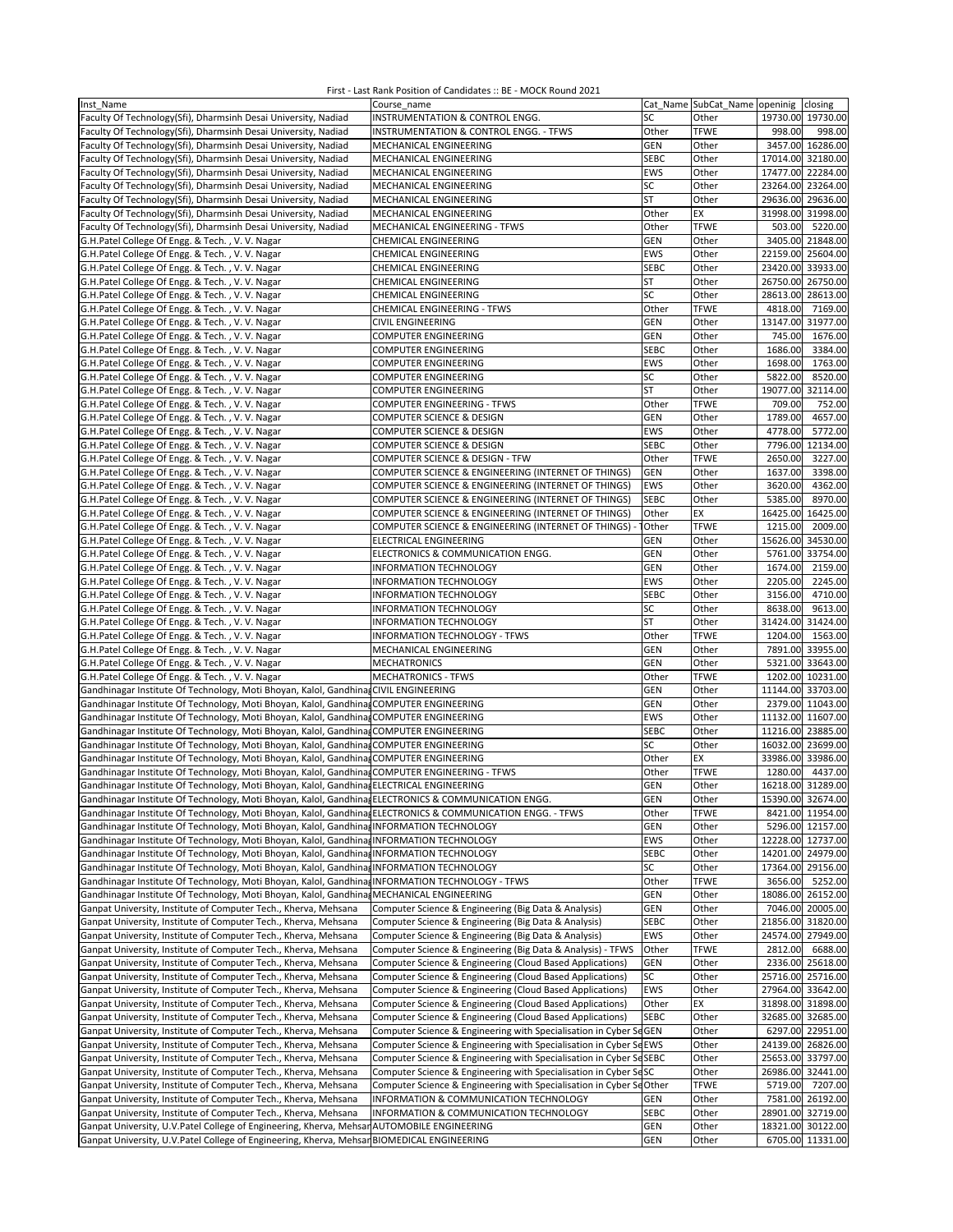| Inst Name                                                                                                                 | Course name                        |             | Cat Name SubCat Name openinig closing |                   |                   |
|---------------------------------------------------------------------------------------------------------------------------|------------------------------------|-------------|---------------------------------------|-------------------|-------------------|
| Ganpat University, U.V.Patel College of Engineering, Kherva, MehsanBIOMEDICAL ENGINEERING                                 |                                    | EWS         | Other                                 | 11953.00 12669.00 |                   |
| Ganpat University, U.V.Patel College of Engineering, Kherva, Mehsar BIOMEDICAL ENGINEERING                                |                                    | <b>SEBC</b> | Other                                 | 16809.00 26964.00 |                   |
| Ganpat University, U.V.Patel College of Engineering, Kherva, MehsanBIOMEDICAL ENGINEERING                                 |                                    | SC          | Other                                 | 19148.00 19148.00 |                   |
| Ganpat University, U.V.Patel College of Engineering, Kherva, MehsanBIOMEDICAL ENGINEERING                                 |                                    | <b>GEN</b>  | PH                                    |                   | 20979.00 20979.00 |
| Ganpat University, U.V.Patel College of Engineering, Kherva, MehsanBIOMEDICAL ENGINEERING                                 |                                    | ST          | Other                                 | 23365.00 31603.00 |                   |
| Ganpat University, U.V.Patel College of Engineering, Kherva, Mehsan CIVIL ENGINEERING                                     |                                    | GEN         | Other                                 | 13446.00 34485.00 |                   |
| Ganpat University, U.V.Patel College of Engineering, Kherva, Mehsan COMPUTER ENGINEERING                                  |                                    | GEN         | Other                                 |                   | 2383.00 15542.00  |
| Ganpat University, U.V.Patel College of Engineering, Kherva, MehsanCOMPUTER ENGINEERING                                   |                                    | <b>EWS</b>  | Other                                 | 15763.00          | 18309.00          |
|                                                                                                                           |                                    | <b>SEBC</b> | Other                                 | 18825.00 33654.00 |                   |
| Ganpat University, U.V.Patel College of Engineering, Kherva, Mehsan COMPUTER ENGINEERING                                  |                                    |             |                                       |                   |                   |
| Ganpat University, U.V.Patel College of Engineering, Kherva, Mehsan COMPUTER ENGINEERING                                  |                                    | SC          | Other                                 | 21111.00          | 31734.00          |
| Ganpat University, U.V. Patel College of Engineering, Kherva, Mehsan COMPUTER ENGINEERING                                 |                                    | ST          | Other                                 | 25845.00          | 25845.00          |
| Ganpat University, U.V.Patel College of Engineering, Kherva, Mehsar COMPUTER ENGINEERING                                  |                                    | Other       | EX                                    | 28876.00          | 28876.00          |
| Ganpat University, U.V.Patel College of Engineering, Kherva, Mehsar COMPUTER ENGINEERING - TFWS                           |                                    | Other       | <b>TFWE</b>                           | 2666.00           | 3738.00           |
| Ganpat University, U.V.Patel College of Engineering, Kherva, Mehsar Computer Engineering (Artificial Intelligence)        |                                    | GEN         | Other                                 | 2907.00           | 31045.00          |
| Ganpat University, U.V.Patel College of Engineering, Kherva, Mehsan Computer Engineering (Artificial Intelligence) - TFWS |                                    | Other       | <b>TFWE</b>                           | 5919.00           | 5919.00           |
| Ganpat University, U.V.Patel College of Engineering, Kherva, Mehsan COMPUTER SCIENCE & BUSINESS SYSTEMS                   |                                    | <b>GEN</b>  | Other                                 |                   | 8643.00 33593.00  |
| Ganpat University, U.V.Patel College of Engineering, Kherva, Mehsar COMPUTER SCIENCE & BUSINESS SYSTEMS - TFW             |                                    | Other       | <b>TFWE</b>                           | 5534.00           | 8014.00           |
| Ganpat University, U.V.Patel College of Engineering, Kherva, Mehsan ELECTRICAL ENGINEERING                                |                                    | GEN         | Other                                 | 14204.00          | 34579.00          |
| Ganpat University, U.V.Patel College of Engineering, Kherva, Mehsar INFORMATION TECHNOLOGY                                |                                    | GEN         | Other                                 | 2502.00           | 19411.00          |
| Ganpat University, U.V.Patel College of Engineering, Kherva, Mehsan INFORMATION TECHNOLOGY                                |                                    | <b>EWS</b>  | Other                                 | 19553.00 20941.00 |                   |
| Ganpat University, U.V.Patel College of Engineering, Kherva, Mehsar INFORMATION TECHNOLOGY                                |                                    | <b>SEBC</b> | Other                                 | 20832.00 32616.00 |                   |
|                                                                                                                           |                                    |             |                                       |                   |                   |
| Ganpat University, U.V.Patel College of Engineering, Kherva, Mehsar INFORMATION TECHNOLOGY                                |                                    | SC          | Other                                 | 22508.00 32803.00 |                   |
| Ganpat University, U.V.Patel College of Engineering, Kherva, Mehsan INFORMATION TECHNOLOGY                                |                                    | ST          | Other                                 | 32258.00 32258.00 |                   |
| Ganpat University, U.V.Patel College of Engineering, Kherva, Mehsan INFORMATION TECHNOLOGY - TFWS                         |                                    | Other       | <b>TFWE</b>                           | 3762.00           | 5149.00           |
| Ganpat University, U.V.Patel College of Engineering, Kherva, Mehsar MARINE ENGINEERING                                    |                                    | GEN         | Other                                 |                   | 5477.00 33484.00  |
| Ganpat University, U.V.Patel College of Engineering, Kherva, Mehsar MECHANICAL ENGINEERING                                |                                    | GEN         | Other                                 | 19782.00 34207.00 |                   |
| Ganpat University, U.V.Patel College of Engineering, Kherva, Mehsan MECHATRONICS                                          |                                    | <b>GEN</b>  | Other                                 | 21567.00 31180.00 |                   |
| Ganpat University, U.V.Patel College of Engineering, Kherva, Mehsar Petrochemical Engg.                                   |                                    | <b>GEN</b>  | Other                                 | 11155.00 32132.00 |                   |
| GIDC Degree Engineering College, Abrama, Navsari                                                                          | AUTOMOBILE ENGINEERING             | GEN         | Other                                 | 22572.00 33464.00 |                   |
| GIDC Degree Engineering College, Abrama, Navsari                                                                          | <b>CIVIL ENGINEERING</b>           | GEN         | Other                                 | 12579.00 34512.00 |                   |
| GIDC Degree Engineering College, Abrama, Navsari                                                                          | COMPUTER ENGINEERING               | <b>GEN</b>  | Other                                 |                   | 7223.00 14316.00  |
| GIDC Degree Engineering College, Abrama, Navsari                                                                          | COMPUTER ENGINEERING               | <b>EWS</b>  | Other                                 | 14777.00 17517.00 |                   |
| GIDC Degree Engineering College, Abrama, Navsari                                                                          | COMPUTER ENGINEERING               | <b>SEBC</b> | Other                                 | 15315.00 17705.00 |                   |
|                                                                                                                           |                                    | SC          |                                       |                   |                   |
| GIDC Degree Engineering College, Abrama, Navsari                                                                          | <b>COMPUTER ENGINEERING</b>        |             | Other                                 | 21375.00 32286.00 |                   |
| GIDC Degree Engineering College, Abrama, Navsari                                                                          | <b>COMPUTER ENGINEERING - TFWS</b> | Other       | <b>TFWE</b>                           | 4222.00           | 8324.00           |
| GIDC Degree Engineering College, Abrama, Navsari                                                                          | ELECTRICAL ENGINEERING             | GEN         | Other                                 | 14684.00          | 34573.00          |
| GIDC Degree Engineering College, Abrama, Navsari                                                                          | ELECTRICAL ENGINEERING - TFWS      | Other       | <b>TFWE</b>                           | 14607.00 19082.00 |                   |
| GIDC Degree Engineering College, Abrama, Navsari                                                                          | MECHANICAL ENGINEERING             | GEN         | Other                                 | 2182.00           | 34449.00          |
| Government Engineering College, Bharuch                                                                                   | CHEMICAL ENGINEERING               | GEN         | Other                                 | 3483.00           | 9460.00           |
| Government Engineering College, Bharuch                                                                                   | <b>CHEMICAL ENGINEERING</b>        | <b>SEBC</b> | Other                                 |                   | 9485.00 13343.00  |
| Government Engineering College, Bharuch                                                                                   | <b>CHEMICAL ENGINEERING</b>        | EWS         | Other                                 |                   | 9884.00 10459.00  |
| Government Engineering College, Bharuch                                                                                   | CHEMICAL ENGINEERING               | ST          | Other                                 | 14697.00          | 30057.00          |
| Government Engineering College, Bharuch                                                                                   | <b>CHEMICAL ENGINEERING</b>        | SC          | Other                                 | 21515.00          | 23846.00          |
| Government Engineering College, Bharuch                                                                                   | CHEMICAL ENGINEERING - TFWS        | Other       | <b>TFWE</b>                           | 4791.00           | 6501.00           |
| Government Engineering College, Bharuch                                                                                   | CIVIL ENGINEERING                  | GEN         | Other                                 | 9853.00           | 21042.00          |
| Government Engineering College, Bharuch                                                                                   | <b>CIVIL ENGINEERING</b>           | <b>SEBC</b> | Other                                 | 21086.00 30167.00 |                   |
| Government Engineering College, Bharuch                                                                                   | <b>CIVIL ENGINEERING</b>           | ST          | Other                                 | 21969.00 27794.00 |                   |
| Government Engineering College, Bharuch                                                                                   | <b>CIVIL ENGINEERING</b>           | <b>EWS</b>  | Other                                 | 22035.00 29661.00 |                   |
|                                                                                                                           |                                    |             |                                       |                   |                   |
| Government Engineering College, Bharuch                                                                                   | <b>CIVIL ENGINEERING</b>           | SC          | Other                                 | 30796.00          | 34272.00          |
| Government Engineering College, Bharuch                                                                                   | <b>CIVIL ENGINEERING - TFWS</b>    | Other       | <b>TFWE</b>                           |                   | 9278.00 12433.00  |
| Government Engineering College, Bharuch                                                                                   | ELECTRICAL ENGINEERING             | GEN         | Other                                 |                   | 3126.00 27102.00  |
| Government Engineering College, Bharuch                                                                                   | ELECTRICAL ENGINEERING             | <b>SEBC</b> | Other                                 |                   | 27157.00 33345.00 |
| Government Engineering College, Bharuch                                                                                   | ELECTRICAL ENGINEERING             | EWS         | Other                                 |                   | 27475.00 32886.00 |
| Government Engineering College, Bharuch                                                                                   | ELECTRICAL ENGINEERING             | ST          | Other                                 |                   | 28195.00 33602.00 |
| Government Engineering College, Bharuch                                                                                   | ELECTRICAL ENGINEERING             | SC          | Other                                 |                   | 30064.00 30064.00 |
| Government Engineering College, Bharuch                                                                                   | ELECTRICAL ENGINEERING - TFWS      | Other       | <b>TFWE</b>                           |                   | 6423.00 19678.00  |
| Government Engineering College, Bharuch                                                                                   | ELECTRONICS & COMMUNICATION ENGG.  | GEN         | Other                                 |                   | 6231.00 34007.00  |
| Government Engineering College, Bharuch                                                                                   | MECHANICAL ENGINEERING             | GEN         | Other                                 |                   | 5154.00 25296.00  |
| Government Engineering College, Bharuch                                                                                   | MECHANICAL ENGINEERING             | <b>SEBC</b> | Other                                 |                   | 25484.00 33862.00 |
| Government Engineering College, Bharuch                                                                                   | MECHANICAL ENGINEERING             | EWS         | Other                                 |                   | 26188.00 32385.00 |
| Government Engineering College, Bharuch                                                                                   | MECHANICAL ENGINEERING             | SC          | Other                                 |                   | 27081.00 29594.00 |
| Government Engineering College, Bharuch                                                                                   | MECHANICAL ENGINEERING             | <b>ST</b>   | Other                                 |                   | 30939.00 34225.00 |
|                                                                                                                           | MECHANICAL ENGINEERING - TFWS      | Other       | <b>TFWE</b>                           |                   | 10080.00 14560.00 |
| Government Engineering College, Bharuch                                                                                   |                                    |             |                                       |                   |                   |
| Government Engineering College, Bhavnagar                                                                                 | <b>CIVIL ENGINEERING</b>           | GEN         | Other                                 |                   | 1664.00 18420.00  |
| Government Engineering College, Bhavnagar                                                                                 | <b>CIVIL ENGINEERING</b>           | EWS         | Other                                 |                   | 18783.00 23529.00 |
| Government Engineering College, Bhavnagar                                                                                 | <b>CIVIL ENGINEERING</b>           | <b>SEBC</b> | Other                                 |                   | 18994.00 27293.00 |
| Government Engineering College, Bhavnagar                                                                                 | <b>CIVIL ENGINEERING</b>           | ST          | Other                                 | 23670.00          | 29782.00          |
| Government Engineering College, Bhavnagar                                                                                 | CIVIL ENGINEERING - TFWS           | Other       | <b>TFWE</b>                           | 7286.00           | 8646.00           |
| Government Engineering College, Bhavnagar                                                                                 | COMPUTER ENGINEERING               | GEN         | Other                                 | 1174.00           | 3541.00           |
| Government Engineering College, Bhavnagar                                                                                 | <b>COMPUTER ENGINEERING</b>        | <b>SEBC</b> | Other                                 | 3598.00           | 4692.00           |
| Government Engineering College, Bhavnagar                                                                                 | <b>COMPUTER ENGINEERING</b>        | EWS         | Other                                 | 3649.00           | 3993.00           |
| Government Engineering College, Bhavnagar                                                                                 | <b>COMPUTER ENGINEERING</b>        | Other       | EX                                    | 5271.00           | 5271.00           |
| Government Engineering College, Bhavnagar                                                                                 | <b>COMPUTER ENGINEERING</b>        | SC          | Other                                 | 5557.00           | 8314.00           |
| Government Engineering College, Bhavnagar                                                                                 | <b>COMPUTER ENGINEERING</b>        | <b>ST</b>   | Other                                 | 23656.00          | 33574.00          |
| Government Engineering College, Bhavnagar                                                                                 | <b>COMPUTER ENGINEERING - TFWS</b> | Other       | <b>TFWE</b>                           | 654.00            | 1932.00           |
| Government Engineering College, Bhavnagar                                                                                 | ELECTRONICS & COMMUNICATION ENGG.  | GEN         | Other                                 |                   | 5583.00 31226.00  |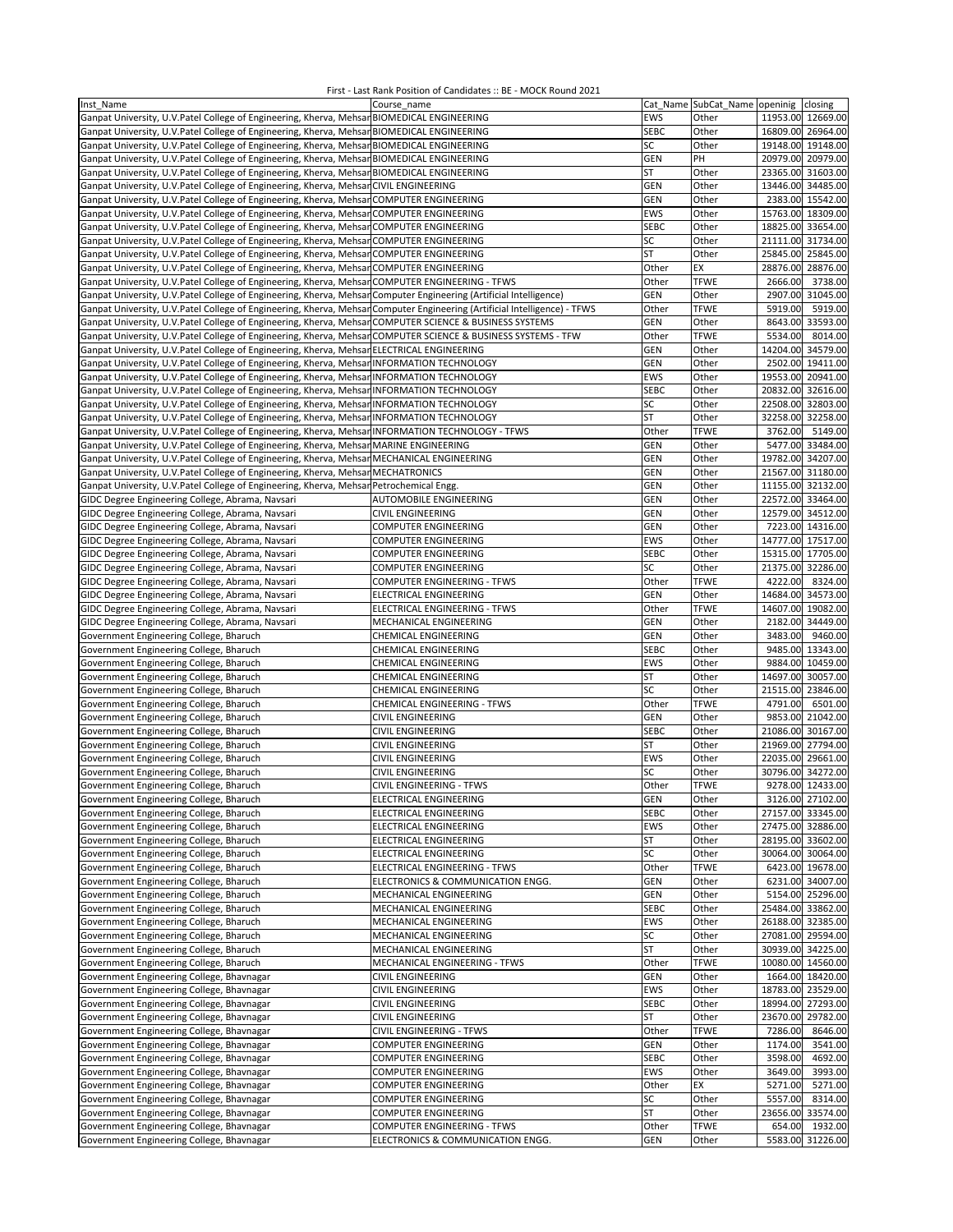| Inst Name                                 | Course name                              |             | Cat_Name SubCat_Name openinig closing |                   |                   |
|-------------------------------------------|------------------------------------------|-------------|---------------------------------------|-------------------|-------------------|
| Government Engineering College, Bhavnagar | ELECTRONICS & COMMUNICATION ENGG.        | EWS         | Other                                 | 31563.50 31634.00 |                   |
| Government Engineering College, Bhavnagar | ELECTRONICS & COMMUNICATION ENGG.        | <b>SEBC</b> | Other                                 | 33864.00 34531.00 |                   |
| Government Engineering College, Bhavnagar | ELECTRONICS & COMMUNICATION ENGG. - TFWS | Other       | <b>TFWE</b>                           | 6782.00           | 8807.00           |
| Government Engineering College, Bhavnagar | INFORMATION TECHNOLOGY                   | <b>GEN</b>  | Other                                 | 3565.00           | 4782.00           |
|                                           |                                          |             |                                       |                   |                   |
| Government Engineering College, Bhavnagar | INFORMATION TECHNOLOGY                   | <b>SEBC</b> | Other                                 | 4786.00           | 7185.00           |
| Government Engineering College, Bhavnagar | INFORMATION TECHNOLOGY                   | EWS         | Other                                 | 4819.00           | 5099.00           |
| Government Engineering College, Bhavnagar | <b>INFORMATION TECHNOLOGY</b>            | SC          | Other                                 | 6824.00           | 14843.00          |
| Government Engineering College, Bhavnagar | <b>INFORMATION TECHNOLOGY</b>            | Other       | EX                                    | 12740.00          | 12740.00          |
| Government Engineering College, Bhavnagar | INFORMATION TECHNOLOGY                   | ST          | Other                                 | 28003.00          | 34451.00          |
| Government Engineering College, Bhavnagar | <b>INFORMATION TECHNOLOGY - TFWS</b>     | Other       | <b>TFWE</b>                           | 2451.00           | 3809.00           |
| Government Engineering College, Bhavnagar | MECHANICAL ENGINEERING                   | <b>GEN</b>  | Other                                 | 5434.00           | 33052.00          |
| Government Engineering College, Bhavnagar | MECHANICAL ENGINEERING                   | <b>SEBC</b> | Other                                 | 33192.00 34394.00 |                   |
|                                           |                                          |             |                                       |                   |                   |
| Government Engineering College, Bhavnagar | MECHANICAL ENGINEERING                   | ST          | Other                                 | 33227.00 33227.00 |                   |
| Government Engineering College, Bhavnagar | MECHANICAL ENGINEERING                   | EWS         | Other                                 | 33674.00 34114.00 |                   |
| Government Engineering College, Bhavnagar | MECHANICAL ENGINEERING - TFWS            | Other       | <b>TFWE</b>                           |                   | 9905.00 13773.00  |
| Government Engineering College, Bhuj      | CHEMICAL ENGINEERING                     | <b>GEN</b>  | Other                                 | 11136.00 20206.00 |                   |
| Government Engineering College, Bhuj      | CHEMICAL ENGINEERING                     | <b>SEBC</b> | Other                                 | 20240.00 25321.00 |                   |
| Government Engineering College, Bhuj      | CHEMICAL ENGINEERING                     | EWS         | Other                                 | 20246.00 21776.00 |                   |
| Government Engineering College, Bhuj      | CHEMICAL ENGINEERING                     | SC          | Other                                 | 30307.00          | 30863.00          |
| Government Engineering College, Bhuj      | CHEMICAL ENGINEERING - TFWS              | Other       | <b>TFWE</b>                           |                   | 8915.00 11381.00  |
|                                           |                                          |             |                                       |                   |                   |
| Government Engineering College, Bhuj      | CIVIL ENGINEERING                        | <b>GEN</b>  | Other                                 |                   | 9229.00 34500.00  |
| Government Engineering College, Bhuj      | ELECTRICAL ENGINEERING                   | <b>GEN</b>  | Other                                 | 10028.00          | 34317.00          |
| Government Engineering College, Bhuj      | ENVIRONMENTAL ENGINEERING                | <b>GEN</b>  | Other                                 |                   | 4439.00 34195.00  |
| Government Engineering College, Bhuj      | MECHANICAL ENGINEERING                   | <b>GEN</b>  | Other                                 |                   | 7079.00 34501.00  |
| Government Engineering College, Bhuj      | MINING ENGINEERING                       | <b>GEN</b>  | Other                                 |                   | 18114.00 33863.00 |
| Government Engineering College, Dahod     | CIVIL ENGINEERING                        | <b>GEN</b>  | Other                                 |                   | 9942.00 34576.00  |
| Government Engineering College, Dahod     | COMPUTER ENGINEERING                     | GEN         | Other                                 | 3946.00           | 9374.00           |
| Government Engineering College, Dahod     | COMPUTER ENGINEERING                     | <b>SEBC</b> | Other                                 |                   | 9561.00 14028.00  |
| Government Engineering College, Dahod     | COMPUTER ENGINEERING                     | EWS         | Other                                 | 10334.00 11036.00 |                   |
|                                           |                                          |             |                                       |                   |                   |
| Government Engineering College, Dahod     | COMPUTER ENGINEERING                     | Other       | EX                                    | 11121.00 11121.00 |                   |
| Government Engineering College, Dahod     | <b>COMPUTER ENGINEERING</b>              | SC          | Other                                 | 17002.00          | 23020.00          |
| Government Engineering College, Dahod     | COMPUTER ENGINEERING                     | <b>ST</b>   | Other                                 | 23399.00          | 34354.00          |
| Government Engineering College, Dahod     | COMPUTER ENGINEERING - TFWS              | Other       | <b>TFWE</b>                           | 3694.00           | 4938.00           |
| Government Engineering College, Dahod     | <b>ELECTRICAL ENGINEERING</b>            | <b>GEN</b>  | Other                                 | 22000.00 34553.00 |                   |
| Government Engineering College, Dahod     | ELECTRONICS & COMMUNICATION ENGG.        | <b>GEN</b>  | Other                                 | 18794.00          | 34234.00          |
| Government Engineering College, Dahod     | MECHANICAL ENGINEERING                   | <b>GEN</b>  | Other                                 | 11495.00          | 34583.00          |
| Government Engineering College, Godhra    | CIVIL ENGINEERING                        | <b>GEN</b>  | Other                                 | 15004.00          | 34346.00          |
| Government Engineering College, Godhra    | ELECTRICAL ENGINEERING                   | GEN         | Other                                 | 10389.00 34508.00 |                   |
| Government Engineering College, Godhra    | MECHANICAL ENGINEERING                   | <b>GEN</b>  |                                       | 10189.00 34518.00 |                   |
|                                           |                                          |             | Other                                 |                   |                   |
| Government Engineering College, Modasa    | AUTOMOBILE ENGINEERING                   | <b>GEN</b>  | Other                                 | 13185.00 34407.00 |                   |
| Government Engineering College, Modasa    | CIVIL ENGINEERING                        | <b>GEN</b>  | Other                                 | 13089.00 34519.00 |                   |
| Government Engineering College, Modasa    | COMPUTER ENGINEERING                     | <b>GEN</b>  | Other                                 | 3157.00           | 9194.00           |
| Government Engineering College, Modasa    | COMPUTER ENGINEERING                     | SC          | Other                                 | 9308.00           | 20624.00          |
| Government Engineering College, Modasa    | COMPUTER ENGINEERING                     | <b>SEBC</b> | Other                                 | 9414.00           | 12857.00          |
| Government Engineering College, Modasa    | <b>COMPUTER ENGINEERING</b>              | <b>EWS</b>  | Other                                 |                   | 9422.00 10390.00  |
| Government Engineering College, Modasa    | COMPUTER ENGINEERING                     | <b>ST</b>   | Other                                 | 15728.00          | 34165.00          |
| Government Engineering College, Modasa    | COMPUTER ENGINEERING                     | Other       | EX                                    | 27982.00          | 27982.00          |
| Government Engineering College, Modasa    | COMPUTER ENGINEERING - TFWS              | Other       | <b>TFWE</b>                           | 1459.00           | 3663.00           |
|                                           |                                          |             |                                       |                   | 34077.00          |
| Government Engineering College, Modasa    | ELECTRICAL ENGINEERING                   | GEN         | Other                                 | 9386.00           |                   |
| Government Engineering College, Modasa    | ELECTRONICS & COMMUNICATION ENGG.        | <b>GEN</b>  | Other                                 | 15907.00 27607.00 |                   |
| Government Engineering College, Modasa    | ELECTRONICS & COMMUNICATION ENGG.        | EWS         | Other                                 |                   | 27939.00 31000.00 |
| Government Engineering College, Modasa    | ELECTRONICS & COMMUNICATION ENGG.        | <b>SEBC</b> | Other                                 | 28241.00 33365.00 |                   |
| Government Engineering College, Modasa    | ELECTRONICS & COMMUNICATION ENGG. - TFWS | Other       | <b>TFWE</b>                           | 15851.00 16174.00 |                   |
| Government Engineering College, Modasa    | INFORMATION TECHNOLOGY                   | GEN         | Other                                 |                   | 4393.00 10324.00  |
| Government Engineering College, Modasa    | INFORMATION TECHNOLOGY                   | EWS         | Other                                 |                   | 10532.00 11472.00 |
| Government Engineering College, Modasa    | INFORMATION TECHNOLOGY                   | <b>SEBC</b> | Other                                 |                   | 10619.00 14300.00 |
| Government Engineering College, Modasa    | INFORMATION TECHNOLOGY                   | SC          | Other                                 | 13302.00 22195.00 |                   |
| Government Engineering College, Modasa    | INFORMATION TECHNOLOGY                   | Other       | EX                                    | 22904.00 22904.00 |                   |
| Government Engineering College, Modasa    | <b>INFORMATION TECHNOLOGY</b>            |             |                                       | 24658.00 31395.00 |                   |
|                                           |                                          | ST          | Other                                 |                   |                   |
| Government Engineering College, Modasa    | INFORMATION TECHNOLOGY - TFWS            | Other       | <b>TFWE</b>                           | 2695.00           | 5671.00           |
| Government Engineering College, Modasa    | MECHANICAL ENGINEERING                   | <b>GEN</b>  | Other                                 |                   | 9409.00 34484.00  |
| Government Engineering College, Palanpur  | CIVIL ENGINEERING                        | <b>GEN</b>  | Other                                 | 11844.00 27447.00 |                   |
| Government Engineering College, Palanpur  | CIVIL ENGINEERING                        | <b>SEBC</b> | Other                                 | 27557.00 34174.00 |                   |
| Government Engineering College, Palanpur  | CIVIL ENGINEERING                        | EWS         | Other                                 | 28536.00 33456.00 |                   |
| Government Engineering College, Palanpur  | CIVIL ENGINEERING                        | SC          | Other                                 | 28945.00 33637.00 |                   |
| Government Engineering College, Palanpur  | CIVIL ENGINEERING                        | ST          | Other                                 | 29434.00 34213.00 |                   |
| Government Engineering College, Palanpur  | CIVIL ENGINEERING - TFWS                 | Other       | <b>TFWE</b>                           |                   | 3581.00 14629.00  |
| Government Engineering College, Palanpur  | ELECTRICAL ENGINEERING                   | <b>GEN</b>  | Other                                 |                   | 10005.00 34043.00 |
|                                           |                                          |             |                                       |                   |                   |
| Government Engineering College, Palanpur  | ELECTRICAL ENGINEERING - TFWS            | Other       | <b>TFWE</b>                           | 8568.00           | 9537.00           |
| Government Engineering College, Palanpur  | MECHANICAL ENGINEERING                   | <b>GEN</b>  | Other                                 |                   | 7795.00 34497.00  |
| Government Engineering College, Palanpur  | MINING ENGINEERING                       | <b>GEN</b>  | Other                                 |                   | 10388.00 32938.00 |
| Government Engineering College, Patan     | CIVIL ENGINEERING                        | <b>GEN</b>  | Other                                 |                   | 10991.00 24842.00 |
| Government Engineering College, Patan     | CIVIL ENGINEERING                        | EWS         | Other                                 |                   | 24936.00 30705.00 |
| Government Engineering College, Patan     | <b>CIVIL ENGINEERING</b>                 | <b>SEBC</b> | Other                                 |                   | 26275.00 34282.00 |
| Government Engineering College, Patan     | <b>CIVIL ENGINEERING</b>                 | SC          | Other                                 |                   | 27056.00 32160.00 |
| Government Engineering College, Patan     | CIVIL ENGINEERING                        | ST          | Other                                 |                   | 29896.00 31646.00 |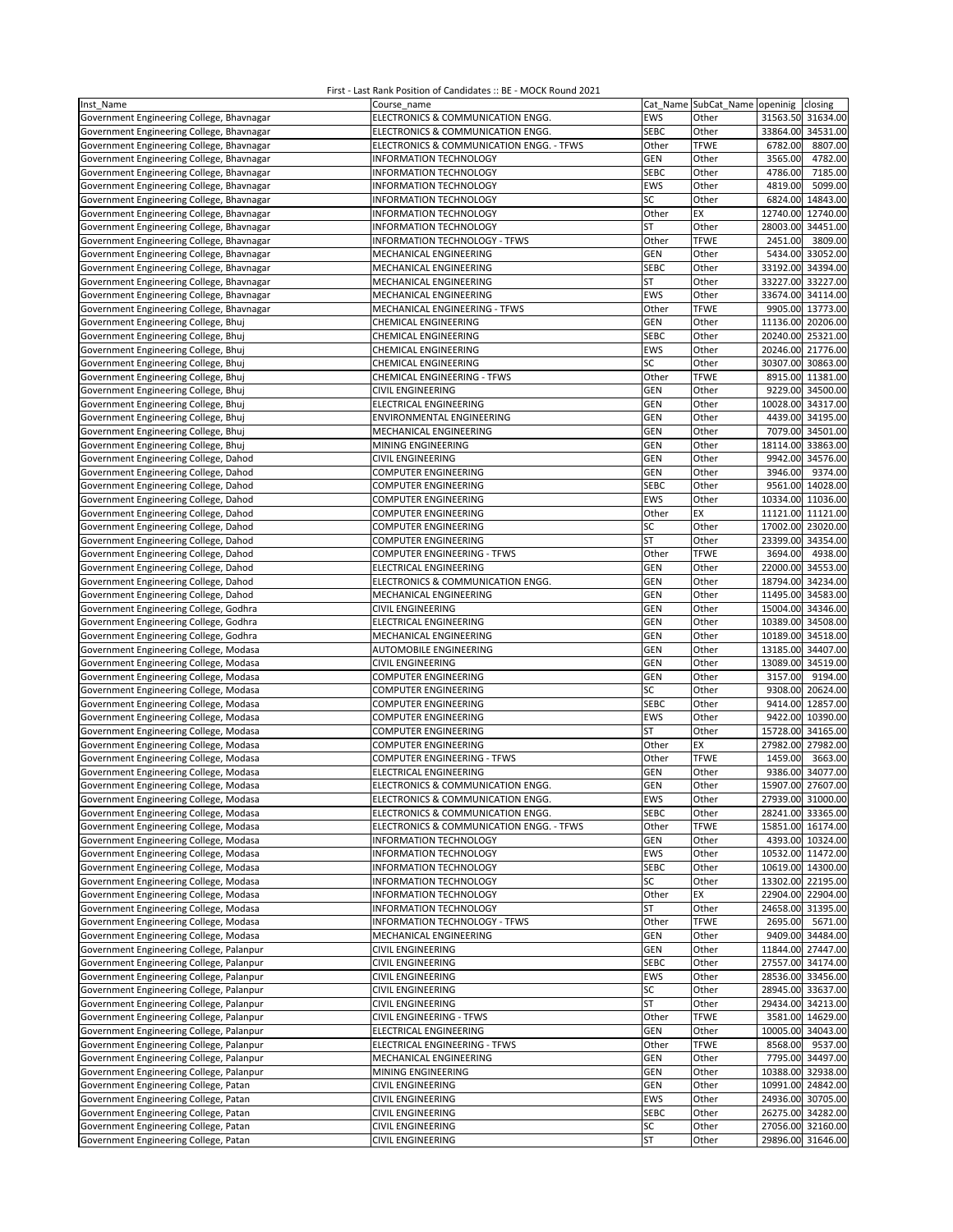| Inst Name                                             | Course name                                           |             |             | Cat_Name SubCat_Name openinig closing |
|-------------------------------------------------------|-------------------------------------------------------|-------------|-------------|---------------------------------------|
| Government Engineering College, Patan                 | CIVIL ENGINEERING - TFWS                              | Other       | TFWE        | 9852.00 13741.00                      |
| Government Engineering College, Patan                 | COMPUTER SCIENCE & ENGG                               | <b>GEN</b>  | Other       | 2328.00<br>8717.00                    |
| Government Engineering College, Patan                 | COMPUTER SCIENCE & ENGG                               | EWS         | Other       | 8723.00 10121.00                      |
| Government Engineering College, Patan                 | COMPUTER SCIENCE & ENGG                               | <b>SEBC</b> | Other       | 8960.00 14055.00                      |
| Government Engineering College, Patan                 | COMPUTER SCIENCE & ENGG                               | Other       | EX          | 10661.00 10661.00                     |
| Government Engineering College, Patan                 | COMPUTER SCIENCE & ENGG                               | SC          | Other       | 11204.00<br>28160.00                  |
| Government Engineering College, Patan                 | COMPUTER SCIENCE & ENGG                               | ST          | Other       | 18518.00<br>34368.00                  |
| Government Engineering College, Patan                 | COMPUTER SCIENCE & ENGG - TFWS                        | Other       | <b>TFWE</b> | 4639.00<br>2692.00                    |
| Government Engineering College, Patan                 | ELECTRICAL ENGINEERING                                | GEN         | Other       | 9604.00 33758.00                      |
| Government Engineering College, Patan                 | ELECTRONICS & COMMUNICATION ENGG.                     | GEN         | Other       | 10122.00<br>34323.00                  |
|                                                       | MECHANICAL ENGINEERING                                | GEN         | Other       | 10936.00<br>34314.00                  |
| Government Engineering College, Patan                 |                                                       |             | Other       |                                       |
| Government Engineering College, Rajkot                | AUTOMOBILE ENGINEERING                                | <b>GEN</b>  |             | 7307.00 34416.00                      |
| Government Engineering College, Rajkot                | AUTOMOBILE ENGINEERING - TFWS                         | Other       | <b>TFWE</b> | 9167.00 14451.00                      |
| Government Engineering College, Rajkot                | CIVIL ENGINEERING                                     | GEN         | Other       | 7711.00 17248.00                      |
| Government Engineering College, Rajkot                | CIVIL ENGINEERING                                     | SC          | Other       | 17647.00 28043.00                     |
| Government Engineering College, Rajkot                | CIVIL ENGINEERING                                     | <b>SEBC</b> | Other       | 17775.00 23070.00                     |
| Government Engineering College, Rajkot                | <b>CIVIL ENGINEERING</b>                              | <b>EWS</b>  | Other       | 18464.00<br>21750.00                  |
| Government Engineering College, Rajkot                | CIVIL ENGINEERING                                     | ST          | Other       | 24948.00<br>34355.00                  |
| Government Engineering College, Rajkot                | CIVIL ENGINEERING - TFWS                              | Other       | <b>TFWE</b> | 7924.00<br>9552.00                    |
| Government Engineering College, Rajkot                | <b>COMPUTER ENGINEERING</b>                           | GEN         | Other       | 854.00<br>4944.00                     |
| Government Engineering College, Rajkot                | <b>COMPUTER ENGINEERING</b>                           | EWS         | Other       | 5509.00<br>4963.00                    |
| Government Engineering College, Rajkot                | <b>COMPUTER ENGINEERING</b>                           | <b>SEBC</b> | Other       | 5005.00<br>7192.00                    |
| Government Engineering College, Rajkot                | <b>COMPUTER ENGINEERING</b>                           | Other       | EX          | 5303.00<br>6405.00                    |
| Government Engineering College, Rajkot                | <b>COMPUTER ENGINEERING</b>                           | SC          | Other       | 8433.00<br>15406.00                   |
| Government Engineering College, Rajkot                | COMPUTER ENGINEERING                                  | GEN         | PH          | 8939.00<br>33411.00                   |
| Government Engineering College, Rajkot                | <b>COMPUTER ENGINEERING</b>                           | <b>ST</b>   | Other       | 11384.00 34570.00                     |
| Government Engineering College, Rajkot                | COMPUTER ENGINEERING - TFWS                           | Other       | <b>TFWE</b> | 2028.00<br>3202.00                    |
| Government Engineering College, Rajkot                | ELECTRICAL ENGINEERING                                | GEN         | Other       | 6617.00 20440.00                      |
| Government Engineering College, Rajkot                | <b>ELECTRICAL ENGINEERING</b>                         | <b>SEBC</b> | Other       | 20918.00<br>25521.00                  |
| Government Engineering College, Rajkot                | <b>ELECTRICAL ENGINEERING</b>                         | SC          | Other       | 20949.00 27380.00                     |
| Government Engineering College, Rajkot                | ELECTRICAL ENGINEERING                                | <b>EWS</b>  | Other       | 26820.00<br>21954.00                  |
| Government Engineering College, Rajkot                | <b>ELECTRICAL ENGINEERING</b>                         | Other       | EX          | 26086.00<br>26086.00                  |
| Government Engineering College, Rajkot                | ELECTRICAL ENGINEERING                                | <b>ST</b>   | Other       | 30419.00 30419.00                     |
| Government Engineering College, Rajkot                | ELECTRICAL ENGINEERING - TFWS                         | Other       | <b>TFWE</b> | 9596.00 11524.00                      |
| Government Engineering College, Rajkot                | ELECTRONICS & COMMUNICATION ENGG.                     | GEN         | Other       | 5448.00<br>34008.00                   |
| Government Engineering College, Rajkot                | ELECTRONICS & COMMUNICATION ENGG. - TFWS              | Other       | <b>TFWE</b> | 8803.00 14394.00                      |
| Government Engineering College, Rajkot                | INSTRUMENTATION & CONTROL ENGG.                       | <b>GEN</b>  | Other       | 14647.00 33696.00                     |
| Government Engineering College, Rajkot                | MECHANICAL ENGINEERING                                | <b>GEN</b>  | Other       | 2414.00 16363.00                      |
| Government Engineering College, Rajkot                | MECHANICAL ENGINEERING                                | <b>SEBC</b> | Other       | 16484.00 20669.00                     |
| Government Engineering College, Rajkot                | MECHANICAL ENGINEERING                                | EWS         | Other       | 16716.00 21280.00                     |
| Government Engineering College, Rajkot                | MECHANICAL ENGINEERING                                | SC          | Other       | 25249.00 33666.00                     |
| Government Engineering College, Rajkot                | MECHANICAL ENGINEERING                                | ST          | Other       | 31106.00 31106.00                     |
| Government Engineering College, Rajkot                | MECHANICAL ENGINEERING - TFWS                         | Other       | <b>TFWE</b> | 6872.00<br>10350.00                   |
| Government Engineering College, Sector 28 Gandhinagar | <b>BIOMEDICAL ENGINEERING</b>                         | GEN         | Other       | 525.00<br>8183.00                     |
| Government Engineering College, Sector 28 Gandhinagar | <b>BIOMEDICAL ENGINEERING</b>                         | <b>EWS</b>  | Other       | 8263.00 11653.00                      |
| Government Engineering College, Sector 28 Gandhinagar | <b>BIOMEDICAL ENGINEERING</b>                         | <b>SEBC</b> | Other       | 9145.00 17972.00                      |
| Government Engineering College, Sector 28 Gandhinagar | <b>BIOMEDICAL ENGINEERING</b>                         | SC          | Other       | 10557.00 19036.00                     |
|                                                       |                                                       | <b>ST</b>   |             |                                       |
| Government Engineering College, Sector 28 Gandhinagar | <b>BIOMEDICAL ENGINEERING</b><br>COMPUTER ENGINEERING |             | Other       | 26100.00<br>34476.00                  |
| Government Engineering College, Sector 28 Gandhinagar |                                                       | <b>GEN</b>  | Other       | 1170.00<br>1885.00                    |
| Government Engineering College, Sector 28 Gandhinagar | COMPUTER ENGINEERING                                  | EWS         | Other       | 1895.00<br>2079.00                    |
| Government Engineering College, Sector 28 Gandhinagar | <b>COMPUTER ENGINEERING</b>                           | SEBC        | Other       | 2265.00 3127.00                       |
| Government Engineering College, Sector 28 Gandhinagar | <b>COMPUTER ENGINEERING</b>                           | Other       | EX          | 5904.00<br>5904.00                    |
| Government Engineering College, Sector 28 Gandhinagar | <b>COMPUTER ENGINEERING</b>                           | SC          | Other       | 6094.00<br>7647.00                    |
| Government Engineering College, Sector 28 Gandhinagar | COMPUTER ENGINEERING                                  | ST          | Other       | 23272.00 29616.00                     |
| Government Engineering College, Sector 28 Gandhinagar | COMPUTER ENGINEERING - TFWS                           | Other       | <b>TFWE</b> | 1223.00 1541.00                       |
| Government Engineering College, Sector 28 Gandhinagar | ELECTRONICS & COMMUNICATION ENGG.                     | <b>GEN</b>  | Other       | 5615.00 13132.00                      |
| Government Engineering College, Sector 28 Gandhinagar | ELECTRONICS & COMMUNICATION ENGG.                     | <b>SEBC</b> | Other       | 13290.00 27359.00                     |
| Government Engineering College, Sector 28 Gandhinagar | ELECTRONICS & COMMUNICATION ENGG.                     | EWS         | Other       | 13547.00 16592.00                     |
| Government Engineering College, Sector 28 Gandhinagar | ELECTRONICS & COMMUNICATION ENGG.                     | Other       | EX          | 21751.00 23389.00                     |
| Government Engineering College, Sector 28 Gandhinagar | ELECTRONICS & COMMUNICATION ENGG.                     | SC          | Other       | 21857.00<br>32567.00                  |
| Government Engineering College, Sector 28 Gandhinagar | ELECTRONICS & COMMUNICATION ENGG.                     | <b>ST</b>   | Other       | 31216.00<br>33740.00                  |
| Government Engineering College, Sector 28 Gandhinagar | ELECTRONICS & COMMUNICATION ENGG. - TFWS              | Other       | <b>TFWE</b> | 4254.00<br>8926.00                    |
| Government Engineering College, Sector 28 Gandhinagar | <b>INFORMATION TECHNOLOGY</b>                         | <b>GEN</b>  | Other       | 1492.00<br>2161.00                    |
| Government Engineering College, Sector 28 Gandhinagar | INFORMATION TECHNOLOGY                                | EWS         | Other       | 2207.00<br>2290.00                    |
| Government Engineering College, Sector 28 Gandhinagar | INFORMATION TECHNOLOGY                                | <b>SEBC</b> | Other       | 2596.00<br>3534.00                    |
| Government Engineering College, Sector 28 Gandhinagar | INFORMATION TECHNOLOGY                                | SC          | Other       | 8246.00<br>6459.00                    |
| Government Engineering College, Sector 28 Gandhinagar | INFORMATION TECHNOLOGY                                | Other       | EX          | 8523.00<br>8523.00                    |
| Government Engineering College, Sector 28 Gandhinagar | INFORMATION TECHNOLOGY                                | ST          | Other       | 19488.00<br>28741.00                  |
| Government Engineering College, Sector 28 Gandhinagar | <b>INFORMATION TECHNOLOGY - TFWS</b>                  | Other       | <b>TFWE</b> | 1861.00<br>1669.00                    |
| Government Engineering College, Sector 28 Gandhinagar | INSTRUMENTATION & CONTROL ENGG.                       | <b>GEN</b>  | Other       | 5168.00 33397.00                      |
| Government Engineering College, Sector 28 Gandhinagar | METALLURGY                                            | <b>GEN</b>  | Other       | 10520.00 34534.00                     |
| Government Engineering College, Valsad                | CHEMICAL ENGINEERING                                  | <b>GEN</b>  | Other       | 583.00 15957.00                       |
| Government Engineering College, Valsad                | CHEMICAL ENGINEERING                                  | <b>SEBC</b> | Other       | 15969.00 22161.00                     |
| Government Engineering College, Valsad                | CHEMICAL ENGINEERING                                  | EWS         | Other       | 16080.00 18354.00                     |
| Government Engineering College, Valsad                | CHEMICAL ENGINEERING                                  | ST          | Other       | 16916.00 33332.00                     |
| Government Engineering College, Valsad                | CHEMICAL ENGINEERING                                  | SC          | Other       | 20550.00 27358.00                     |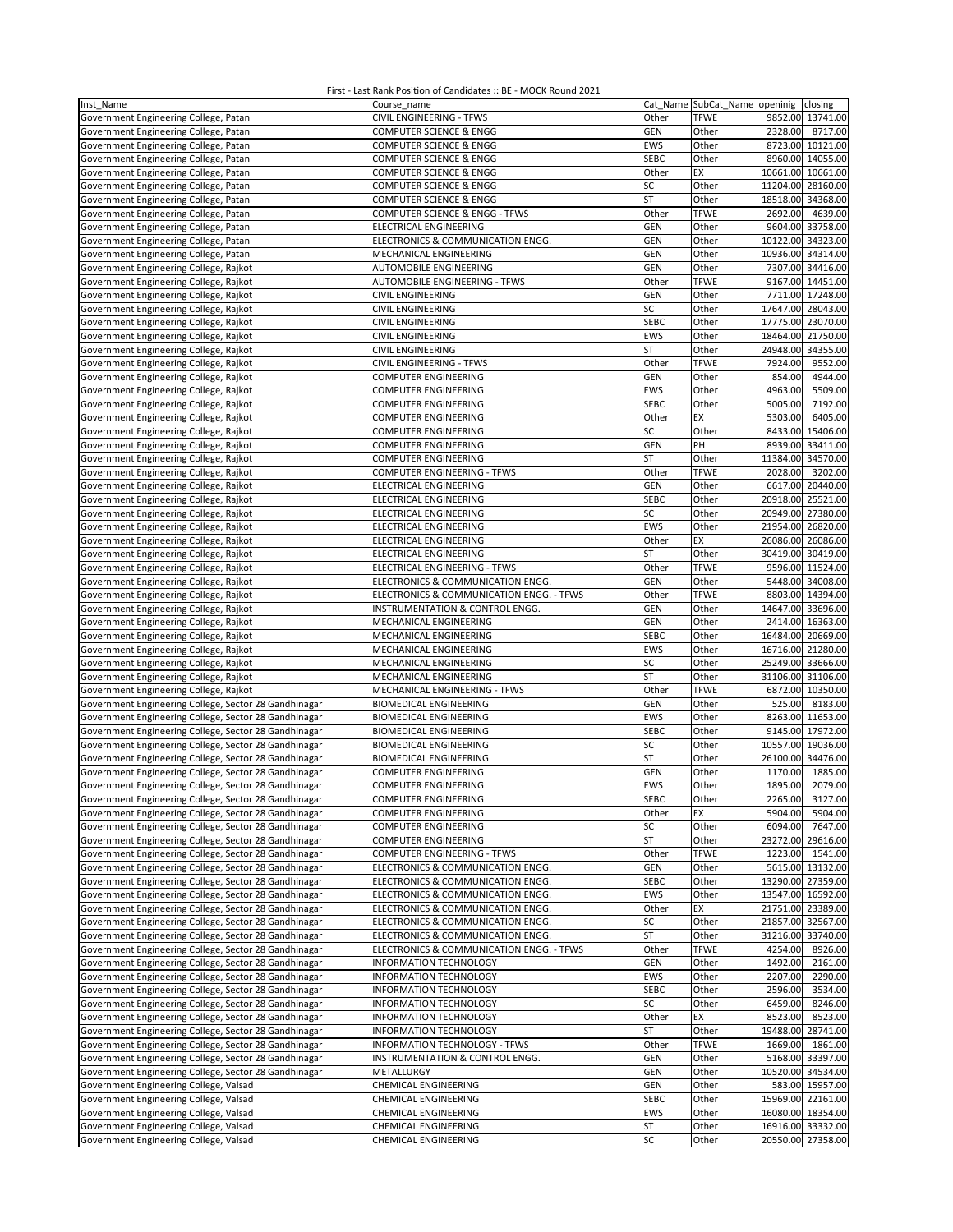| Inst Name                                                                                           | Course name                        |             | Cat Name SubCat Name openinig |                   | closing           |
|-----------------------------------------------------------------------------------------------------|------------------------------------|-------------|-------------------------------|-------------------|-------------------|
| Government Engineering College, Valsad                                                              | <b>CHEMICAL ENGINEERING - TFWS</b> | Other       | <b>TFWE</b>                   |                   | 4082.00 10118.00  |
|                                                                                                     |                                    |             |                               |                   |                   |
| Government Engineering College, Valsad                                                              | <b>CIVIL ENGINEERING</b>           | GEN         | Other                         |                   | 10413.00 21859.00 |
| Government Engineering College, Valsad                                                              | <b>CIVIL ENGINEERING</b>           | <b>ST</b>   | Other                         |                   | 22115.00 25906.00 |
| Government Engineering College, Valsad                                                              | CIVIL ENGINEERING                  | <b>SEBC</b> | Other                         |                   | 22221.00 29536.00 |
| Government Engineering College, Valsad                                                              | CIVIL ENGINEERING                  | EWS         | Other                         |                   | 23226.00 32639.00 |
| Government Engineering College, Valsad                                                              | CIVIL ENGINEERING                  | SC          | Other                         |                   | 26499.00 31549.00 |
|                                                                                                     | <b>CIVIL ENGINEERING - TFWS</b>    | Other       | <b>TFWE</b>                   |                   | 4621.00 10216.00  |
| Government Engineering College, Valsad                                                              |                                    |             |                               |                   |                   |
| Government Engineering College, Valsad                                                              | <b>ELECTRICAL ENGINEERING</b>      | <b>GEN</b>  | Other                         |                   | 4873.00 23815.00  |
| Government Engineering College, Valsad                                                              | <b>ELECTRICAL ENGINEERING</b>      | <b>SEBC</b> | Other                         |                   | 24055.00 27998.00 |
| Government Engineering College, Valsad                                                              | ELECTRICAL ENGINEERING             | <b>ST</b>   | Other                         |                   | 24289.00 29252.00 |
| Government Engineering College, Valsad                                                              | ELECTRICAL ENGINEERING             | EWS         | Other                         |                   | 28533.00 28533.00 |
|                                                                                                     | <b>ELECTRICAL ENGINEERING</b>      | SC          | Other                         |                   | 33081.00 34538.00 |
| Government Engineering College, Valsad                                                              |                                    |             |                               |                   |                   |
| Government Engineering College, Valsad                                                              | ELECTRICAL ENGINEERING - TFWS      | Other       | <b>TFWE</b>                   |                   | 5558.00 13799.00  |
| Government Engineering College, Valsad                                                              | ENVIRONMENTAL ENGINEERING          | GEN         | Other                         |                   | 8193.00 34495.00  |
| Government Engineering College, Valsad                                                              | MECHANICAL ENGINEERING             | <b>GEN</b>  | Other                         |                   | 4984.00 27803.00  |
| Government Engineering College, Valsad                                                              | MECHANICAL ENGINEERING             | <b>SEBC</b> | Other                         |                   | 27815.00 32134.00 |
|                                                                                                     |                                    |             |                               |                   |                   |
| Government Engineering College, Valsad                                                              | MECHANICAL ENGINEERING             | ST          | Other                         |                   | 28329.00 34463.00 |
| Government Engineering College, Valsad                                                              | MECHANICAL ENGINEERING - TFWS      | Other       | <b>TFWE</b>                   |                   | 2633.00 14217.00  |
| Grow More Faculty of Engineering, Berna, Himmatnagar                                                | <b>CIVIL ENGINEERING</b>           | <b>GEN</b>  | Other                         |                   | 18789.00 33408.00 |
| Grow More Faculty of Engineering, Berna, Himmatnagar                                                | COMPUTER ENGINEERING               | <b>GEN</b>  | Other                         |                   | 15712.00 30476.00 |
| Grow More Faculty of Engineering, Berna, Himmatnagar                                                | COMPUTER ENGINEERING               | EWS         | Other                         |                   | 31065.00 31065.00 |
|                                                                                                     |                                    |             |                               |                   |                   |
| Grow More Faculty of Engineering, Berna, Himmatnagar                                                | COMPUTER ENGINEERING               | SC          | Other                         |                   | 32380.00 32380.00 |
| Grow More Faculty of Engineering, Berna, Himmatnagar                                                | COMPUTER ENGINEERING               | <b>ST</b>   | Other                         |                   | 32419.00 32419.00 |
| Grow More Faculty of Engineering, Berna, Himmatnagar                                                | <b>COMPUTER ENGINEERING</b>        | <b>SEBC</b> | Other                         |                   | 34527.00 34527.00 |
| Grow More Faculty of Engineering, Berna, Himmatnagar                                                | ELECTRICAL ENGINEERING             | <b>GEN</b>  | Other                         | 23122.00 32756.00 |                   |
|                                                                                                     | INFORMATION TECHNOLOGY             | GEN         | Other                         |                   | 12326.00 33945.00 |
| Grow More Faculty of Engineering, Berna, Himmatnagar                                                |                                    |             |                               |                   |                   |
| Grow More Faculty of Engineering, Berna, Himmatnagar                                                | MECHANICAL ENGINEERING             | GEN         | Other                         |                   | 34088.00 34088.00 |
| Gujarat Power Engg. And Res. Inst. (Gperi) (Ppp), Mevad, Mehsana                                    | <b>CIVIL ENGINEERING</b>           | <b>GEN</b>  | Other                         |                   | 18909.00 32374.00 |
| Gujarat Power Engg. And Res. Inst. (Gperi) (Ppp), Mevad, Mehsana                                    | <b>COMPUTER ENGINEERING</b>        | <b>GEN</b>  | Other                         |                   | 6555.00 34398.00  |
| Gujarat Power Engg. And Res. Inst. (Gperi) (Ppp), Mevad, Mehsana                                    | <b>COMPUTER ENGINEERING - TFWS</b> | Other       | <b>TFWE</b>                   | 5211.00           | 9550.00           |
|                                                                                                     |                                    | <b>GEN</b>  | Other                         |                   | 26553.00 30051.00 |
| Gujarat Power Engg. And Res. Inst. (Gperi) (Ppp), Mevad, Mehsana                                    | ELECTRICAL ENGINEERING             |             |                               |                   |                   |
| Gujarat Power Engg. And Res. Inst. (Gperi) (Ppp), Mevad, Mehsana                                    | MECHANICAL ENGINEERING             | <b>GEN</b>  | Other                         |                   | 20369.00 34279.00 |
| GYANMANJARI INSTITUTE OF TECHNOLOGY Bhavnagar                                                       | CIVIL ENGINEERING                  | GEN         | Other                         |                   | 17116.00 17116.00 |
| GYANMANJARI INSTITUTE OF TECHNOLOGY Bhavnagar                                                       | COMPUTER ENGINEERING               | GEN         | Other                         |                   | 3995.00 32599.00  |
| GYANMANJARI INSTITUTE OF TECHNOLOGY Bhavnagar                                                       | COMPUTER ENGINEERING               | SC          | Other                         |                   | 33349.00 33349.00 |
|                                                                                                     |                                    | <b>SEBC</b> |                               |                   | 34437.00 34437.00 |
| GYANMANJARI INSTITUTE OF TECHNOLOGY Bhavnagar                                                       | COMPUTER ENGINEERING               |             | Other                         |                   |                   |
| GYANMANJARI INSTITUTE OF TECHNOLOGY Bhavnagar                                                       | COMPUTER ENGINEERING - TFWS        | Other       | <b>TFWE</b>                   | 3385.00           | 8230.00           |
| GYANMANJARI INSTITUTE OF TECHNOLOGY Bhavnagar                                                       | <b>INFORMATION TECHNOLOGY</b>      | <b>GEN</b>  | Other                         |                   | 7884.00 33166.00  |
| GYANMANJARI INSTITUTE OF TECHNOLOGY Bhavnagar                                                       | INFORMATION TECHNOLOGY - TFWS      | Other       | <b>TFWE</b>                   | 8267.00           | 8611.00           |
| GYANMANJARI INSTITUTE OF TECHNOLOGY Bhavnagar                                                       | MECHANICAL ENGINEERING             | <b>GEN</b>  | Other                         |                   | 15952.00 15952.00 |
|                                                                                                     |                                    | GEN         | Other                         |                   | 10609.00 32753.00 |
| Hansaba College Of Engieering And Technology, Siddhpur                                              | <b>COMPUTER ENGINEERING</b>        |             |                               |                   |                   |
| Hasmukh Goswami College Of Engg, Vahelal                                                            | COMPUTER ENGINEERING               | <b>GEN</b>  | Other                         |                   | 9652.00 32539.00  |
| Hasmukh Goswami College Of Engg, Vahelal                                                            | INFORMATION TECHNOLOGY             | <b>GEN</b>  | Other                         |                   | 11212.00 32296.00 |
| Hjd Institute Of Technical Education And Reserch, Kera                                              | COMPUTER SCIENCE & ENGG            | <b>GEN</b>  | Other                         |                   | 11182.00 32511.00 |
| Hjd Institute Of Technical Education And Reserch, Kera                                              | MECHANICAL ENGINEERING             | GEN         | Other                         |                   | 33639.00 33639.00 |
|                                                                                                     |                                    |             |                               |                   | 10664.00 34423.00 |
| Indus Institute Of Tech. & Engg., Racharda, Ahmedabad                                               | AUTOMOBILE ENGINEERING             | <b>GEN</b>  | Other                         |                   |                   |
| Indus Institute Of Tech. & Engg., Racharda, Ahmedabad                                               | <b>CIVIL ENGINEERING</b>           | <b>GEN</b>  | Other                         | 12933.00          | 34130.00          |
| Indus Institute Of Tech. & Engg., Racharda, Ahmedabad                                               | COMPUTER ENGINEERING               | GEN         | Other                         | 3074.00           | 9090.00           |
| Indus Institute Of Tech. & Engg., Racharda, Ahmedabad                                               | COMPUTER ENGINEERING               | EWS         | Other                         | 9099.00           | 9885.00           |
| Indus Institute Of Tech. & Engg., Racharda, Ahmedabad                                               | <b>COMPUTER ENGINEERING</b>        | <b>SEBC</b> | Other                         |                   | 11231.00 24481.00 |
| Indus Institute Of Tech. & Engg., Racharda, Ahmedabad                                               | <b>COMPUTER ENGINEERING</b>        |             |                               |                   |                   |
|                                                                                                     |                                    | SC          | Other                         |                   | 15481.00 21208.00 |
| Indus Institute Of Tech. & Engg., Racharda, Ahmedabad                                               | COMPUTER ENGINEERING - TFWS        | Other       | <b>TFWE</b>                   | 2881.00           | 4133.00           |
| Indus Institute Of Tech. & Engg., Racharda, Ahmedabad                                               | COMPUTER SCIENCE & ENGG            | <b>GEN</b>  | Other                         | 2801.00           | 9892.00           |
| Indus Institute Of Tech. & Engg., Racharda, Ahmedabad                                               | COMPUTER SCIENCE & ENGG            | EWS         | Other                         |                   | 9924.00 10419.00  |
| Indus Institute Of Tech. & Engg., Racharda, Ahmedabad                                               | COMPUTER SCIENCE & ENGG            | <b>SEBC</b> | Other                         |                   | 10748.00 25539.00 |
| Indus Institute Of Tech. & Engg., Racharda, Ahmedabad                                               | COMPUTER SCIENCE & ENGG            | SC          | Other                         |                   | 14627.00 23509.00 |
|                                                                                                     |                                    |             |                               |                   |                   |
| Indus Institute Of Tech. & Engg., Racharda, Ahmedabad                                               | COMPUTER SCIENCE & ENGG            | Other       | EX                            |                   | 29938.00 29938.00 |
| Indus Institute Of Tech. & Engg., Racharda, Ahmedabad                                               | COMPUTER SCIENCE & ENGG - TFWS     | Other       | <b>TFWE</b>                   |                   | 2723.00 4597.00   |
| Indus Institute Of Tech. & Engg., Racharda, Ahmedabad                                               | ELECTRICAL ENGINEERING             | <b>GEN</b>  | Other                         |                   | 20231.00 33014.00 |
| Indus Institute Of Tech. & Engg., Racharda, Ahmedabad                                               | ELECTRICAL ENGINEERING - TFWS      | Other       | <b>TFWE</b>                   |                   | 11939.00 13344.00 |
|                                                                                                     |                                    | GEN         |                               |                   | 13294.00 34525.00 |
| Indus Institute Of Tech. & Engg., Racharda, Ahmedabad                                               | ELECTRONICS & COMMUNICATION ENGG.  |             | Other                         |                   |                   |
| Indus Institute Of Tech. & Engg., Racharda, Ahmedabad                                               | <b>INFORMATION TECHNOLOGY</b>      | <b>GEN</b>  | Other                         |                   | 4489.00 9925.00   |
| Indus Institute Of Tech. & Engg., Racharda, Ahmedabad                                               | INFORMATION TECHNOLOGY             | EWS         | Other                         |                   | 9949.00 10086.00  |
| Indus Institute Of Tech. & Engg., Racharda, Ahmedabad                                               | <b>INFORMATION TECHNOLOGY</b>      | SC          | Other                         |                   | 13382.00 22335.00 |
| Indus Institute Of Tech. & Engg., Racharda, Ahmedabad                                               | <b>INFORMATION TECHNOLOGY</b>      | <b>SEBC</b> | Other                         |                   | 13588.00 26279.00 |
|                                                                                                     |                                    |             |                               |                   |                   |
| Indus Institute Of Tech. & Engg., Racharda, Ahmedabad                                               | INFORMATION TECHNOLOGY - TFWS      | Other       | <b>TFWE</b>                   |                   | 3992.00 4143.00   |
| Indus Institute Of Tech. & Engg., Racharda, Ahmedabad                                               | MECHANICAL ENGINEERING             | <b>GEN</b>  | Other                         |                   | 7139.00 31751.00  |
| Institute of Infrastructure, Technology, Research and Management (IITCIVIL ENGINEERING              |                                    | GEN         | Other                         |                   | 7075.00 33336.00  |
| Institute of Infrastructure, Technology, Research and Management (II ELECTRICAL ENGINEERING         |                                    | GEN         | Other                         |                   | 9475.00 33938.00  |
| Institute of Infrastructure, Technology, Research and Management (II] ELECTRICAL ENGINEERING - TFWS |                                    | Other       | <b>TFWE</b>                   |                   | 4013.00 13292.00  |
|                                                                                                     |                                    |             |                               |                   |                   |
| Institute of Infrastructure, Technology, Research and Management (II] MECHANICAL ENGINEERING        |                                    | <b>GEN</b>  | Other                         |                   | 3417.00 24712.00  |
| Institute of Infrastructure, Technology, Research and Management(II] MECHANICAL ENGINEERING         |                                    | EWS         | Other                         |                   | 25126.00 28892.00 |
| Institute of Infrastructure, Technology, Research and Management(II MECHANICAL ENGINEERING          |                                    | <b>SEBC</b> | Other                         |                   | 26918.00 32941.00 |
| Institute of Infrastructure, Technology, Research and Management (II] MECHANICAL ENGINEERING        |                                    | SC          | Other                         |                   | 29507.00 29507.00 |
| Institute of Infrastructure, Technology, Research and Management (II] MECHANICAL ENGINEERING - TFWS |                                    | Other       | <b>TFWE</b>                   | 2202.00           | 6245.00           |
|                                                                                                     |                                    |             |                               |                   |                   |
| Institute Of Technology, Nirma University Of Science & Technology, CHEMICAL ENGINEERING             |                                    | GEN         | Other                         | 88.00             | 3344.00           |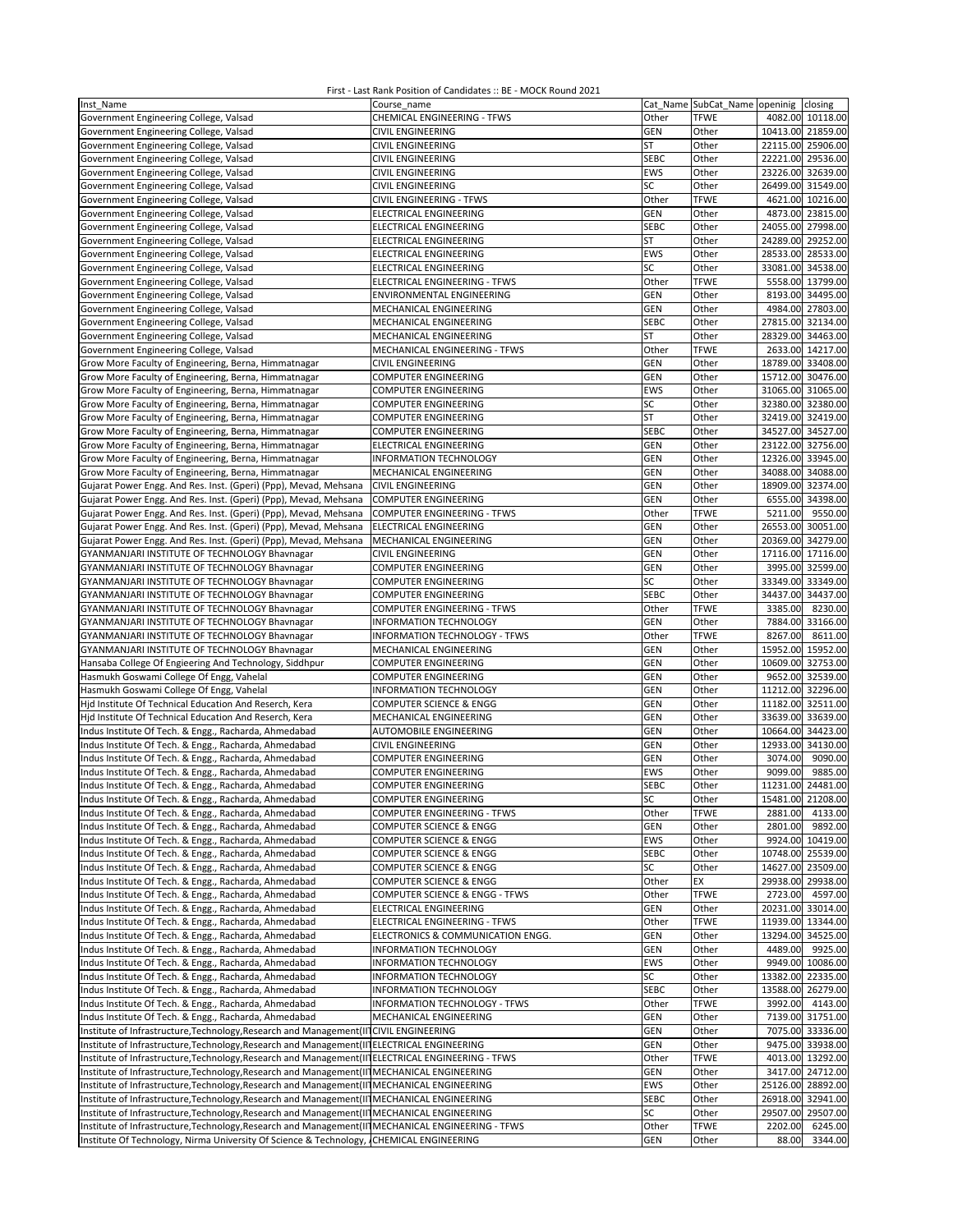| Inst Name                                                                                                                             | Course name                                                |             | Cat Name SubCat_Name openinig | closing              |
|---------------------------------------------------------------------------------------------------------------------------------------|------------------------------------------------------------|-------------|-------------------------------|----------------------|
| Institute Of Technology, Nirma University Of Science & Technology, ICHEMICAL ENGINEERING                                              |                                                            | EWS         | Other                         | 3442.00<br>3914.00   |
| Institute Of Technology, Nirma University Of Science & Technology, ICHEMICAL ENGINEERING                                              |                                                            | <b>SEBC</b> | Other                         | 3645.00<br>9611.00   |
| Institute Of Technology, Nirma University Of Science & Technology, CHEMICAL ENGINEERING                                               |                                                            | SC          | Other                         | 6798.00<br>8662.00   |
| Institute Of Technology, Nirma University Of Science & Technology, CHEMICAL ENGINEERING - TFWS                                        |                                                            | Other       | <b>TFWE</b>                   | 310.00<br>28.00      |
| Institute Of Technology, Nirma University Of Science & Technology, CIVIL ENGINEERING                                                  |                                                            | GEN         | Other                         | 713.00<br>7440.00    |
| Institute Of Technology, Nirma University Of Science & Technology, CIVIL ENGINEERING                                                  |                                                            | <b>SEBC</b> | Other                         | 7475.00<br>17593.00  |
| Institute Of Technology, Nirma University Of Science & Technology, ICIVIL ENGINEERING                                                 |                                                            | <b>EWS</b>  | Other                         | 7619.00<br>9828.00   |
| Institute Of Technology, Nirma University Of Science & Technology,                                                                    | <b>CIVIL ENGINEERING</b>                                   | SC          | Other                         | 8317.00<br>19486.00  |
| Institute Of Technology, Nirma University Of Science & Technology,                                                                    | <b>CIVIL ENGINEERING</b>                                   | ST          | Other                         | 9407.00 31770.00     |
| Institute Of Technology, Nirma University Of Science & Technology,                                                                    | <b>CIVIL ENGINEERING</b>                                   | Other       | EX                            | 18615.00<br>18615.00 |
| Institute Of Technology, Nirma University Of Science & Technology,                                                                    | <b>CIVIL ENGINEERING - TFWS</b>                            | Other       | <b>TFWE</b>                   | 809.00<br>3067.00    |
| Institute Of Technology, Nirma University Of Science & Technology,                                                                    | COMPUTER SCIENCE & ENGG                                    | GEN         | Other                         | 36.00<br>307.00      |
|                                                                                                                                       |                                                            |             |                               |                      |
| Institute Of Technology, Nirma University Of Science & Technology,                                                                    | COMPUTER SCIENCE & ENGG                                    | <b>EWS</b>  | Other                         | 311.00<br>368.00     |
| Institute Of Technology, Nirma University Of Science & Technology, COMPUTER SCIENCE & ENGG                                            |                                                            | <b>SEBC</b> | Other                         | 377.00<br>975.00     |
| Institute Of Technology, Nirma University Of Science & Technology,                                                                    | COMPUTER SCIENCE & ENGG                                    | Other       | EX                            | 1368.00<br>1368.00   |
| Institute Of Technology, Nirma University Of Science & Technology, COMPUTER SCIENCE & ENGG                                            |                                                            | SC          | Other                         | 3073.00<br>1448.00   |
| Institute Of Technology, Nirma University Of Science & Technology, COMPUTER SCIENCE & ENGG                                            |                                                            | <b>GEN</b>  | PH                            | 5820.00 17998.00     |
| Institute Of Technology, Nirma University Of Science & Technology, COMPUTER SCIENCE & ENGG                                            |                                                            | ST          | Other                         | 8980.00<br>21333.00  |
| Institute Of Technology, Nirma University Of Science & Technology, COMPUTER SCIENCE & ENGG - TFWS                                     |                                                            | Other       | <b>TFWE</b>                   | 155.00<br>26.00      |
| Institute Of Technology, Nirma University Of Science & Technology, JELECTRICAL ENGINEERING                                            |                                                            | GEN         | Other                         | 134.00<br>5104.00    |
| Institute Of Technology, Nirma University Of Science & Technology, JELECTRICAL ENGINEERING                                            |                                                            | <b>SEBC</b> | Other                         | 5255.00<br>16757.00  |
| Institute Of Technology, Nirma University Of Science & Technology,                                                                    | <b>ELECTRICAL ENGINEERING</b>                              | EWS         | Other                         | 5437.00<br>7634.00   |
| Institute Of Technology, Nirma University Of Science & Technology, ELECTRICAL ENGINEERING                                             |                                                            | SC          | Other                         | 6380.00<br>16022.00  |
| Institute Of Technology, Nirma University Of Science & Technology,                                                                    | ELECTRICAL ENGINEERING                                     | Other       | EX                            | 10079.00 10079.00    |
| Institute Of Technology, Nirma University Of Science & Technology,                                                                    | ELECTRICAL ENGINEERING                                     | ST          | Other                         | 31934.00 31934.00    |
| Institute Of Technology, Nirma University Of Science & Technology, JELECTRICAL ENGINEERING - TFWS                                     |                                                            | Other       | <b>TFWE</b>                   | 369.00<br>2446.00    |
| Institute Of Technology, Nirma University Of Science & Technology, JELECTRONICS & COMMUNICATION ENGG.                                 |                                                            | <b>GEN</b>  | Other                         | 1724.00<br>399.00    |
| Institute Of Technology, Nirma University Of Science & Technology, JELECTRONICS & COMMUNICATION ENGG.                                 |                                                            | <b>SEBC</b> | Other                         | 1738.00<br>6360.00   |
| Institute Of Technology, Nirma University Of Science & Technology, JELECTRONICS & COMMUNICATION ENGG.                                 |                                                            | EWS         | Other                         | 1810.00<br>2138.00   |
| Institute Of Technology, Nirma University Of Science & Technology, JELECTRONICS & COMMUNICATION ENGG.                                 |                                                            | Other       | EX                            | 2565.00<br>2565.00   |
| Institute Of Technology, Nirma University Of Science & Technology, JELECTRONICS & COMMUNICATION ENGG.                                 |                                                            | SC          | Other                         | 7163.00<br>12399.00  |
| Institute Of Technology, Nirma University Of Science & Technology, JELECTRONICS & COMMUNICATION ENGG.                                 |                                                            | GEN         | PH                            | 21183.00 21183.00    |
| Institute Of Technology, Nirma University Of Science & Technology, JELECTRONICS & COMMUNICATION ENGG.                                 |                                                            | <b>ST</b>   | Other                         | 29027.00 29027.00    |
| Institute Of Technology, Nirma University Of Science & Technology,                                                                    | ELECTRONICS & COMMUNICATION ENGG. - TFWS                   | Other       | <b>TFWE</b>                   | 77.00<br>864.00      |
| Institute Of Technology, Nirma University Of Science & Technology,                                                                    | ELECTRONICS & INSTRUMENTATION ENGINEERING                  | GEN         | Other                         | 329.00<br>5124.00    |
| Institute Of Technology, Nirma University Of Science & Technology,                                                                    | ELECTRONICS & INSTRUMENTATION ENGINEERING                  | <b>EWS</b>  | Other                         | 5988.00<br>8829.00   |
| Institute Of Technology, Nirma University Of Science & Technology,                                                                    | ELECTRONICS & INSTRUMENTATION ENGINEERING                  | <b>SEBC</b> | Other                         | 6608.00<br>24767.00  |
| Institute Of Technology, Nirma University Of Science & Technology,                                                                    | ELECTRONICS & INSTRUMENTATION ENGINEERING                  | SC          | Other                         | 14239.00<br>15521.00 |
| Institute Of Technology, Nirma University Of Science & Technology, JELECTRONICS & INSTRUMENTATION ENGINEERING - TFW                   |                                                            | Other       | <b>TFWE</b>                   | 97.00<br>2660.00     |
| Institute Of Technology, Nirma University Of Science & Technology, IMECHANICAL ENGINEERING                                            |                                                            | <b>GEN</b>  | Other                         | 301.00<br>2850.00    |
| Institute Of Technology, Nirma University Of Science & Technology, IMECHANICAL ENGINEERING                                            |                                                            | EWS         | Other                         | 5078.00<br>2912.00   |
| Institute Of Technology, Nirma University Of Science & Technology, IMECHANICAL ENGINEERING                                            |                                                            | <b>SEBC</b> | Other                         | 3624.00<br>10738.00  |
| Institute Of Technology, Nirma University Of Science & Technology, MECHANICAL ENGINEERING                                             |                                                            | SC          | Other                         | 4063.00<br>13649.00  |
| Institute Of Technology, Nirma University Of Science & Technology, IMECHANICAL ENGINEERING                                            |                                                            | Other       | EX                            | 7237.00<br>7237.00   |
| Institute Of Technology, Nirma University Of Science & Technology,                                                                    | MECHANICAL ENGINEERING                                     | <b>ST</b>   | Other                         | 23468.00<br>34308.00 |
| Institute Of Technology, Nirma University Of Science & Technology,                                                                    | MECHANICAL ENGINEERING - TFWS                              | Other       | <b>TFWE</b>                   | 243.00<br>789.50     |
| Ipcowala Institute Of Engineering And Technology Dharmaj                                                                              | <b>COMPUTER ENGINEERING</b>                                | GEN         | Other                         | 5793.00 34098.00     |
| Ipcowala Institute Of Engineering And Technology Dharmaj                                                                              | MECHANICAL ENGINEERING                                     | GEN         | Other                         | 19833.00 24310.00    |
| ITM (SLS) Baroda University (Formerly Known as ITM Universe), Vad CHEMICAL ENGINEERING                                                |                                                            | GEN         | Other                         | 6041.00 33132.00     |
| ITM (SLS) Baroda University (Formerly Known as ITM Universe), Vad COMPUTER SCIENCE & ENGG                                             |                                                            | <b>GEN</b>  | Other                         | 6785.00 17670.00     |
| ITM (SLS) Baroda University (Formerly Known as ITM Universe), Vad COMPUTER SCIENCE & ENGG                                             |                                                            | EWS         | Other                         | 17780.00 23970.00    |
| ITM (SLS) Baroda University (Formerly Known as ITM Universe), Vad COMPUTER SCIENCE & ENGG                                             |                                                            | SC          | Other                         | 19279.00 32211.00    |
| ITM (SLS) Baroda University (Formerly Known as ITM Universe), Vad COMPUTER SCIENCE & ENGG                                             |                                                            | <b>SEBC</b> | Other                         | 22255.00 32420.00    |
| ITM (SLS) Baroda University (Formerly Known as ITM Universe), Vad COMPUTER SCIENCE & ENGINEERING (ARTIFICIAL INTELLIGENCIGEN          |                                                            |             | Other                         | 5237.00 33069.00     |
| ITM (SLS) Baroda University (Formerly Known as ITM Universe), Vad COMPUTER SCIENCE & ENGINEERING (ARTIFICIAL INTELLIGENC Other        |                                                            |             | <b>TFWE</b>                   | 2428.00 10465.00     |
| ITM (SLS) Baroda University (Formerly Known as ITM Universe), Vad COMPUTER SCIENCE & ENGINEERING (DATA SCIENCE)                       |                                                            | <b>GEN</b>  | Other                         | 13255.00 26450.00    |
| ITM (SLS) Baroda University (Formerly Known as ITM Universe), Vad COMPUTER SCIENCE & ENGINEERING (DATA SCIENCE)                       |                                                            | <b>EWS</b>  | Other                         | 26849.00 27217.00    |
| ITM (SLS) Baroda University (Formerly Known as ITM Universe), Vad Computer Science & Engineering with Specialisation in Cyber SeGEN   |                                                            |             | Other                         | 12419.00 31019.00    |
| ITM (SLS) Baroda University (Formerly Known as ITM Universe), Vad Computer Science & Engineering with Specialisation in Cyber SeEWS   |                                                            |             | Other                         | 32032.00 32032.00    |
| ITM (SLS) Baroda University (Formerly Known as ITM Universe), Vad Computer Science & Engineering with Specialisation in Cyber SdOther |                                                            |             | <b>TFWE</b>                   | 4429.00<br>5231.00   |
| ITM (SLS) Baroda University (Formerly Known as ITM Universe), Vad INFORMATION TECHNOLOGY                                              |                                                            | <b>GEN</b>  | Other                         | 5151.00 16172.00     |
| ITM (SLS) Baroda University (Formerly Known as ITM Universe), VaddINFORMATION TECHNOLOGY                                              |                                                            | EWS         | Other                         | 16975.00 19940.00    |
| ITM (SLS) Baroda University (Formerly Known as ITM Universe), Vad INFORMATION TECHNOLOGY                                              |                                                            | <b>SEBC</b> | Other                         | 21757.00 26803.00    |
| ITM (SLS) Baroda University (Formerly Known as ITM Universe), Vad INFORMATION TECHNOLOGY                                              |                                                            | SC          | Other                         | 32768.00 33040.00    |
| ITM (SLS) Baroda University (Formerly Known as ITM Universe), Vad MECHANICAL ENGINEERING                                              |                                                            | <b>GEN</b>  | Other                         | 14977.00 18932.00    |
| ITM (SLS) Baroda University (Formerly Known as ITM Universe), Vad MECHATRONICS                                                        |                                                            | <b>GEN</b>  | Other                         | 20222.00 33778.00    |
| ITM Vocational University, Waghodia, Dist: Vadodara                                                                                   | Civil Engineering (Construction Engg and Management)       | <b>GEN</b>  | Other                         | 27532.00 27532.00    |
| ITM Vocational University, Waghodia, Dist: Vadodara                                                                                   | Computer Engineering (Cloud Tech. & Information Security)  | <b>GEN</b>  | Other                         | 13351.00 33281.00    |
| ITM Vocational University, Waghodia, Dist: Vadodara                                                                                   | COMPUTER ENGINEERING (Data Science)                        | GEN         | Other                         | 5964.00 32520.00     |
| ITM Vocational University, Waghodia, Dist: Vadodara                                                                                   | Mechanical Engineering (Computer Aided Design & Advanced C | <b>GEN</b>  | Other                         | 23951.00 23951.00    |
| K.J. Institute Of Engg. And Tech., Savali                                                                                             | AUTOMOBILE ENGINEERING                                     | <b>GEN</b>  | Other                         | 28668.00 28668.00    |
| K.J. Institute Of Engg. And Tech., Savali                                                                                             | <b>CIVIL ENGINEERING</b>                                   | <b>GEN</b>  | Other                         | 17643.00 32660.00    |
| K.J. Institute Of Engg. And Tech., Savali                                                                                             | <b>COMPUTER ENGINEERING</b>                                | <b>GEN</b>  | Other                         | 9840.00 21221.00     |
| K.J. Institute Of Engg. And Tech., Savali                                                                                             | <b>COMPUTER ENGINEERING</b>                                | EWS         | Other                         | 22468.00 25990.00    |
| K.J. Institute Of Engg. And Tech., Savali                                                                                             | COMPUTER ENGINEERING                                       | <b>SEBC</b> | Other                         | 23608.00 28629.00    |
| K.J. Institute Of Engg. And Tech., Savali                                                                                             | COMPUTER ENGINEERING                                       | SC          | Other                         | 27518.00 32595.00    |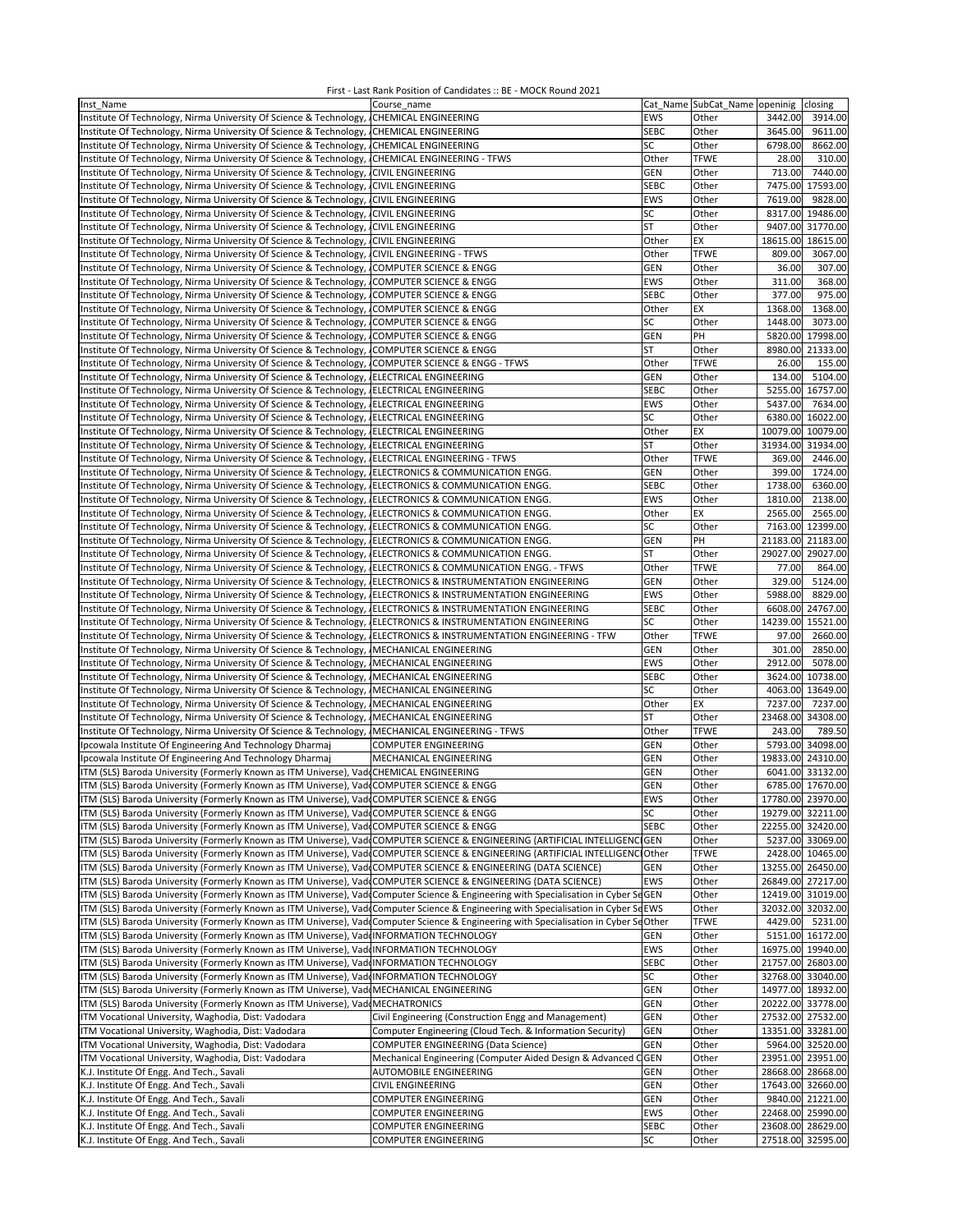| Inst Name                                                                                       | Course name                          |             | Cat Name SubCat Name openinig closing |                   |                   |
|-------------------------------------------------------------------------------------------------|--------------------------------------|-------------|---------------------------------------|-------------------|-------------------|
| K.J. Institute Of Engg. And Tech., Savali                                                       | ELECTRICAL ENGINEERING               | <b>GEN</b>  | Other                                 | 18407.00 32146.00 |                   |
| K.J. Institute Of Engg. And Tech., Savali                                                       | <b>INFORMATION TECHNOLOGY</b>        | GEN         | Other                                 |                   | 7066.00 31041.00  |
|                                                                                                 |                                      |             |                                       |                   |                   |
| K.J. Institute Of Engg. And Tech., Savali                                                       | INFORMATION TECHNOLOGY               | <b>SEBC</b> | Other                                 | 31326.00 32813.00 |                   |
| K.J. Institute Of Engg. And Tech., Savali                                                       | MECHANICAL ENGINEERING               | GEN         | Other                                 | 27827.00 27827.00 |                   |
| Kalol Institute Of Tech. & Research Center, Kalol                                               | <b>CIVIL ENGINEERING</b>             | <b>GEN</b>  | Other                                 | 26219.00 26219.00 |                   |
| Kalol Institute Of Tech. & Research Center, Kalol                                               | <b>COMPUTER ENGINEERING</b>          | GEN         | Other                                 |                   | 9001.00 34550.00  |
| Kalol Institute Of Tech. & Research Center, Kalol                                               | <b>COMPUTER ENGINEERING - TFWS</b>   | Other       | <b>TFWE</b>                           | 1586.00           | 9072.00           |
|                                                                                                 |                                      |             |                                       | 11826.00 34493.00 |                   |
| Kalol Institute Of Tech. & Research Center, Kalol                                               | <b>INFORMATION TECHNOLOGY</b>        | <b>GEN</b>  | Other                                 |                   |                   |
| Knowledge Institute of Technology and Engineering, Bakrol, Anand                                | <b>COMPUTER ENGINEERING</b>          | GEN         | Other                                 | 10412.00 23370.00 |                   |
| Knowledge Institute of Technology and Engineering, Bakrol, Anand                                | <b>COMPUTER ENGINEERING</b>          | EWS         | Other                                 | 24998.00 28452.00 |                   |
| Knowledge Institute of Technology and Engineering, Bakrol, Anand                                | <b>COMPUTER ENGINEERING</b>          | <b>SEBC</b> | Other                                 | 33214.00 33214.00 |                   |
| Knowledge Institute of Technology and Engineering, Bakrol, Anand                                | <b>INFORMATION TECHNOLOGY</b>        | <b>GEN</b>  | Other                                 |                   | 5500.00 20875.00  |
|                                                                                                 |                                      |             |                                       |                   |                   |
| Knowledge Institute of Technology and Engineering, Bakrol, Anand                                | <b>INFORMATION TECHNOLOGY</b>        | <b>SEBC</b> | Other                                 | 23055.00 32422.00 |                   |
| Knowledge Institute of Technology and Engineering, Bakrol, Anand                                | <b>INFORMATION TECHNOLOGY</b>        | EWS         | Other                                 | 24470.00 25426.00 |                   |
| Knowledge Institute of Technology and Engineering, Bakrol, Anand                                | MECHANICAL ENGINEERING               | <b>GEN</b>  | Other                                 | 32234.00 32234.00 |                   |
| Krishna School of Emerging Technology & Applied Research (Former CIVIL ENGINEERING              |                                      | <b>GEN</b>  | Other                                 | 24174.00 30502.00 |                   |
| Krishna School of Emerging Technology & Applied Research (Former                                | COMPUTER SCIENCE & ENGG              | GEN         | Other                                 |                   | 2019.00 12472.00  |
|                                                                                                 |                                      |             |                                       |                   |                   |
| Krishna School of Emerging Technology & Applied Research (Former COMPUTER SCIENCE & ENGG        |                                      | EWS         | Other                                 | 12738.00 14946.00 |                   |
| Krishna School of Emerging Technology & Applied Research (Former                                | <b>COMPUTER SCIENCE &amp; ENGG</b>   | <b>SEBC</b> | Other                                 | 12850.00 32184.00 |                   |
| Krishna School of Emerging Technology & Applied Research (Former COMPUTER SCIENCE & ENGG        |                                      | SC          | Other                                 | 16446.00 33960.00 |                   |
| Krishna School of Emerging Technology & Applied Research (Former                                | <b>COMPUTER SCIENCE &amp; ENGG</b>   | Other       | EX                                    | 18587.00          | 18587.00          |
|                                                                                                 |                                      | <b>ST</b>   |                                       | 25819.00 32088.00 |                   |
| Krishna School of Emerging Technology & Applied Research (Former COMPUTER SCIENCE & ENGG        |                                      |             | Other                                 |                   |                   |
| Krishna School of Emerging Technology & Applied Research (Former COMPUTER SCIENCE & ENGG - TFWS |                                      | Other       | <b>TFWE</b>                           | 3696.00           | 7822.00           |
| Krishna School of Emerging Technology & Applied Research (Former ELECTRICAL ENGINEERING         |                                      | <b>GEN</b>  | Other                                 | 16078.00 34533.00 |                   |
| Krishna School of Emerging Technology & Applied Research (Former INFORMATION TECHNOLOGY         |                                      | GEN         | Other                                 |                   | 7093.00 14441.00  |
| Krishna School of Emerging Technology & Applied Research (Former INFORMATION TECHNOLOGY         |                                      | EWS         | Other                                 | 14851.00 16949.00 |                   |
|                                                                                                 |                                      |             |                                       |                   |                   |
| Krishna School of Emerging Technology & Applied Research (Former INFORMATION TECHNOLOGY         |                                      | <b>SEBC</b> | Other                                 | 17156.00 34284.00 |                   |
| Krishna School of Emerging Technology & Applied Research (Former INFORMATION TECHNOLOGY         |                                      | SC          | Other                                 | 29510.00          | 29510.00          |
| Krishna School of Emerging Technology & Applied Research (Former INFORMATION TECHNOLOGY         |                                      | ST          | Other                                 | 33239.00          | 33239.00          |
| Krishna School of Emerging Technology & Applied Research (Former INFORMATION TECHNOLOGY - TFWS  |                                      | Other       | <b>TFWE</b>                           | 4643.00           | 7048.00           |
| Krishna School of Emerging Technology & Applied Research (Former MECHANICAL ENGINEERING         |                                      | GEN         | Other                                 | 16391.00 33435.00 |                   |
|                                                                                                 |                                      |             |                                       |                   |                   |
| L.D.College Of Engineering, Ahmedabad                                                           | AUTOMOBILE ENGINEERING               | GEN         | Other                                 | 4999.00           | 9761.00           |
| L.D.College Of Engineering, Ahmedabad                                                           | AUTOMOBILE ENGINEERING               | SC          | Other                                 |                   | 9997.00 23415.00  |
| L.D.College Of Engineering, Ahmedabad                                                           | AUTOMOBILE ENGINEERING               | <b>EWS</b>  | Other                                 | 10461.00 11361.00 |                   |
| L.D.College Of Engineering, Ahmedabad                                                           | AUTOMOBILE ENGINEERING               | <b>SEBC</b> | Other                                 | 11013.00 17802.00 |                   |
| L.D.College Of Engineering, Ahmedabad                                                           | AUTOMOBILE ENGINEERING               | Other       | EX                                    | 14221.00 14221.00 |                   |
|                                                                                                 |                                      |             |                                       |                   |                   |
| L.D.College Of Engineering, Ahmedabad                                                           | AUTOMOBILE ENGINEERING               | <b>ST</b>   | Other                                 | 22041.00 34135.00 |                   |
| L.D.College Of Engineering, Ahmedabad                                                           | AUTOMOBILE ENGINEERING - TFWS        | Other       | <b>TFWE</b>                           | 2477.00           | 5206.00           |
| L.D.College Of Engineering, Ahmedabad                                                           | <b>BIOMEDICAL ENGINEERING</b>        | GEN         | Other                                 | 300.00            | 2837.00           |
| L.D.College Of Engineering, Ahmedabad                                                           | <b>BIOMEDICAL ENGINEERING</b>        | EWS         | Other                                 | 2841.00           | 4531.00           |
| L.D.College Of Engineering, Ahmedabad                                                           | <b>BIOMEDICAL ENGINEERING</b>        | <b>SEBC</b> | Other                                 | 3501.00           | 8961.00           |
|                                                                                                 |                                      |             |                                       |                   |                   |
| L.D.College Of Engineering, Ahmedabad                                                           | <b>BIOMEDICAL ENGINEERING</b>        | SC          | Other                                 | 4160.00           | 9981.00           |
| L.D.College Of Engineering, Ahmedabad                                                           | <b>BIOMEDICAL ENGINEERING</b>        | <b>ST</b>   | Other                                 | 6025.00           | 28566.00          |
| L.D.College Of Engineering, Ahmedabad                                                           | <b>BIOMEDICAL ENGINEERING</b>        | Other       | EX                                    | 12684.00          | 12684.00          |
| L.D.College Of Engineering, Ahmedabad                                                           | <b>BIOMEDICAL ENGINEERING - TFWS</b> | Other       | <b>TFWE</b>                           | 362.00            | 1716.00           |
| L.D.College Of Engineering, Ahmedabad                                                           | CHEMICAL ENGINEERING                 | GEN         | Other                                 | 1104.00           | 3291.00           |
|                                                                                                 |                                      |             |                                       |                   |                   |
| L.D.College Of Engineering, Ahmedabad                                                           | <b>CHEMICAL ENGINEERING</b>          | <b>SEBC</b> | Other                                 | 3358.00           | 6111.00           |
| L.D.College Of Engineering, Ahmedabad                                                           | <b>CHEMICAL ENGINEERING</b>          | EWS         | Other                                 | 3510.00           | 3834.00           |
| L.D.College Of Engineering, Ahmedabad                                                           | <b>CHEMICAL ENGINEERING</b>          | Other       | EX                                    | 7038.00           | 7038.00           |
| L.D.College Of Engineering, Ahmedabad                                                           | CHEMICAL ENGINEERING                 | ST          | Other                                 | 10534.00 26212.00 |                   |
|                                                                                                 | CHEMICAL ENGINEERING                 |             |                                       |                   |                   |
| L.D.College Of Engineering, Ahmedabad                                                           |                                      | SC          | Other                                 |                   | 10955.00 17467.00 |
| L.D.College Of Engineering, Ahmedabad                                                           | CHEMICAL ENGINEERING                 | <b>GEN</b>  | PH                                    | 12700.00 12700.00 |                   |
| L.D.College Of Engineering, Ahmedabad                                                           | CHEMICAL ENGINEERING                 | SEBC        | PH                                    | 17692.00 17692.00 |                   |
| L.D.College Of Engineering, Ahmedabad                                                           | CHEMICAL ENGINEERING - TFWS          | Other       | <b>TFWE</b>                           |                   | 972.00 1423.00    |
| L.D.College Of Engineering, Ahmedabad                                                           | CIVIL ENGINEERING                    | <b>GEN</b>  | Other                                 | 943.00            | 5887.00           |
| L.D.College Of Engineering, Ahmedabad                                                           | CIVIL ENGINEERING                    | <b>SEBC</b> | Other                                 | 6029.00           | 9464.00           |
|                                                                                                 |                                      |             |                                       |                   |                   |
| L.D.College Of Engineering, Ahmedabad                                                           | CIVIL ENGINEERING                    | EWS         | Other                                 | 6112.00           | 7335.00           |
| L.D.College Of Engineering, Ahmedabad                                                           | CIVIL ENGINEERING                    | SC          | Other                                 |                   | 6343.00 14565.00  |
| L.D.College Of Engineering, Ahmedabad                                                           | CIVIL ENGINEERING                    | <b>ST</b>   | Other                                 |                   | 6741.00 14713.00  |
| L.D.College Of Engineering, Ahmedabad                                                           | CIVIL ENGINEERING                    | Other       | EX                                    | 11309.00 11309.00 |                   |
| L.D.College Of Engineering, Ahmedabad                                                           | <b>CIVIL ENGINEERING</b>             | <b>GEN</b>  | PH                                    | 31488.00          | 34517.00          |
|                                                                                                 |                                      |             |                                       |                   |                   |
| L.D.College Of Engineering, Ahmedabad                                                           | <b>CIVIL ENGINEERING - TFWS</b>      | Other       | <b>TFWE</b>                           | 639.00            | 2981.00           |
| L.D.College Of Engineering, Ahmedabad                                                           | <b>COMPUTER ENGINEERING</b>          | <b>GEN</b>  | Other                                 | 27.00             | 556.00            |
| L.D.College Of Engineering, Ahmedabad                                                           | <b>COMPUTER ENGINEERING</b>          | EWS         | Other                                 | 558.00            | 637.00            |
| L.D.College Of Engineering, Ahmedabad                                                           | <b>COMPUTER ENGINEERING</b>          | SEBC        | Other                                 | 586.00            | 1246.00           |
|                                                                                                 |                                      |             |                                       |                   |                   |
| L.D.College Of Engineering, Ahmedabad                                                           | COMPUTER ENGINEERING                 | Other       | EX                                    | 1205.00           | 1205.00           |
| L.D.College Of Engineering, Ahmedabad                                                           | COMPUTER ENGINEERING                 | SC          | Other                                 | 1364.00           | 3317.00           |
| L.D.College Of Engineering, Ahmedabad                                                           | COMPUTER ENGINEERING                 | <b>ST</b>   | Other                                 | 1710.00           | 13507.00          |
| L.D.College Of Engineering, Ahmedabad                                                           | <b>COMPUTER ENGINEERING</b>          | GEN         | PH                                    | 3054.00           | 7775.00           |
| L.D.College Of Engineering, Ahmedabad                                                           | <b>COMPUTER ENGINEERING</b>          | <b>SEBC</b> | PH                                    |                   | 9810.00 20611.00  |
|                                                                                                 |                                      |             |                                       |                   |                   |
| L.D.College Of Engineering, Ahmedabad                                                           | <b>COMPUTER ENGINEERING</b>          | <b>ST</b>   | PH                                    |                   | 33372.00 33372.00 |
| L.D.College Of Engineering, Ahmedabad                                                           | COMPUTER ENGINEERING - TFWS          | Other       | <b>TFWE</b>                           | 137.00            | 308.00            |
| L.D.College Of Engineering, Ahmedabad                                                           | ELECTRICAL ENGINEERING               | <b>GEN</b>  | Other                                 | 949.00            | 5550.00           |
| L.D.College Of Engineering, Ahmedabad                                                           | ELECTRICAL ENGINEERING               | EWS         | Other                                 | 5651.00           | 7730.00           |
| L.D.College Of Engineering, Ahmedabad                                                           | ELECTRICAL ENGINEERING               | <b>SEBC</b> | Other                                 |                   | 5809.00 11965.00  |
|                                                                                                 |                                      |             |                                       |                   |                   |
| L.D.College Of Engineering, Ahmedabad                                                           | ELECTRICAL ENGINEERING               | ST          | Other                                 |                   | 7060.00 16826.00  |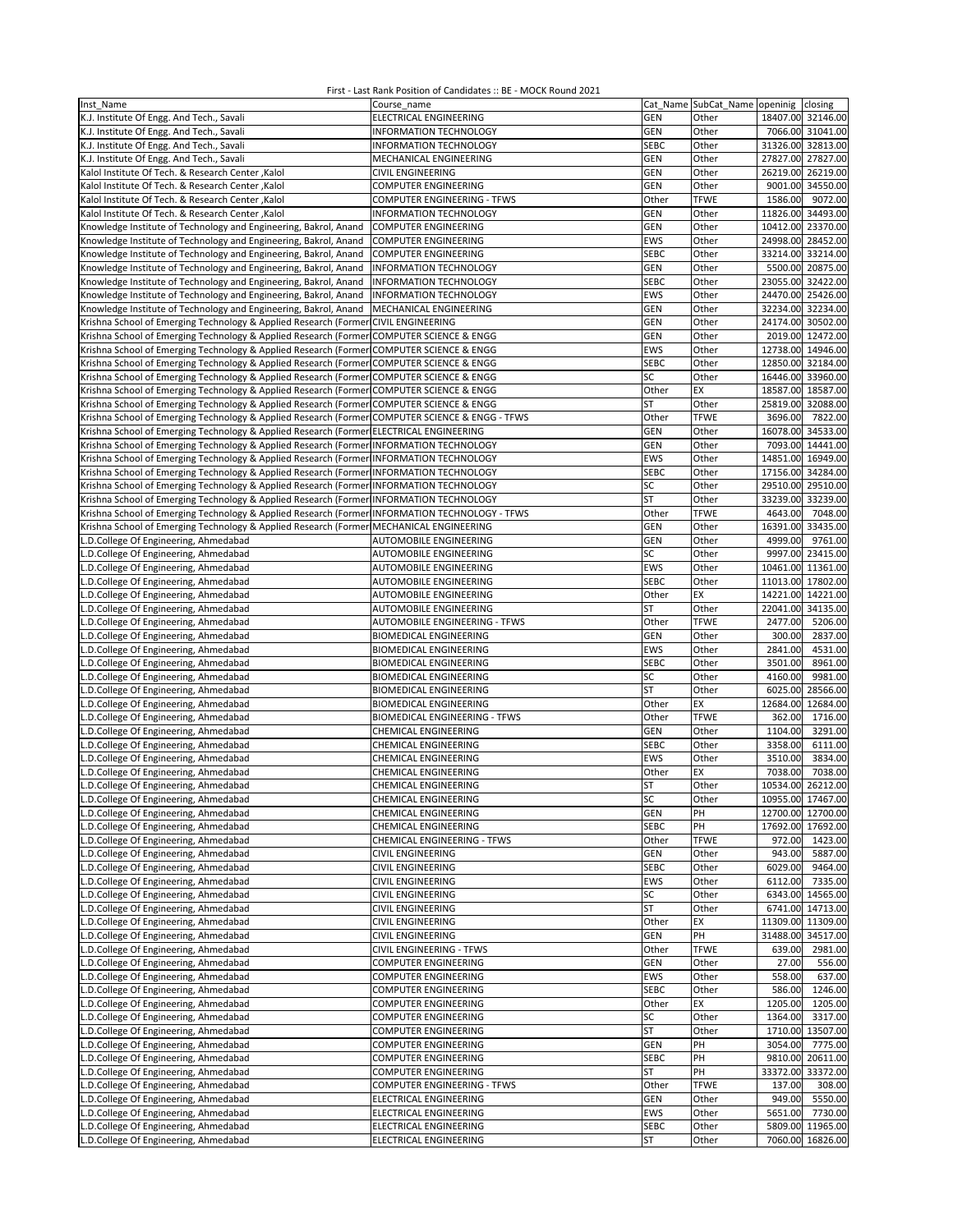| Inst Name                                            | Course name                                |             | Cat Name SubCat_Name openinig closing |          |                   |
|------------------------------------------------------|--------------------------------------------|-------------|---------------------------------------|----------|-------------------|
| L.D.College Of Engineering, Ahmedabad                | ELECTRICAL ENGINEERING                     | SC          | Other                                 |          | 9047.00 15202.00  |
| L.D.College Of Engineering, Ahmedabad                | ELECTRICAL ENGINEERING                     | Other       | EX                                    | 10483.00 | 10483.00          |
| L.D.College Of Engineering, Ahmedabad                | ELECTRICAL ENGINEERING - TFWS              | Other       | <b>TFWE</b>                           | 833.00   | 3647.00           |
|                                                      |                                            |             |                                       |          |                   |
| L.D.College Of Engineering, Ahmedabad                | ELECTRONICS & COMMUNICATION ENGG.          | <b>GEN</b>  | Other                                 | 1084.00  | 3697.00           |
| L.D.College Of Engineering, Ahmedabad                | ELECTRONICS & COMMUNICATION ENGG.          | <b>EWS</b>  | Other                                 | 3724.00  | 4875.00           |
| L.D.College Of Engineering, Ahmedabad                | ELECTRONICS & COMMUNICATION ENGG.          | <b>SEBC</b> | Other                                 | 3727.00  | 9877.00           |
| L.D.College Of Engineering, Ahmedabad                | ELECTRONICS & COMMUNICATION ENGG.          | SC          | Other                                 | 3827.00  | 12683.00          |
| L.D.College Of Engineering, Ahmedabad                | ELECTRONICS & COMMUNICATION ENGG.          | Other       | EX                                    | 5379.00  | 5379.00           |
| L.D.College Of Engineering, Ahmedabad                | ELECTRONICS & COMMUNICATION ENGG.          | <b>GEN</b>  | PH                                    | 14476.00 | 14476.00          |
| L.D.College Of Engineering, Ahmedabad                | ELECTRONICS & COMMUNICATION ENGG.          | <b>ST</b>   | Other                                 | 18001.00 | 32798.00          |
| L.D.College Of Engineering, Ahmedabad                | ELECTRONICS & COMMUNICATION ENGG. - TFWS   | Other       | <b>TFWE</b>                           | 1135.00  | 2004.00           |
|                                                      |                                            |             |                                       |          |                   |
| L.D.College Of Engineering, Ahmedabad                | ENVIRONMENTAL ENGINEERING                  | GEN         | Other                                 | 2787.00  | 10790.00          |
| L.D.College Of Engineering, Ahmedabad                | ENVIRONMENTAL ENGINEERING                  | <b>EWS</b>  | Other                                 | 10824.00 | 13834.00          |
| L.D.College Of Engineering, Ahmedabad                | ENVIRONMENTAL ENGINEERING                  | SC          | Other                                 | 11042.00 | 28276.00          |
| L.D.College Of Engineering, Ahmedabad                | ENVIRONMENTAL ENGINEERING                  | <b>SEBC</b> | Other                                 |          | 14046.00 22785.00 |
| L.D.College Of Engineering, Ahmedabad                | ENVIRONMENTAL ENGINEERING                  | Other       | EХ                                    | 15012.00 | 15012.00          |
| L.D.College Of Engineering, Ahmedabad                | ENVIRONMENTAL ENGINEERING                  | ST          | Other                                 | 24123.00 | 32363.00          |
| L.D.College Of Engineering, Ahmedabad                | ENVIRONMENTAL ENGINEERING - TFWS           | Other       | <b>TFWE</b>                           | 2216.00  | 3863.00           |
|                                                      |                                            |             |                                       |          |                   |
| L.D.College Of Engineering, Ahmedabad                | INFORMATION TECHNOLOGY                     | <b>GEN</b>  | Other                                 | 132.00   | 887.00            |
| L.D.College Of Engineering, Ahmedabad                | INFORMATION TECHNOLOGY                     | EWS         | Other                                 | 891.00   | 948.00            |
| L.D.College Of Engineering, Ahmedabad                | INFORMATION TECHNOLOGY                     | <b>SEBC</b> | Other                                 | 936.00   | 1820.00           |
| L.D.College Of Engineering, Ahmedabad                | INFORMATION TECHNOLOGY                     | Other       | EХ                                    | 2033.00  | 2033.00           |
| L.D.College Of Engineering, Ahmedabad                | <b>INFORMATION TECHNOLOGY</b>              | SC          | Other                                 | 3407.00  | 4785.00           |
| L.D.College Of Engineering, Ahmedabad                | <b>INFORMATION TECHNOLOGY</b>              | ST          | Other                                 | 8766.00  | 19340.00          |
| L.D.College Of Engineering, Ahmedabad                | INFORMATION TECHNOLOGY                     | GEN         | PH                                    | 11363.00 | 17411.00          |
|                                                      |                                            |             |                                       |          |                   |
| L.D.College Of Engineering, Ahmedabad                | INFORMATION TECHNOLOGY                     | EWS         | PH                                    | 28086.00 | 28086.00          |
| L.D.College Of Engineering, Ahmedabad                | INFORMATION TECHNOLOGY - TFWS              | Other       | <b>TFWE</b>                           | 468.00   | 701.00            |
| L.D.College Of Engineering, Ahmedabad                | INSTRUMENTATION & CONTROL ENGG.            | <b>GEN</b>  | Other                                 | 2681.00  | 10186.00          |
| L.D.College Of Engineering, Ahmedabad                | INSTRUMENTATION & CONTROL ENGG.            | EWS         | Other                                 |          | 10377.00 13668.00 |
| L.D.College Of Engineering, Ahmedabad                | <b>INSTRUMENTATION &amp; CONTROL ENGG.</b> | <b>SEBC</b> | Other                                 |          | 10505.00 20071.00 |
| L.D.College Of Engineering, Ahmedabad                | INSTRUMENTATION & CONTROL ENGG.            | Other       | ЕX                                    |          | 13307.00 13307.00 |
|                                                      |                                            |             |                                       |          |                   |
| L.D.College Of Engineering, Ahmedabad                | INSTRUMENTATION & CONTROL ENGG.            | SC          | Other                                 | 19053.00 | 22117.00          |
| L.D.College Of Engineering, Ahmedabad                | INSTRUMENTATION & CONTROL ENGG.            | <b>ST</b>   | Other                                 |          | 20078.00 20078.00 |
| L.D.College Of Engineering, Ahmedabad                | INSTRUMENTATION & CONTROL ENGG. - TFWS     | Other       | <b>TFWE</b>                           | 4305.00  | 5171.00           |
| L.D.College Of Engineering, Ahmedabad                | MECHANICAL ENGINEERING                     | GEN         | Other                                 | 185.00   | 3905.00           |
| L.D.College Of Engineering, Ahmedabad                | MECHANICAL ENGINEERING                     | <b>SEBC</b> | Other                                 | 3937.00  | 9172.00           |
| L.D.College Of Engineering, Ahmedabad                | MECHANICAL ENGINEERING                     | <b>EWS</b>  | Other                                 | 4017.00  | 5346.00           |
| L.D.College Of Engineering, Ahmedabad                | MECHANICAL ENGINEERING                     | SC          | Other                                 | 4787.00  | 11863.00          |
|                                                      |                                            |             |                                       |          |                   |
| L.D.College Of Engineering, Ahmedabad                | MECHANICAL ENGINEERING                     | <b>ST</b>   | Other                                 | 6827.00  | 21101.00          |
| L.D.College Of Engineering, Ahmedabad                | MECHANICAL ENGINEERING                     | Other       | EX                                    | 7799.00  | 7799.00           |
| L.D.College Of Engineering, Ahmedabad                | MECHANICAL ENGINEERING                     | <b>GEN</b>  | PH                                    | 31335.00 | 31335.00          |
| L.D.College Of Engineering, Ahmedabad                | MECHANICAL ENGINEERING - TFWS              | Other       | <b>TFWE</b>                           | 1036.00  | 2471.00           |
| L.D.College Of Engineering, Ahmedabad                | Plastic Technology                         | <b>GEN</b>  | Other                                 |          | 11062.00 24822.00 |
| L.D.College Of Engineering, Ahmedabad                | Plastic Technology                         | EWS         | Other                                 |          | 25157.00 28869.00 |
| L.D.College Of Engineering, Ahmedabad                | Plastic Technology                         | <b>SEBC</b> | Other                                 |          | 25973.00 31452.00 |
|                                                      |                                            |             |                                       |          |                   |
| L.D.College Of Engineering, Ahmedabad                | Plastic Technology-TFWS                    | Other       | <b>TFWE</b>                           |          | 6033.00 16836.00  |
| L.D.College Of Engineering, Ahmedabad                | RUBBER TECHNOLOGY                          | <b>GEN</b>  | Other                                 |          | 3803.00 18725.00  |
| L.D.College Of Engineering, Ahmedabad                | RUBBER TECHNOLOGY                          | <b>SEBC</b> | Other                                 | 18815.00 | 25504.00          |
| L.D.College Of Engineering, Ahmedabad                | <b>RUBBER TECHNOLOGY</b>                   | <b>EWS</b>  | Other                                 | 19003.00 | 22090.00          |
| L.D.College Of Engineering, Ahmedabad                | RUBBER TECHNOLOGY                          | SC          | Other                                 |          | 21410.00 21410.00 |
| L.D.College Of Engineering, Ahmedabad                | RUBBER TECHNOLOGY - TFWS                   | Other       | <b>TFWE</b>                           |          | 6030.00 8579.00   |
| L.D.College Of Engineering, Ahmedabad                | <b>TEXTILE TECHNOLOGY</b>                  | <b>GEN</b>  | Other                                 |          | 5186.00 22762.00  |
|                                                      |                                            |             |                                       |          |                   |
| L.D.College Of Engineering, Ahmedabad                | <b>TEXTILE TECHNOLOGY</b>                  | EWS         | Other                                 |          | 24244.00 33240.00 |
| L.D.College Of Engineering, Ahmedabad                | <b>TEXTILE TECHNOLOGY</b>                  | SC          | Other                                 |          | 24285.00 30560.00 |
| L.D.College Of Engineering, Ahmedabad                | <b>TEXTILE TECHNOLOGY</b>                  | <b>SEBC</b> | Other                                 |          | 24355.00 32610.00 |
| L.D.College Of Engineering, Ahmedabad                | <b>TEXTILE TECHNOLOGY - TFWS</b>           | Other       | <b>TFWE</b>                           |          | 7770.00 11183.00  |
| L.D.R.P. Institute Of Tech. & Research., Gandhinagar | AUTOMOBILE ENGINEERING                     | GEN         | Other                                 |          | 13993.00 34491.00 |
| L.D.R.P. Institute Of Tech. & Research., Gandhinagar | CIVIL ENGINEERING                          | GEN         | Other                                 |          | 12026.00 33576.00 |
| L.D.R.P. Institute Of Tech. & Research., Gandhinagar | COMPUTER ENGINEERING                       | GEN         | Other                                 | 1451.00  | 8172.00           |
|                                                      |                                            | <b>EWS</b>  |                                       |          |                   |
| L.D.R.P. Institute Of Tech. & Research., Gandhinagar | COMPUTER ENGINEERING                       |             | Other                                 | 8211.00  | 9189.00           |
| L.D.R.P. Institute Of Tech. & Research., Gandhinagar | COMPUTER ENGINEERING                       | <b>SEBC</b> | Other                                 |          | 8250.00 19797.00  |
| L.D.R.P. Institute Of Tech. & Research., Gandhinagar | COMPUTER ENGINEERING                       | SC          | Other                                 | 8804.00  | 21526.00          |
| L.D.R.P. Institute Of Tech. & Research., Gandhinagar | COMPUTER ENGINEERING                       | Other       | ЕX                                    |          | 15109.00 26193.00 |
| L.D.R.P. Institute Of Tech. & Research., Gandhinagar | COMPUTER ENGINEERING                       | ST          | Other                                 |          | 34561.00 34561.00 |
| L.D.R.P. Institute Of Tech. & Research., Gandhinagar | COMPUTER ENGINEERING - TFWS                | Other       | <b>TFWE</b>                           | 773.00   | 3404.00           |
| L.D.R.P. Institute Of Tech. & Research., Gandhinagar | ELECTRICAL ENGINEERING                     | <b>GEN</b>  | Other                                 |          | 676.00 34276.00   |
| L.D.R.P. Institute Of Tech. & Research., Gandhinagar |                                            | <b>GEN</b>  |                                       |          |                   |
|                                                      | ELECTRONICS & COMMUNICATION ENGG.          |             | Other                                 |          | 8747.00 33244.00  |
| L.D.R.P. Institute Of Tech. & Research., Gandhinagar | INFORMATION TECHNOLOGY                     | GEN         | Other                                 | 2700.00  | 9173.00           |
| L.D.R.P. Institute Of Tech. & Research., Gandhinagar | INFORMATION TECHNOLOGY                     | EWS         | Other                                 | 9223.00  | 9600.00           |
| L.D.R.P. Institute Of Tech. & Research., Gandhinagar | INFORMATION TECHNOLOGY                     | <b>SEBC</b> | Other                                 |          | 9699.00 22046.00  |
| L.D.R.P. Institute Of Tech. & Research., Gandhinagar | INFORMATION TECHNOLOGY                     | SC          | Other                                 |          | 10628.00 21813.00 |
| L.D.R.P. Institute Of Tech. & Research., Gandhinagar | INFORMATION TECHNOLOGY                     | Other       | EX                                    |          | 13628.00 13628.00 |
| L.D.R.P. Institute Of Tech. & Research., Gandhinagar | INFORMATION TECHNOLOGY - TFWS              | Other       | <b>TFWE</b>                           | 1842.00  | 3574.00           |
| L.D.R.P. Institute Of Tech. & Research., Gandhinagar | MECHANICAL ENGINEERING                     | GEN         | Other                                 |          | 9303.00 34503.00  |
|                                                      |                                            |             |                                       |          | 9970.00           |
| L.D.R.P. Institute Of Tech. & Research., Gandhinagar | MECHANICAL ENGINEERING - TFWS              | Other       | <b>TFWE</b>                           | 7381.00  |                   |
| L.E.College, Morbi                                   | CHEMICAL ENGINEERING                       | GEN         | Other                                 |          | 7012.00 18414.00  |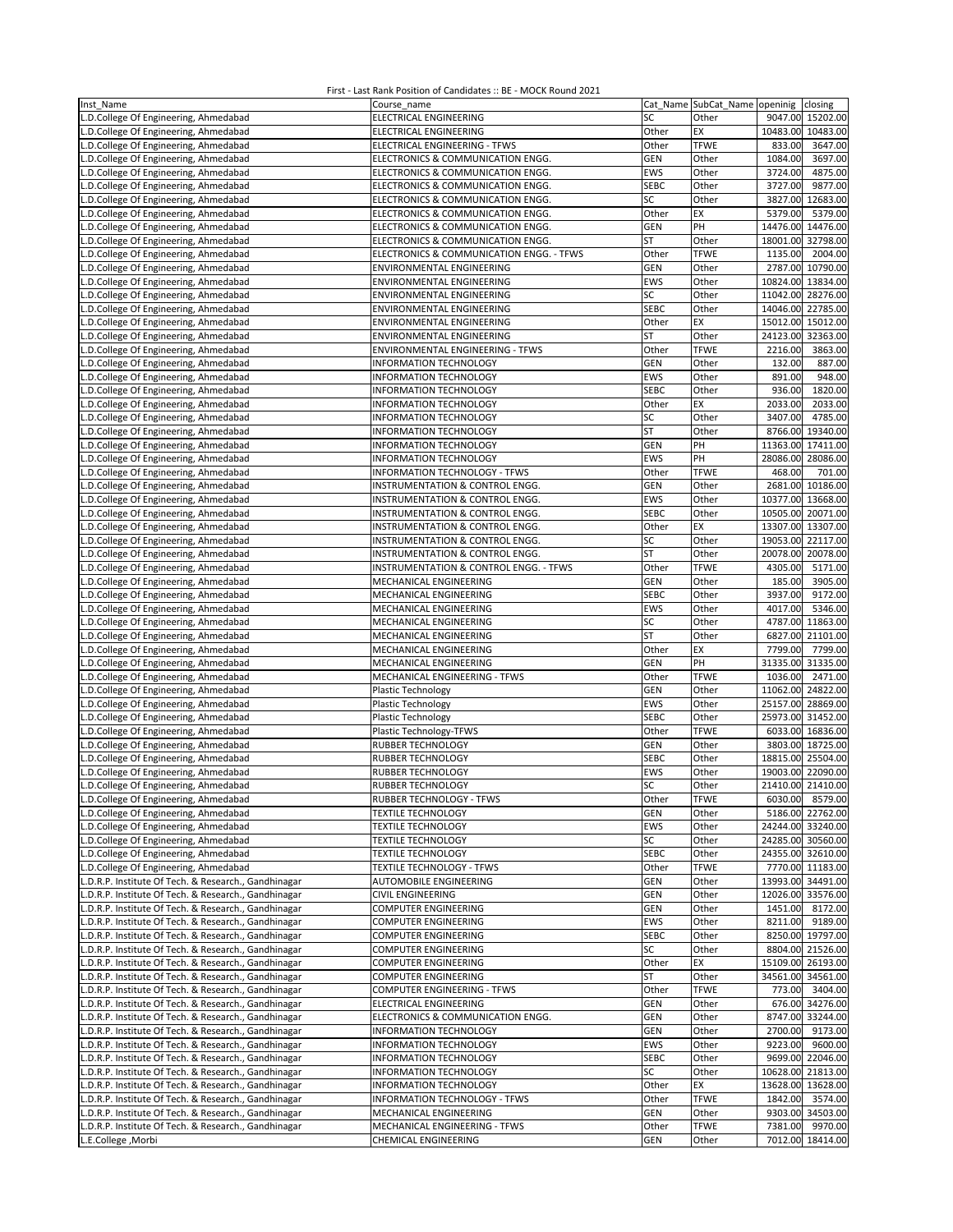| Inst Name                                                 | Course name                                            |             | Cat Name SubCat_Name openinig closing |                   |                   |
|-----------------------------------------------------------|--------------------------------------------------------|-------------|---------------------------------------|-------------------|-------------------|
| L.E.College, Morbi                                        | <b>CHEMICAL ENGINEERING</b>                            | EWS         | Other                                 | 18603.00 19879.00 |                   |
| L.E.College, Morbi                                        | CHEMICAL ENGINEERING                                   | <b>SEBC</b> | Other                                 | 18919.00 24143.00 |                   |
| L.E.College, Morbi                                        | CHEMICAL ENGINEERING                                   | Other       | EX                                    | 29293.00 29293.00 |                   |
| L.E.College, Morbi                                        | CHEMICAL ENGINEERING - TFWS                            | Other       | <b>TFWE</b>                           |                   | 7437.00 10474.00  |
| L.E.College, Morbi                                        | <b>CIVIL ENGINEERING</b>                               | <b>GEN</b>  | Other                                 | 10153.00 34566.00 |                   |
| L.E.College, Morbi                                        | <b>ELECTRICAL ENGINEERING</b>                          | <b>GEN</b>  | Other                                 |                   | 10789.00 34474.00 |
| L.E.College, Morbi                                        | INDUSTRIAL ENGINEERING                                 | GEN         | Other                                 | 9509.00           | 29720.00          |
| L.E.College, Morbi                                        | <b>INFORMATION TECHNOLOGY</b>                          | GEN         | Other                                 | 4971.00           | 7717.00           |
| L.E.College, Morbi                                        | INFORMATION TECHNOLOGY                                 | <b>SEBC</b> | Other                                 | 7865.00           | 9811.00           |
| L.E.College, Morbi                                        | INFORMATION TECHNOLOGY                                 | EWS         | Other                                 | 8112.00           | 9137.00           |
|                                                           |                                                        | SC          | Other                                 | 17460.00 17975.00 |                   |
| L.E.College, Morbi                                        | INFORMATION TECHNOLOGY                                 |             |                                       |                   |                   |
| L.E.College, Morbi                                        | <b>INFORMATION TECHNOLOGY</b>                          | Other       | EX                                    | 18076.00 18076.00 |                   |
| L.E.College, Morbi                                        | INFORMATION TECHNOLOGY                                 | <b>ST</b>   | Other                                 | 33833.00 33833.00 |                   |
| L.E.College, Morbi                                        | INFORMATION TECHNOLOGY - TFWS                          | Other       | <b>TFWE</b>                           | 2702.00           | 2702.00           |
| L.E.College, Morbi                                        | MECHANICAL ENGINEERING                                 | <b>GEN</b>  | Other                                 |                   | 6624.00 34572.00  |
| L.E.College, Morbi                                        | MECHANICAL ENGINEERING - TFWS                          | Other       | <b>TFWE</b>                           | 10710.00 13508.00 |                   |
| L.E.College, Morbi                                        | POWER ELECTRONICS                                      | <b>GEN</b>  | Other                                 | 25108.00 25108.00 |                   |
| L.E.College, Morbi                                        | PRODUCTION ENGINEERING                                 | GEN         | Other                                 | 31146.00          | 32457.00          |
| L.J. Institute Of Engg And Tech., Ahmedabad               | ARTIFICIAL INTELLIGANCE AND DATA SCIENCE               | GEN         | Other                                 | 3146.00           | 9289.00           |
| L.J. Institute Of Engg And Tech., Ahmedabad               | ARTIFICIAL INTELLIGANCE AND DATA SCIENCE               | EWS         | Other                                 | 10016.00 11688.00 |                   |
| L.J. Institute Of Engg And Tech., Ahmedabad               | ARTIFICIAL INTELLIGANCE AND DATA SCIENCE               | SC          | Other                                 | 17243.00          | 28574.00          |
| L.J. Institute Of Engg And Tech., Ahmedabad               | ARTIFICIAL INTELLIGANCE AND DATA SCIENCE               | <b>SEBC</b> | Other                                 | 17948.00 32632.00 |                   |
| L.J. Institute Of Engg And Tech., Ahmedabad               | ARTIFICIAL INTELLIGANCE AND DATA SCIENCE - TFWS        | Other       | <b>TFWE</b>                           | 2315.00           | 6362.00           |
| L.J. Institute Of Engg And Tech., Ahmedabad               | ARTIFICIAL INTELLIGENCE(AI) AND MACHINE LEARNING       | GEN         | Other                                 |                   | 3949.00 11528.00  |
| L.J. Institute Of Engg And Tech., Ahmedabad               | ARTIFICIAL INTELLIGENCE(AI) AND MACHINE LEARNING       | EWS         | Other                                 | 11551.00 14458.00 |                   |
| L.J. Institute Of Engg And Tech., Ahmedabad               | ARTIFICIAL INTELLIGENCE(AI) AND MACHINE LEARNING       | <b>SEBC</b> | Other                                 | 11906.00 29511.00 |                   |
| L.J. Institute Of Engg And Tech., Ahmedabad               | ARTIFICIAL INTELLIGENCE(AI) AND MACHINE LEARNING       | SC          | Other                                 | 19018.00 19379.00 |                   |
| L.J. Institute Of Engg And Tech., Ahmedabad               | ARTIFICIAL INTELLIGENCE(AI) AND MACHINE LEARNING - TFW | Other       | <b>TFWE</b>                           | 6605.00           | 6844.00           |
| L.J. Institute Of Engg And Tech., Ahmedabad               | AUTOMOBILE ENGINEERING                                 | <b>GEN</b>  | Other                                 | 13764.00 31643.00 |                   |
| L.J. Institute Of Engg And Tech., Ahmedabad               | CHEMICAL ENGINEERING                                   | GEN         | Other                                 |                   | 6592.00 22735.00  |
| L.J. Institute Of Engg And Tech., Ahmedabad               | CHEMICAL ENGINEERING                                   | EWS         | Other                                 | 24588.00          | 28436.00          |
| L.J. Institute Of Engg And Tech., Ahmedabad               | CHEMICAL ENGINEERING                                   | <b>SEBC</b> | Other                                 | 24771.00 33171.00 |                   |
| L.J. Institute Of Engg And Tech., Ahmedabad               | CHEMICAL ENGINEERING - TFWS                            | Other       | <b>TFWE</b>                           | 6792.00           | 8216.00           |
| L.J. Institute Of Engg And Tech., Ahmedabad               | <b>CIVIL ENGINEERING</b>                               | GEN         | Other                                 | 8146.00           | 34522.00          |
|                                                           |                                                        | GEN         | Other                                 | 1486.00           | 4280.00           |
| L.J. Institute Of Engg And Tech., Ahmedabad               | <b>COMPUTER ENGINEERING</b>                            |             |                                       |                   |                   |
| L.J. Institute Of Engg And Tech., Ahmedabad               | <b>COMPUTER ENGINEERING</b>                            | <b>EWS</b>  | Other                                 | 4287.00           | 4758.00           |
| L.J. Institute Of Engg And Tech., Ahmedabad               | <b>COMPUTER ENGINEERING</b>                            | <b>SEBC</b> | Other                                 | 4407.00           | 9471.00           |
| L.J. Institute Of Engg And Tech., Ahmedabad               | <b>COMPUTER ENGINEERING</b>                            | SC          | Other                                 | 6965.00           | 12144.00          |
| L.J. Institute Of Engg And Tech., Ahmedabad               | <b>COMPUTER ENGINEERING</b>                            | Other       | EX                                    | 10007.00          | 10007.00          |
| L.J. Institute Of Engg And Tech., Ahmedabad               | <b>COMPUTER ENGINEERING</b>                            | ST          | Other                                 | 28298.00 33725.00 |                   |
| L.J. Institute Of Engg And Tech., Ahmedabad               | COMPUTER ENGINEERING - TFWS                            | Other       | <b>TFWE</b>                           | 1834.00           | 2390.00           |
| L.J. Institute Of Engg And Tech., Ahmedabad               | COMPUTER SCIENCE & DESIGN                              | <b>GEN</b>  | Other                                 |                   | 6216.00 10680.00  |
| L.J. Institute Of Engg And Tech., Ahmedabad               | COMPUTER SCIENCE & DESIGN                              | EWS         | Other                                 | 10797.00          | 14810.00          |
| L.J. Institute Of Engg And Tech., Ahmedabad               | COMPUTER SCIENCE & DESIGN                              | <b>SEBC</b> | Other                                 | 14752.00 24274.00 |                   |
| L.J. Institute Of Engg And Tech., Ahmedabad               | COMPUTER SCIENCE & DESIGN                              | SC          | Other                                 | 21939.00          | 24887.00          |
| L.J. Institute Of Engg And Tech., Ahmedabad               | COMPUTER SCIENCE & DESIGN - TFW                        | Other       | <b>TFWE</b>                           | 3158.00           | 6202.00           |
| L.J. Institute Of Engg And Tech., Ahmedabad               | COMPUTER SCIENCE & ENGG                                | GEN         | Other                                 | 1911.00           | 5518.00           |
| L.J. Institute Of Engg And Tech., Ahmedabad               | COMPUTER SCIENCE & ENGG                                | <b>EWS</b>  | Other                                 | 5536.00           | 5975.00           |
| L.J. Institute Of Engg And Tech., Ahmedabad               | COMPUTER SCIENCE & ENGG                                | <b>SEBC</b> | Other                                 | 5556.00           | 12779.00          |
| L.J. Institute Of Engg And Tech., Ahmedabad               | COMPUTER SCIENCE & ENGG                                | SC          | Other                                 |                   | 6214.00 15899.00  |
| L.J. Institute Of Engg And Tech., Ahmedabad               | COMPUTER SCIENCE & ENGG                                | Other       | [EX                                   | 12605.00 12605.00 |                   |
| L.J. Institute Of Engg And Tech., Ahmedabad               | <b>COMPUTER SCIENCE &amp; ENGG</b>                     | ST          | Other                                 | 27498.00 32174.00 |                   |
| L.J. Institute Of Engg And Tech., Ahmedabad               | COMPUTER SCIENCE & ENGG - TFWS                         | Other       | <b>TFWE</b>                           |                   | 2421.00 2845.00   |
| L.J. Institute Of Engg And Tech., Ahmedabad               | ELECTRONICS & COMMUNICATION ENGG.                      | GEN         | Other                                 |                   | 5945.00 23265.00  |
| L.J. Institute Of Engg And Tech., Ahmedabad               | ELECTRONICS & COMMUNICATION ENGG.                      | EWS         | Other                                 | 24082.00 24082.00 |                   |
| L.J. Institute Of Engg And Tech., Ahmedabad               | ELECTRONICS & COMMUNICATION ENGG.                      | SC          | Other                                 |                   | 25276.00 25276.00 |
| L.J. Institute Of Engg And Tech., Ahmedabad               | ELECTRONICS & COMMUNICATION ENGG.                      | <b>SEBC</b> | Other                                 | 27035.00 27035.00 |                   |
| L.J. Institute Of Engg And Tech., Ahmedabad               | ELECTRONICS & COMMUNICATION ENGG. - TFWS               | Other       | <b>TFWE</b>                           |                   | 8453.00 15200.00  |
| L.J. Institute Of Engg And Tech., Ahmedabad               | INFORMATION TECHNOLOGY                                 | <b>GEN</b>  | Other                                 | 2594.00           | 5626.00           |
| L.J. Institute Of Engg And Tech., Ahmedabad               | INFORMATION TECHNOLOGY                                 | EWS         | Other                                 | 5641.00           | 5870.00           |
| L.J. Institute Of Engg And Tech., Ahmedabad               | INFORMATION TECHNOLOGY                                 | <b>SEBC</b> | Other                                 |                   | 9525.00 12722.00  |
| L.J. Institute Of Engg And Tech., Ahmedabad               | INFORMATION TECHNOLOGY                                 | SC          | Other                                 |                   | 9655.00 15538.00  |
| L.J. Institute Of Engg And Tech., Ahmedabad               | INFORMATION TECHNOLOGY                                 | Other       | EX                                    | 15629.00 15629.00 |                   |
| L.J. Institute Of Engg And Tech., Ahmedabad               | INFORMATION TECHNOLOGY - TFWS                          | Other       | <b>TFWE</b>                           | 2041.00           | 2600.00           |
| L.J. Institute Of Engg And Tech., Ahmedabad               | MECHANICAL ENGINEERING                                 | GEN         | Other                                 |                   | 9379.00 30342.00  |
| L.J. Institute Of Engg And Tech., Ahmedabad               | MECHANICAL ENGINEERING                                 | <b>SEBC</b> | Other                                 |                   | 31140.00 32875.00 |
| L.J. Institute Of Engg And Tech., Ahmedabad               | MECHANICAL ENGINEERING                                 | EWS         | Other                                 |                   | 34473.00 34473.00 |
| L.J. Institute Of Engg And Tech., Ahmedabad               | ROBOTICS & ARTIFICIAL INTELLIGENCE                     | <b>GEN</b>  | Other                                 |                   | 3971.00 14698.00  |
| L.J. Institute Of Engg And Tech., Ahmedabad               | ROBOTICS & ARTIFICIAL INTELLIGENCE                     | EWS         | Other                                 |                   | 16683.00 17796.00 |
| L.J. Institute Of Engg And Tech., Ahmedabad               | ROBOTICS & ARTIFICIAL INTELLIGENCE                     | <b>SEBC</b> | Other                                 | 25175.00 31250.00 |                   |
| L.J. Institute Of Engg And Tech., Ahmedabad               | ROBOTICS & ARTIFICIAL INTELLIGENCE                     | SC          | Other                                 | 27877.00 32647.00 |                   |
| L.J. Institute Of Engg And Tech., Ahmedabad               | ROBOTICS & ARTIFICIAL INTELLIGENCE - TFW               | Other       | <b>TFWE</b>                           | 7151.00           | 8352.00           |
| Laljibhai Chaturbhai Institute Of Tech., Bhandu, Mahesana | <b>CIVIL ENGINEERING</b>                               | GEN         | Other                                 |                   | 34403.00 34403.00 |
| Laljibhai Chaturbhai Institute Of Tech., Bhandu, Mahesana | <b>COMPUTER SCIENCE &amp; ENGG</b>                     | <b>GEN</b>  | Other                                 |                   | 3924.00 34073.00  |
| Laljibhai Chaturbhai Institute Of Tech., Bhandu, Mahesana | ELECTRICAL ENGINEERING                                 | <b>GEN</b>  | Other                                 |                   | 34262.00 34262.00 |
| Laxmi Institute Of Technology, Sarigam, Valsad            | AUTOMOBILE ENGINEERING                                 | GEN         | Other                                 | 29631.00 34401.00 |                   |
|                                                           |                                                        |             |                                       |                   |                   |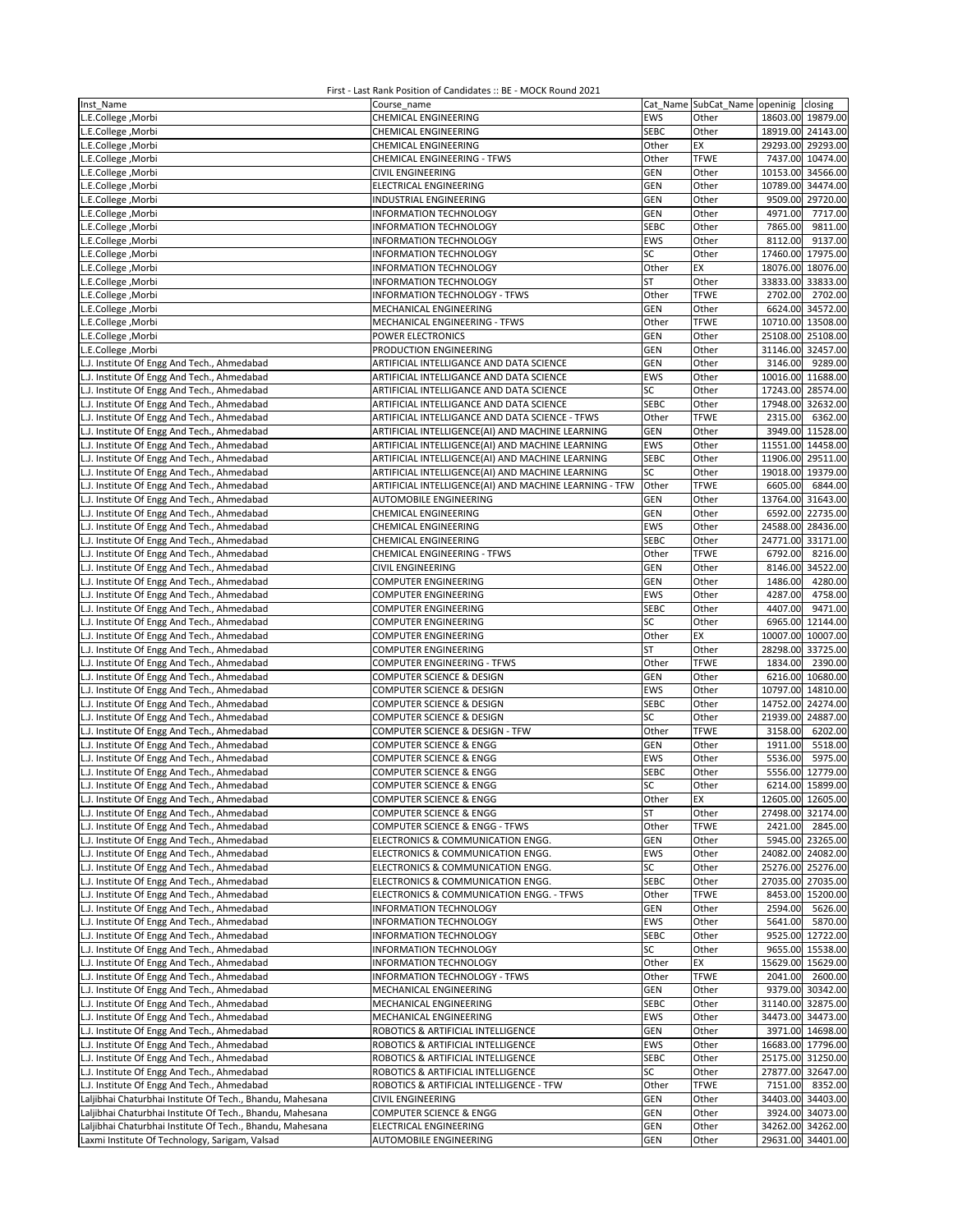| Inst Name                                                                                                          | Course name                                                  |                   | Cat_Name SubCat_Name openinig closing |                   |                              |
|--------------------------------------------------------------------------------------------------------------------|--------------------------------------------------------------|-------------------|---------------------------------------|-------------------|------------------------------|
| Laxmi Institute Of Technology, Sarigam, Valsad                                                                     | <b>CIVIL ENGINEERING</b>                                     | <b>GEN</b>        | Other                                 | 26776.00 34422.00 |                              |
| Laxmi Institute Of Technology, Sarigam, Valsad                                                                     | COMPUTER SCIENCE & ENGG                                      | <b>GEN</b>        | Other                                 |                   | 9674.00 34502.00             |
| Laxmi Institute Of Technology, Sarigam, Valsad                                                                     | ELECTRICAL ENGINEERING                                       | <b>GEN</b>        | Other                                 |                   | 26739.00 33954.00            |
| Laxmi Institute Of Technology, Sarigam, Valsad                                                                     | INFORMATION TECHNOLOGY                                       | <b>GEN</b>        | Other                                 |                   | 6992.00 34542.00             |
| Laxmi Institute Of Technology, Sarigam, Valsad                                                                     | MECHANICAL ENGINEERING                                       | <b>GEN</b>        | Other                                 |                   | 20568.00 34585.00            |
| Madhuben & Bhanubhai Patel Institute of Technology, New V.V.Nag COMPUTER ENGINEERING                               |                                                              | GEN               | Other                                 |                   | 3628.00 16511.00             |
| Madhuben & Bhanubhai Patel Institute of Technology, New V.V.Nag COMPUTER ENGINEERING                               |                                                              | <b>SEBC</b>       | Other                                 | 16521.00 32701.00 |                              |
| Madhuben & Bhanubhai Patel Institute of Technology, New V.V.Nag COMPUTER ENGINEERING                               |                                                              | EWS               | Other                                 |                   | 16540.00 19368.00            |
| Madhuben & Bhanubhai Patel Institute of Technology, New V.V.Nag COMPUTER ENGINEERING                               |                                                              | Other             | EX                                    | 21794.00 21794.00 |                              |
| Madhuben & Bhanubhai Patel Institute of Technology, New V.V.Nag COMPUTER ENGINEERING                               |                                                              | SC                | Other                                 | 22023.00          | 22023.00                     |
| Madhuben & Bhanubhai Patel Institute of Technology, New V.V.Nag COMPUTER ENGINEERING                               |                                                              | <b>ST</b>         | Other                                 | 25784.00 25784.00 |                              |
| Madhuben & Bhanubhai Patel Institute of Technology, New V.V.Nag COMPUTER ENGINEERING - TFWS                        |                                                              | Other             | <b>TFWE</b>                           | 3092.00           | 5944.00                      |
|                                                                                                                    |                                                              |                   |                                       |                   |                              |
| Madhuben & Bhanubhai Patel Institute of Technology, New V.V.Nag INFORMATION TECHNOLOGY                             |                                                              | <b>GEN</b>        | Other                                 |                   | 6504.00 18513.00             |
| Madhuben & Bhanubhai Patel Institute of Technology, New V.V.Nag INFORMATION TECHNOLOGY                             |                                                              | <b>EWS</b>        | Other                                 | 18917.00 21639.00 |                              |
| Madhuben & Bhanubhai Patel Institute of Technology, New V.V.Nag INFORMATION TECHNOLOGY                             |                                                              | <b>SEBC</b>       | Other                                 | 20564.00 34121.00 |                              |
| Madhuben & Bhanubhai Patel Institute of Technology, New V.V.Nag INFORMATION TECHNOLOGY                             |                                                              | SC                | Other                                 |                   | 28925.00 31594.00            |
| Madhuben & Bhanubhai Patel Institute of Technology, New V.V.Nag INFORMATION TECHNOLOGY - TFWS                      |                                                              | Other             | <b>TFWE</b>                           | 4125.00           | 6508.00                      |
| Mahatma Gandhi Inst. Of Technical Edu. And Research Center, Navasi CIVIL ENGINEERING                               |                                                              | <b>GEN</b>        | Other                                 | 31691.00 31691.00 |                              |
| Mahatma Gandhi Inst.Of Technical Edu. And Research Center, Navasi COMPUTER ENGINEERING                             |                                                              | GEN               | Other                                 |                   | 8740.00 34051.00             |
| Mahatma Gandhi Inst.Of Technical Edu. And Research Center, Navası ELECTRICAL ENGINEERING                           |                                                              | GEN               | Other                                 | 24922.00 34460.00 |                              |
| Mahatma Gandhi Inst. Of Technical Edu. And Research Center, Navasi MECHANICAL ENGINEERING                          |                                                              | GEN               | Other                                 | 27155.00 28416.00 |                              |
| Mahavir Swami College Of Engineering & Technology, Bharthana-Ve-AUTOMOBILE ENGINEERING                             |                                                              | GEN               | Other                                 |                   | 30296.00 32364.00            |
| Mahavir Swami College Of Engineering & Technology, Bharthana-Ve COMPUTER ENGINEERING                               |                                                              | GEN               | Other                                 | 13354.00 32740.00 |                              |
| Marwadi Edu. Foundation Group Of Institutions, Faculty Of Engg., RaCIVIL ENGINEERING                               |                                                              | GEN               | Other                                 |                   | 24067.00 28407.00            |
| Marwadi Edu. Foundation Group Of Institutions, Faculty Of Engg., RaCOMPUTER ENGINEERING                            |                                                              | GEN               | Other                                 |                   | 3636.00 21123.00             |
| Marwadi Edu. Foundation Group Of Institutions, Faculty Of Engg., RaCOMPUTER ENGINEERING                            |                                                              | EWS               | Other                                 | 21312.00 27953.00 |                              |
| Marwadi Edu. Foundation Group Of Institutions, Faculty Of Engg., RaCOMPUTER ENGINEERING                            |                                                              | <b>SEBC</b>       | Other                                 | 24364.00 33820.00 |                              |
| Marwadi Edu. Foundation Group Of Institutions, Faculty Of Engg., RaCOMPUTER ENGINEERING                            |                                                              | SC                | Other                                 |                   | 26207.00 29282.00            |
| Marwadi Edu. Foundation Group Of Institutions, Faculty Of Engg., RaCOMPUTER ENGINEERING - TFWS                     |                                                              | Other             | <b>TFWE</b>                           | 388.00            | 4106.00                      |
| Marwadi Edu. Foundation Group Of Institutions, Faculty Of Engg., RaELECTRICAL ENGINEERING                          |                                                              | <b>GEN</b>        | Other                                 |                   | 23914.00 23914.00            |
| Marwadi Edu. Foundation Group Of Institutions, Faculty Of Engg., RaINFORMATION TECHNOLOGY                          |                                                              | <b>GEN</b>        | Other                                 |                   | 9448.00 34081.00             |
| Marwadi Edu. Foundation Group Of Institutions, Faculty Of Engg., RaINFORMATION TECHNOLOGY - TFWS                   |                                                              | Other             | <b>TFWE</b>                           | 2513.00           | 4391.00                      |
| Marwadi Edu. Foundation Group Of Institutions, Faculty Of Engg., Ra MECHANICAL ENGINEERING                         |                                                              | GEN               | Other                                 |                   | 10329.00 27193.00            |
| Marwadi Edu. Foundation Group Of Institutions, Faculty Of Engg., RaMECHANICAL ENGINEERING - TFWS                   |                                                              | Other             | <b>TFWE</b>                           | 12935.00 15305.00 |                              |
| Marwadi Edu. Foundation Group Of Institutions, Faculty Of Tech., RaAUTOMOBILE ENGINEERING                          |                                                              | GEN               | Other                                 |                   | 4558.00 32800.00             |
| Marwadi Edu. Foundation Group Of Institutions, Faculty Of Tech., RaCHEMICAL ENGINEERING                            |                                                              | GEN               | Other                                 | 16397.00          | 28778.00                     |
| Marwadi Edu. Foundation Group Of Institutions, Faculty Of Tech., RaCIVIL ENGINEERING                               |                                                              | <b>GEN</b>        | Other                                 | 13777.00 29647.00 |                              |
| Marwadi Edu. Foundation Group Of Institutions, Faculty Of Tech., RaCOMPUTER ENGINEERING                            |                                                              | <b>GEN</b>        | Other                                 |                   | 3604.00 34584.00             |
| Marwadi Edu. Foundation Group Of Institutions, Faculty Of Tech., RaCOMPUTER ENGINEERING - TFWS                     |                                                              | Other             | <b>TFWE</b>                           | 1536.00           | 6277.00                      |
| Marwadi Edu. Foundation Group Of Institutions, Faculty Of Tech., Ra Computer Engineering (Artificial Intelligence) |                                                              | <b>GEN</b>        | Other                                 |                   | 5128.00 34307.00             |
| Marwadi Edu. Foundation Group Of Institutions, Faculty Of Tech., RaINFORMATION & COMMUNICATION TECHNOLOGY          |                                                              | <b>GEN</b>        | Other                                 |                   | 5991.00 34031.00             |
| Marwadi Edu. Foundation Group Of Institutions, Faculty Of Tech., RaINFORMATION & COMMUNICATION TECHNOLOGY - TFWS   |                                                              | Other             | <b>TFWE</b>                           | 763.00            | 3297.00                      |
| Marwadi Edu. Foundation Group Of Institutions, Faculty Of Tech., RaINFORMATION TECHNOLOGY                          |                                                              | <b>GEN</b>        | Other                                 | 999.00            | 34516.00                     |
| Marwadi Edu. Foundation Group Of Institutions, Faculty Of Tech., RaINFORMATION TECHNOLOGY - TFWS                   |                                                              | Other             | <b>TFWE</b>                           | 3121.00           | 6381.00                      |
| Marwadi Edu. Foundation Group Of Institutions, Faculty Of Tech., RaMECHANICAL ENGINEERING                          |                                                              | <b>GEN</b>        | Other                                 |                   | 12706.00 31804.00            |
| Merchant Engg. College, Basna. Visnagar                                                                            | <b>COMPUTER ENGINEERING</b>                                  | GEN               | Other                                 | 15657.00 32442.50 |                              |
| Narnarayan Shastri Institute of Technology, Jetalpur, Ahmedabad                                                    | <b>CIVIL ENGINEERING</b>                                     | GEN               | Other                                 | 19371.00 24929.00 |                              |
| Narnarayan Shastri Institute of Technology, Jetalpur, Ahmedabad                                                    | <b>COMPUTER SCIENCE &amp; ENGG</b>                           | GEN               | Other                                 |                   | 8455.00 32994.00             |
| Neotech Institute of Technology, Virod, Vadodara                                                                   | <b>COMPUTER ENGINEERING</b>                                  | GEN               | Other                                 |                   | 12149.00 34325.00            |
| Neotech Institute of Technology, Virod, Vadodara                                                                   | ELECTRICAL ENGINEERING                                       | <b>GEN</b>        | Other                                 | 24905.00 24905.00 |                              |
|                                                                                                                    |                                                              |                   |                                       |                   |                              |
| Neotech Institute of Technology, Virod, Vadodara<br>New L. J. Institute Of Engineering And Technology, Ahmedabad   | MECHANICAL ENGINEERING<br><b>COMPUTER SCIENCE &amp; ENGG</b> | GEN<br><b>GEN</b> | Other<br>Other                        | 1876.00           | 34162.00 34162.00<br>6098.00 |
| New L. J. Institute Of Engineering And Technology, Ahmedabad                                                       | COMPUTER SCIENCE & ENGG                                      | EWS               | Other                                 | 6320.00           | 6544.00                      |
| New L. J. Institute Of Engineering And Technology, Ahmedabad                                                       | <b>COMPUTER SCIENCE &amp; ENGG</b>                           | SEBC              | Other                                 |                   | 7764.00 17646.00             |
| New L. J. Institute Of Engineering And Technology, Ahmedabad                                                       | <b>COMPUTER SCIENCE &amp; ENGG</b>                           | SC                |                                       |                   | 15329.00 19807.00            |
| New L. J. Institute Of Engineering And Technology, Ahmedabad                                                       | COMPUTER SCIENCE & ENGG - TFWS                               |                   | Other<br><b>TFWE</b>                  | 2865.00           |                              |
|                                                                                                                    |                                                              | Other             |                                       |                   | 3308.00                      |
| New L. J. Institute Of Engineering And Technology, Ahmedabad                                                       | COMPUTER SCIENCE & ENGINEERING (ARTIFICIAL INTELLIGENCI GEN  |                   | Other                                 |                   | 3097.00 11174.00             |
| New L. J. Institute Of Engineering And Technology, Ahmedabad                                                       | COMPUTER SCIENCE & ENGINEERING (ARTIFICIAL INTELLIGENCIEWS   |                   | Other                                 |                   | 11299.00 14343.00            |
| New L. J. Institute Of Engineering And Technology, Ahmedabad                                                       | COMPUTER SCIENCE & ENGINEERING (ARTIFICIAL INTELLIGENCISEBC  |                   | Other                                 |                   | 11506.00 32548.00            |
| New L. J. Institute Of Engineering And Technology, Ahmedabad                                                       | COMPUTER SCIENCE & ENGINEERING (ARTIFICIAL INTELLIGENCISC    |                   | Other                                 |                   | 20242.00 32450.00            |
| New L. J. Institute Of Engineering And Technology, Ahmedabad                                                       | COMPUTER SCIENCE & ENGINEERING (ARTIFICIAL INTELLIGENCIOther |                   | <b>TFWE</b>                           | 3039.00           | 5713.00                      |
| New L. J. Institute Of Engineering And Technology, Ahmedabad                                                       | INFORMATION TECHNOLOGY                                       | GEN               | Other                                 | 2718.00           | 7980.00                      |
| New L. J. Institute Of Engineering And Technology, Ahmedabad                                                       | <b>INFORMATION TECHNOLOGY</b>                                | SEBC              | Other                                 |                   | 8021.00 16838.00             |
| New L. J. Institute Of Engineering And Technology, Ahmedabad                                                       | INFORMATION TECHNOLOGY                                       | EWS               | Other                                 | 8124.00           | 8445.00                      |
| New L. J. Institute Of Engineering And Technology, Ahmedabad                                                       | INFORMATION TECHNOLOGY                                       | SC                | Other                                 |                   | 9791.00 19133.00             |
| New L. J. Institute Of Engineering And Technology, Ahmedabad                                                       | INFORMATION TECHNOLOGY                                       | <b>ST</b>         | Other                                 |                   | 33175.00 33175.00            |
| New L. J. Institute Of Engineering And Technology, Ahmedabad                                                       | INFORMATION TECHNOLOGY - TFWS                                | Other             | <b>TFWE</b>                           | 2213.00           | 3544.00                      |
| Noble Engineering College, Junagadh                                                                                | COMPUTER SCIENCE & ENGG                                      | <b>GEN</b>        | Other                                 |                   | 10443.00 31071.00            |
| Noble Engineering College, Junagadh                                                                                | ELECTRICAL ENGINEERING                                       | <b>GEN</b>        | Other                                 |                   | 22797.00 30175.00            |
| Noble Engineering College, Junagadh                                                                                | INFORMATION TECHNOLOGY                                       | <b>GEN</b>        | Other                                 |                   | 16082.00 16082.00            |
| Noble Engineering College, Junagadh                                                                                | MECHANICAL ENGINEERING                                       | <b>GEN</b>        | Other                                 |                   | 20818.00 20818.00            |
| Om Engineering College Junagadh                                                                                    | CHEMICAL ENGINEERING                                         | <b>GEN</b>        | Other                                 |                   | 21728.00 26233.00            |
| Om Engineering College Junagadh                                                                                    | <b>COMPUTER ENGINEERING</b>                                  | <b>GEN</b>        | Other                                 |                   | 25023.00 32528.00            |
| P.P. Savani School of Engineering, P.P. Savani University, Kosamba                                                 | <b>CHEMICAL ENGINEERING</b>                                  | <b>GEN</b>        | Other                                 |                   | 19990.00 33746.00            |
| P.P. Savani School of Engineering, P.P. Savani University, Kosamba                                                 | <b>CIVIL ENGINEERING</b>                                     | <b>GEN</b>        | Other                                 |                   | 26159.00 29533.00            |
| P.P. Savani School of Engineering, P.P. Savani University, Kosamba                                                 | <b>COMPUTER ENGINEERING</b>                                  | <b>GEN</b>        | Other                                 |                   | 4974.00 14826.00             |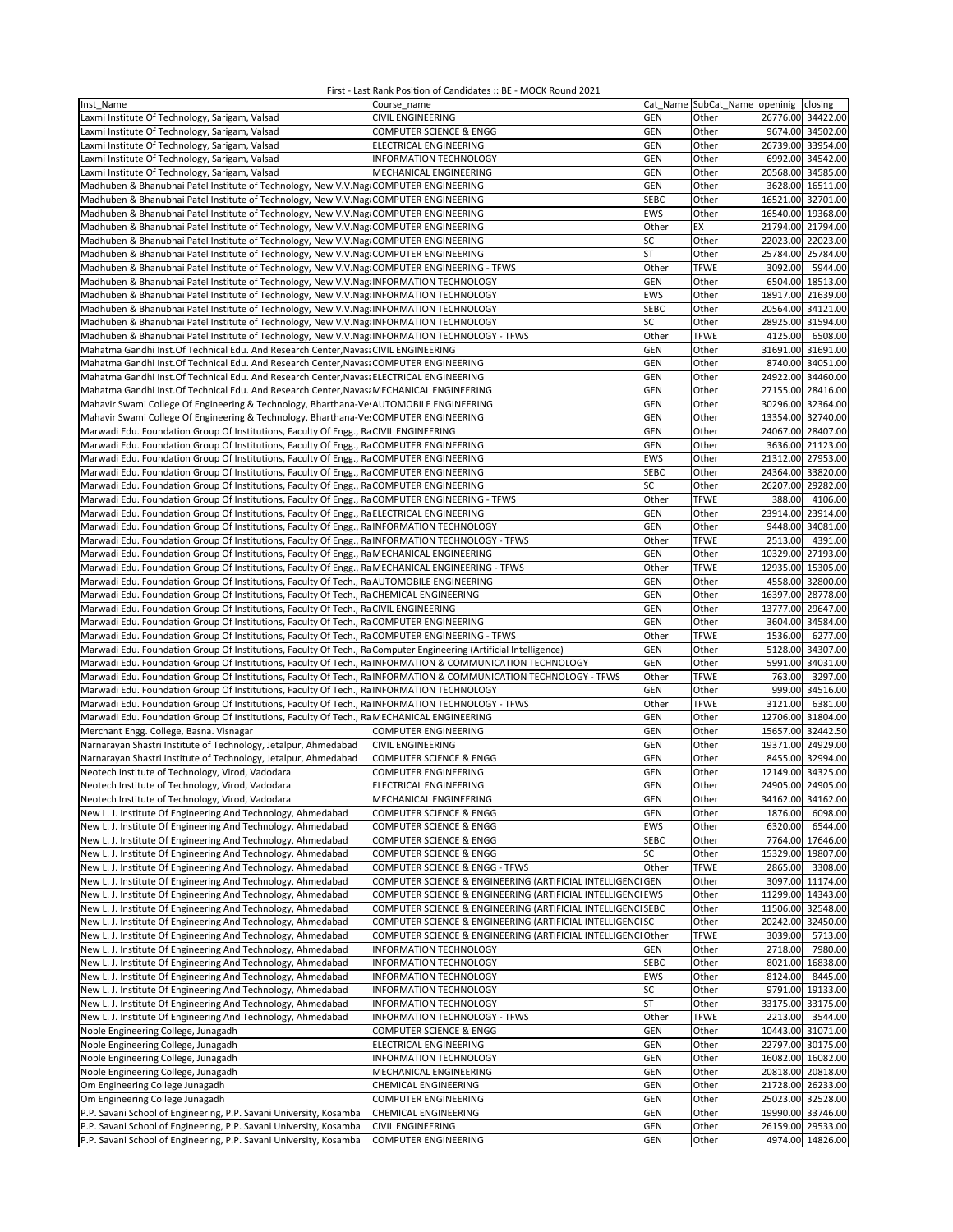| Inst Name                                                          | Course name                                                  |             | Cat Name SubCat_Name openinig |          | closing                    |
|--------------------------------------------------------------------|--------------------------------------------------------------|-------------|-------------------------------|----------|----------------------------|
| P.P. Savani School of Engineering, P.P. Savani University, Kosamba | <b>COMPUTER ENGINEERING</b>                                  | <b>EWS</b>  | Other                         |          | 14957.00 15471.00          |
| P.P. Savani School of Engineering, P.P. Savani University, Kosamba | <b>COMPUTER ENGINEERING</b>                                  | <b>SEBC</b> | Other                         |          | 17261.00 33181.00          |
| P.P. Savani School of Engineering, P.P. Savani University, Kosamba | <b>COMPUTER ENGINEERING - TFWS</b>                           | Other       | <b>TFWE</b>                   | 4232.00  | 4961.00                    |
| P.P. Savani School of Engineering, P.P. Savani University, Kosamba | COMPUTER ENGINEERING (MACHINE LEARNING & ARTIFICIAL I        | <b>IGEN</b> | Other                         |          | 9385.00 34249.00           |
| P.P. Savani School of Engineering, P.P. Savani University, Kosamba | COMPUTER ENGINEERING (MACHINE LEARNING & ARTIFICIAL II Other |             | <b>TFWE</b>                   | 8191.00  | 9910.00                    |
|                                                                    |                                                              | <b>GEN</b>  | Other                         | 4820.00  | 18892.00                   |
| P.P. Savani School of Engineering, P.P. Savani University, Kosamba | <b>COMPUTER SCIENCE &amp; ENGG</b>                           |             |                               |          |                            |
| P.P. Savani School of Engineering, P.P. Savani University, Kosamba | <b>COMPUTER SCIENCE &amp; ENGG</b>                           | EWS         | Other                         |          | 19050.00 23013.00          |
| P.P. Savani School of Engineering, P.P. Savani University, Kosamba | <b>COMPUTER SCIENCE &amp; ENGG</b>                           | <b>SEBC</b> | Other                         | 19640.00 | 32972.00                   |
| P.P. Savani School of Engineering, P.P. Savani University, Kosamba | <b>COMPUTER SCIENCE &amp; ENGG</b>                           | SC          | Other                         |          | 24362.00 32675.00          |
| P.P. Savani School of Engineering, P.P. Savani University, Kosamba | <b>COMPUTER SCIENCE &amp; ENGG - TFWS</b>                    | Other       | <b>TFWE</b>                   | 3815.00  | 5032.00                    |
| P.P. Savani School of Engineering, P.P. Savani University, Kosamba | <b>INFORMATION TECHNOLOGY</b>                                | GEN         | Other                         |          | 8278.00 21887.00           |
| P.P. Savani School of Engineering, P.P. Savani University, Kosamba | <b>INFORMATION TECHNOLOGY</b>                                | EWS         | Other                         |          | 22208.00 23555.00          |
| P.P. Savani School of Engineering, P.P. Savani University, Kosamba | <b>INFORMATION TECHNOLOGY</b>                                | <b>SEBC</b> | Other                         |          | 26378.00 27958.00          |
| P.P. Savani School of Engineering, P.P. Savani University, Kosamba | <b>INFORMATION TECHNOLOGY - TFWS</b>                         | Other       | <b>TFWE</b>                   | 4038.00  | 4918.00                    |
| P.P. Savani School of Engineering, P.P. Savani University, Kosamba | INFORMATION TECHNOLOGY & ENGINEERING                         | <b>GEN</b>  | Other                         |          | 9115.00 33111.00           |
| P.P. Savani School of Engineering, P.P. Savani University, Kosamba | INFORMATION TECHNOLOGY & ENGINEERING - TFW                   | Other       | <b>TFWE</b>                   | 5864.00  | 8708.00                    |
| P.P. Savani School of Engineering, P.P. Savani University, Kosamba | PHARMACEUTICAL ENGINEERING - TFW                             | Other       | <b>TFWE</b>                   |          | 21445.00 21445.00          |
| Pacific School Of Engineering, Surat                               | CHEMICAL ENGINEERING                                         | <b>GEN</b>  | Other                         |          | 24475.00 33382.00          |
| Pacific School Of Engineering, Surat                               | <b>CIVIL ENGINEERING</b>                                     | <b>GEN</b>  | Other                         | 34087.00 | 34087.00                   |
| Pacific School Of Engineering, Surat                               | COMPUTER ENGINEERING                                         | <b>GEN</b>  | Other                         |          | 6116.00 23283.00           |
|                                                                    |                                                              |             |                               |          |                            |
| Pacific School Of Engineering, Surat                               | COMPUTER ENGINEERING                                         | EWS         | Other                         | 24070.00 | 25024.00                   |
| Pacific School Of Engineering, Surat                               | <b>COMPUTER ENGINEERING</b>                                  | <b>SEBC</b> | Other                         |          | 24449.00 33389.00          |
| Pacific School Of Engineering, Surat                               | <b>COMPUTER ENGINEERING - TFWS</b>                           | Other       | <b>TFWE</b>                   | 4788.00  | 7847.00                    |
| Pacific School Of Engineering, Surat                               | ELECTRICAL ENGINEERING                                       | GEN         | Other                         |          | 26695.00 26695.00          |
| Pacific School Of Engineering, Surat                               | MECHANICAL ENGINEERING                                       | GEN         | Other                         |          | 32085.00 33348.00          |
| <b>Pandit Deendayal Energy University , Gandhinagar</b>            | AUTOMOBILE ENGINEERING                                       | GEN         | Other                         |          | 1622.00 16060.00           |
| Pandit Deendayal Energy University , Gandhinagar                   | AUTOMOBILE ENGINEERING                                       | <b>EWS</b>  | Other                         |          | 19874.00 25106.00          |
| Pandit Deendayal Energy University , Gandhinagar                   | AUTOMOBILE ENGINEERING                                       | <b>SEBC</b> | Other                         |          | 20475.00 29271.00          |
| Pandit Deendayal Energy University , Gandhinagar                   | AUTOMOBILE ENGINEERING                                       | SC          | Other                         |          | 29385.00 31212.00          |
| Pandit Deendayal Energy University , Gandhinagar                   | <b>AUTOMOBILE ENGINEERING</b>                                | <b>ST</b>   | Other                         |          | 31334.00 31334.00          |
| Pandit Deendayal Energy University , Gandhinagar                   | <b>CHEMICAL ENGINEERING</b>                                  | GEN         | Other                         | 1445.00  | 8242.00                    |
| Pandit Deendayal Energy University , Gandhinagar                   | CHEMICAL ENGINEERING                                         | EWS         | Other                         | 8282.00  | 10167.00                   |
| Pandit Deendayal Energy University , Gandhinagar                   | CHEMICAL ENGINEERING                                         | SC          | Other                         |          | 9129.00 19698.00           |
| Pandit Deendayal Energy University , Gandhinagar                   | <b>CHEMICAL ENGINEERING</b>                                  | <b>SEBC</b> | Other                         |          | 10962.00 31536.00          |
|                                                                    |                                                              |             |                               |          |                            |
| Pandit Deendayal Energy University , Gandhinagar                   | <b>CHEMICAL ENGINEERING</b>                                  | <b>ST</b>   | Other                         |          | 16254.00 29003.00          |
| Pandit Deendayal Energy University , Gandhinagar                   | CHEMICAL ENGINEERING - TFWS                                  | Other       | <b>TFWE</b>                   | 456.00   | 3393.00                    |
| Pandit Deendayal Energy University , Gandhinagar                   | <b>CIVIL ENGINEERING</b>                                     | GEN         | Other                         |          | 3292.00 16760.00           |
| Pandit Deendayal Energy University , Gandhinagar                   | <b>CIVIL ENGINEERING</b>                                     | <b>SEBC</b> | Other                         |          | 16813.00 34439.00          |
| Pandit Deendayal Energy University , Gandhinagar                   | CIVIL ENGINEERING                                            | EWS         | Other                         | 16978.00 | 19970.00                   |
| <b>Pandit Deendayal Energy University , Gandhinagar</b>            | <b>CIVIL ENGINEERING</b>                                     | SC          | Other                         |          | 18480.00 23592.00          |
| Pandit Deendayal Energy University , Gandhinagar                   | <b>CIVIL ENGINEERING</b>                                     | <b>ST</b>   | Other                         |          | 30490.00 33377.00          |
| Pandit Deendayal Energy University , Gandhinagar                   | COMPUTER ENGINEERING                                         | <b>GEN</b>  | Other                         | 315.00   | 1405.00                    |
| Pandit Deendayal Energy University , Gandhinagar                   | <b>COMPUTER ENGINEERING</b>                                  | <b>SEBC</b> | Other                         | 1408.00  | 3871.00                    |
| Pandit Deendayal Energy University , Gandhinagar                   | <b>COMPUTER ENGINEERING</b>                                  | <b>EWS</b>  | Other                         | 1415.00  | 1631.00                    |
| Pandit Deendayal Energy University , Gandhinagar                   | COMPUTER ENGINEERING                                         | SC          | Other                         | 3293.00  | 6610.00                    |
| Pandit Deendayal Energy University , Gandhinagar                   | COMPUTER ENGINEERING                                         | Other       | EX                            | 4596.00  | 4771.00                    |
| Pandit Deendayal Energy University , Gandhinagar                   | COMPUTER ENGINEERING                                         | <b>ST</b>   | Other                         | 18847.00 | 31848.00                   |
| Pandit Deendayal Energy University , Gandhinagar                   | <b>COMPUTER ENGINEERING</b>                                  | <b>GEN</b>  | PH                            |          | 33953.00 33953.00          |
|                                                                    |                                                              |             | <b>TFWE</b>                   |          |                            |
| Pandit Deendayal Energy University , Gandhinagar                   | COMPUTER ENGINEERING - TFWS                                  | Other       |                               | 205.00   | 622.00<br>2716.00 12645.00 |
| Pandit Deendayal Energy University , Gandhinagar                   | ELECTRICAL ENGINEERING                                       | GEN         | Other                         |          |                            |
| Pandit Deendayal Energy University , Gandhinagar                   | ELECTRICAL ENGINEERING                                       | EWS         | Other                         |          | 13241.00 18855.00          |
| Pandit Deendayal Energy University , Gandhinagar                   | ELECTRICAL ENGINEERING                                       | SC          | Other                         |          | 14224.00 25570.00          |
| Pandit Deendayal Energy University , Gandhinagar                   | ELECTRICAL ENGINEERING                                       | Other       | EX                            |          | 14840.00 14840.00          |
| Pandit Deendayal Energy University , Gandhinagar                   | ELECTRICAL ENGINEERING                                       | <b>SEBC</b> | Other                         |          | 16296.00 31937.00          |
| Pandit Deendayal Energy University , Gandhinagar                   | ELECTRICAL ENGINEERING - TFWS                                | Other       | <b>TFWE</b>                   |          | 603.00 7960.00             |
| Pandit Deendayal Energy University , Gandhinagar                   | ELECTRONICS & COMMUNICATION ENGG.                            | GEN         | Other                         | 1271.00  | 3383.00                    |
| Pandit Deendayal Energy University , Gandhinagar                   | ELECTRONICS & COMMUNICATION ENGG.                            | EWS         | Other                         | 3571.00  | 5441.00                    |
| Pandit Deendayal Energy University , Gandhinagar                   | ELECTRONICS & COMMUNICATION ENGG.                            | <b>SEBC</b> | Other                         | 4931.00  | 19376.00                   |
| Pandit Deendayal Energy University , Gandhinagar                   | ELECTRONICS & COMMUNICATION ENGG.                            | SC          | Other                         | 13448.00 | 19664.00                   |
| Pandit Deendayal Energy University , Gandhinagar                   | ELECTRONICS & COMMUNICATION ENGG. - TFWS                     | Other       | <b>TFWE</b>                   | 1857.00  | 2725.00                    |
| Pandit Deendayal Energy University , Gandhinagar                   | INFORMATION & COMMUNICATION TECHNOLOGY                       | <b>GEN</b>  | Other                         | 436.00   | 1795.00                    |
| Pandit Deendayal Energy University , Gandhinagar                   | INFORMATION & COMMUNICATION TECHNOLOGY                       | EWS         | Other                         | 1809.00  | 2085.00                    |
| Pandit Deendayal Energy University , Gandhinagar                   | INFORMATION & COMMUNICATION TECHNOLOGY                       | <b>SEBC</b> | Other                         | 2351.00  | 4700.00                    |
| Pandit Deendayal Energy University , Gandhinagar                   | INFORMATION & COMMUNICATION TECHNOLOGY                       | SC          | Other                         | 4529.00  | 6898.00                    |
| Pandit Deendayal Energy University , Gandhinagar                   | INFORMATION & COMMUNICATION TECHNOLOGY                       | Other       | EX                            | 7740.00  | 7740.00                    |
|                                                                    |                                                              |             |                               |          |                            |
| Pandit Deendayal Energy University , Gandhinagar                   | INFORMATION & COMMUNICATION TECHNOLOGY                       | ST          | Other                         | 13584.00 | 33841.00                   |
| Pandit Deendayal Energy University , Gandhinagar                   | INFORMATION & COMMUNICATION TECHNOLOGY - TFWS                | Other       | <b>TFWE</b>                   | 387.00   | 711.00                     |
| Pandit Deendayal Energy University , Gandhinagar                   | MECHANICAL ENGINEERING                                       | <b>GEN</b>  | Other                         | 2949.00  | 8327.00                    |
| Pandit Deendayal Energy University , Gandhinagar                   | MECHANICAL ENGINEERING                                       | EWS         | Other                         |          | 9267.00 14914.00           |
| Pandit Deendayal Energy University , Gandhinagar                   | MECHANICAL ENGINEERING                                       | <b>SEBC</b> | Other                         |          | 14482.00 33441.00          |
| Pandit Deendayal Energy University , Gandhinagar                   | MECHANICAL ENGINEERING                                       | Other       | EX                            |          | 15643.00 15643.00          |
| Pandit Deendayal Energy University , Gandhinagar                   | MECHANICAL ENGINEERING                                       | SC          | Other                         |          | 16230.00 27357.00          |
| Pandit Deendayal Energy University , Gandhinagar                   | MECHANICAL ENGINEERING - TFWS                                | Other       | <b>TFWE</b>                   | 1432.00  | 2708.00                    |
| Pandit Deendayal Energy University , Gandhinagar                   | Petrochemical Engg.                                          | GEN         | Other                         |          | 1570.00 11055.00           |
| Pandit Deendayal Energy University , Gandhinagar                   | Petrochemical Engg.                                          | EWS         | Other                         |          | 11372.00 12816.00          |
| Pandit Deendayal Energy University , Gandhinagar                   | Petrochemical Engg.                                          | SC          | Other                         |          | 11397.00 12956.00          |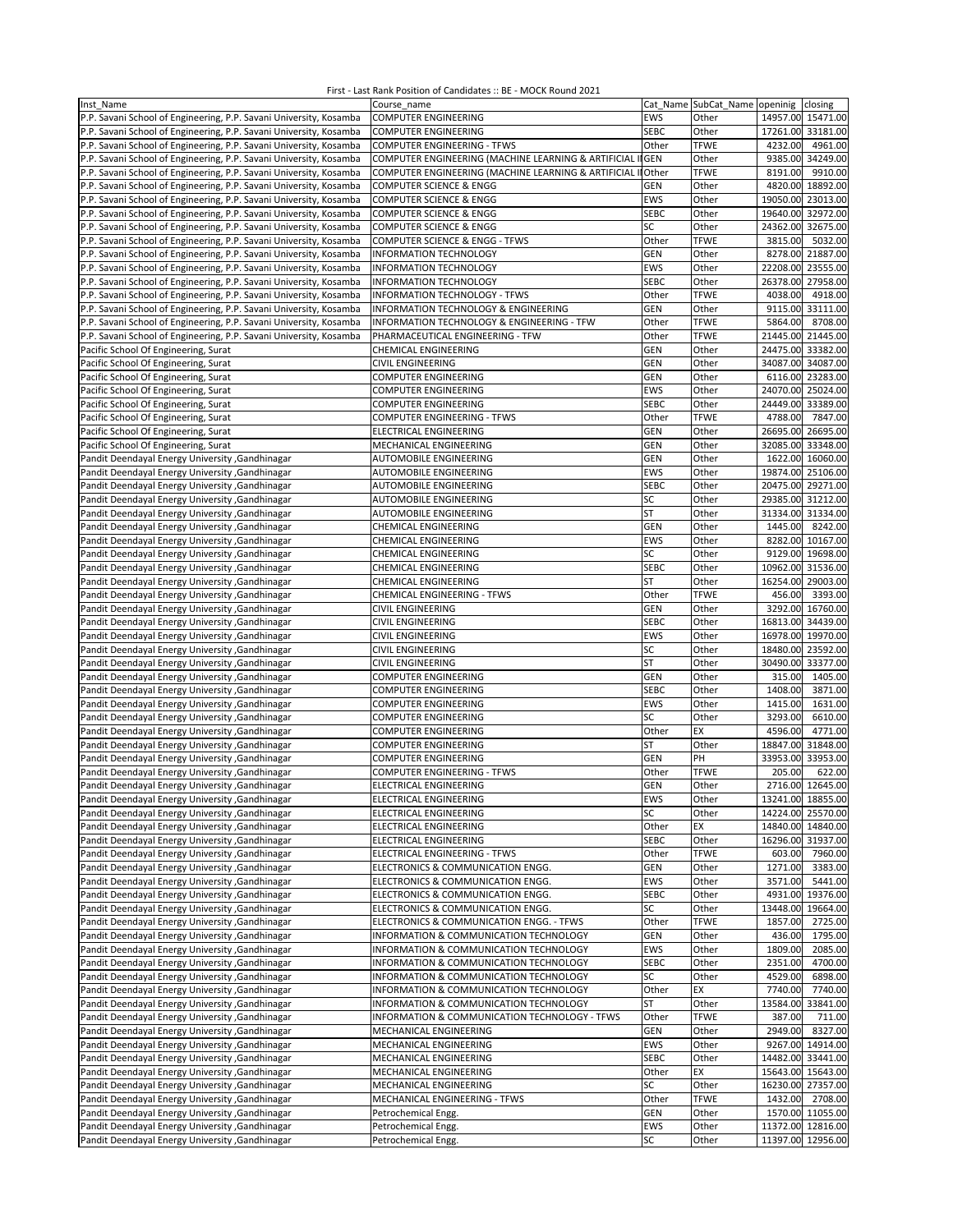| Inst Name                                                       | Course_name                                                         |              | Cat Name SubCat_Name openinig |         | closing           |
|-----------------------------------------------------------------|---------------------------------------------------------------------|--------------|-------------------------------|---------|-------------------|
| Pandit Deendayal Energy University , Gandhinagar                | Petrochemical Engg.                                                 | <b>SEBC</b>  | Other                         |         | 15091.00 28289.00 |
| Pandit Deendayal Energy University , Gandhinagar                | Petrochemical Engg.                                                 | ST           | Other                         |         | 33057.00 33057.00 |
| Pandit Deendayal Energy University , Gandhinagar                | Petrochemical Engg.-TFWS                                            | Other        | <b>TFWE</b>                   | 1884.00 | 2578.00           |
|                                                                 |                                                                     |              | Other                         | 617.00  | 8592.00           |
| <b>Pandit Deendayal Energy University , Gandhinagar</b>         | PETROLEUM ENGINEERING                                               | <b>GEN</b>   |                               |         |                   |
| Pandit Deendayal Energy University , Gandhinagar                | PETROLEUM ENGINEERING                                               | <b>SEBC</b>  | Other                         |         | 8929.00 22775.00  |
| Pandit Deendayal Energy University , Gandhinagar                | PETROLEUM ENGINEERING                                               | EWS          | Other                         |         | 9095.00 12124.00  |
| <b>Pandit Deendayal Energy University , Gandhinagar</b>         | PETROLEUM ENGINEERING                                               | SC           | Other                         |         | 9381.00 18914.00  |
| Pandit Deendayal Energy University , Gandhinagar                | PETROLEUM ENGINEERING                                               | Other        | EX                            |         | 16178.00 16178.00 |
| Pandit Deendayal Energy University , Gandhinagar                | PETROLEUM ENGINEERING                                               | ST           | Other                         |         | 27835.00 28010.00 |
| Pandit Deendayal Energy University , Gandhinagar                | PETROLEUM ENGINEERING - TFWS                                        | Other        | <b>TFWE</b>                   | 63.00   | 2789.00           |
| Parul Institute of Engineering & Technology, Waghodia, Vadodara | AERONAUTICAL ENGINEERING                                            | GEN          | Other                         |         | 3196.00 34393.00  |
| Parul Institute of Engineering & Technology, Waghodia, Vadodara | AERONAUTICAL ENGINEERING - TFWS                                     | Other        | <b>TFWE</b>                   |         | 3796.00 10274.00  |
| Parul Institute of Engineering & Technology, Waghodia, Vadodara | AIRCRAFT MAINTENANCE ENGINEERING                                    | GEN          | Other                         |         | 13246.00 34478.00 |
|                                                                 |                                                                     |              |                               |         |                   |
| Parul Institute of Engineering & Technology, Waghodia, Vadodara | AIRCRAFT MAINTENANCE ENGINEERING - TFW                              | Other        | <b>TFWE</b>                   | 8304.00 | 8304.00           |
| Parul Institute of Engineering & Technology, Waghodia, Vadodara | <b>CIVIL ENGINEERING</b>                                            | <b>GEN</b>   | Other                         |         | 8208.00 34125.00  |
| Parul Institute of Engineering & Technology, Waghodia, Vadodara | <b>COMPUTER ENGINEERING</b>                                         | <b>GEN</b>   | Other                         |         | 2398.00 10149.00  |
| Parul Institute of Engineering & Technology, Waghodia, Vadodara | <b>COMPUTER ENGINEERING</b>                                         | EWS          | Other                         |         | 10349.00 11411.00 |
| Parul Institute of Engineering & Technology, Waghodia, Vadodara | <b>COMPUTER ENGINEERING</b>                                         | <b>SEBC</b>  | Other                         |         | 10957.00 19805.00 |
| Parul Institute of Engineering & Technology, Waghodia, Vadodara | <b>COMPUTER ENGINEERING</b>                                         | Other        | EX                            |         | 12635.00 12635.00 |
| Parul Institute of Engineering & Technology, Waghodia, Vadodara | COMPUTER ENGINEERING                                                | ST           | Other                         |         | 21014.00 34122.00 |
| Parul Institute of Engineering & Technology, Waghodia, Vadodara | <b>COMPUTER ENGINEERING</b>                                         | SC           | Other                         |         | 21215.00 24420.00 |
|                                                                 |                                                                     |              | <b>TFWE</b>                   | 847.00  |                   |
| Parul Institute of Engineering & Technology, Waghodia, Vadodara | <b>COMPUTER ENGINEERING - TFWS</b>                                  | Other        |                               |         | 3567.00           |
| Parul Institute of Engineering & Technology, Waghodia, Vadodara | COMPUTER ENGINEERING (SOFTWARE ENGINEERING)                         | GEN          | Other                         |         | 4829.00 34358.00  |
| Parul Institute of Engineering & Technology, Waghodia, Vadodara | COMPUTER ENGINEERING (SOFTWARE ENGINEERING) - TFW                   | Other        | <b>TFWE</b>                   | 4326.00 | 9064.00           |
| Parul Institute of Engineering & Technology, Waghodia, Vadodara | <b>COMPUTER SCIENCE &amp; ENGG</b>                                  | GEN          | Other                         |         | 2095.00 14727.00  |
| Parul Institute of Engineering & Technology, Waghodia, Vadodara | COMPUTER SCIENCE & ENGG                                             | EWS          | Other                         |         | 14732.00 18439.00 |
| Parul Institute of Engineering & Technology, Waghodia, Vadodara | <b>COMPUTER SCIENCE &amp; ENGG</b>                                  | <b>SEBC</b>  | Other                         |         | 15340.00 33732.00 |
| Parul Institute of Engineering & Technology, Waghodia, Vadodara | <b>COMPUTER SCIENCE &amp; ENGG</b>                                  | ST           | Other                         |         | 15447.00 32325.00 |
| Parul Institute of Engineering & Technology, Waghodia, Vadodara | COMPUTER SCIENCE & ENGG                                             | SC           | Other                         |         | 19399.00 29377.00 |
| Parul Institute of Engineering & Technology, Waghodia, Vadodara | <b>COMPUTER SCIENCE &amp; ENGG</b>                                  | Other        | EX                            |         | 20676.00 20676.00 |
|                                                                 |                                                                     |              | <b>TFWE</b>                   | 1470.00 |                   |
| Parul Institute of Engineering & Technology, Waghodia, Vadodara | COMPUTER SCIENCE & ENGG - TFWS                                      | Other        |                               |         | 5702.00           |
| Parul Institute of Engineering & Technology, Waghodia, Vadodara | COMPUTER SCIENCE & ENGINEERING (ARTIFICIAL INTELLIGENCIGEN          |              | Other                         |         | 7385.00 33493.00  |
| Parul Institute of Engineering & Technology, Waghodia, Vadodara | COMPUTER SCIENCE & ENGINEERING (ARTIFICIAL INTELLIGENCIOther        |              | <b>TFWE</b>                   |         | 7519.00 13161.00  |
| Parul Institute of Engineering & Technology, Waghodia, Vadodara | COMPUTER SCIENCE & ENGINEERING (ARTIFICIAL INTELLIGENCIGEN          |              | Other                         |         | 7389.00 32444.00  |
| Parul Institute of Engineering & Technology, Waghodia, Vadodara | COMPUTER SCIENCE & ENGINEERING (ARTIFICIAL INTELLIGENCIOther        |              | <b>TFWE</b>                   |         | 4784.00 12812.00  |
| Parul Institute of Engineering & Technology, Waghodia, Vadodara | Computer Science & Engineering (Big Data & Analysis)                | <b>GEN</b>   | Other                         |         | 13084.00 28257.00 |
| Parul Institute of Engineering & Technology, Waghodia, Vadodara | COMPUTER SCIENCE & ENGINEERING (BLOCK CHAIN TECHNOLOGEN             |              | Other                         |         | 24738.00 30717.00 |
| Parul Institute of Engineering & Technology, Waghodia, Vadodara | COMPUTER SCIENCE & ENGINEERING (BLOCK CHAIN TECHNOLOOther           |              | <b>TFWE</b>                   |         | 8672.00 16868.00  |
| Parul Institute of Engineering & Technology, Waghodia, Vadodara | Computer science & Engineering (Cloud Computing)                    | <b>GEN</b>   | Other                         |         | 14354.00 32554.00 |
| Parul Institute of Engineering & Technology, Waghodia, Vadodara | COMPUTER SCIENCE & ENGINEERING (CLOUD COMPUTING) - TIOther          |              | <b>TFWE</b>                   |         | 4799.00 10849.00  |
|                                                                 |                                                                     |              |                               |         |                   |
| Parul Institute of Engineering & Technology, Waghodia, Vadodara | COMPUTER SCIENCE & ENGINEERING (DATA SCIENCE)                       | <b>GEN</b>   | Other                         |         | 370.00 32687.00   |
| Parul Institute of Engineering & Technology, Waghodia, Vadodara | COMPUTER SCIENCE & ENGINEERING (DATA SCIENCE) - TFW                 | Other        | <b>TFWE</b>                   | 3426.00 | 9484.00           |
| Parul Institute of Engineering & Technology, Waghodia, Vadodara | COMPUTER SCIENCE & ENGINEERING (INTERNET OF THINGS &                | (GEN         | Other                         |         | 10003.00 33489.00 |
| Parul Institute of Engineering & Technology, Waghodia, Vadodara | COMPUTER SCIENCE & ENGINEERING (INTERNET OF THINGS &                | <b>Other</b> | <b>TFWE</b>                   |         | 6243.00 15470.00  |
| Parul Institute of Engineering & Technology, Waghodia, Vadodara | COMPUTER SCIENCE & ENGINEERING (INTERNET OF THINGS)                 | <b>GEN</b>   | Other                         |         | 12991.00 29581.00 |
| Parul Institute of Engineering & Technology, Waghodia, Vadodara | COMPUTER SCIENCE & ENGINEERING (INTERNET OF THINGS) -               | 10ther       | <b>TFWE</b>                   |         | 18057.00 20516.00 |
| Parul Institute of Engineering & Technology, Waghodia, Vadodara | COMPUTER SCIENCE & ENGINEERING (NETWORKS) - TFW                     | Other        | <b>TFWE</b>                   |         | 20312.00 25450.00 |
| Parul Institute of Engineering & Technology, Waghodia, Vadodara | Computer Science & Engineering with Specialisation in Cyber SeGEN   |              | Other                         |         | 13925.50 33339.00 |
|                                                                 | Computer Science & Engineering with Specialisation in Cyber SeOther |              | <b>TFWE</b>                   |         | 2950.00 12121.00  |
| Parul Institute of Engineering & Technology, Waghodia, Vadodara |                                                                     |              |                               |         |                   |
| Parul Institute of Engineering & Technology, Waghodia, Vadodara | COMPUTER SCIENCE & TECHNOLOGY                                       | GEN          | Other                         |         | 7582.00 33983.00  |
| Parul Institute of Engineering & Technology, Waghodia, Vadodara | COMPUTER SCIENCE & TECHNOLOGY - TFWS                                | Other        | <b>TFWE</b>                   |         | 7628.00 10596.00  |
| Parul Institute of Engineering & Technology, Waghodia, Vadodara | COMPUTER TECHNOLOGY                                                 | <b>GEN</b>   | Other                         |         | 14803.00 33815.00 |
| Parul Institute of Engineering & Technology, Waghodia, Vadodara | COMPUTER TECHNOLOGY - TFW                                           | Other        | <b>TFWE</b>                   |         | 6258.00 12063.00  |
| Parul Institute of Engineering & Technology, Waghodia, Vadodara | ELECTRICAL ENGINEERING                                              | GEN          | Other                         |         | 12206.00 27639.00 |
| Parul Institute of Engineering & Technology, Waghodia, Vadodara | ELECTRICAL ENGINEERING - TFWS                                       | Other        | <b>TFWE</b>                   |         | 7552.00 15729.00  |
| Parul Institute of Engineering & Technology, Waghodia, Vadodara | ELECTRONICS & COMMUNICATION ENGG.                                   | <b>GEN</b>   | Other                         |         | 11438.00 23282.00 |
| Parul Institute of Engineering & Technology, Waghodia, Vadodara | INFORMATION TECHNOLOGY                                              | <b>GEN</b>   | Other                         |         | 1042.00 12693.00  |
| Parul Institute of Engineering & Technology, Waghodia, Vadodara | INFORMATION TECHNOLOGY                                              | EWS          | Other                         |         | 13250.00 16119.00 |
|                                                                 |                                                                     |              |                               |         |                   |
| Parul Institute of Engineering & Technology, Waghodia, Vadodara | INFORMATION TECHNOLOGY                                              | <b>SEBC</b>  | Other                         |         | 13256.00 26486.00 |
| Parul Institute of Engineering & Technology, Waghodia, Vadodara | <b>INFORMATION TECHNOLOGY</b>                                       | Other        | EX                            |         | 14425.00 14425.00 |
| Parul Institute of Engineering & Technology, Waghodia, Vadodara | <b>INFORMATION TECHNOLOGY</b>                                       | SC           | Other                         |         | 17390.00 27613.00 |
| Parul Institute of Engineering & Technology, Waghodia, Vadodara | INFORMATION TECHNOLOGY                                              | <b>ST</b>    | Other                         |         | 23601.00 32692.00 |
| Parul Institute of Engineering & Technology, Waghodia, Vadodara | INFORMATION TECHNOLOGY - TFWS                                       | Other        | <b>TFWE</b>                   | 2997.00 | 4215.00           |
| Parul Institute of Engineering & Technology, Waghodia, Vadodara | INFORMATION TECHNOLOGY (ARTIFICIAL INTELLIGENCE)                    | <b>GEN</b>   | Other                         |         | 11470.00 21516.00 |
| Parul Institute of Engineering & Technology, Waghodia, Vadodara | INFORMATION TECHNOLOGY (ARTIFICIAL INTELLIGENCE) - TFW              | Other        | <b>TFWE</b>                   |         | 8154.00 12278.00  |
| Parul Institute of Engineering & Technology, Waghodia, Vadodara | INFORMATION TECHNOLOGY (CYBER SECURITY)                             | GEN          | Other                         |         | 11634.00 32842.00 |
| Parul Institute of Engineering & Technology, Waghodia, Vadodara | INFORMATION TECHNOLOGY (CYBER SECURITY) - TFW                       | Other        | <b>TFWE</b>                   | 8492.00 | 9170.00           |
|                                                                 |                                                                     |              |                               |         |                   |
| Parul Institute of Engineering & Technology, Waghodia, Vadodara | MECHANICAL ENGINEERING                                              | <b>GEN</b>   | Other                         |         | 14108.00 33970.00 |
| Parul Institute of Engineering & Technology, Waghodia, Vadodara | MECHANICAL ENGINEERING - TFWS                                       | Other        | <b>TFWE</b>                   |         | 11919.00 15760.00 |
| Parul Institute of Technology, Waghodia, Vadodara               | Agriculture Engineering                                             | <b>GEN</b>   | Other                         |         | 1105.00 9704.00   |
| Parul Institute of Technology, Waghodia, Vadodara               | Agriculture Engineering                                             | SEBC         | Other                         |         | 10968.00 18668.00 |
| Parul Institute of Technology, Waghodia, Vadodara               | Agriculture Engineering                                             | EWS          | Other                         |         | 11027.00 11790.00 |
| Parul Institute of Technology, Waghodia, Vadodara               | Agriculture Engineering                                             | ST           | Other                         |         | 21090.00 34211.00 |
| Parul Institute of Technology, Waghodia, Vadodara               | Agriculture Engineering                                             | GEN          | PH                            |         | 23197.00 23197.00 |
| Parul Institute of Technology, Waghodia, Vadodara               | Agriculture Engineering                                             | SC           | Other                         |         | 26308.00 26308.00 |
| Parul Institute of Technology, Waghodia, Vadodara               | AUTOMOBILE ENGINEERING                                              | <b>GEN</b>   | Other                         |         | 16072.00 32769.00 |
|                                                                 |                                                                     |              |                               |         |                   |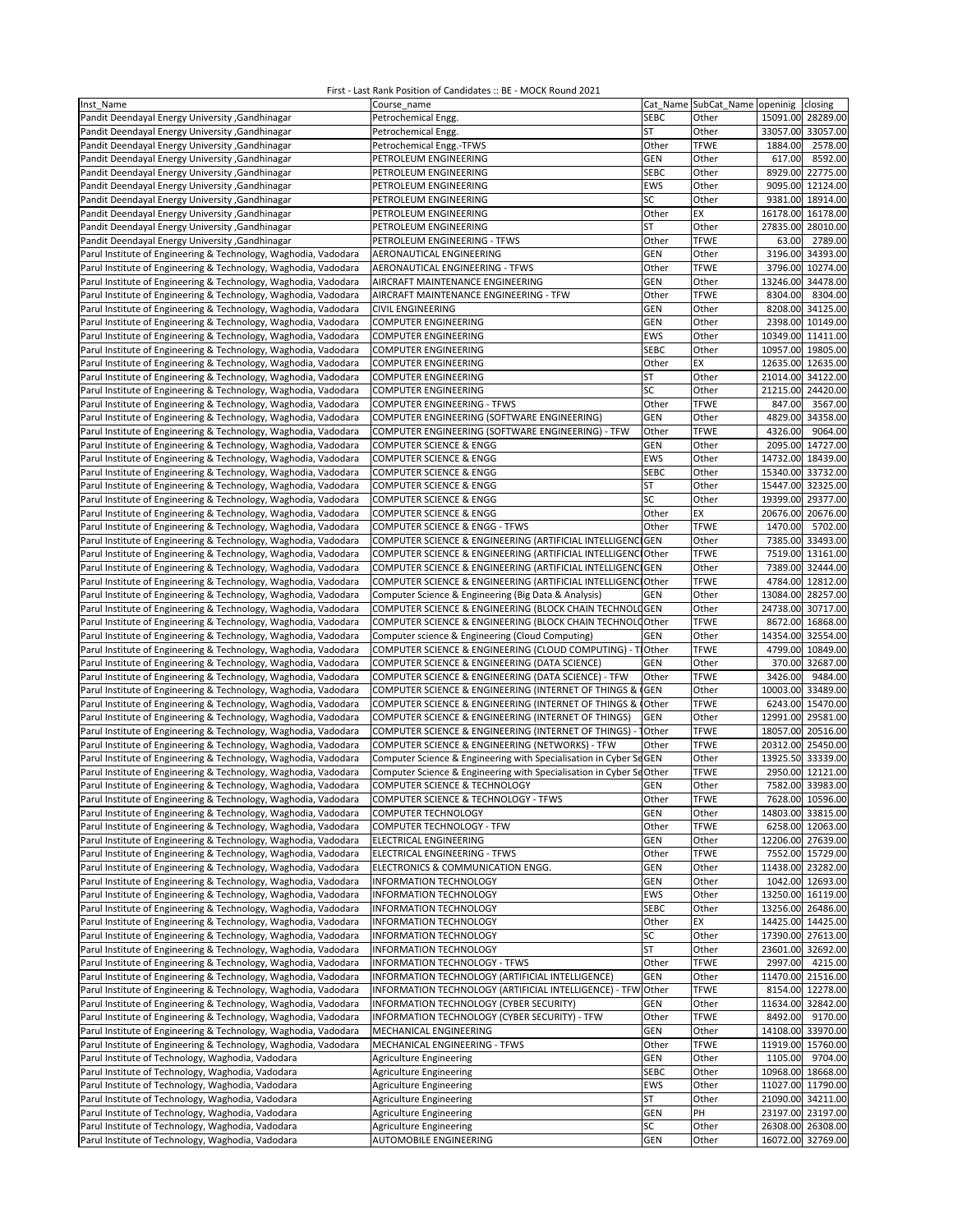| Inst Name                                                         | Course name                                                       |              | Cat Name SubCat_Name openinig |         | closing           |
|-------------------------------------------------------------------|-------------------------------------------------------------------|--------------|-------------------------------|---------|-------------------|
| Parul Institute of Technology, Waghodia, Vadodara                 | <b>AUTOMOBILE ENGINEERING - TFWS</b>                              | Other        | <b>TFWE</b>                   |         | 15753.00 15753.00 |
| Parul Institute of Technology, Waghodia, Vadodara                 | <b>BIOMEDICAL ENGINEERING</b>                                     | GEN          | Other                         | 1185.00 | 9139.00           |
| Parul Institute of Technology, Waghodia, Vadodara                 | <b>BIOMEDICAL ENGINEERING</b>                                     | <b>EWS</b>   | Other                         |         | 13171.00 14894.00 |
| Parul Institute of Technology, Waghodia, Vadodara                 | <b>BIOMEDICAL ENGINEERING</b>                                     | SC           | Other                         |         | 21747.00 21747.00 |
| Parul Institute of Technology, Waghodia, Vadodara                 | <b>BIOMEDICAL ENGINEERING</b>                                     | ST           | Other                         |         | 29419.00 29419.00 |
| Parul Institute of Technology, Waghodia, Vadodara                 | <b>BIOMEDICAL ENGINEERING</b>                                     | <b>SEBC</b>  | Other                         |         | 30254.00 33320.00 |
| Parul Institute of Technology, Waghodia, Vadodara                 | <b>BIO-TECHNOLOGY</b>                                             | GEN          | Other                         | 2896.00 | 4941.00           |
| Parul Institute of Technology, Waghodia, Vadodara                 | <b>BIO-TECHNOLOGY</b>                                             | SC           | Other                         | 6959.00 | 6959.00           |
|                                                                   |                                                                   | <b>EWS</b>   |                               | 7540.00 |                   |
| Parul Institute of Technology, Waghodia, Vadodara                 | <b>BIO-TECHNOLOGY</b>                                             |              | Other                         |         | 7540.00           |
| Parul Institute of Technology, Waghodia, Vadodara                 | <b>BIO-TECHNOLOGY</b>                                             | SEBC         | Other                         |         | 10404.00 15510.00 |
| Parul Institute of Technology, Waghodia, Vadodara                 | <b>BIO-TECHNOLOGY</b>                                             | ST           | Other                         |         | 19622.00 33101.00 |
| Parul Institute of Technology, Waghodia, Vadodara                 | <b>BIO-TECHNOLOGY - TFWS</b>                                      | Other        | <b>TFWE</b>                   | 7515.00 | 7738.00           |
| Parul Institute of Technology, Waghodia, Vadodara                 | <b>CHEMICAL ENGINEERING</b>                                       | GEN          | Other                         |         | 10249.00 33344.00 |
| Parul Institute of Technology, Waghodia, Vadodara                 | <b>COMPUTER ENGINEERING</b>                                       | GEN          | Other                         |         | 4078.00 12576.00  |
| Parul Institute of Technology, Waghodia, Vadodara                 | <b>COMPUTER ENGINEERING</b>                                       | <b>EWS</b>   | Other                         |         | 12855.00 13271.00 |
| Parul Institute of Technology, Waghodia, Vadodara                 | COMPUTER ENGINEERING                                              | <b>SEBC</b>  | Other                         |         | 18996.00 23851.00 |
| Parul Institute of Technology, Waghodia, Vadodara                 | <b>COMPUTER ENGINEERING</b>                                       | SC           | Other                         |         | 26827.00 26911.00 |
| Parul Institute of Technology, Waghodia, Vadodara                 | COMPUTER ENGINEERING                                              | ST           | Other                         |         | 31967.00 31967.00 |
| Parul Institute of Technology, Waghodia, Vadodara                 | <b>COMPUTER ENGINEERING - TFWS</b>                                | Other        | <b>TFWE</b>                   | 2327.00 | 4556.00           |
| Parul Institute of Technology, Waghodia, Vadodara                 | COMPUTER ENGINEERING (SOFTWARE ENGINEERING)                       | <b>GEN</b>   | Other                         |         | 3983.00 34146.00  |
| Parul Institute of Technology, Waghodia, Vadodara                 | COMPUTER ENGINEERING (SOFTWARE ENGINEERING) - TFW                 | Other        | <b>TFWE</b>                   | 6582.00 | 8978.00           |
|                                                                   | <b>COMPUTER SCIENCE &amp; ENGG</b>                                | <b>GEN</b>   | Other                         |         | 1199.00 20223.00  |
| Parul Institute of Technology, Waghodia, Vadodara                 |                                                                   |              |                               |         | 20858.00 27007.00 |
| Parul Institute of Technology, Waghodia, Vadodara                 | COMPUTER SCIENCE & ENGG                                           | EWS          | Other                         |         |                   |
| Parul Institute of Technology, Waghodia, Vadodara                 | COMPUTER SCIENCE & ENGG                                           | Other        | EX                            |         | 22163.00 22163.00 |
| Parul Institute of Technology, Waghodia, Vadodara                 | COMPUTER SCIENCE & ENGG                                           | <b>SEBC</b>  | Other                         |         | 23086.00 25948.00 |
| Parul Institute of Technology, Waghodia, Vadodara                 | <b>COMPUTER SCIENCE &amp; ENGG</b>                                | SC           | Other                         |         | 31001.00 32516.00 |
| Parul Institute of Technology, Waghodia, Vadodara                 | <b>COMPUTER SCIENCE &amp; ENGG</b>                                | <b>ST</b>    | Other                         |         | 32513.00 34150.00 |
| Parul Institute of Technology, Waghodia, Vadodara                 | COMPUTER SCIENCE & ENGG - TFWS                                    | Other        | <b>TFWE</b>                   | 2749.00 | 6186.00           |
| Parul Institute of Technology, Waghodia, Vadodara                 | COMPUTER SCIENCE & ENGINEERING (ARTIFICIAL INTELLIGENC GEN        |              | Other                         |         | 11531.00 33058.00 |
| Parul Institute of Technology, Waghodia, Vadodara                 | COMPUTER SCIENCE & ENGINEERING (ARTIFICIAL INTELLIGENCIOther      |              | <b>TFWE</b>                   |         | 12217.00 14546.00 |
| Parul Institute of Technology, Waghodia, Vadodara                 | COMPUTER SCIENCE & ENGINEERING (ARTIFICIAL INTELLIGENCIGEN        |              | Other                         |         | 22659.00 30526.00 |
| Parul Institute of Technology, Waghodia, Vadodara                 | COMPUTER SCIENCE & ENGINEERING (ARTIFICIAL INTELLIGENCIOther      |              | <b>TFWE</b>                   |         | 12775.00 16407.00 |
| Parul Institute of Technology, Waghodia, Vadodara                 | Computer Science & Engineering (Big Data & Analysis)              | <b>GEN</b>   | Other                         |         | 29443.00 29443.00 |
| Parul Institute of Technology, Waghodia, Vadodara                 | COMPUTER SCIENCE & ENGINEERING (BLOCK CHAIN TECHNOLOOther         |              | TFWE                          |         | 15850.00 17865.00 |
| Parul Institute of Technology, Waghodia, Vadodara                 | Computer science & Engineering (Cloud Computing)                  | <b>GEN</b>   | Other                         |         | 16306.00 32785.00 |
|                                                                   | COMPUTER SCIENCE & ENGINEERING (CLOUD COMPUTING) - T              | <b>Other</b> | <b>TFWE</b>                   |         | 7805.00 10089.00  |
| Parul Institute of Technology, Waghodia, Vadodara                 |                                                                   |              |                               |         |                   |
| Parul Institute of Technology, Waghodia, Vadodara                 | COMPUTER SCIENCE & ENGINEERING (DATA SCIENCE)                     | <b>GEN</b>   | Other                         |         | 17860.00 33009.00 |
| Parul Institute of Technology, Waghodia, Vadodara                 | COMPUTER SCIENCE & ENGINEERING (DATA SCIENCE) - TFW               | Other        | <b>TFWE</b>                   |         | 11336.00 13710.00 |
| Parul Institute of Technology, Waghodia, Vadodara                 | COMPUTER SCIENCE & ENGINEERING (INTERNET OF THINGS &              | <b>GEN</b>   | Other                         |         | 17738.00 33296.00 |
| Parul Institute of Technology, Waghodia, Vadodara                 | COMPUTER SCIENCE & ENGINEERING (INTERNET OF THINGS &              | Other        | <b>TFWE</b>                   |         | 16084.00 17823.00 |
| Parul Institute of Technology, Waghodia, Vadodara                 | COMPUTER SCIENCE & ENGINEERING (INTERNET OF THINGS)               | <b>GEN</b>   | Other                         |         | 15337.00 32555.00 |
| Parul Institute of Technology, Waghodia, Vadodara                 | COMPUTER SCIENCE & ENGINEERING (NETWORKS)                         | GEN          | Other                         |         | 13420.00 31463.00 |
| Parul Institute of Technology, Waghodia, Vadodara                 | COMPUTER SCIENCE & ENGINEERING (NETWORKS) - TFW                   | Other        | <b>TFWE</b>                   |         | 22036.00 25817.00 |
| Parul Institute of Technology, Waghodia, Vadodara                 | Computer Science & Engineering with Specialisation in Cyber SeGEN |              | Other                         |         | 8952.00 25354.00  |
| Parul Institute of Technology, Waghodia, Vadodara                 | COMPUTER SCIENCE & TECHNOLOGY                                     | <b>GEN</b>   | Other                         |         | 6059.00 34327.00  |
| Parul Institute of Technology, Waghodia, Vadodara                 | COMPUTER SCIENCE & TECHNOLOGY - TFWS                              | Other        | TFWE                          |         | 4014.00 7852.00   |
| Parul Institute of Technology, Waghodia, Vadodara                 | COMPUTER TECHNOLOGY                                               | GEN          | Other                         |         | 20330.00 28772.00 |
| Parul Institute of Technology, Waghodia, Vadodara                 | COMPUTER TECHNOLOGY - TFW                                         | Other        | <b>TFWE</b>                   |         | 11780.00 12252.00 |
| Parul Institute of Technology, Waghodia, Vadodara                 | Dairy Technology                                                  | <b>GEN</b>   | Other                         |         | 1034.00 11543.00  |
| Parul Institute of Technology, Waghodia, Vadodara                 | Dairy Technology                                                  | <b>EWS</b>   | Other                         |         | 11659.00 15234.00 |
| Parul Institute of Technology, Waghodia, Vadodara                 | Dairy Technology                                                  | SEBC         | Other                         |         | 13077.00 29892.00 |
| Parul Institute of Technology, Waghodia, Vadodara                 | Dairy Technology                                                  |              |                               |         |                   |
|                                                                   |                                                                   | SC           | Other                         |         | 17333.00 17996.00 |
| Parul Institute of Technology, Waghodia, Vadodara                 | Dairy Technology                                                  | ST           | Other                         |         | 27741.00 28597.00 |
| Parul Institute of Technology, Waghodia, Vadodara                 | Dairy Technology - TFWS                                           | Other        | <b>TFWE</b>                   | 4617.00 | 7752.00           |
| Parul Institute of Technology, Waghodia, Vadodara                 | <b>ENVIRONMENTAL ENGINEERING - TFWS</b>                           | Other        | <b>TFWE</b>                   |         | 28310.00 28310.00 |
| Parul Institute of Technology, Waghodia, Vadodara                 | FIRE & SAFETY ENGINEERING                                         | <b>GEN</b>   | Other                         |         | 14882.00 30185.00 |
| Parul Institute of Technology, Waghodia, Vadodara                 | FIRE & SAFETY ENGINEERING - TFW                                   | Other        | <b>TFWE</b>                   |         | 24010.00 28615.00 |
| Parul Institute of Technology, Waghodia, Vadodara                 | Food Technology                                                   | <b>GEN</b>   | Other                         |         | 9538.00 21531.00  |
| Parul Institute of Technology, Waghodia, Vadodara                 | Food Technology                                                   | EWS          | Other                         |         | 22898.00 23816.00 |
| Parul Institute of Technology, Waghodia, Vadodara                 | Food Technology                                                   | SEBC         | Other                         |         | 28717.00 34302.00 |
| Parul Institute of Technology, Waghodia, Vadodara                 | Food Technology                                                   | SC           | Other                         |         | 33000.00 33000.00 |
| Parul Institute of Technology, Waghodia, Vadodara                 | Food Technology -TFW                                              | Other        | <b>TFWE</b>                   | 7473.00 | 7473.00           |
| Parul Institute of Technology, Waghodia, Vadodara                 | <b>MECHATRONICS</b>                                               | GEN          | Other                         |         | 4807.00 25599.00  |
| Parul Institute of Technology, Waghodia, Vadodara                 | MINING ENGINEERING - TFWS                                         | Other        | <b>TFWE</b>                   |         | 34127.00 34127.00 |
| Parul Institute of Technology, Waghodia, Vadodara                 | PETROLEUM ENGINEERING                                             | <b>GEN</b>   | Other                         |         | 12039.00 26980.00 |
| Parul Institute of Technology, Waghodia, Vadodara                 | Robotics and Automation                                           | <b>GEN</b>   | Other                         |         | 30682.00 33719.00 |
|                                                                   |                                                                   |              |                               |         |                   |
| Prime Institute of Engineering and Technology, Jalalpore, Navsari | <b>CHEMICAL ENGINEERING</b>                                       | <b>GEN</b>   | Other                         |         | 28169.00 33452.00 |
| Prime Institute of Engineering and Technology, Jalalpore, Navsari | <b>COMPUTER ENGINEERING</b>                                       | GEN          | Other                         |         | 8898.00 33279.00  |
| R.K. University - School of Engineering, Rajkot                   | <b>CIVIL ENGINEERING</b>                                          | <b>GEN</b>   | Other                         |         | 27699.00 30857.00 |
| R.K. University - School of Engineering, Rajkot                   | <b>COMPUTER ENGINEERING</b>                                       | <b>GEN</b>   | Other                         |         | 6302.00 34221.00  |
| R.K. University - School of Engineering, Rajkot                   | <b>COMPUTER ENGINEERING - TFWS</b>                                | Other        | TFWE                          | 3539.00 | 8391.00           |
| R.K. University - School of Engineering, Rajkot                   | <b>INFORMATION TECHNOLOGY</b>                                     | GEN          | Other                         |         | 14253.00 31036.00 |
| R.K. University - School of Engineering, Rajkot                   | INFORMATION TECHNOLOGY                                            | SEBC         | Other                         |         | 31871.00 31871.00 |
| R.K. University - School of Engineering, Rajkot                   | INFORMATION TECHNOLOGY                                            | EWS          | Other                         |         | 33678.00 33678.00 |
| R.K. University - School of Engineering, Rajkot                   | MECHANICAL ENGINEERING                                            | GEN          | Other                         |         | 11382.00 31899.00 |
| R.N.G. Patel Institute of Technology-RNGPIT (FETR), Bardoli       | <b>CHEMICAL ENGINEERING</b>                                       | GEN          | Other                         |         | 15418.00 33929.00 |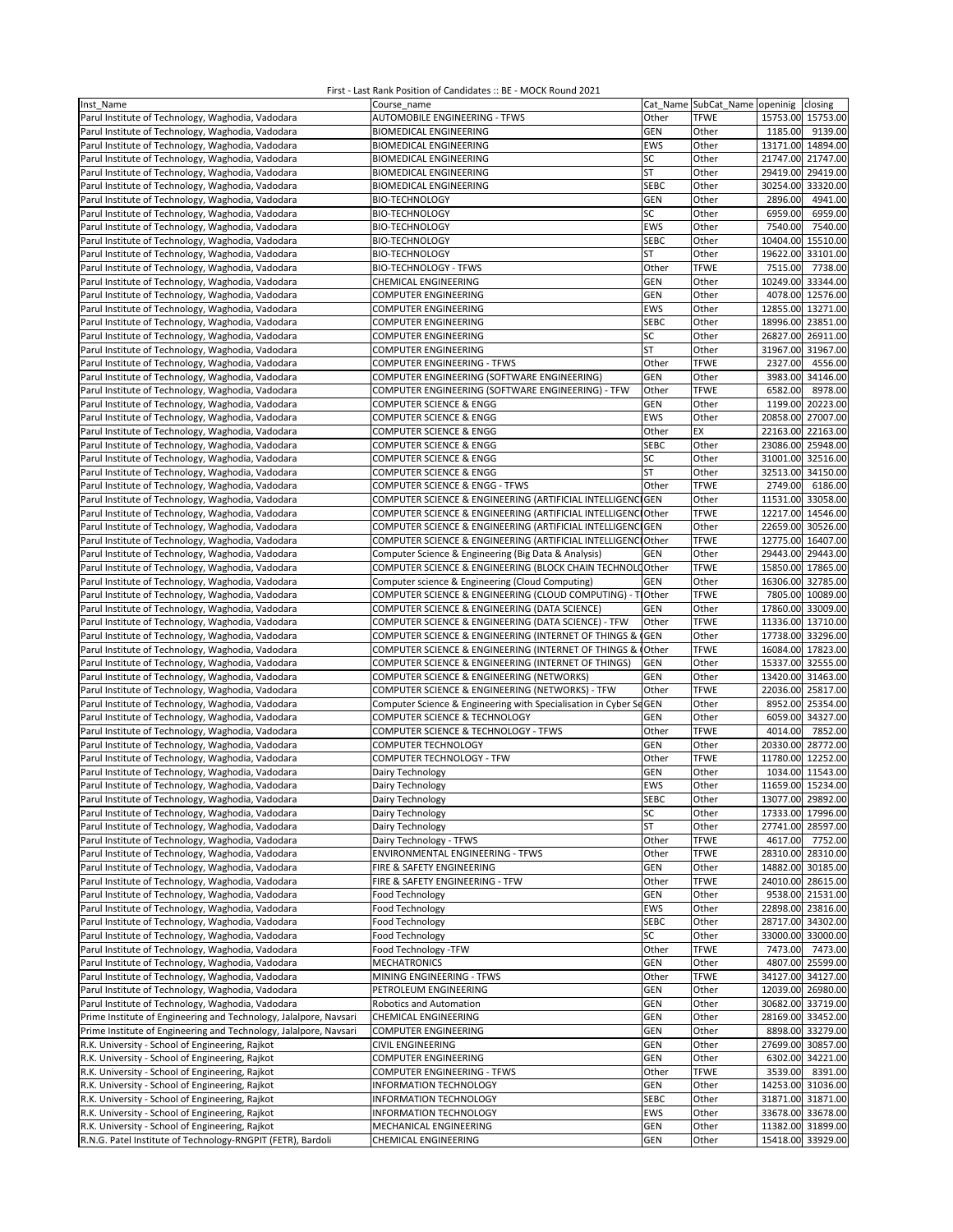| Inst Name                                                                              | Course_name                            |             |             | Cat Name SubCat Name openinig closing |
|----------------------------------------------------------------------------------------|----------------------------------------|-------------|-------------|---------------------------------------|
| R.N.G. Patel Institute of Technology-RNGPIT (FETR), Bardoli                            | <b>CIVIL ENGINEERING</b>               | GEN         | Other       | 11798.00 34504.00                     |
| R.N.G. Patel Institute of Technology-RNGPIT (FETR), Bardoli                            | CIVIL ENGINEERING - TFWS               | Other       | <b>TFWE</b> | 8392.00 19804.00                      |
| R.N.G. Patel Institute of Technology-RNGPIT (FETR), Bardoli                            | COMPUTER SCIENCE & ENGG                | GEN         | Other       | 2992.00 11752.00                      |
| R.N.G. Patel Institute of Technology-RNGPIT (FETR), Bardoli                            | COMPUTER SCIENCE & ENGG                | <b>SEBC</b> | Other       | 11941.00 17636.00                     |
|                                                                                        |                                        |             |             |                                       |
| R.N.G. Patel Institute of Technology-RNGPIT (FETR), Bardoli                            | COMPUTER SCIENCE & ENGG                | EWS         | Other       | 12120.00 12885.00                     |
| R.N.G. Patel Institute of Technology-RNGPIT (FETR), Bardoli                            | <b>COMPUTER SCIENCE &amp; ENGG</b>     | ST          | Other       | 12642.00 29134.00                     |
| R.N.G. Patel Institute of Technology-RNGPIT (FETR), Bardoli                            | <b>COMPUTER SCIENCE &amp; ENGG</b>     | SC          | Other       | 13971.00 18241.00                     |
| R.N.G. Patel Institute of Technology-RNGPIT (FETR), Bardoli                            | COMPUTER SCIENCE & ENGG - TFWS         | Other       | <b>TFWE</b> | 3770.00<br>6271.00                    |
| R.N.G. Patel Institute of Technology-RNGPIT (FETR), Bardoli                            | ELECTRICAL ENGINEERING                 | GEN         | Other       | 21247.00 34523.00                     |
| R.N.G. Patel Institute of Technology-RNGPIT (FETR), Bardoli                            | MECHANICAL ENGINEERING                 | <b>GEN</b>  | Other       | 9233.00 34521.00                      |
| Rai School of Engineering, Dholka, Ahmedabad                                           | <b>COMPUTER SCIENCE &amp; ENGG</b>     | GEN         | Other       | 4714.00 34298.00                      |
| Rai School of Engineering, Dholka, Ahmedabad                                           | <b>CYBER SECURITY</b>                  | GEN         | Other       | 15201.00 34004.00                     |
|                                                                                        | <b>CYBER SECURITY -TFWS</b>            | Other       | <b>TFWE</b> | 9260.00 13432.00                      |
| Rai School of Engineering, Dholka, Ahmedabad                                           |                                        |             |             |                                       |
| Rai School of Engineering, Dholka, Ahmedabad                                           | INFORMATION TECHNOLOGY                 | GEN         | Other       | 12689.00 33916.00                     |
| S.P.B. Patel Engg. College, (Saffrony), Linch, Mehsana                                 | CIVIL ENGINEERING                      | GEN         | Other       | 24008.00 33357.00                     |
| S.P.B. Patel Engg. College, (Saffrony), Linch, Mehsana                                 | COMPUTER ENGINEERING                   | GEN         | Other       | 9945.00 22429.00                      |
| S.P.B. Patel Engg. College, (Saffrony), Linch, Mehsana                                 | COMPUTER ENGINEERING                   | EWS         | Other       | 25674.00 31381.00                     |
| S.P.B. Patel Engg. College, (Saffrony), Linch, Mehsana                                 | COMPUTER ENGINEERING                   | <b>SEBC</b> | Other       | 29569.00 33262.00                     |
| S.P.B. Patel Engg. College, (Saffrony), Linch, Mehsana                                 | COMPUTER ENGINEERING - TFWS            | Other       | <b>TFWE</b> | 5250.00<br>6490.00                    |
| S.P.B. Patel Engg. College, (Saffrony), Linch, Mehsana                                 | ELECTRONICS & COMMUNICATION ENGG.      | <b>GEN</b>  | Other       | 26904.00 32011.00                     |
|                                                                                        |                                        |             |             |                                       |
| S.P.B. Patel Engg. College, (Saffrony), Linch, Mehsana                                 | INFORMATION TECHNOLOGY                 | <b>GEN</b>  | Other       | 8613.00 25575.00                      |
| S.P.B. Patel Engg. College, (Saffrony), Linch, Mehsana                                 | INFORMATION TECHNOLOGY                 | <b>EWS</b>  | Other       | 26241.00 30679.00                     |
| S.P.B. Patel Engg. College, (Saffrony), Linch, Mehsana                                 | <b>INFORMATION TECHNOLOGY</b>          | <b>SEBC</b> | Other       | 26496.00 27995.00                     |
| S.P.B. Patel Engg. College, (Saffrony), Linch, Mehsana                                 | INFORMATION TECHNOLOGY - TFWS          | Other       | <b>TFWE</b> | 6414.00<br>7406.00                    |
| S.P.B. Patel Engg. College, (Saffrony), Linch, Mehsana                                 | MECHANICAL ENGINEERING                 | GEN         | Other       | 23587.00 34577.00                     |
| S.S.AGRAWAL INSTITUTE OF ENGINEERING & TECHNOLOGY NAVSAR CHEMICAL ENGINEERING          |                                        | GEN         | Other       | 24147.00 34321.00                     |
| S.S.AGRAWAL INSTITUTE OF ENGINEERING & TECHNOLOGY NAVSAR CIVIL ENGINEERING             |                                        | GEN         | Other       | 12511.00 34337.00                     |
| S.S.AGRAWAL INSTITUTE OF ENGINEERING & TECHNOLOGY NAVSAR COMPUTER ENGINEERING          |                                        | <b>GEN</b>  | Other       | 6516.00 22043.00                      |
|                                                                                        |                                        | <b>SEBC</b> |             | 22179.00 30408.00                     |
| S.S.AGRAWAL INSTITUTE OF ENGINEERING & TECHNOLOGY NAVSAR COMPUTER ENGINEERING          |                                        |             | Other       |                                       |
| S.S.AGRAWAL INSTITUTE OF ENGINEERING & TECHNOLOGY NAVSAR COMPUTER ENGINEERING          |                                        | ST          | Other       | 22681.00 33793.00                     |
| S.S.AGRAWAL INSTITUTE OF ENGINEERING & TECHNOLOGY NAVSAR COMPUTER ENGINEERING          |                                        | <b>EWS</b>  | Other       | 23457.00 24442.00                     |
| S.S.AGRAWAL INSTITUTE OF ENGINEERING & TECHNOLOGY NAVSAR COMPUTER ENGINEERING          |                                        | <b>GEN</b>  | PH          | 34184.00 34184.00                     |
| S.S.AGRAWAL INSTITUTE OF ENGINEERING & TECHNOLOGY NAVSAR COMPUTER ENGINEERING - TFWS   |                                        | Other       | <b>TFWE</b> | 6649.00 10375.00                      |
| S.S.AGRAWAL INSTITUTE OF ENGINEERING & TECHNOLOGY NAVSAR ELECTRICAL ENGINEERING        |                                        | <b>GEN</b>  | Other       | 22410.00 34575.00                     |
| S.S.AGRAWAL INSTITUTE OF ENGINEERING & TECHNOLOGY NAVSAR ELECTRICAL ENGINEERING - TFWS |                                        | Other       | <b>TFWE</b> | 21155.00 21687.00                     |
| S.S.AGRAWAL INSTITUTE OF ENGINEERING & TECHNOLOGY NAVSAR MECHANICAL ENGINEERING        |                                        | GEN         | Other       | 24087.00 34481.00                     |
|                                                                                        |                                        |             |             |                                       |
| Sal College Of Engineering, Ahmedabad                                                  | CHEMICAL ENGINEERING                   | GEN         | Other       | 15798.00 34205.00                     |
| Sal College Of Engineering, Ahmedabad                                                  | COMPUTER ENGINEERING                   | GEN         | Other       | 4719.00 16907.00                      |
| Sal College Of Engineering, Ahmedabad                                                  | <b>COMPUTER ENGINEERING</b>            | EWS         | Other       | 17001.00 20216.00                     |
| Sal College Of Engineering, Ahmedabad                                                  | <b>COMPUTER ENGINEERING</b>            | <b>SEBC</b> | Other       | 17050.00 33652.00                     |
| Sal College Of Engineering, Ahmedabad                                                  | <b>COMPUTER ENGINEERING</b>            | SC          | Other       | 25754.00 32213.00                     |
| Sal College Of Engineering, Ahmedabad                                                  | INFORMATION & COMMUNICATION TECHNOLOGY | <b>GEN</b>  | Other       | 15425.00 34352.00                     |
| Sal College Of Engineering, Ahmedabad                                                  | INFORMATION TECHNOLOGY                 | <b>GEN</b>  | Other       | 5580.00 18459.00                      |
| Sal College Of Engineering, Ahmedabad                                                  | INFORMATION TECHNOLOGY                 | <b>SEBC</b> | Other       | 18631.00 33949.00                     |
| Sal College Of Engineering, Ahmedabad                                                  | INFORMATION TECHNOLOGY                 | EWS         | Other       | 18762.00 21377.00                     |
|                                                                                        |                                        |             |             |                                       |
| Sal College Of Engineering, Ahmedabad                                                  | INFORMATION TECHNOLOGY                 | SC          | Other       | 23860.00 32686.00                     |
| Sal College Of Engineering, Ahmedabad                                                  | MECHANICAL ENGINEERING                 | <b>GEN</b>  | Other       | 17710.00 32311.00                     |
| Sal College Of Engineering, Ahmedabad                                                  | <b>MECHATRONICS</b>                    | GEN         | Other       | 10967.00 33246.00                     |
| SAL ENGINEERING & TECHNICAL INSTITUTE, SOLA, AHMEDABAD                                 | COMPUTER ENGINEERING                   | GEN         | Other       | 2917.00 19124.00                      |
| SAL ENGINEERING & TECHNICAL INSTITUTE, SOLA, AHMEDABAD                                 | COMPUTER ENGINEERING                   | EWS         | Other       | 19266.00 21841.00                     |
| SAL ENGINEERING &TECHNICAL INSTITUTE, SOLA, AHMEDABAD                                  | COMPUTER ENGINEERING                   | SC          | Other       | 21126.00 33847.00                     |
| SAL ENGINEERING & TECHNICAL INSTITUTE, SOLA, AHMEDABAD                                 | <b>COMPUTER ENGINEERING</b>            | <b>SEBC</b> | Other       | 22093.00 33964.00                     |
| SAL ENGINEERING & TECHNICAL INSTITUTE, SOLA, AHMEDABAD                                 | COMPUTER ENGINEERING - TFWS            | Other       | <b>TFWE</b> | 3590.00<br>5520.00                    |
| SAL ENGINEERING & TECHNICAL INSTITUTE, SOLA, AHMEDABAD                                 | COMPUTER SCIENCE & ENGG                | <b>GEN</b>  | Other       | 2693.00 16924.00                      |
|                                                                                        |                                        |             |             |                                       |
| SAL ENGINEERING & TECHNICAL INSTITUTE, SOLA, AHMEDABAD                                 | COMPUTER SCIENCE & ENGG                | EWS         | Other       | 17003.00 20791.00                     |
| SAL ENGINEERING & TECHNICAL INSTITUTE, SOLA, AHMEDABAD                                 | <b>COMPUTER SCIENCE &amp; ENGG</b>     | <b>SEBC</b> | Other       | 21597.00 33756.00                     |
| SAL ENGINEERING & TECHNICAL INSTITUTE, SOLA, AHMEDABAD                                 | <b>COMPUTER SCIENCE &amp; ENGG</b>     | SC          | Other       | 28713.00 34261.00                     |
| SAL ENGINEERING &TECHNICAL INSTITUTE, SOLA, AHMEDABAD                                  | INFORMATION & COMMUNICATION TECHNOLOGY | <b>GEN</b>  | Other       | 14571.00 33525.00                     |
| SAL ENGINEERING & TECHNICAL INSTITUTE, SOLA, AHMEDABAD                                 | INFORMATION TECHNOLOGY                 | GEN         | Other       | 6716.00 14284.00                      |
| SAL ENGINEERING & TECHNICAL INSTITUTE, SOLA, AHMEDABAD                                 | <b>INFORMATION TECHNOLOGY</b>          | SEBC        | Other       | 15368.00 30353.00                     |
| SAL ENGINEERING & TECHNICAL INSTITUTE, SOLA, AHMEDABAD                                 | INFORMATION TECHNOLOGY                 | EWS         | Other       | 15476.00 18063.00                     |
| SAL ENGINEERING & TECHNICAL INSTITUTE, SOLA, AHMEDABAD                                 | <b>INFORMATION TECHNOLOGY</b>          | SC          | Other       | 22100.00 24676.00                     |
| SAL ENGINEERING & TECHNICAL INSTITUTE, SOLA, AHMEDABAD                                 | INFORMATION TECHNOLOGY                 | <b>GEN</b>  | PH          | 29039.00 29039.00                     |
| SAL ENGINEERING &TECHNICAL INSTITUTE, SOLA, AHMEDABAD                                  | <b>INFORMATION TECHNOLOGY - TFWS</b>   | Other       | <b>TFWE</b> |                                       |
|                                                                                        |                                        |             |             | 3475.00<br>3908.00                    |
| Sal Institute Of Tech. & Engg. Research, Ahmedabad                                     | <b>AUTOMOBILE ENGINEERING</b>          | <b>GEN</b>  | Other       | 17454.00 32288.00                     |
| Sal Institute Of Tech. & Engg. Research, Ahmedabad                                     | <b>CIVIL ENGINEERING</b>               | <b>GEN</b>  | Other       | 11097.00 33505.00                     |
| Sal Institute Of Tech. & Engg. Research, Ahmedabad                                     | COMPUTER ENGINEERING                   | <b>GEN</b>  | Other       | 6868.00 17082.00                      |
| Sal Institute Of Tech. & Engg. Research, Ahmedabad                                     | COMPUTER ENGINEERING                   | EWS         | Other       | 17172.00 20912.00                     |
| Sal Institute Of Tech. & Engg. Research, Ahmedabad                                     | COMPUTER ENGINEERING                   | <b>SEBC</b> | Other       | 17596.00 33584.00                     |
| Sal Institute Of Tech. & Engg. Research, Ahmedabad                                     | COMPUTER ENGINEERING                   | SC          | Other       | 27346.00 33882.00                     |
| Sal Institute Of Tech. & Engg. Research, Ahmedabad                                     | COMPUTER ENGINEERING - TFWS            | Other       | <b>TFWE</b> | 3689.00<br>6613.00                    |
| Sal Institute Of Tech. & Engg. Research, Ahmedabad                                     | COMPUTER SCIENCE & ENGG                | GEN         | Other       | 7825.00 16844.00                      |
| Sal Institute Of Tech. & Engg. Research, Ahmedabad                                     | COMPUTER SCIENCE & ENGG                | EWS         | Other       | 17777.00 19175.00                     |
|                                                                                        |                                        |             |             |                                       |
| Sal Institute Of Tech. & Engg. Research, Ahmedabad                                     | COMPUTER SCIENCE & ENGG                | <b>SEBC</b> | Other       | 20708.00 30955.00                     |
| Sal Institute Of Tech. & Engg. Research, Ahmedabad                                     | COMPUTER SCIENCE & ENGG                | SC          | Other       | 24063.00 30036.00                     |
| Sal Institute Of Tech. & Engg. Research, Ahmedabad                                     | <b>COMPUTER SCIENCE &amp; ENGG</b>     | Other       | EX          | 30813.00 30813.00                     |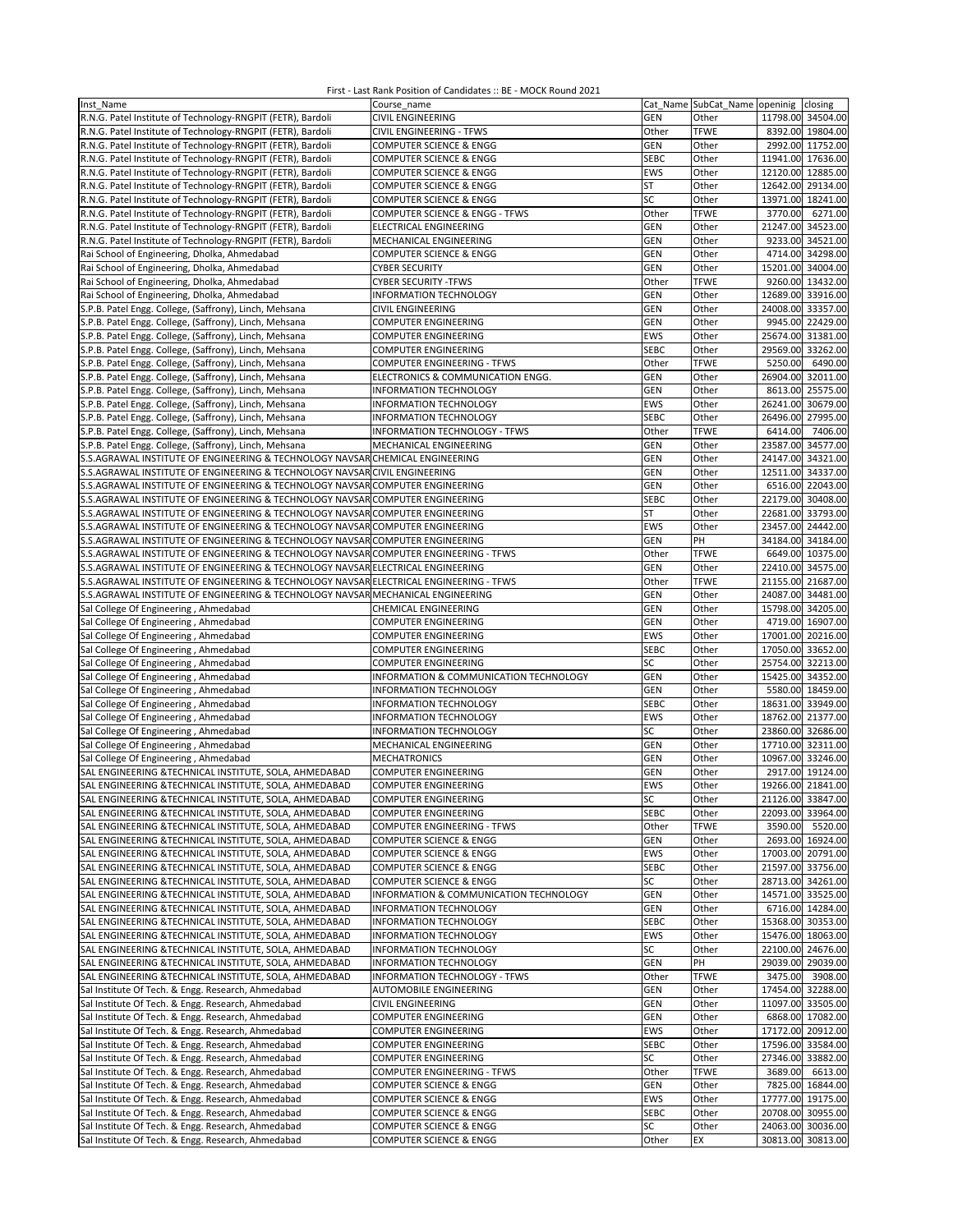| Inst Name                                          | Course name                                     |             |             | Cat_Name SubCat_Name openinig closing |          |
|----------------------------------------------------|-------------------------------------------------|-------------|-------------|---------------------------------------|----------|
| Sal Institute Of Tech. & Engg. Research, Ahmedabad | COMPUTER SCIENCE & ENGG - TFWS                  | Other       | <b>TFWE</b> | 3466.00                               | 5295.00  |
| Sal Institute Of Tech. & Engg. Research, Ahmedabad | ELECTRICAL ENGINEERING                          | <b>GEN</b>  | Other       | 23155.00 33154.00                     |          |
| Sal Institute Of Tech. & Engg. Research, Ahmedabad | ELECTRONICS & COMMUNICATION ENGG.               | <b>GEN</b>  | Other       | 15565.00 34100.00                     |          |
| Sal Institute Of Tech. & Engg. Research, Ahmedabad | INFORMATION & COMMUNICATION TECHNOLOGY          | GEN         | Other       | 6131.00 34511.00                      |          |
| Sal Institute Of Tech. & Engg. Research, Ahmedabad | MECHANICAL ENGINEERING                          | <b>GEN</b>  | Other       | 15078.00 31798.00                     |          |
| Sanjaybhai Rajguru College of Engg., Rajkot        | <b>COMPUTER SCIENCE &amp; ENGG</b>              | <b>GEN</b>  | Other       | 25102.00                              | 29558.00 |
| Sanjaybhai Rajguru College of Engg., Rajkot        | <b>INFORMATION TECHNOLOGY</b>                   | GEN         | Other       | 26808.00                              | 26808.00 |
| Sankalchand Patel College Of Engg., Visnagar       | ARTIFICIAL INTELLIGANCE AND DATA SCIENCE        | GEN         | Other       | 8765.00                               | 8765.00  |
| Sankalchand Patel College Of Engg., Visnagar       | CIVIL ENGINEERING                               | GEN         | Other       | 15151.00 34126.00                     |          |
| Sankalchand Patel College Of Engg., Visnagar       | <b>COMPUTER ENGINEERING</b>                     | GEN         | Other       | 3024.00 25260.00                      |          |
| Sankalchand Patel College Of Engg., Visnagar       | <b>COMPUTER ENGINEERING</b>                     | SC          | Other       | 25398.00 31157.00                     |          |
|                                                    |                                                 |             |             | 25520.00 34069.00                     |          |
| Sankalchand Patel College Of Engg., Visnagar       | <b>COMPUTER ENGINEERING</b>                     | <b>SEBC</b> | Other       |                                       |          |
| Sankalchand Patel College Of Engg., Visnagar       | <b>COMPUTER ENGINEERING</b>                     | EWS         | Other       | 25648.00 27500.00                     |          |
| Sankalchand Patel College Of Engg., Visnagar       | COMPUTER ENGINEERING - TFWS                     | Other       | <b>TFWE</b> | 3361.00 10243.00                      |          |
| Sankalchand Patel College Of Engg., Visnagar       | INFORMATION & COMMUNICATION TECHNOLOGY          | <b>GEN</b>  | Other       | 21967.00 27528.00                     |          |
| Sankalchand Patel College Of Engg., Visnagar       | INFORMATION TECHNOLOGY                          | <b>GEN</b>  | Other       | 7486.00 34563.00                      |          |
| Sankalchand Patel College Of Engg., Visnagar       | MECHANICAL ENGINEERING                          | GEN         | Other       | 21172.00 21172.00                     |          |
| SARDAR PATEL COLLEGE OF ENGINEERING, BAKROL ANAND  | <b>CIVIL ENGINEERING</b>                        | <b>GEN</b>  | Other       | 16394.00 32156.00                     |          |
| SARDAR PATEL COLLEGE OF ENGINEERING, BAKROL ANAND  | <b>COMPUTER ENGINEERING</b>                     | <b>GEN</b>  | Other       | 5616.00 12348.00                      |          |
| SARDAR PATEL COLLEGE OF ENGINEERING, BAKROL ANAND  | COMPUTER ENGINEERING                            | EWS         | Other       | 12487.00 14871.00                     |          |
| SARDAR PATEL COLLEGE OF ENGINEERING, BAKROL ANAND  | COMPUTER ENGINEERING                            | <b>SEBC</b> | Other       | 12661.00 31084.00                     |          |
| SARDAR PATEL COLLEGE OF ENGINEERING, BAKROL ANAND  | <b>COMPUTER ENGINEERING</b>                     | SC          | Other       | 20306.00 31802.00                     |          |
| SARDAR PATEL COLLEGE OF ENGINEERING, BAKROL ANAND  | COMPUTER ENGINEERING - TFWS                     | Other       | <b>TFWE</b> | 5528.00                               | 6040.00  |
| SARDAR PATEL COLLEGE OF ENGINEERING, BAKROL ANAND  | ELECTRICAL ENGINEERING                          | GEN         | Other       | 25089.00 25281.00                     |          |
| SARDAR PATEL COLLEGE OF ENGINEERING, BAKROL ANAND  | <b>INFORMATION TECHNOLOGY</b>                   | GEN         | Other       | 6142.00 18995.00                      |          |
| SARDAR PATEL COLLEGE OF ENGINEERING, BAKROL ANAND  | <b>INFORMATION TECHNOLOGY</b>                   | <b>EWS</b>  | Other       | 19294.00 21306.00                     |          |
| SARDAR PATEL COLLEGE OF ENGINEERING, BAKROL ANAND  | INFORMATION TECHNOLOGY                          | <b>SEBC</b> | Other       | 19623.00 32929.00                     |          |
| SARDAR PATEL COLLEGE OF ENGINEERING, BAKROL ANAND  | INFORMATION TECHNOLOGY                          | SC          | Other       | 34203.00 34203.00                     |          |
| SARDAR PATEL COLLEGE OF ENGINEERING, BAKROL ANAND  | MECHANICAL ENGINEERING                          | <b>GEN</b>  | Other       | 19555.00 27126.00                     |          |
| Sardar Vallabhbhai Patel Institute Of Tech., Vasad | AERONAUTICAL ENGINEERING                        | GEN         | Other       | 1785.00 16448.00                      |          |
| Sardar Vallabhbhai Patel Institute Of Tech., Vasad | AERONAUTICAL ENGINEERING                        | <b>SEBC</b> | Other       | 17295.00 33858.00                     |          |
| Sardar Vallabhbhai Patel Institute Of Tech., Vasad | AERONAUTICAL ENGINEERING                        | ST          | Other       | 17808.00                              | 32613.00 |
| Sardar Vallabhbhai Patel Institute Of Tech., Vasad | AERONAUTICAL ENGINEERING                        | <b>EWS</b>  | Other       | 18488.00 29077.00                     |          |
| Sardar Vallabhbhai Patel Institute Of Tech., Vasad | AERONAUTICAL ENGINEERING                        | SC          | Other       | 26848.00 31737.00                     |          |
| Sardar Vallabhbhai Patel Institute Of Tech., Vasad | AERONAUTICAL ENGINEERING - TFWS                 | Other       | <b>TFWE</b> | 1571.00                               | 3662.00  |
| Sardar Vallabhbhai Patel Institute Of Tech., Vasad | <b>CIVIL ENGINEERING</b>                        | GEN         | Other       | 9720.00                               | 33342.00 |
| Sardar Vallabhbhai Patel Institute Of Tech., Vasad | <b>COMPUTER ENGINEERING</b>                     | GEN         | Other       | 1176.50                               | 4641.00  |
| Sardar Vallabhbhai Patel Institute Of Tech., Vasad | COMPUTER ENGINEERING                            | <b>EWS</b>  | Other       | 4828.00                               | 5591.00  |
| Sardar Vallabhbhai Patel Institute Of Tech., Vasad | <b>COMPUTER ENGINEERING</b>                     | <b>SEBC</b> | Other       | 5362.00                               | 9859.00  |
| Sardar Vallabhbhai Patel Institute Of Tech., Vasad | <b>COMPUTER ENGINEERING</b>                     | Other       | EX          | 8831.00                               | 8831.00  |
| Sardar Vallabhbhai Patel Institute Of Tech., Vasad | <b>COMPUTER ENGINEERING</b>                     | SC          | Other       | 10933.00                              | 15207.00 |
| Sardar Vallabhbhai Patel Institute Of Tech., Vasad | <b>COMPUTER ENGINEERING</b>                     | ST          | Other       | 16669.00 32400.00                     |          |
| Sardar Vallabhbhai Patel Institute Of Tech., Vasad | COMPUTER ENGINEERING - TFWS                     | Other       | <b>TFWE</b> | 1301.00                               | 2512.00  |
| Sardar Vallabhbhai Patel Institute Of Tech., Vasad | <b>ELECTRICAL ENGINEERING</b>                   | <b>GEN</b>  | Other       | 7999.00 34258.00                      |          |
| Sardar Vallabhbhai Patel Institute Of Tech., Vasad | ELECTRONICS & COMMUNICATION ENGG.               | GEN         | Other       | 8054.00                               | 29100.00 |
| Sardar Vallabhbhai Patel Institute Of Tech., Vasad | ELECTRONICS & COMMUNICATION ENGG. - TFWS        | Other       | <b>TFWE</b> | 10097.00                              | 10897.00 |
| Sardar Vallabhbhai Patel Institute Of Tech., Vasad | <b>INFORMATION TECHNOLOGY</b>                   | GEN         | Other       | 3627.00                               | 6435.00  |
| Sardar Vallabhbhai Patel Institute Of Tech., Vasad | <b>INFORMATION TECHNOLOGY</b>                   | <b>EWS</b>  | Other       | 6480.00                               | 6713.00  |
| Sardar Vallabhbhai Patel Institute Of Tech., Vasad | INFORMATION TECHNOLOGY                          | SC          | Other       | 7260.00                               | 19889.00 |
| Sardar Vallabhbhai Patel Institute Of Tech., Vasad | <b>INFORMATION TECHNOLOGY</b>                   | <b>SEBC</b> | Other       | 9177.00 13873.00                      |          |
| Sardar Vallabhbhai Patel Institute Of Tech., Vasad | INFORMATION TECHNOLOGY                          | Other       | EX          | 12154.00 12154.00                     |          |
| Sardar Vallabhbhai Patel Institute Of Tech., Vasad | INFORMATION TECHNOLOGY                          | ST          | Other       | 33684.00 33684.00                     |          |
| Sardar Vallabhbhai Patel Institute Of Tech., Vasad | INFORMATION TECHNOLOGY - TFWS                   | Other       | <b>TFWE</b> | 2658.00                               | 3410.00  |
| Sardar Vallabhbhai Patel Institute Of Tech., Vasad | INSTRUMENTATION & CONTROL ENGG.                 | <b>GEN</b>  | Other       | 18915.00 32443.00                     |          |
| Sardar Vallabhbhai Patel Institute Of Tech., Vasad | MECHANICAL ENGINEERING                          | GEN         | Other       | 9029.00 33550.00                      |          |
| Sardar Vallabhbhai Patel Institute Of Tech., Vasad | MECHANICAL ENGINEERING - TFWS                   | Other       | <b>TFWE</b> | 5318.00 11201.00                      |          |
| Sarvajanik College Of Engg. & Tech., Surat         | ARTIFICIAL INTELLIGANCE AND DATA SCIENCE        | <b>GEN</b>  | Other       | 2266.00                               | 7768.00  |
| Sarvajanik College Of Engg. & Tech., Surat         | ARTIFICIAL INTELLIGANCE AND DATA SCIENCE        | EWS         | Other       | 7862.00                               | 8767.00  |
| Sarvajanik College Of Engg. & Tech., Surat         | ARTIFICIAL INTELLIGANCE AND DATA SCIENCE        | SEBC        | Other       | 8319.00 16937.00                      |          |
| Sarvajanik College Of Engg. & Tech., Surat         | ARTIFICIAL INTELLIGANCE AND DATA SCIENCE        | SC          | Other       | 31759.00 31759.00                     |          |
| Sarvajanik College Of Engg. & Tech., Surat         | ARTIFICIAL INTELLIGANCE AND DATA SCIENCE - TFWS | Other       | <b>TFWE</b> | 1660.00                               | 3561.00  |
| Sarvajanik College Of Engg. & Tech., Surat         | <b>CHEMICAL ENGINEERING</b>                     | <b>GEN</b>  | Other       | 9061.00 29092.00                      |          |
| Sarvajanik College Of Engg. & Tech., Surat         | <b>CHEMICAL ENGINEERING</b>                     | <b>ST</b>   | Other       | 29319.00 29319.00                     |          |
| Sarvajanik College Of Engg. & Tech., Surat         | CHEMICAL ENGINEERING                            | <b>SEBC</b> | Other       | 31253.00 33591.00                     |          |
| Sarvajanik College Of Engg. & Tech., Surat         | CHEMICAL ENGINEERING - TFWS                     | Other       | <b>TFWE</b> | 4318.00                               | 6629.00  |
| Sarvajanik College Of Engg. & Tech., Surat         | <b>CIVIL ENGINEERING</b>                        | GEN         | Other       | 10418.00 32458.00                     |          |
| Sarvajanik College Of Engg. & Tech., Surat         | <b>CIVIL ENGINEERING - TFWS</b>                 | Other       | <b>TFWE</b> | 2637.00                               | 5050.00  |
| Sarvajanik College Of Engg. & Tech., Surat         | COMPUTER ENGINEERING                            | GEN         | Other       | 793.00                                | 2877.00  |
| Sarvajanik College Of Engg. & Tech., Surat         | COMPUTER ENGINEERING                            | EWS         | Other       | 2887.00                               | 3154.00  |
| Sarvajanik College Of Engg. & Tech., Surat         | COMPUTER ENGINEERING                            | SEBC        | Other       | 3441.00                               | 6531.00  |
| Sarvajanik College Of Engg. & Tech., Surat         | COMPUTER ENGINEERING                            | SC          | Other       | 6672.00 16608.00                      |          |
| Sarvajanik College Of Engg. & Tech., Surat         | <b>COMPUTER ENGINEERING</b>                     | Other       | ЕX          | 10920.00 10920.00                     |          |
| Sarvajanik College Of Engg. & Tech., Surat         | COMPUTER ENGINEERING                            | ST          | Other       | 15706.00 34233.00                     |          |
| Sarvajanik College Of Engg. & Tech., Surat         | <b>COMPUTER ENGINEERING - TFWS</b>              | Other       | <b>TFWE</b> | 693.00 1573.00                        |          |
| Sarvajanik College Of Engg. & Tech., Surat         | ELECTRICAL ENGINEERING                          | GEN         | Other       | 14415.00 34442.00                     |          |
| Sarvajanik College Of Engg. & Tech., Surat         | ELECTRONICS & COMMUNICATION ENGG.               | GEN         | Other       | 4521.00 30973.00                      |          |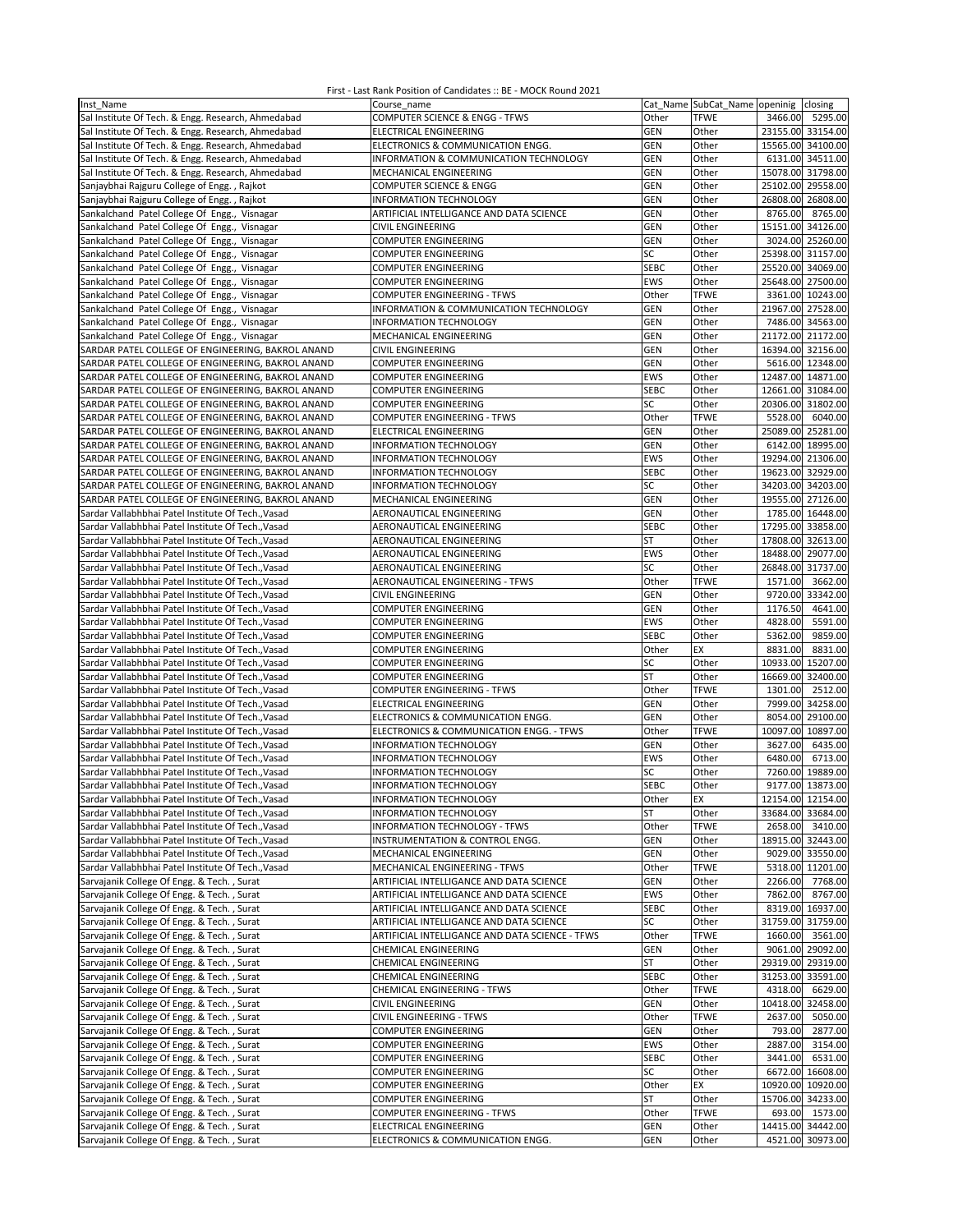| Inst Name                                                                                                                                                                             | Course name                              |                         | Cat Name SubCat Name openinig | closing                                 |
|---------------------------------------------------------------------------------------------------------------------------------------------------------------------------------------|------------------------------------------|-------------------------|-------------------------------|-----------------------------------------|
| Sarvajanik College Of Engg. & Tech., Surat                                                                                                                                            | ELECTRONICS & COMMUNICATION ENGG.        | <b>SEBC</b>             | Other                         | 34059.00<br>34059.00                    |
| Sarvajanik College Of Engg. & Tech., Surat                                                                                                                                            | ELECTRONICS & COMMUNICATION ENGG. - TFWS | Other                   | <b>TFWE</b>                   | 2810.00<br>6860.00                      |
| Sarvajanik College Of Engg. & Tech., Surat                                                                                                                                            | INFORMATION TECHNOLOGY                   | GEN                     | Other                         | 3370.00<br>1853.00                      |
| Sarvajanik College Of Engg. & Tech., Surat                                                                                                                                            | INFORMATION TECHNOLOGY                   | EWS                     | Other                         | 3428.00<br>3472.00                      |
| Sarvajanik College Of Engg. & Tech., Surat                                                                                                                                            | INFORMATION TECHNOLOGY                   | <b>SEBC</b>             | Other                         | 4493.00<br>8179.00                      |
| Sarvajanik College Of Engg. & Tech., Surat                                                                                                                                            | INFORMATION TECHNOLOGY                   | SC                      | Other                         | 11784.00<br>12572.00                    |
| Sarvajanik College Of Engg. & Tech., Surat                                                                                                                                            | INFORMATION TECHNOLOGY                   | ST                      | Other                         | 29902.00<br>29902.00                    |
| Sarvajanik College Of Engg. & Tech., Surat                                                                                                                                            | <b>INFORMATION TECHNOLOGY - TFWS</b>     | Other                   | <b>TFWE</b>                   | 1652.00<br>906.00                       |
| Sarvajanik College Of Engg. & Tech., Surat                                                                                                                                            | INSTRUMENTATION & CONTROL ENGG.          | GEN                     | Other                         | 8301.00 33860.00                        |
| Sarvajanik College Of Engg. & Tech., Surat                                                                                                                                            | INSTRUMENTATION & CONTROL ENGG. - TFWS   | Other                   | <b>TFWE</b>                   | 12036.00 15746.00                       |
| Sarvajanik College Of Engg. & Tech., Surat                                                                                                                                            | MECHANICAL ENGINEERING                   | <b>GEN</b>              | Other                         | 5876.00 33903.00                        |
| Sarvajanik College Of Engg. & Tech., Surat                                                                                                                                            | MECHANICAL ENGINEERING - TFWS            | Other                   | <b>TFWE</b>                   | 1311.00<br>4827.00                      |
| Sarvajanik College Of Engg. & Tech., Surat                                                                                                                                            | <b>TEXTILE TECHNOLOGY</b>                | GEN                     | Other                         | 8704.00 33439.00                        |
| School of Engineering and Applied Science, Ahmedabad University, ACHEMICAL ENGINEERING                                                                                                |                                          | GEN                     | Other                         | 6097.00 14538.00                        |
| School of Engineering and Applied Science, Ahmedabad University, ACHEMICAL ENGINEERING                                                                                                |                                          | <b>EWS</b>              | Other                         | 16074.00 16383.00                       |
| School of Engineering and Applied Science, Ahmedabad University, ACHEMICAL ENGINEERING                                                                                                |                                          | <b>SEBC</b>             | Other                         | 19592.00 30537.00                       |
| School of Engineering and Applied Science, Ahmedabad University, ACHEMICAL ENGINEERING                                                                                                |                                          | SC                      | Other                         | 25641.00 32340.00                       |
| School of Engineering and Applied Science, Ahmedabad University, ACOMPUTER SCIENCE & ENGG                                                                                             |                                          | <b>GEN</b>              | Other                         | 381.00<br>1100.00                       |
| School of Engineering and Applied Science, Ahmedabad University, ACOMPUTER SCIENCE & ENGG                                                                                             |                                          | <b>EWS</b>              | Other                         | 1115.00<br>1207.00                      |
| School of Engineering and Applied Science, Ahmedabad University, ACOMPUTER SCIENCE & ENGG                                                                                             |                                          | <b>SEBC</b>             | Other                         | 2629.00<br>1206.00                      |
| School of Engineering and Applied Science, Ahmedabad University, ACOMPUTER SCIENCE & ENGG                                                                                             |                                          | SC                      | Other                         | 4480.00<br>7031.00                      |
| School of Engineering and Applied Science, Ahmedabad University, ACOMPUTER SCIENCE & ENGG                                                                                             |                                          | Other                   | EX                            | 8362.00<br>8362.00                      |
| School of Engineering and Applied Science, Ahmedabad University, ACOMPUTER SCIENCE & ENGG                                                                                             |                                          | ST                      | Other                         | 23208.00<br>31675.00                    |
| School of Engineering and Applied Science, Ahmedabad University, ACOMPUTER SCIENCE & ENGG - TFWS                                                                                      |                                          | Other                   | <b>TFWE</b>                   | 181.00<br>760.00                        |
| School of Engineering and Applied Science, Ahmedabad University, AMECHANICAL ENGINEERING                                                                                              |                                          | GEN                     | Other                         | 4681.00 11859.00                        |
| School of Engineering and Applied Science, Ahmedabad University, AMECHANICAL ENGINEERING                                                                                              |                                          | <b>EWS</b>              | Other                         | 12653.00 16685.00                       |
| School of Engineering and Applied Science, Ahmedabad University, AMECHANICAL ENGINEERING                                                                                              |                                          | <b>SEBC</b>             | Other                         | 21874.00 30553.00                       |
| School of Engineering and Applied Science, Ahmedabad University, AMECHANICAL ENGINEERING - TFWS                                                                                       |                                          | Other                   | <b>TFWE</b>                   | 9028.00 11100.00                        |
| School of Engineering, Indrashil University, Kadi                                                                                                                                     | Chemical and Bio-chemical Engineering    | <b>GEN</b>              | Other                         | 2264.00 11889.00                        |
| School of Engineering, Indrashil University, Kadi                                                                                                                                     | Chemical and Bio-chemical Engineering    | <b>SEBC</b>             | Other                         | 12413.00 32872.00                       |
| School of Engineering, Indrashil University, Kadi                                                                                                                                     | Chemical and Bio-chemical Engineering    | <b>EWS</b>              | Other                         | 14067.00 19946.00                       |
| School of Engineering, Indrashil University, Kadi                                                                                                                                     | Chemical and Bio-chemical Engineering    | ST                      | Other                         | 18395.00 20012.00                       |
| School of Engineering, Indrashil University, Kadi                                                                                                                                     | COMPUTER SCIENCE & ENGG                  | GEN                     | Other                         | 7165.00 33604.00                        |
| School of Engineering, Indrashil University, Kadi                                                                                                                                     | MECHANICAL ENGINEERING                   | GEN                     | Other                         | 21635.00<br>30675.00                    |
| SCHOOL OF SCIENCE & ENGINEERING., Navrachana University, Vado CIVIL ENGINEERING                                                                                                       |                                          | GEN                     | Other                         | 17163.00 27940.00                       |
| SCHOOL OF SCIENCE & ENGINEERING., Navrachana University, Vado COMPUTER SCIENCE & ENGG                                                                                                 |                                          | GEN                     | Other                         | 1600.00 14179.00                        |
| SCHOOL OF SCIENCE & ENGINEERING., Navrachana University, Vado COMPUTER SCIENCE & ENGG                                                                                                 |                                          | <b>SEBC</b>             | Other                         | 14816.00 27947.00                       |
| SCHOOL OF SCIENCE & ENGINEERING., Navrachana University, Vado COMPUTER SCIENCE & ENGG                                                                                                 |                                          | <b>EWS</b><br><b>ST</b> | Other                         | 16979.00 21739.00                       |
| SCHOOL OF SCIENCE & ENGINEERING., Navrachana University, Vado COMPUTER SCIENCE & ENGG                                                                                                 |                                          | Other                   | Other<br>EX                   | 20473.00 20473.00                       |
| SCHOOL OF SCIENCE & ENGINEERING., Navrachana University, Vado COMPUTER SCIENCE & ENGG                                                                                                 |                                          | SC                      |                               | 23205.00 23205.00                       |
| SCHOOL OF SCIENCE & ENGINEERING., Navrachana University, Vado COMPUTER SCIENCE & ENGG<br>SCHOOL OF SCIENCE & ENGINEERING., Navrachana University, Vado COMPUTER SCIENCE & ENGG - TFWS |                                          | Other                   | Other<br><b>TFWE</b>          | 28376.00 28376.00<br>7875.00<br>8983.00 |
| SCHOOL OF SCIENCE & ENGINEERING., Navrachana University, Vado ELECTRICAL & ELECTRONICS                                                                                                |                                          | <b>GEN</b>              | Other                         | 17613.00 22829.00                       |
| SCHOOL OF SCIENCE & ENGINEERING., Navrachana University, Vado MECHANICAL ENGINEERING                                                                                                  |                                          | GEN                     | Other                         | 27825.00 30817.00                       |
| SCHOOL OF TECHNOLOGY, GSFC UNIVERSITY, VADODARA                                                                                                                                       | CHEMICAL ENGINEERING                     | GEN                     | Other                         | 9697.00 26252.00                        |
| SCHOOL OF TECHNOLOGY, GSFC UNIVERSITY, VADODARA                                                                                                                                       | <b>CHEMICAL ENGINEERING</b>              | EWS                     | Other                         | 26702.00 31285.00                       |
| SCHOOL OF TECHNOLOGY, GSFC UNIVERSITY, VADODARA                                                                                                                                       | CHEMICAL ENGINEERING                     | <b>SEBC</b>             | Other                         | 29123.00<br>32656.00                    |
| SCHOOL OF TECHNOLOGY, GSFC UNIVERSITY, VADODARA                                                                                                                                       | CHEMICAL ENGINEERING                     | SC                      | Other                         | 30896.00 30896.00                       |
| SCHOOL OF TECHNOLOGY, GSFC UNIVERSITY, VADODARA                                                                                                                                       | <b>CHEMICAL ENGINEERING - TFWS</b>       | Other                   | <b>TFWE</b>                   | 8479.00<br>3231.00                      |
| SCHOOL OF TECHNOLOGY, GSFC UNIVERSITY, VADODARA                                                                                                                                       | COMPUTER SCIENCE & ENGG                  | GEN                     | Other                         | 2683.00 11969.00                        |
| SCHOOL OF TECHNOLOGY, GSFC UNIVERSITY, VADODARA                                                                                                                                       | COMPUTER SCIENCE & ENGG                  | SEBC                    | Other                         | 12209.00 28351.00                       |
| SCHOOL OF TECHNOLOGY, GSFC UNIVERSITY, VADODARA                                                                                                                                       | COMPUTER SCIENCE & ENGG                  | EWS                     | Other                         | 12276.00 13707.00                       |
| SCHOOL OF TECHNOLOGY, GSFC UNIVERSITY, VADODARA                                                                                                                                       | COMPUTER SCIENCE & ENGG                  | SC                      | Other                         | 28392.00 30666.00                       |
| SCHOOL OF TECHNOLOGY, GSFC UNIVERSITY, VADODARA                                                                                                                                       | <b>COMPUTER SCIENCE &amp; ENGG</b>       | <b>ST</b>               | Other                         | 33131.00 33131.00                       |
| SCHOOL OF TECHNOLOGY, GSFC UNIVERSITY, VADODARA                                                                                                                                       | COMPUTER SCIENCE & ENGG - TFWS           | Other                   | <b>TFWE</b>                   | 3970.00 7227.00                         |
| SCHOOL OF TECHNOLOGY, GSFC UNIVERSITY, VADODARA                                                                                                                                       | Fire and Safety, Health, Environment     | <b>GEN</b>              | Other                         | 3265.00 34385.00                        |
| SCHOOL OF TECHNOLOGY, GSFC UNIVERSITY, VADODARA                                                                                                                                       | MECHANICAL ENGINEERING                   | <b>GEN</b>              | Other                         | 12181.00 33202.00                       |
| Shankersinh Vaghela Bapu Institute Of Tech., Unava, Gandhinagar                                                                                                                       | <b>CIVIL ENGINEERING</b>                 | GEN                     | Other                         | 26646.00 26646.00                       |
| Shankersinh Vaghela Bapu Institute Of Tech., Unava, Gandhinagar                                                                                                                       | <b>COMPUTER ENGINEERING</b>              | <b>GEN</b>              | Other                         | 11364.00 27029.00                       |
| Shankersinh Vaghela Bapu Institute Of Tech., Unava, Gandhinagar                                                                                                                       | <b>COMPUTER ENGINEERING</b>              | EWS                     | Other                         | 27317.00 30398.00                       |
| Shankersinh Vaghela Bapu Institute Of Tech., Unava, Gandhinagar                                                                                                                       | <b>COMPUTER ENGINEERING</b>              | <b>SEBC</b>             | Other                         | 28552.00 32468.00                       |
| Shankersinh Vaghela Bapu Institute Of Tech., Unava, Gandhinagar                                                                                                                       | <b>COMPUTER ENGINEERING - TFWS</b>       | Other                   | <b>TFWE</b>                   | 2357.00<br>9274.00                      |
| Shankersinh Vaghela Bapu Institute Of Tech., Unava, Gandhinagar                                                                                                                       | INFORMATION TECHNOLOGY                   | <b>GEN</b>              | Other                         | 8165.00 32500.00                        |
| Shantilal Shah Engineering College , Bhavnagar                                                                                                                                        | CIVIL ENGINEERING                        | <b>GEN</b>              | Other                         | 12650.00 34421.00                       |
| Shantilal Shah Engineering College, Bhavnagar                                                                                                                                         | ELECTRICAL ENGINEERING                   | <b>GEN</b>              | Other                         | 10503.00 34552.00                       |
| Shantilal Shah Engineering College, Bhavnagar                                                                                                                                         | ELECTRICAL ENGINEERING - TFWS            | Other                   | <b>TFWE</b>                   | 8395.00 11891.00                        |
| Shantilal Shah Engineering College , Bhavnagar                                                                                                                                        | INFORMATION TECHNOLOGY                   | GEN                     | Other                         | 4909.00 9646.00                         |
| Shantilal Shah Engineering College , Bhavnagar                                                                                                                                        | INFORMATION TECHNOLOGY                   | EWS                     | Other                         | 9661.00 10630.00                        |
| Shantilal Shah Engineering College , Bhavnagar                                                                                                                                        | INFORMATION TECHNOLOGY                   | <b>SEBC</b>             | Other                         | 9795.00 12703.00                        |
| Shantilal Shah Engineering College , Bhavnagar                                                                                                                                        | INFORMATION TECHNOLOGY                   | SC                      | Other                         | 12620.00 22968.00                       |
| Shantilal Shah Engineering College, Bhavnagar                                                                                                                                         | INFORMATION TECHNOLOGY                   | Other                   | ЕX                            | 24766.00 24766.00                       |
| Shantilal Shah Engineering College , Bhavnagar                                                                                                                                        | INFORMATION TECHNOLOGY                   | ST                      | Other                         | 30773.00 31554.00                       |
| Shantilal Shah Engineering College, Bhavnagar                                                                                                                                         | INFORMATION TECHNOLOGY - TFWS            | Other                   | <b>TFWE</b>                   | 3459.00<br>5302.00                      |
| Shantilal Shah Engineering College, Bhavnagar                                                                                                                                         | INSTRUMENTATION & CONTROL ENGG.          | <b>GEN</b>              | Other                         | 10852.00 33308.00                       |
| Shantilal Shah Engineering College , Bhavnagar                                                                                                                                        | MECHANICAL ENGINEERING                   | GEN                     | Other                         | 13193.00 34256.00                       |
| SHREE DHANVANTARY COLLEGE OF ENGINEERING & TECHNOLOGY, CHEMICAL ENGINEERING (GREEN TECHNOLOGY AND SUSTAINA GEN                                                                        |                                          |                         | Other                         | 22294.00 31664.00                       |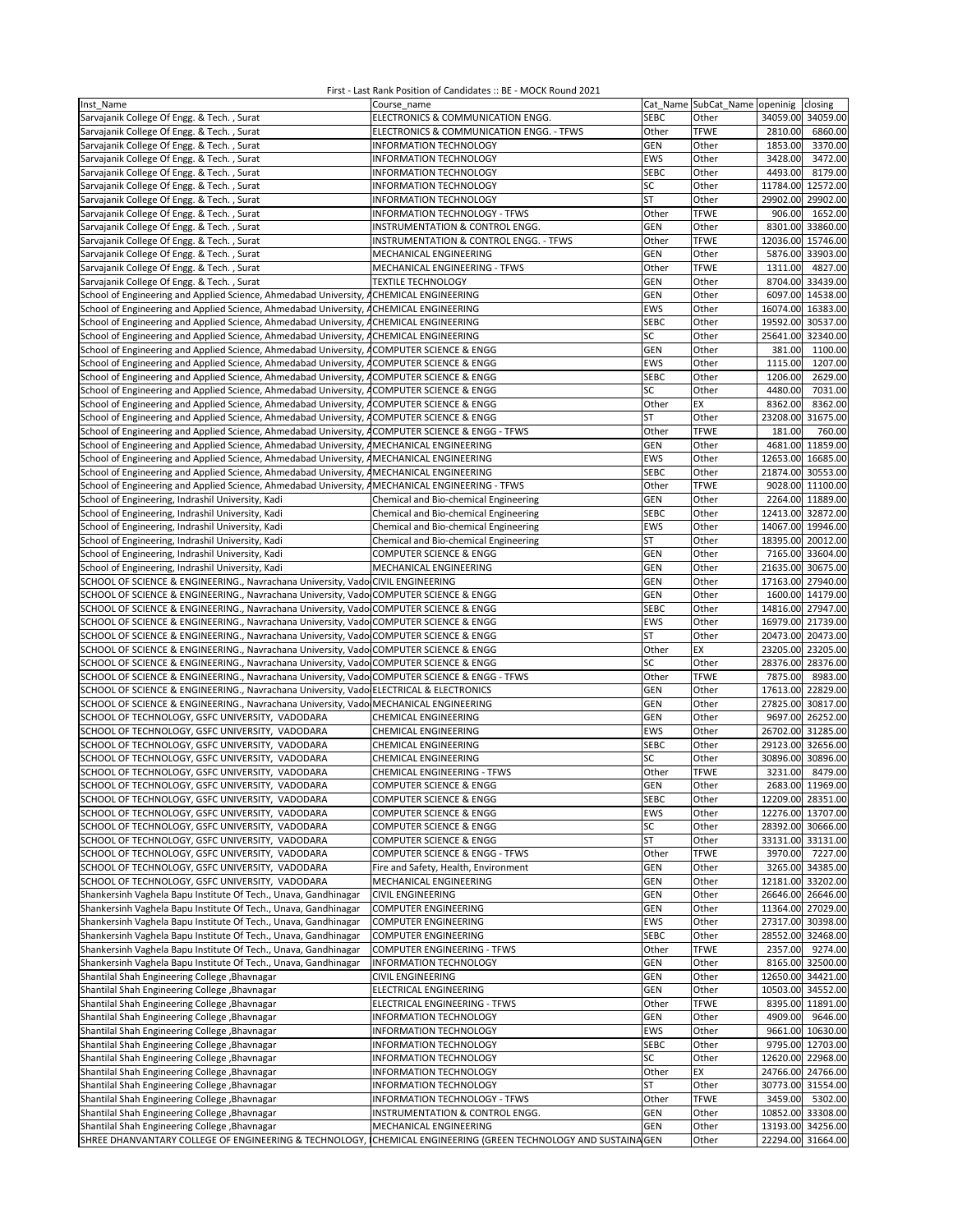| Inst Name                                                                                                           | Course name                                                   |             | Cat_Name SubCat_Name   openinig   closing |         |                   |
|---------------------------------------------------------------------------------------------------------------------|---------------------------------------------------------------|-------------|-------------------------------------------|---------|-------------------|
| SHREE DHANVANTARY COLLEGE OF ENGINEERING & TECHNOLOGY, ICHEMICAL ENGINEERING (GREEN TECHNOLOGY AND SUSTAINA Other   |                                                               |             | <b>TFWE</b>                               |         | 18559.00 30820.00 |
| SHREE DHANVANTARY COLLEGE OF ENGINEERING & TECHNOLOGY, (COMPUTER SCIENCE & ENGINEERING (ARTIFICIAL INTELLIGENCIGEN  |                                                               |             | Other                                     |         | 1925.00 26487.00  |
| SHREE DHANVANTARY COLLEGE OF ENGINEERING & TECHNOLOGY, ICOMPUTER SCIENCE & ENGINEERING (ARTIFICIAL INTELLIGENCISEBC |                                                               |             | Other                                     |         | 27164.00 34361.00 |
| SHREE DHANVANTARY COLLEGE OF ENGINEERING & TECHNOLOGY, COMPUTER SCIENCE & ENGINEERING (ARTIFICIAL INTELLIGENCIEWS   |                                                               |             | Other                                     |         | 27332.00 32359.00 |
|                                                                                                                     |                                                               |             |                                           |         |                   |
| SHREE DHANVANTARY COLLEGE OF ENGINEERING & TECHNOLOGY, ICOMPUTER SCIENCE & ENGINEERING (ARTIFICIAL INTELLIGENCISC   |                                                               |             | Other                                     |         | 29835.00 29835.00 |
| SHREE DHANVANTARY COLLEGE OF ENGINEERING & TECHNOLOGY,                                                              | COMPUTER SCIENCE & ENGINEERING (ARTIFICIAL INTELLIGENCI Other |             | <b>TFWE</b>                               | 5377.00 | 9584.00           |
| SHREE DHANVANTARY COLLEGE OF ENGINEERING & TECHNOLOGY,                                                              | COMPUTER SCIENCE & ENGINEERING (INTERNET OF THINGS & GEN      |             | Other                                     |         | 17382.00 34555.00 |
| SHREE DHANVANTARY COLLEGE OF ENGINEERING & TECHNOLOGY,                                                              | COMPUTER SCIENCE & ENGINEERING (INTERNET OF THINGS &          | 0ther       | <b>TFWE</b>                               |         | 10197.00 14258.00 |
| SHREE PANDIT NATHULALJI VYAS TECHNICAL CAMPUS, SURENDRAN CIVIL ENGINEERING - TFWS                                   |                                                               | Other       | <b>TFWE</b>                               |         | 12318.00 12318.00 |
| SHREE PANDIT NATHULALII VYAS TECHNICAL CAMPUS, SURENDRAN COMPUTER ENGINEERING                                       |                                                               | <b>GEN</b>  | Other                                     |         | 13323.00 34378.00 |
| SHREE PANDIT NATHULALJI VYAS TECHNICAL CAMPUS, SURENDRAN COMPUTER ENGINEERING - TFWS                                |                                                               | Other       | <b>TFWE</b>                               |         | 3010.00 16318.00  |
| SHREE PANDIT NATHULALJI VYAS TECHNICAL CAMPUS, SURENDRAN ELECTRICAL ENGINEERING - TFWS                              |                                                               | Other       | <b>TFWE</b>                               |         | 12390.00 12390.00 |
| SHREE PANDIT NATHULALJI VYAS TECHNICAL CAMPUS, SURENDRAN INFORMATION TECHNOLOGY                                     |                                                               | GEN         | Other                                     |         | 3372.00 28675.00  |
|                                                                                                                     |                                                               |             | <b>TFWE</b>                               |         |                   |
| SHREE PANDIT NATHULALJI VYAS TECHNICAL CAMPUS, SURENDRAN INFORMATION TECHNOLOGY - TFWS                              |                                                               | Other       |                                           |         | 9155.00 17471.00  |
| SHREE PANDIT NATHULALJI VYAS TECHNICAL CAMPUS, SURENDRAN MECHANICAL ENGINEERING - TFWS                              |                                                               | Other       | <b>TFWE</b>                               |         | 30292.00 30292.00 |
| SHREE SWAMINARAYAN INSTITUTE OF TECHNOLOGY, BHAT, GANDHCIVIL ENGINEERING                                            |                                                               | <b>GEN</b>  | Other                                     |         | 21927.00 31878.00 |
| SHREE SWAMINARAYAN INSTITUTE OF TECHNOLOGY, BHAT, GANDHCOMPUTER ENGINEERING                                         |                                                               | <b>GEN</b>  | Other                                     |         | 8071.00 25080.00  |
| SHREE SWAMINARAYAN INSTITUTE OF TECHNOLOGY, BHAT, GANDHCOMPUTER ENGINEERING                                         |                                                               | <b>SEBC</b> | Other                                     |         | 25349.00 32408.00 |
| SHREE SWAMINARAYAN INSTITUTE OF TECHNOLOGY, BHAT, GANDHCOMPUTER ENGINEERING                                         |                                                               | EWS         | Other                                     |         | 26837.00 29745.00 |
| SHREE SWAMINARAYAN INSTITUTE OF TECHNOLOGY, BHAT, GANDHCOMPUTER ENGINEERING                                         |                                                               | SC          | Other                                     |         | 27093.00 27093.00 |
| SHREE SWAMINARAYAN INSTITUTE OF TECHNOLOGY, BHAT, GANDHCOMPUTER ENGINEERING                                         |                                                               | Other       | EX                                        |         | 31879.00 31879.00 |
|                                                                                                                     |                                                               |             | <b>TFWE</b>                               | 5230.00 | 9753.00           |
| SHREE SWAMINARAYAN INSTITUTE OF TECHNOLOGY, BHAT, GANDH COMPUTER ENGINEERING - TFWS                                 |                                                               | Other       |                                           |         |                   |
| SHREE SWAMINARAYAN INSTITUTE OF TECHNOLOGY, BHAT, GANDHINFORMATION TECHNOLOGY                                       |                                                               | GEN         | Other                                     |         | 8347.00 28565.00  |
| SHREE SWAMINARAYAN INSTITUTE OF TECHNOLOGY, BHAT, GANDHINFORMATION TECHNOLOGY                                       |                                                               | EWS         | Other                                     |         | 29572.00 31394.00 |
| SHREE SWAMINARAYAN INSTITUTE OF TECHNOLOGY, BHAT, GANDHINFORMATION TECHNOLOGY - TFWS                                |                                                               | Other       | <b>TFWE</b>                               |         | 8624.00 10134.00  |
| SHREE SWAMINARAYAN INSTITUTE OF TECHNOLOGY, BHAT, GANDH MECHANICAL ENGINEERING                                      |                                                               | GEN         | Other                                     |         | 14452.00 34373.00 |
| Shri Labhubhai Trivedi Institute Of Engineering And Technology, Rajl CIVIL ENGINEERING                              |                                                               | <b>GEN</b>  | Other                                     |         | 8143.00 28799.00  |
| Shri Labhubhai Trivedi Institute Of Engineering And Technology, Rajl COMPUTER SCIENCE & ENGG                        |                                                               | <b>GEN</b>  | Other                                     |         | 9567.00 34232.00  |
| Shri Labhubhai Trivedi Institute Of Engineering And Technology, Rajl COMPUTER SCIENCE & ENGG - TFWS                 |                                                               | Other       | <b>TFWE</b>                               | 6149.00 | 8570.00           |
| Shri Labhubhai Trivedi Institute Of Engineering And Technology, Rajk ELECTRICAL ENGINEERING                         |                                                               | <b>GEN</b>  |                                           |         | 29524.00 32546.00 |
|                                                                                                                     |                                                               |             | Other                                     |         |                   |
| Shri Labhubhai Trivedi Institute Of Engineering And Technology, RajkMECHANICAL ENGINEERING                          |                                                               | <b>GEN</b>  | Other                                     |         | 18512.00 32326.00 |
| Shri Sadvidhya Mandal Institute Of Tech., Bharuch                                                                   | CHEMICAL ENGINEERING                                          | <b>GEN</b>  | Other                                     |         | 9473.00 29961.00  |
| Shri Sadvidhya Mandal Institute Of Tech., Bharuch                                                                   | CHEMICAL ENGINEERING                                          | <b>SEBC</b> | Other                                     |         | 30241.00 34375.00 |
| Shri Sadvidhya Mandal Institute Of Tech., Bharuch                                                                   | CHEMICAL ENGINEERING                                          | SC          | Other                                     |         | 31288.00 34137.00 |
| Shri Sadvidhya Mandal Institute Of Tech., Bharuch                                                                   | CHEMICAL ENGINEERING                                          | EWS         | Other                                     |         | 33406.00 34246.00 |
| Shri Sadvidhya Mandal Institute Of Tech., Bharuch                                                                   | CIVIL ENGINEERING                                             | <b>GEN</b>  | Other                                     |         | 25668.00 34212.00 |
| Shri Sadvidhya Mandal Institute Of Tech., Bharuch                                                                   | COMPUTER SCIENCE & ENGG                                       | GEN         | Other                                     |         | 4565.00 27622.00  |
|                                                                                                                     |                                                               |             |                                           |         |                   |
| Shri Sadvidhya Mandal Institute Of Tech., Bharuch                                                                   | COMPUTER SCIENCE & ENGG                                       | SC          | Other                                     |         | 27750.00 33184.00 |
| Shri Sadvidhya Mandal Institute Of Tech., Bharuch                                                                   | COMPUTER SCIENCE & ENGG                                       | EWS         | Other                                     |         | 28028.00 31139.00 |
| Shri Sadvidhya Mandal Institute Of Tech., Bharuch                                                                   | COMPUTER SCIENCE & ENGG                                       | <b>SEBC</b> | Other                                     |         | 28601.00 31221.00 |
| Shri Sadvidhya Mandal Institute Of Tech., Bharuch                                                                   | <b>COMPUTER SCIENCE &amp; ENGG</b>                            | ST          | Other                                     |         | 29418.00 31723.00 |
| Shri Sadvidhya Mandal Institute Of Tech., Bharuch                                                                   | COMPUTER SCIENCE & ENGG - TFWS                                | Other       | <b>TFWE</b>                               |         | 5818.00 8464.00   |
| Shri Sadvidhya Mandal Institute Of Tech., Bharuch                                                                   | <b>INFORMATION TECHNOLOGY</b>                                 | <b>GEN</b>  | Other                                     |         | 13090.00 34238.00 |
| Shri Sadvidhya Mandal Institute Of Tech., Bharuch                                                                   | MECHANICAL ENGINEERING                                        | GEN         | Other                                     |         | 23059.00 23059.00 |
| Shri Satsangi Saketdham `Ram Ashram` Group Of Institutions, Vadas CIVIL ENGINEERING                                 |                                                               | <b>GEN</b>  | Other                                     |         | 29808.00 33911.00 |
| Shri Satsangi Saketdham `Ram Ashram` Group Of Institutions, Vadas COMPUTER SCIENCE & ENGG                           |                                                               | GEN         | Other                                     |         | 32232.00 34148.00 |
|                                                                                                                     |                                                               |             |                                           |         |                   |
| Shri Satsangi Saketdham `Ram Ashram` Group Of Institutions, Vadas ELECTRICAL ENGINEERING                            |                                                               | GEN         | Other                                     |         | 28777.00 33728.00 |
| Shri Sitaram N Patel Inst. Of Tech. & Res. (Vidhyabharti Trust), Umra CHEMICAL ENGINEERING                          |                                                               | GEN         | Other                                     |         | 21914.00 34219.00 |
| Shri Sitaram N Patel Inst. Of Tech. & Res. (Vidhyabharti Trust), Umra CHEMICAL ENGINEERING - TFWS                   |                                                               | Other       | <b>TFWE</b>                               |         | 5940.00 15126.00  |
| Shri Sitaram N Patel Inst. Of Tech. & Res. (Vidhyabharti Trust), Umra CIVIL ENGINEERING                             |                                                               | <b>GEN</b>  | Other                                     |         | 15530.00 34551.00 |
| Shri Sitaram N Patel Inst. Of Tech. & Res. (Vidhyabharti Trust), Umral CIVIL ENGINEERING - TFWS                     |                                                               | Other       | TFWE                                      |         | 19925.00 32001.00 |
| Shri Sitaram N Patel Inst. Of Tech. & Res. (Vidhyabharti Trust), Umral COMPUTER SCIENCE & ENGG                      |                                                               | GEN         | Other                                     |         | 9844.00 15698.00  |
| Shri Sitaram N Patel Inst. Of Tech. & Res. (Vidhyabharti Trust), Umra COMPUTER SCIENCE & ENGG                       |                                                               | SEBC        | Other                                     |         | 16384.00 23572.00 |
| Shri Sitaram N Patel Inst. Of Tech. & Res. (Vidhyabharti Trust), Umra COMPUTER SCIENCE & ENGG                       |                                                               | <b>EWS</b>  | Other                                     |         | 16570.00 22286.00 |
| Shri Sitaram N Patel Inst. Of Tech. & Res. (Vidhyabharti Trust), Umra COMPUTER SCIENCE & ENGG                       |                                                               | ST          | Other                                     |         | 19737.00 33005.00 |
| Shri Sitaram N Patel Inst. Of Tech. & Res. (Vidhyabharti Trust), Umral COMPUTER SCIENCE & ENGG                      |                                                               | SC          | Other                                     |         | 21680.00 33791.00 |
|                                                                                                                     |                                                               |             |                                           |         |                   |
| Shri Sitaram N Patel Inst. Of Tech. & Res. (Vidhyabharti Trust), Umra COMPUTER SCIENCE & ENGG - TFWS                |                                                               | Other       | <b>TFWE</b>                               | 6421.00 | 8732.00           |
| Shri Sitaram N Patel Inst. Of Tech. & Res. (Vidhyabharti Trust), Umra ELECTRICAL ENGINEERING                        |                                                               | <b>GEN</b>  | Other                                     | 4982.00 | 34582.00          |
| Shri Sitaram N Patel Inst. Of Tech. & Res. (Vidhyabharti Trust), Umra ELECTRICAL ENGINEERING - TFWS                 |                                                               | Other       | <b>TFWE</b>                               |         | 16149.00 30479.00 |
| Shri Sitaram N Patel Inst. Of Tech. & Res. (Vidhyabharti Trust), Umra                                               | MECHANICAL ENGINEERING                                        | <b>GEN</b>  | Other                                     |         | 13639.00 34571.00 |
| Shri Swami Atmanand Saraswati Institute Of Tech., Surat                                                             | <b>CIVIL ENGINEERING</b>                                      | <b>GEN</b>  | Other                                     |         | 14994.00 30275.00 |
| Shri Swami Atmanand Saraswati Institute Of Tech., Surat                                                             | COMPUTER ENGINEERING                                          | <b>GEN</b>  | Other                                     | 3940.00 | 7830.00           |
| Shri Swami Atmanand Saraswati Institute Of Tech., Surat                                                             | <b>COMPUTER ENGINEERING</b>                                   | EWS         | Other                                     | 8133.00 | 9000.00           |
| Shri Swami Atmanand Saraswati Institute Of Tech., Surat                                                             | COMPUTER ENGINEERING                                          | <b>SEBC</b> | Other                                     |         | 9140.00 20145.00  |
|                                                                                                                     |                                                               |             |                                           |         |                   |
| Shri Swami Atmanand Saraswati Institute Of Tech., Surat                                                             | COMPUTER ENGINEERING                                          | Other       | EX                                        |         | 19024.00 19024.00 |
| Shri Swami Atmanand Saraswati Institute Of Tech., Surat                                                             | COMPUTER ENGINEERING                                          | SC          | Other                                     |         | 29046.00 29295.00 |
| Shri Swami Atmanand Saraswati Institute Of Tech., Surat                                                             | <b>COMPUTER ENGINEERING - TFWS</b>                            | Other       | <b>TFWE</b>                               | 973.00  | 2347.00           |
| Shri Swami Atmanand Saraswati Institute Of Tech., Surat                                                             | ELECTRONICS & COMMUNICATION ENGG.                             | GEN         | Other                                     |         | 13332.00 30899.00 |
| Shri Swami Atmanand Saraswati Institute Of Tech., Surat                                                             | ELECTRONICS & COMMUNICATION ENGG. - TFWS                      | Other       | <b>TFWE</b>                               |         | 17534.00 21352.00 |
| Shri Swami Atmanand Saraswati Institute Of Tech., Surat                                                             | MECHANICAL ENGINEERING                                        | GEN         | Other                                     |         | 14524.00 32226.00 |
| Shroff S.R. Rotary Inst. Of Chemical Technology, Vatatia, Bharuch                                                   | CHEMICAL ENGINEERING                                          | <b>GEN</b>  | Other                                     |         | 6557.00 16347.00  |
|                                                                                                                     |                                                               |             |                                           |         |                   |
| Shroff S.R.Rotary Inst. Of Chemical Technology, Vatatia, Bharuch                                                    | CHEMICAL ENGINEERING                                          | EWS         | Other                                     |         | 17672.00 24509.00 |
| Shroff S.R. Rotary Inst. Of Chemical Technology, Vatatia, Bharuch                                                   | CHEMICAL ENGINEERING                                          | <b>SEBC</b> | Other                                     |         | 18065.00 24571.00 |
| Shroff S.R.Rotary Inst. Of Chemical Technology, Vatatia, Bharuch                                                    | CHEMICAL ENGINEERING                                          | ST          | Other                                     |         | 21193.00 31348.00 |
| Shroff S.R.Rotary Inst. Of Chemical Technology, Vatatia, Bharuch                                                    | CHEMICAL ENGINEERING                                          | SC          | Other                                     |         | 21422.00 25836.00 |
| Shroff S.R.Rotary Inst. Of Chemical Technology, Vatatia, Bharuch                                                    | CHEMICAL ENGINEERING - TFWS                                   | Other       | <b>TFWE</b>                               |         | 1951.00 5593.00   |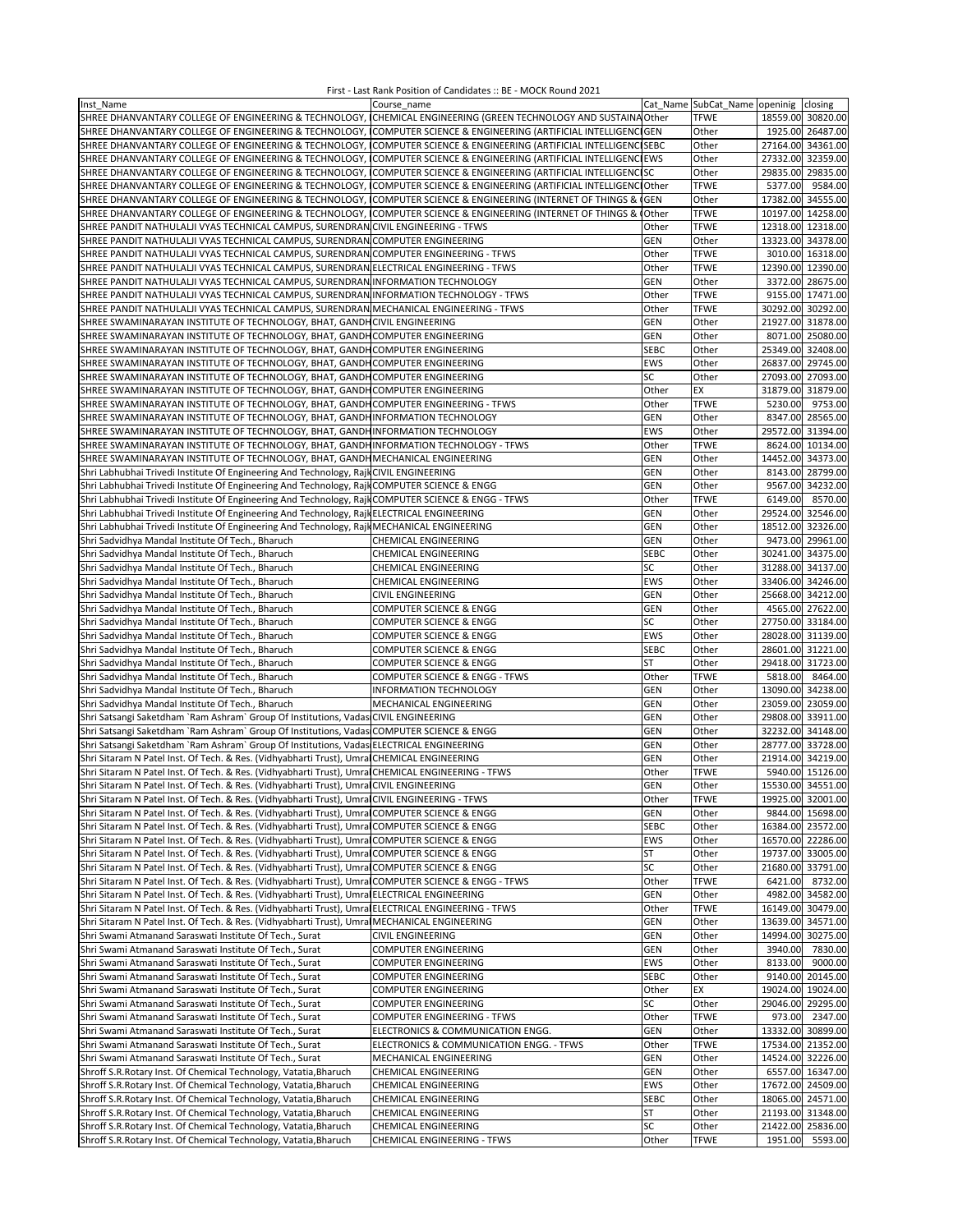| Inst Name                                                                                                                          | Course_name                                                 |             | Cat Name SubCat Name openinig closing |                   |                   |
|------------------------------------------------------------------------------------------------------------------------------------|-------------------------------------------------------------|-------------|---------------------------------------|-------------------|-------------------|
| Shroff S.R. Rotary Inst. Of Chemical Technology, Vatatia, Bharuch                                                                  | <b>Chemical Technology</b>                                  | <b>GEN</b>  | Other                                 | 12389.00 34316.00 |                   |
| Shroff S.R. Rotary Inst. Of Chemical Technology, Vatatia, Bharuch                                                                  | <b>COMPUTER ENGINEERING</b>                                 | <b>GEN</b>  | Other                                 |                   | 9365.00 30086.00  |
| Shroff S.R. Rotary Inst. Of Chemical Technology, Vatatia, Bharuch                                                                  | <b>COMPUTER ENGINEERING</b>                                 | SC          | Other                                 |                   | 32017.00 32017.00 |
| Shroff S.R.Rotary Inst. Of Chemical Technology, Vatatia, Bharuch                                                                   | <b>COMPUTER ENGINEERING</b>                                 | EWS         | Other                                 |                   | 33532.00 33532.00 |
| Shroff S.R. Rotary Inst. Of Chemical Technology, Vatatia, Bharuch                                                                  | <b>COMPUTER ENGINEERING</b>                                 | <b>SEBC</b> | Other                                 |                   | 33993.00 33993.00 |
| Shroff S.R. Rotary Inst. Of Chemical Technology, Vatatia, Bharuch                                                                  | <b>COMPUTER ENGINEERING</b>                                 | ST          | Other                                 |                   | 34045.00 34045.00 |
| Shroff S.R.Rotary Inst. Of Chemical Technology, Vatatia, Bharuch                                                                   | <b>COMPUTER ENGINEERING - TFWS</b>                          | Other       | <b>TFWE</b>                           |                   | 8303.00 9947.00   |
| Shroff S.R.Rotary Inst. Of Chemical Technology, Vatatia, Bharuch                                                                   | ELECTRICAL ENGINEERING                                      | <b>GEN</b>  | Other                                 |                   | 5175.00 32765.00  |
|                                                                                                                                    |                                                             | GEN         |                                       |                   |                   |
| Shroff S.R.Rotary Inst. Of Chemical Technology, Vatatia, Bharuch                                                                   | Environmental Science & Technology                          |             | Other                                 |                   | 7215.00 34580.00  |
| Shroff S.R.Rotary Inst. Of Chemical Technology, Vatatia, Bharuch                                                                   | MECHANICAL ENGINEERING                                      | GEN         | Other                                 |                   | 24872.00 29795.00 |
| Sigma Institute Of Engg., Bakrol                                                                                                   | CHEMICAL ENGINEERING (GREEN TECHNOLOGY AND SUSTAINA GEN     |             | Other                                 |                   | 9874.00 31272.00  |
| Sigma Institute Of Engg., Bakrol                                                                                                   | <b>CIVIL ENGINEERING</b>                                    | GEN         | Other                                 |                   | 7931.00 30259.00  |
| Sigma Institute Of Engg., Bakrol                                                                                                   | COMPUTER ENGINEERING                                        | GEN         | Other                                 |                   | 8316.00 34547.00  |
| Sigma Institute Of Engg., Bakrol                                                                                                   | ELECTRICAL ENGINEERING                                      | <b>GEN</b>  | Other                                 |                   | 28651.00 28651.00 |
| Sigma Institute Of Engg., Bakrol                                                                                                   | INFORMATION TECHNOLOGY                                      | GEN         | Other                                 | 18069.00 34287.00 |                   |
| Sigma Institute Of Engg., Bakrol                                                                                                   | MECHANICAL ENGINEERING                                      | GEN         | Other                                 |                   | 30662.00 30662.00 |
| Silver Oak College Of Engg., & Tech. (WITHIN AMHEDABAD MUNICIP AERONAUTICAL ENGINEERING                                            |                                                             | GEN         | Other                                 |                   | 10540.00 27416.00 |
| Silver Oak College Of Engg., & Tech. (WITHIN AMHEDABAD MUNICIP CIVIL ENGINEERING                                                   |                                                             | <b>GEN</b>  | Other                                 |                   | 29186.00 30852.00 |
| Silver Oak College Of Engg., & Tech. (WITHIN AMHEDABAD MUNICIP COMPUTER ENGINEERING                                                |                                                             | <b>GEN</b>  | Other                                 |                   | 5994.00 23189.00  |
| Silver Oak College Of Engg., & Tech. (WITHIN AMHEDABAD MUNICIP COMPUTER ENGINEERING                                                |                                                             | EWS         | Other                                 |                   | 23217.00 27271.00 |
| Silver Oak College Of Engg., & Tech. (WITHIN AMHEDABAD MUNICIP COMPUTER ENGINEERING                                                |                                                             | <b>SEBC</b> | Other                                 |                   | 23918.00 33580.00 |
| Silver Oak College Of Engg., & Tech. (WITHIN AMHEDABAD MUNICIP COMPUTER ENGINEERING                                                |                                                             | SC          | Other                                 | 25103.00 31929.00 |                   |
| Silver Oak College Of Engg., & Tech. (WITHIN AMHEDABAD MUNICIP COMPUTER ENGINEERING                                                |                                                             | <b>ST</b>   | Other                                 |                   | 29108.00 29108.00 |
| Silver Oak College Of Engg., & Tech. (WITHIN AMHEDABAD MUNICIP COMPUTER ENGINEERING                                                |                                                             | Other       | EX                                    |                   | 32651.00 32651.00 |
| Silver Oak College Of Engg., & Tech. (WITHIN AMHEDABAD MUNICIP COMPUTER ENGINEERING - TFWS                                         |                                                             | Other       | <b>TFWE</b>                           | 1234.00           | 8845.00           |
| Silver Oak College Of Engg., & Tech. (WITHIN AMHEDABAD MUNICIPCOMPUTER ENGINEERING (ARTIFICIAL INTELLIGENCE AND MACGEN             |                                                             |             | Other                                 | 11111.00 24458.00 |                   |
| Silver Oak College Of Engg., & Tech. (WITHIN AMHEDABAD MUNICIP COMPUTER ENGINEERING (ARTIFICIAL INTELLIGENCE AND MACSEBC           |                                                             |             | Other                                 | 27691.00 31683.00 |                   |
| Silver Oak College Of Engg., & Tech. (WITHIN AMHEDABAD MUNICIP COMPUTER ENGINEERING (ARTIFICIAL INTELLIGENCE AND MAC Other         |                                                             |             | <b>TFWE</b>                           |                   | 6505.00 9286.00   |
| Silver Oak College Of Engg., & Tech. (WITHIN AMHEDABAD MUNICIP COMPUTER ENGINEERING (CLOUD COMPUTING)                              |                                                             | <b>GEN</b>  | Other                                 |                   | 10463.00 34182.00 |
| Silver Oak College Of Engg., & Tech. (WITHIN AMHEDABAD MUNICIP COMPUTER SCIENCE & BIOSCIENCES                                      |                                                             | <b>GEN</b>  | Other                                 |                   | 2255.00 30531.00  |
| Silver Oak College Of Engg., & Tech. (WITHIN AMHEDABAD MUNICIP COMPUTER SCIENCE & BIOSCIENCES                                      |                                                             | EWS         | Other                                 |                   | 31595.00 33291.00 |
| Silver Oak College Of Engg., & Tech. (WITHIN AMHEDABAD MUNICIP COMPUTER SCIENCE & BIOSCIENCES - TFW                                |                                                             | Other       | <b>TFWE</b>                           |                   | 4149.00 12865.00  |
| Silver Oak College Of Engg., & Tech. (WITHIN AMHEDABAD MUNICIP Computer Science & Engineering with Specialisation in Cyber SeGEN   |                                                             |             | Other                                 |                   | 4862.00 31808.00  |
| Silver Oak College Of Engg., & Tech. (WITHIN AMHEDABAD MUNICIP Computer Science & Engineering with Specialisation in Cyber SeEWS   |                                                             |             | Other                                 |                   | 34280.00 34280.00 |
|                                                                                                                                    |                                                             |             |                                       |                   |                   |
| Silver Oak College Of Engg., & Tech. (WITHIN AMHEDABAD MUNICIP Computer Science & Engineering with Specialisation in Cyber SeOther |                                                             |             | <b>TFWE</b>                           |                   | 7854.00 9798.00   |
| Silver Oak College Of Engg., & Tech. (WITHIN AMHEDABAD MUNICIP ELECTRONICS & COMMUNICATION ENGG.                                   |                                                             | <b>GEN</b>  | Other                                 |                   | 19588.00 32207.00 |
| Silver Oak College Of Engg., & Tech. (WITHIN AMHEDABAD MUNICIP INFORMATION TECHNOLOGY                                              |                                                             | GEN         | Other                                 |                   | 6609.00 30927.00  |
| Silver Oak College Of Engg., & Tech. (WITHIN AMHEDABAD MUNICIP INFORMATION TECHNOLOGY                                              |                                                             | <b>SEBC</b> | Other                                 |                   | 31108.00 34109.00 |
| Silver Oak College Of Engg., & Tech. (WITHIN AMHEDABAD MUNICIP INFORMATION TECHNOLOGY                                              |                                                             | EWS         | Other                                 | 31733.00 34260.00 |                   |
| Silver Oak College Of Engg., & Tech. (WITHIN AMHEDABAD MUNICIPINFORMATION TECHNOLOGY                                               |                                                             | SC          | Other                                 | 33251.00 33251.00 |                   |
| Silver Oak College Of Engg., & Tech. (WITHIN AMHEDABAD MUNICIP INFORMATION TECHNOLOGY - TFWS                                       |                                                             | Other       | <b>TFWE</b>                           | 4885.00           | 9585.00           |
| Silver Oak College Of Engg., & Tech. (WITHIN AMHEDABAD MUNICIP MECHANICAL ENGINEERING                                              |                                                             | <b>GEN</b>  | Other                                 |                   | 13600.00 33875.00 |
| Smt. S.R. Patel Engg. College, Dabhi, Unjha                                                                                        | CIVIL ENGINEERING                                           | <b>GEN</b>  | Other                                 |                   | 29357.00 29357.00 |
| Smt. S.R. Patel Engg. College, Dabhi, Uniha                                                                                        | <b>COMPUTER ENGINEERING</b>                                 | <b>GEN</b>  | Other                                 |                   | 9827.00 32678.00  |
| Smt. S.R. Patel Engg. College, Dabhi, Uniha                                                                                        | COMPUTER ENGINEERING - TFWS                                 | Other       | <b>TFWE</b>                           |                   | 9777.00 10357.00  |
| Smt. S.R. Patel Engg. College, Dabhi, Unjha                                                                                        | MECHANICAL ENGINEERING                                      | <b>GEN</b>  | Other                                 |                   | 13519.00 30114.00 |
| SMT. SHANTABEN HARIBHAI GAJERA ENGINEERING COLLEGE Amrel COMPUTER ENGINEERING                                                      |                                                             | GEN         | Other                                 |                   | 9292.00 33072.00  |
| SMT. SHANTABEN HARIBHAI GAJERA ENGINEERING COLLEGE Amrel ELECTRICAL ENGINEERING                                                    |                                                             | GEN         | Other                                 |                   | 34543.00 34543.00 |
| SMT. SHANTABEN HARIBHAI GAJERA ENGINEERING COLLEGE Amrel MECHANICAL ENGINEERING                                                    |                                                             | GEN         | Other                                 |                   | 32404.00 32404.00 |
| Swaminarayan College Of Engg. & Tech., Kalol                                                                                       | <b>CIVIL ENGINEERING</b>                                    | <b>GEN</b>  | Other                                 | 20630.00 20630.00 |                   |
| Swaminarayan College Of Engg. & Tech., Kalol                                                                                       | COMPUTER ENGINEERING                                        | GEN         | Other                                 |                   | 5281.00 33910.00  |
| Swarrnim Institute of Technology                                                                                                   | ARTIFICIAL INTELLIGENCE                                     | GEN         | Other                                 |                   | 8532.00 34412.00  |
| Swarrnim Institute of Technology                                                                                                   | CHEMICAL ENGINEERING                                        | <b>GEN</b>  | Other                                 |                   | 28083.00 30839.00 |
| Swarrnim Institute of Technology                                                                                                   | <b>CLOUD TECH &amp;INFORMATION SECURITY</b>                 | GEN         | Other                                 |                   | 8111.00 34153.00  |
| Swarrnim Institute of Technology                                                                                                   | COMPUTER ENGINEERING                                        | GEN         | Other                                 |                   | 8825.00 33191.00  |
| Swarrnim Institute of Technology                                                                                                   | <b>CYBER SECURITY</b>                                       | GEN         | Other                                 |                   | 15271.00 33455.00 |
| Swarrnim Institute of Technology                                                                                                   | <b>CYBER SECURITY -TFWS</b>                                 | Other       | <b>TFWE</b>                           |                   | 11560.00 15209.00 |
| Swarrnim Institute of Technology                                                                                                   | ENVIRONMENT ENGINEERING                                     | <b>GEN</b>  | Other                                 |                   | 22315.00 25870.00 |
| Swarrnim Institute of Technology                                                                                                   | INFORMATION TECHNOLOGY                                      | <b>GEN</b>  | Other                                 | 15603.00 33258.00 |                   |
| Swarrnim Institute of Technology                                                                                                   | MOBILE APPLICATION & CLOUD TECHOLOGY                        | GEN         | Other                                 |                   | 13454.00 24275.00 |
| Tatva Institute Of Technological Studies, Modasa                                                                                   | CIVIL ENGINEERING                                           | GEN         | Other                                 |                   | 27261.00 27261.00 |
| Tatva Institute Of Technological Studies, Modasa                                                                                   | ELECTRICAL ENGINEERING                                      | GEN         | Other                                 |                   | 27736.00 34379.00 |
| Tatva Institute Of Technological Studies, Modasa                                                                                   | ELECTRONICS & COMMUNICATION ENGG.                           | GEN         | Other                                 |                   | 29414.00 29414.00 |
| Tatva Institute Of Technological Studies, Modasa                                                                                   | <b>INFORMATION TECHNOLOGY</b>                               | GEN         | Other                                 |                   | 10624.00 34224.00 |
| Tatva Institute Of Technological Studies, Modasa                                                                                   | MECHANICAL ENGINEERING                                      | GEN         | Other                                 |                   | 33749.00 33749.00 |
| Unitedworld School of Computational Intelligence, Uvarsad, Gandhir COMPUTER SCIENCE & ENGG                                         |                                                             | <b>GEN</b>  | Other                                 |                   | 4902.00 11533.00  |
| Unitedworld School of Computational Intelligence, Uvarsad, Gandhir COMPUTER SCIENCE & ENGG                                         |                                                             | SC          | Other                                 |                   | 13293.00 16129.00 |
| Unitedworld School of Computational Intelligence, Uvarsad, Gandhin COMPUTER SCIENCE & ENGG                                         |                                                             | EWS         | Other                                 |                   | 13581.00 18744.00 |
| Unitedworld School of Computational Intelligence, Uvarsad, Gandhir COMPUTER SCIENCE & ENGG                                         |                                                             | <b>SEBC</b> | Other                                 |                   | 17626.00 27238.00 |
| Unitedworld School of Computational Intelligence, Uvarsad, Gandhir COMPUTER SCIENCE & ENGG                                         |                                                             | ST          | Other                                 |                   | 22650.00 30860.00 |
| Unitedworld School of Computational Intelligence, Uvarsad, Gandhir COMPUTER SCIENCE & ENGG                                         |                                                             | Other       | EX                                    |                   | 24482.00 24482.00 |
| Unitedworld School of Computational Intelligence, Uvarsad, Gandhir COMPUTER SCIENCE & ENGG - TFWS                                  |                                                             | Other       | <b>TFWE</b>                           |                   | 2547.00 5660.00   |
| Unitedworld School of Computational Intelligence, Uvarsad, Gandhin COMPUTER SCIENCE & ENGINEERING (ARTIFICIAL INTELLIGENCIGEN      |                                                             |             | Other                                 |                   | 6722.00 27700.00  |
| Unitedworld School of Computational Intelligence, Uvarsad, Gandhir COMPUTER SCIENCE & ENGINEERING (ARTIFICIAL INTELLIGENCIEWS      |                                                             |             | Other                                 |                   | 30770.00 33720.00 |
| Unitedworld School of Computational Intelligence, Uvarsad, Gandhir                                                                 | COMPUTER SCIENCE & ENGINEERING (ARTIFICIAL INTELLIGENCISEBC |             | Other                                 |                   | 32841.00 32841.00 |
| Unitedworld School of Computational Intelligence, Uvarsad, GandhinCOMPUTER SCIENCE & ENGINEERING (ARTIFICIAL INTELLIGENCISC        |                                                             |             | Other                                 |                   | 34172.00 34172.00 |
|                                                                                                                                    |                                                             |             |                                       |                   |                   |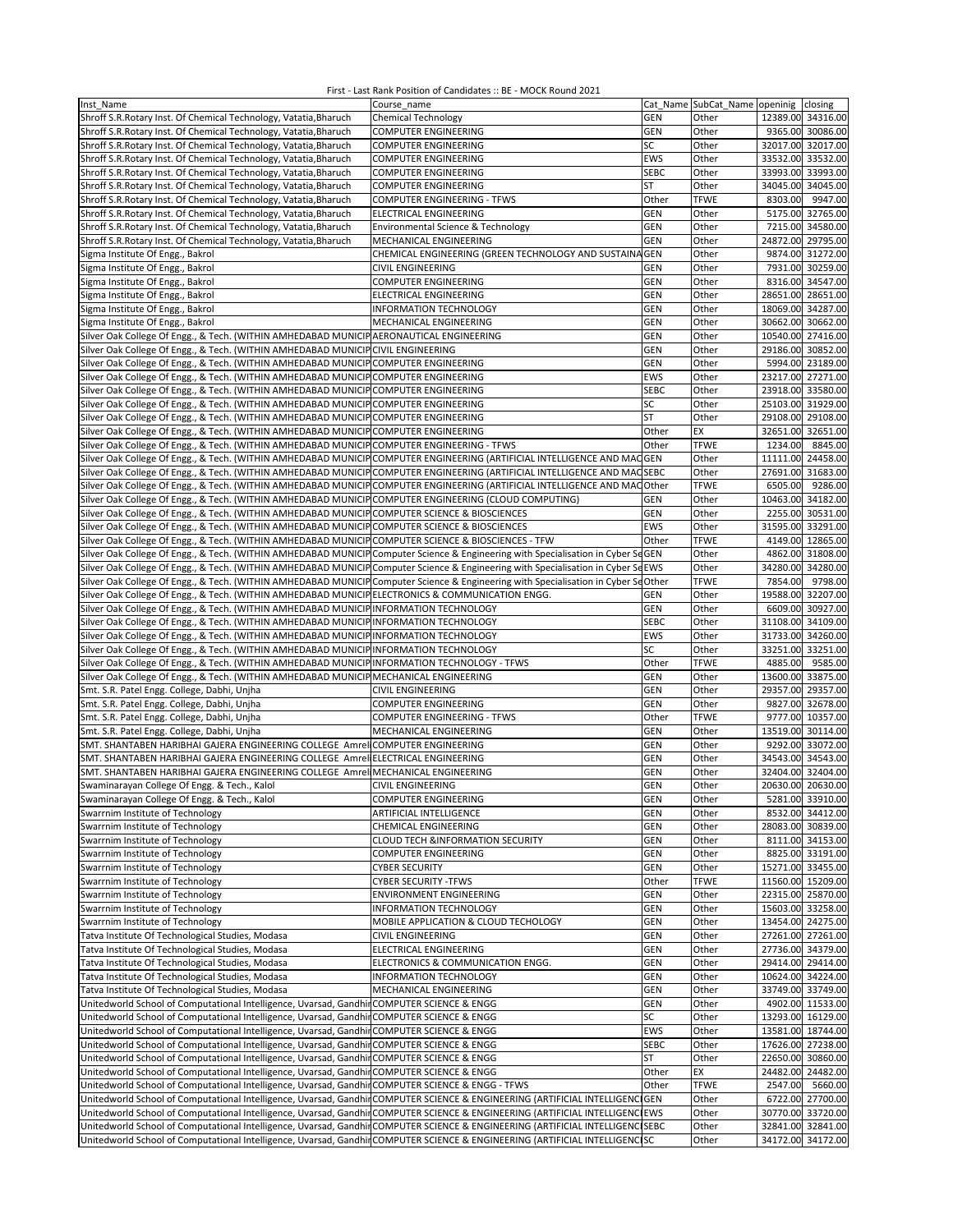| Inst Name                                                                                                                       | Course name                              |             | Cat Name SubCat Name openinig closing |          |                   |
|---------------------------------------------------------------------------------------------------------------------------------|------------------------------------------|-------------|---------------------------------------|----------|-------------------|
| Unitedworld School of Computational Intelligence, Uvarsad, Gandhir COMPUTER SCIENCE & ENGINEERING (ARTIFICIAL INTELLIGENCTOther |                                          |             | <b>TFWE</b>                           |          | 8412.00 11517.00  |
| V.V.P. Engineering College, Rajkot                                                                                              | CHEMICAL ENGINEERING                     | GEN         | Other                                 |          | 5316.00 34250.00  |
|                                                                                                                                 | <b>CIVIL ENGINEERING</b>                 |             |                                       |          |                   |
| V.V.P. Engineering College, Rajkot                                                                                              |                                          | <b>GEN</b>  | Other                                 |          | 2979.00 34365.00  |
| V.V.P. Engineering College, Rajkot                                                                                              | COMPUTER ENGINEERING                     | <b>GEN</b>  | Other                                 | 1012.00  | 4908.00           |
| V.V.P. Engineering College, Rajkot                                                                                              | COMPUTER ENGINEERING                     | EWS         | Other                                 | 4916.00  | 5444.00           |
| V.V.P. Engineering College, Rajkot                                                                                              | COMPUTER ENGINEERING                     | <b>SEBC</b> | Other                                 |          | 5655.00 11005.00  |
| V.V.P. Engineering College, Rajkot                                                                                              | COMPUTER ENGINEERING                     | SC          | Other                                 |          | 7142.00 19795.00  |
| V.V.P. Engineering College, Rajkot                                                                                              | COMPUTER ENGINEERING                     | ST          | Other                                 |          | 17032.00 17032.00 |
| V.V.P. Engineering College, Rajkot                                                                                              | COMPUTER ENGINEERING - TFWS              | Other       | <b>TFWE</b>                           | 153.00   | 577.00            |
| V.V.P. Engineering College, Rajkot                                                                                              | ELECTRICAL ENGINEERING                   | <b>GEN</b>  | Other                                 | 5869.00  | 33151.00          |
| V.V.P. Engineering College, Rajkot                                                                                              | ELECTRONICS & COMMUNICATION ENGG.        | GEN         | Other                                 | 10070.00 | 33541.00          |
| V.V.P. Engineering College, Rajkot                                                                                              | ELECTRONICS & COMMUNICATION ENGG. - TFWS | Other       | <b>TFWE</b>                           | 8207.00  | 9032.00           |
| V.V.P. Engineering College, Rajkot                                                                                              | INFORMATION TECHNOLOGY                   | <b>GEN</b>  | Other                                 | 2200.00  | 7136.00           |
|                                                                                                                                 |                                          |             |                                       | 7230.00  |                   |
| V.V.P. Engineering College, Rajkot                                                                                              | INFORMATION TECHNOLOGY                   | EWS         | Other                                 |          | 7638.00           |
| V.V.P. Engineering College, Rajkot                                                                                              | INFORMATION TECHNOLOGY                   | <b>SEBC</b> | Other                                 | 9360.00  | 15876.00          |
| V.V.P. Engineering College, Rajkot                                                                                              | <b>INFORMATION TECHNOLOGY</b>            | SC          | Other                                 |          | 16142.00 31280.00 |
| V.V.P. Engineering College, Rajkot                                                                                              | INFORMATION TECHNOLOGY                   | <b>ST</b>   | Other                                 |          | 29753.00 29753.00 |
| V.V.P. Engineering College, Rajkot                                                                                              | INFORMATION TECHNOLOGY - TFWS            | Other       | <b>TFWE</b>                           | 1094.00  | 1566.00           |
| V.V.P. Engineering College, Rajkot                                                                                              | MECHANICAL ENGINEERING                   | GEN         | Other                                 |          | 8068.00 30054.00  |
| V.V.P. Engineering College, Rajkot                                                                                              | MECHANICAL ENGINEERING - TFWS            | Other       | <b>TFWE</b>                           |          | 2574.00 10663.00  |
| Vadodara Institute of Engineering, Kotambi, Waghodiya, Vadodara                                                                 | <b>COMPUTER ENGINEERING</b>              | <b>GEN</b>  | Other                                 |          | 4581.00 32971.00  |
| Vadodara Institute of Engineering, Kotambi, Waghodiya, Vadodara                                                                 | <b>COMPUTER ENGINEERING</b>              | SC          | Other                                 |          | 33366.00 34187.00 |
| Vadodara Institute of Engineering, Kotambi, Waghodiya, Vadodara                                                                 | <b>COMPUTER ENGINEERING</b>              | EWS         | Other                                 | 34039.00 | 34039.00          |
|                                                                                                                                 | <b>COMPUTER ENGINEERING</b>              | <b>SEBC</b> | Other                                 |          | 34052.00 34052.00 |
| Vadodara Institute of Engineering, Kotambi, Waghodiya, Vadodara                                                                 |                                          |             |                                       |          |                   |
| Vadodara Institute of Engineering, Kotambi, Waghodiya, Vadodara                                                                 | INFORMATION TECHNOLOGY                   | GEN         | Other                                 |          | 7404.00 34084.00  |
| VEERAYATAN INSTITUTE OF ENGINEERING TECHNOLOGY & RESEARD COMPUTER ENGINEERING                                                   |                                          | <b>GEN</b>  | Other                                 |          | 27529.00 32954.00 |
| VEERAYATAN INSTITUTE OF ENGINEERING TECHNOLOGY & RESEARC ELECTRICAL ENGINEERING                                                 |                                          | <b>GEN</b>  | Other                                 |          | 32384.00 32384.00 |
| Vidhyadeep Institute of Engineering & Technology, Anita(Kim), Sura CIVIL ENGINEERING                                            |                                          | GEN         | Other                                 |          | 27243.00 27243.00 |
| Vidhyadeep Institute of Engineering & Technology, Anita(Kim), Sura COMPUTER ENGINEERING                                         |                                          | GEN         | Other                                 |          | 8805.00 34022.00  |
| Vidhyadeep Institute of Engineering & Technology, Anita(Kim), Sura COMPUTER ENGINEERING                                         |                                          | ST          | Other                                 |          | 34132.00 34400.00 |
| Vidhyadeep Institute of Engineering & Technology, Anita(Kim), Sura ELECTRICAL ENGINEERING                                       |                                          | <b>GEN</b>  | Other                                 |          | 33729.00 33729.00 |
| Vidhyadeep Institute of Engineering & Technology, Anita(Kim), Sura MECHANICAL ENGINEERING                                       |                                          | <b>GEN</b>  | Other                                 |          | 33029.00 33029.00 |
| Vidush Somany Institute Of Tech. & Res., Kadi                                                                                   | COMPUTER ENGINEERING                     | <b>GEN</b>  | Other                                 |          | 10344.00 26119.00 |
|                                                                                                                                 | COMPUTER ENGINEERING                     | <b>SEBC</b> | Other                                 | 26332.00 | 32910.00          |
| Vidush Somany Institute Of Tech. & Res., Kadi                                                                                   |                                          |             |                                       |          |                   |
| Vidush Somany Institute Of Tech. & Res., Kadi                                                                                   | COMPUTER ENGINEERING                     | EWS         | Other                                 |          | 26589.00 34483.00 |
| Vidush Somany Institute Of Tech. & Res., Kadi                                                                                   | COMPUTER ENGINEERING                     | SC          | Other                                 | 28821.00 | 33249.00          |
| Vidush Somany Institute Of Tech. & Res., Kadi                                                                                   | COMPUTER ENGINEERING - TFWS              | Other       | <b>TFWE</b>                           | 4237.00  | 5808.00           |
| Vidush Somany Institute Of Tech. & Res., Kadi                                                                                   | COMPUTER SCIENCE & ENGG                  | <b>GEN</b>  | Other                                 | 8538.00  | 33988.00          |
| Vidush Somany Institute Of Tech. & Res., Kadi                                                                                   | COMPUTER SCIENCE & ENGG - TFWS           | Other       | <b>TFWE</b>                           | 7435.00  | 8159.00           |
| Vidush Somany Institute Of Tech. & Res., Kadi                                                                                   | <b>INFORMATION TECHNOLOGY</b>            | <b>GEN</b>  | Other                                 | 13306.00 | 32990.00          |
| Vidush Somany Institute Of Tech. & Res., Kadi                                                                                   | INFORMATION TECHNOLOGY - TFWS            | Other       | <b>TFWE</b>                           | 7750.00  | 9598.00           |
| Vidush Somany Institute Of Tech. & Res., Kadi                                                                                   | MECHANICAL ENGINEERING                   | <b>GEN</b>  | Other                                 | 16795.00 | 16795.00          |
| Vishwakarma Government Engineering College, Chandkheda, Gandhi CHEMICAL ENGINEERING                                             |                                          | GEN         | Other                                 | 3303.00  | 6607.00           |
| Vishwakarma Government Engineering College, Chandkheda, Gandhi CHEMICAL ENGINEERING                                             |                                          | <b>SEBC</b> | Other                                 | 6620.00  | 8484.00           |
|                                                                                                                                 |                                          | EWS         |                                       | 6889.00  | 7992.00           |
| Vishwakarma Government Engineering College, Chandkheda, Gandhi CHEMICAL ENGINEERING                                             |                                          |             | Other                                 |          |                   |
| Vishwakarma Government Engineering College, Chandkheda, Gandhi CHEMICAL ENGINEERING                                             |                                          | SC          | Other                                 | 9781.00  | 24146.00          |
| Vishwakarma Government Engineering College, Chandkheda, Gandhi CHEMICAL ENGINEERING                                             |                                          | Other       | EX                                    | 17168.00 | 17168.00          |
| Vishwakarma Government Engineering College, Chandkheda, Gandhi CHEMICAL ENGINEERING                                             |                                          | ST          | Other                                 | 30866.00 | 30866.00          |
| Vishwakarma Government Engineering College, Chandkheda, Gandhi                                                                  | <b>CHEMICAL ENGINEERING - TFWS</b>       | Other       | <b>TFWE</b>                           | 3768.00  | 3963.00           |
| Vishwakarma Government Engineering College, Chandkheda, Gandhi CIVIL ENGINEERING                                                |                                          | <b>GEN</b>  | Other                                 | 5690.00  | 9934.00           |
| Vishwakarma Government Engineering College, Chandkheda, Gandhi CIVIL ENGINEERING                                                |                                          | EWS         | Other                                 |          | 9948.00 11819.00  |
| Vishwakarma Government Engineering College, Chandkheda, Gandhi CIVIL ENGINEERING                                                |                                          | SEBC        | Other                                 |          | 10090.00 14532.00 |
| Vishwakarma Government Engineering College, Chandkheda, Gandhi CIVIL ENGINEERING                                                |                                          | ST          | Other                                 |          | 11499.00 21440.00 |
| Vishwakarma Government Engineering College, Chandkheda, Gandhi CIVIL ENGINEERING                                                |                                          | SC          | Other                                 |          | 11911.00 19147.00 |
| Vishwakarma Government Engineering College, Chandkheda, Gandhi CIVIL ENGINEERING                                                |                                          | Other       | EX                                    |          | 24422.00 24422.00 |
| Vishwakarma Government Engineering College, Chandkheda, Gandhi CIVIL ENGINEERING - TFWS                                         |                                          | Other       | <b>TFWE</b>                           | 4876.00  | 8443.00           |
| Vishwakarma Government Engineering College, Chandkheda, Gandhi COMPUTER ENGINEERING                                             |                                          |             |                                       |          |                   |
|                                                                                                                                 |                                          | GEN         | Other                                 | 486.00   | 1127.00           |
| Vishwakarma Government Engineering College, Chandkheda, Gandhi COMPUTER ENGINEERING                                             |                                          | EWS         | Other                                 | 1130.00  | 1240.00           |
| Vishwakarma Government Engineering College, Chandkheda, Gandhi COMPUTER ENGINEERING                                             |                                          | <b>SEBC</b> | Other                                 | 1353.00  | 2335.00           |
| Vishwakarma Government Engineering College, Chandkheda, Gandhi COMPUTER ENGINEERING                                             |                                          | SC          | Other                                 | 3588.00  | 5322.00           |
| Vishwakarma Government Engineering College, Chandkheda, Gandhi COMPUTER ENGINEERING                                             |                                          | Other       | EX                                    | 5009.00  | 5009.00           |
| Vishwakarma Government Engineering College, Chandkheda, Gandhi COMPUTER ENGINEERING                                             |                                          | ST          | Other                                 |          | 11643.00 23253.00 |
| Vishwakarma Government Engineering College, Chandkheda, Gandhi COMPUTER ENGINEERING                                             |                                          | <b>GEN</b>  | PH                                    |          | 30844.00 30844.00 |
| Vishwakarma Government Engineering College, Chandkheda, Gandhi COMPUTER ENGINEERING - TFWS                                      |                                          | Other       | <b>TFWE</b>                           | 633.00   | 916.00            |
| Vishwakarma Government Engineering College, Chandkheda, Gandhi ELECTRICAL ENGINEERING                                           |                                          | <b>GEN</b>  | Other                                 |          | 2885.00 11554.00  |
| Vishwakarma Government Engineering College, Chandkheda, Gandhi                                                                  | <b>ELECTRICAL ENGINEERING</b>            | EWS         | Other                                 |          | 11646.00 14983.00 |
| Vishwakarma Government Engineering College, Chandkheda, Gandhi ELECTRICAL ENGINEERING                                           |                                          | <b>SEBC</b> | Other                                 |          | 12194.00 16852.00 |
|                                                                                                                                 |                                          |             |                                       |          |                   |
| Vishwakarma Government Engineering College, Chandkheda, Gandhi ELECTRICAL ENGINEERING                                           |                                          | Other       | EX                                    |          | 15311.00 15311.00 |
| Vishwakarma Government Engineering College, Chandkheda, Gandhi ELECTRICAL ENGINEERING                                           |                                          | SC          | Other                                 |          | 15859.00 23883.00 |
| Vishwakarma Government Engineering College, Chandkheda, Gandhi ELECTRICAL ENGINEERING                                           |                                          | ST          | Other                                 |          | 17548.00 29519.00 |
| Vishwakarma Government Engineering College, Chandkheda, Gandhi ELECTRICAL ENGINEERING - TFWS                                    |                                          | Other       | <b>TFWE</b>                           | 5117.00  | 7742.00           |
| Vishwakarma Government Engineering College, Chandkheda, Gandhi ELECTRONICS & COMMUNICATION ENGG.                                |                                          | <b>GEN</b>  | Other                                 | 2337.00  | 7537.00           |
| Vishwakarma Government Engineering College, Chandkheda, Gandhi ELECTRONICS & COMMUNICATION ENGG.                                |                                          | EWS         | Other                                 | 7538.00  | 8609.00           |
| Vishwakarma Government Engineering College, Chandkheda, Gandhi ELECTRONICS & COMMUNICATION ENGG.                                |                                          | <b>SEBC</b> | Other                                 |          | 10052.00 17653.00 |
| Vishwakarma Government Engineering College, Chandkheda, Gandhi ELECTRONICS & COMMUNICATION ENGG.                                |                                          | SC          | Other                                 |          | 10083.00 18852.00 |
| Vishwakarma Government Engineering College, Chandkheda, Gandhi ELECTRONICS & COMMUNICATION ENGG.                                |                                          | Other       | EX                                    |          | 14171.00 14171.00 |
|                                                                                                                                 |                                          |             |                                       |          |                   |